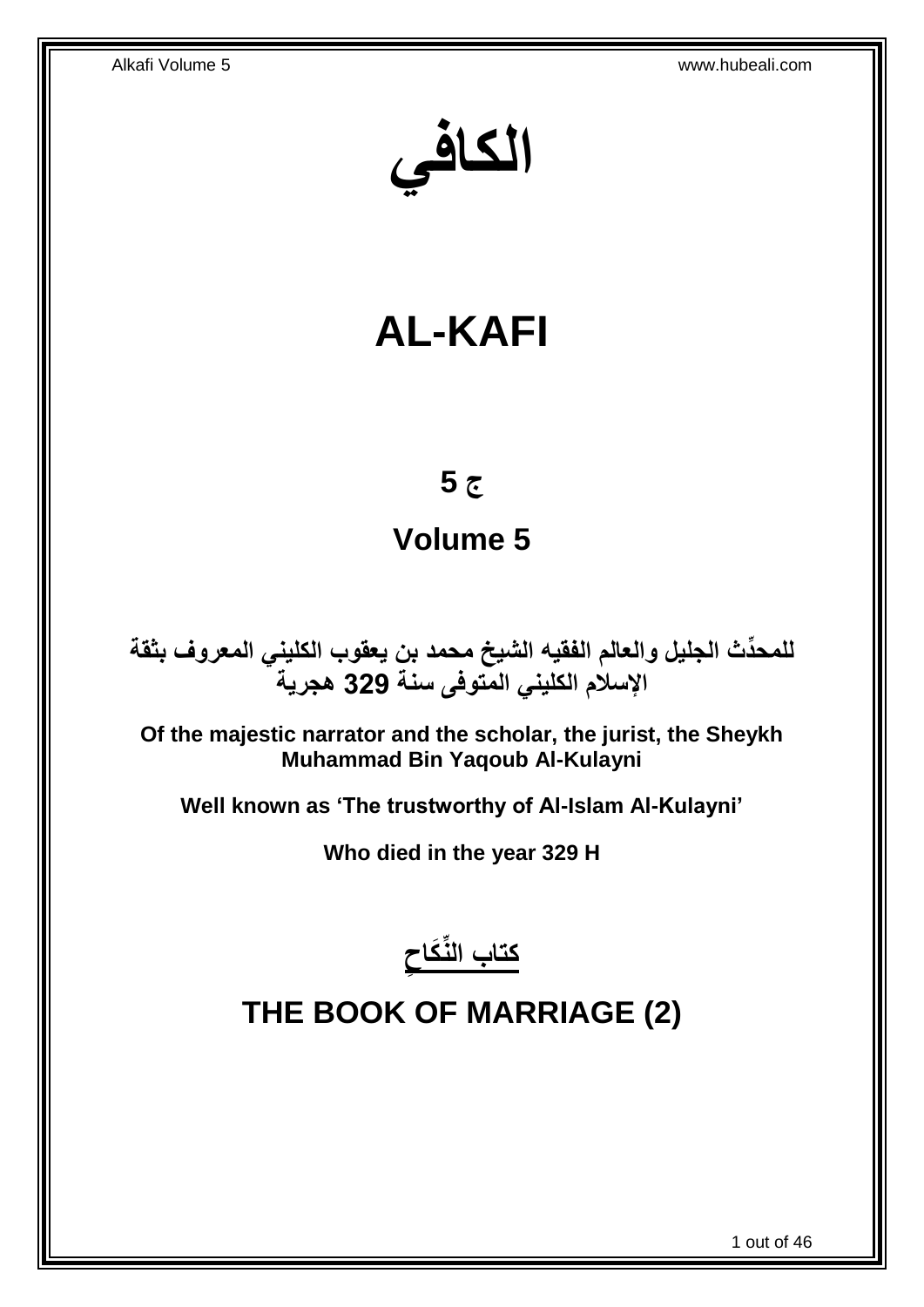## **TABLE OF CONTENTS**

| Chapter 27 - From the abhorrence of marrying the Kurds and the Sudanese and others 3               |
|----------------------------------------------------------------------------------------------------|
|                                                                                                    |
| Chapter 29 - Abhorren of marrying the stupid and the insane woman 5                                |
|                                                                                                    |
| Chapter 31 - The man is immoral with the woman, then marries her  8                                |
| Chapter 32 - Marriage of the Zimmy woman (under the responsibility)  9                             |
|                                                                                                    |
|                                                                                                    |
| Chapter 35 - The man marries the woman, and he marries the mother of the child of her              |
| Chapter 36 - Regarding what Allah <sup>azwj</sup> Mighty and Majestic has Permitted from the       |
|                                                                                                    |
|                                                                                                    |
|                                                                                                    |
|                                                                                                    |
|                                                                                                    |
|                                                                                                    |
|                                                                                                    |
|                                                                                                    |
|                                                                                                    |
| Chapter 45 - What Amir Al-Momineen <sup>asws</sup> got married upon with Fatima <sup>asws</sup> 38 |
| Chapter 46 – The dower today is whatever the people agree upon, be it little or more 39            |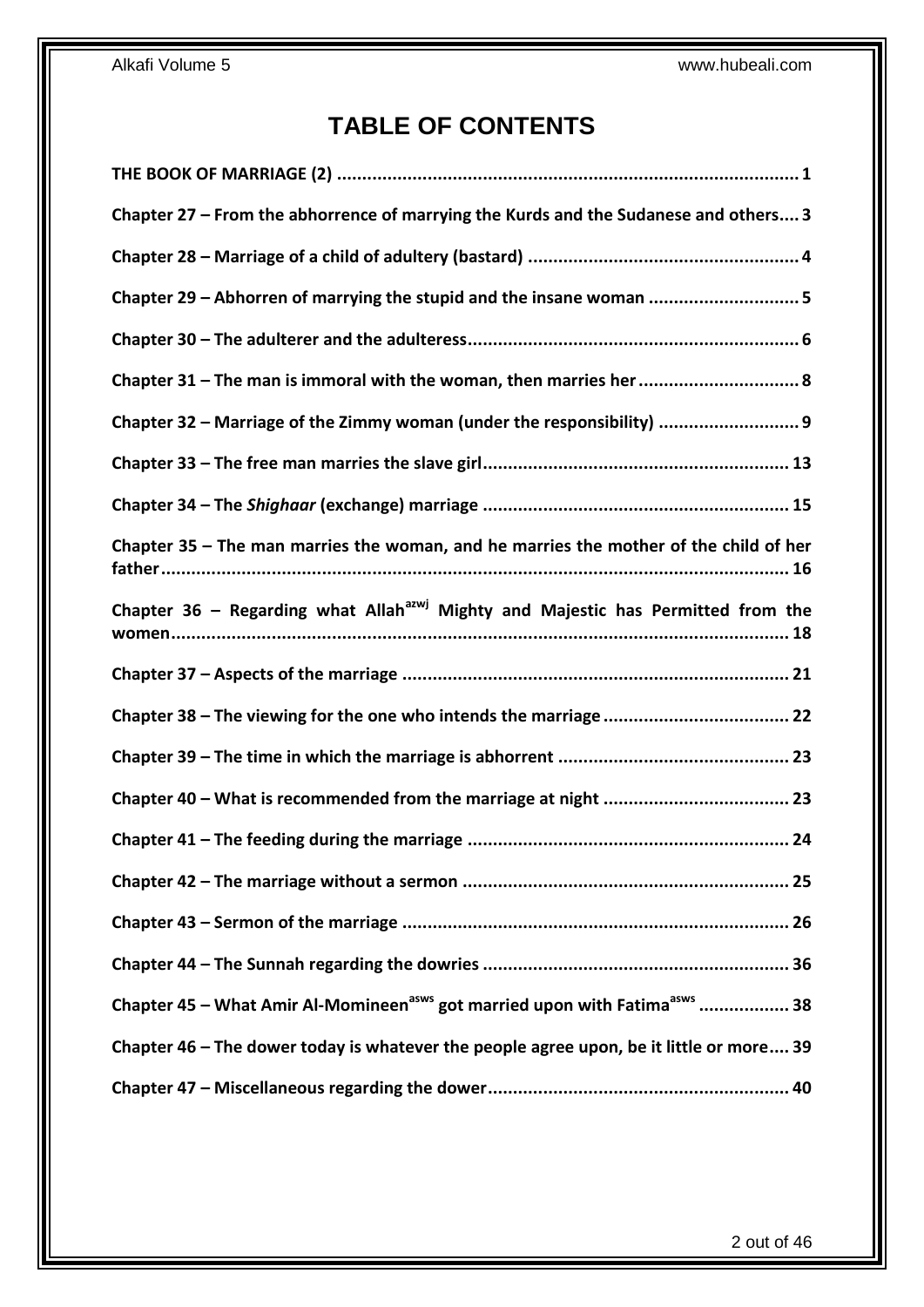**بسم هللا الرحمن الرحيم الحمد هلل رب العالمين، وصلى هللا على سيدنا محمد وآله الطاهرين، وسلم تسليما.**

In the Name of Allah<sup>azwj</sup> the Beneficent, the Merciful. The Praise is for Allah<sup>azwj</sup> Lord<sup>azwj</sup> of the Worlds, and Blessing be upon our Chief Muhammad<sup>saww</sup> and his<sup>saww</sup> Purified Progeny<sup>asws</sup>, and greetings with abundant greetings.

> **َه ُمَناَك َحُت ُه م َن ه ْم باب َم ْن ُكر ن َو َغْير ْكَرا د َو ال ُّسوَدا اْْلَ**

### <span id="page-2-0"></span>**Chapter 27 – From the abhorrence of marrying the Kurds and the Sudanese and others**

عَلِيُّ بْنُ إِبْرَاهِيمَ عَنْ هَارُونَ بْنِ مُسْلِم عَنْ مَسْعَدَةَ بْنِ زِيَادٍ عَنْ أَبِي عَبْدِ اللَّهِ ( عليه السلام ) قَالَ قَالَ أُمِيرُ الْمُؤْمِنِينَ ( عليه َ **∶** ٍ ِ ْ َ السلّام ) إِيَّاكُمْ وَ ٰ نِكَاحَ الزّنْج فَإِنَّهُ خَلْقٌ مُشَوَّهٌ ۚ ۚ ِ ِ <u>֖֚֚֚֚֚֚֓</u>

Ali Bin Ibrahim, from Haroun Bin Muslim, from Mas'ada Bin Ziyad,

(It has been narrated) from Abu Abdullah<sup>asws</sup> having said: 'Amir Al-Momineen<sup>asws</sup> said: 'Beware of marrying (the people of) *Al-Zanj*, (a coastal region of Africa) for these are disfigured creatures'.<sup>1</sup>

عَلِيُّ بِنُ إِبْرَاهِيمَ عَنْ إِسْمَاعِيلَ بْنِ مُحَمَّدٍ الْمَكِّيِّ عَنْ عَلِيِّ بْنِ الْحُسَيْنِ عَنْ عَمْرِو بْنِ عُثْمَانَ عَنِ الْحُسَيْنِ بْنِ خَالِدٍ عَمَّنْ ذَكَرَهُ<br>حَفِّي بَنُ إِبْرَاهِيمَ عَنْ إِسْمَاعِيلَ بْن ْ ْ ْ ِ ِ ْ عَنْ ۖ أَبِي الْزَّبِيعِ إِلشَّآمِيِّ قَالَ فَالَ لِّي أَبُو ۘ عَبْدِ اللَّهِ رِ ۖ عِليه ۖ السَلْإِمِ ﴾ لَا َتَشْتَرِ مِنَ الْسُوْدَانِ أَحَداً فَإِنِّ كَانَ لَا بُذِّ فَمِنَ النُّوبَةِ فَإِنَّهُمْ َ **∶** َ  $\ddot{\zeta}$ **∣** اا<br>ئ ِ ِنَ الَّذِينَ قَالَ اللَّهُ عَزَّ وَ جَلَّ وَ مِنَ الَّذِينَ قَالُوٍا إِنَّا نَصِيارِي أَخَذْنِـا مِبِيثَاقَهُمُّ فَتَسُوا حَظًّا مِمَّا ذُكِّرُوا بِهِ أَمَا إِنَّهُمْ سَيَذْكُرُونَ ذَٰلِكَ ه **ٔ** ِ َ **∶ ٔ** َ ِ الْحَظَّ وَ سَيَخْرُجُ مَعَ الْقَالِمِ ( عليه السلام ) مِثَّا عَصَابَةٌ مِنْهُمْ وَ لَا تَنْكِحُوا مِنَ الْأَكْرَادِ أَحَداً فَإِنَّهُمْ جِنْسٌ مِنَّ الْحِنِّ كُثِلُفَ عَنْهُمُ ِ ْ ْ ∣اٍ َ فِطَاءُ <sub>.</sub> ْ ال

Ali Bin Ibrahim, from Ismail Bin Muhammad Al Makky, from Ali Bin Al Husayn, from Amro Bin Usman, from Al Husayn Bin Khalid, from the one who mentioned it, from Abu Al Rabie Al Shamy who said,

'Abu Abdullah<sup>asws</sup> said to me: 'Do not buy anyone from the Sudanese, and if it was inevitable, so (buy) from the Nubians, for they are from those for whom Allah<sup>azwj</sup> Mighty and Majestic Says *[5:14] And with those who say, We are Christians, We made a Covenant, but they forgot a portion of what they were reminded with*. But, they would be remembering that Covenant and they would be coming out with Al-Qaim<sup>asws</sup> from us<sup>asws</sup>, a brigade from them; and do not marry anyone from the Kurds, for they are a species from the Jinn, the cover having been Removed from them<sup>'.2</sup>

عِدَّةٌ مِنْ أَصْحَابِنَا عَنْ سَهْلٍ بْنِ زِيَادٍ عَنْ مُوسَى بْنِ جَعْفَرٍ عَنْ عَمْرِو بْنِ سَعِيدٍ عَنْ مُحَمَّدِ بْنِ عَبْدِ اللَّهِ الْهَاشِمِيِّ عَنْ أَحْمَدَ بْنِ<br>وَمَدَّةٍ إِنَّهَا اللَّهَ الْمَسْمَعِينَ مِنْ الْ ِ ِ َ َ ْ يُوسُفَ عَنْ عَلِيٍّ بْنِ دَاوُدَ الْحَذَّادِ عَنْ أَبِي عَبْدِ اللَّهِ لِ عليه السلامِ ) قَالَ لَا تُنَاكِحُوا الزِّنْجَ وَ الْخَزَرَ فَإِنَّ لَهُمْ أَرْحَاماً تَدُلُّ عَلَىَ ∣ļ ْ َ ْ َ لَ ْ غَيْرِ الْوَفَاءِ قَالَ ٓوَ الْمِنْدُ وَ السِّنْدُ وَ الْقَنْدُ أَيْسَ فِيهِمْ نَجِيبٌ يَعْنِي الْقُنْذُهَارَ ِ ْ ِ ْ ْ **∶** 

A number of our companions, from Sahl Bin Ziyad, from Musa Bin Ja'far, from Amro Bin Saeed, from Muhammad Bin Abdullah Al Hashimy, from Ahmad Bin Yusuf, from Ali Bin Dawood Al *Hadd*ad,

(It has been narrated) from Abu Abdullah<sup>asws</sup> having said: 'Do not marry (the people of) *Al-Zanj* (a coastal region of Africa) and *Al-Khazar*, because for them are wombs which evidence upon other than loyalty'. He<sup>asws</sup> said: 'And the (people) of Al-Hind

 $1$  Al Kafi – V 5 – The Book of Marriage Ch 27 H 1

 $2$  Al Kafi – V 5 – The Book of Marriage Ch 27 H 2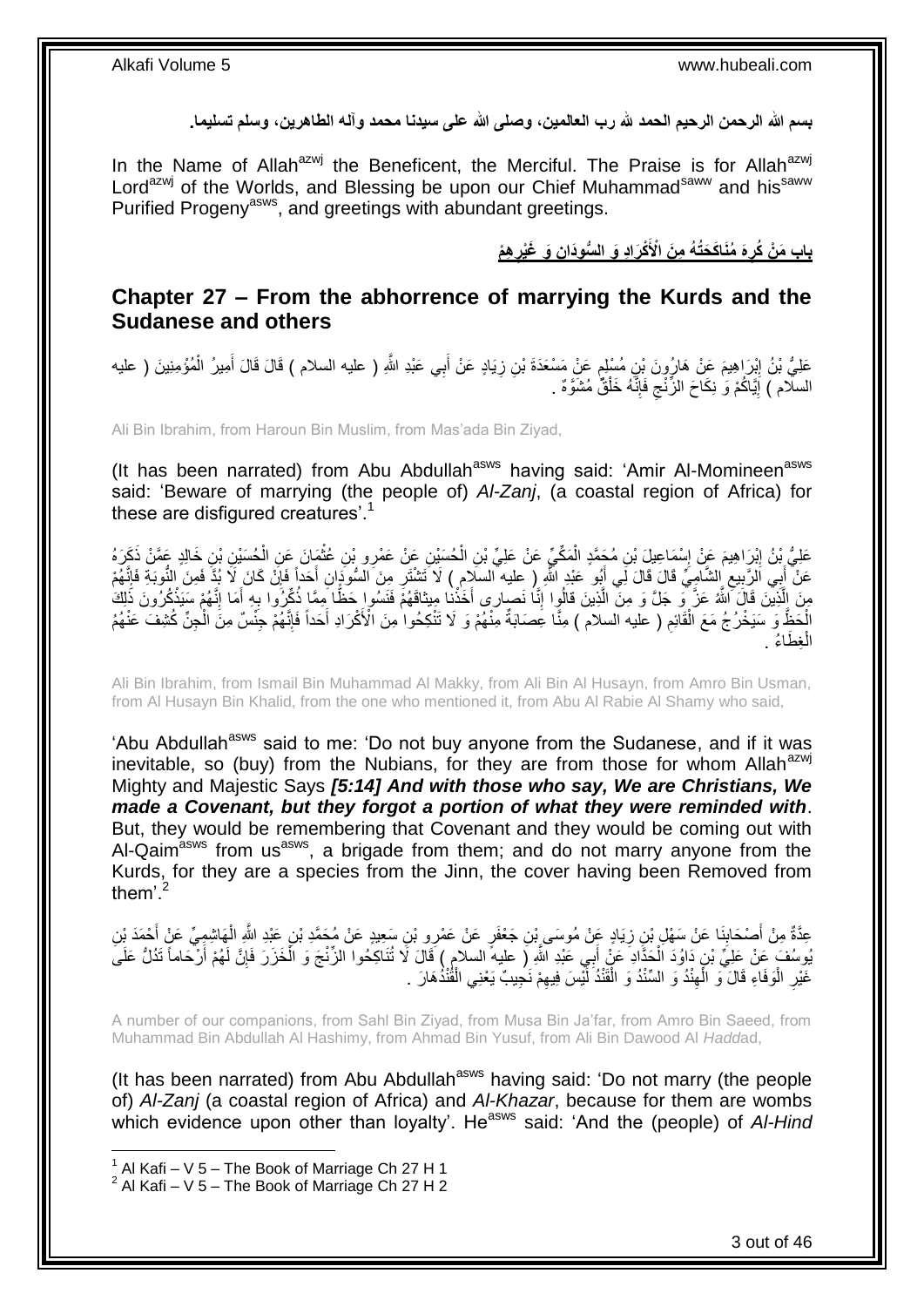(India), and the (people) of *Al-Sind* (Pakistan), and (people of) *Al-Qand* (Afghanistan), there are no noble ones among them, meaning Qandahar'.<sup>3</sup>

> **د ال ِّزَنى َولَ باب ن َكاح**

## <span id="page-3-0"></span>**Chapter 28 – Marriage of a child of adultery (bastard)**

**∶** عَلِيُّ بْنُ إِبْرَاهِيمَ عَنِْ أَبِيهِ عَنْ حَمَّادِ بْنِ عِيسَى عَنْ حَرِيزِ بْنِ عَبْدِ اللَّهِ عَنْ مُحَمَّدِ بْنِ مُسْلِمٍ عَنْ أَبِي جَعْفَرٍ ( عليه السلام ) ِ ِ َ ِ َ ֧֖֧֖֖֖֖֖֧֖֖֧֧֧֧ׅ֧֧֧֧֧֧֧֧֧֧֧֧֚֚֚֚֚֚֚֚֝֝֟֓֝֓֝֓֝֬֟֓֟֓֝֬֝֬֝֓֝֬֜֓֝֬֜֓֝֬֝֓֝֬֝֓֝֬֝֬֓֝֬֝֬֝ قَالَ ٓسَأَلْتُهُ ۚ عَنِ الْخَبِيثَةِ أَتَزَوَّجُهَا قَالَ لَا ۚ َ َ َ **!** ْ ֺ֧֦֦֧֦֦֖֦֦֦֖֦֧֦֪֦֧֦֪֪֦֧֦֪֦֪֦֪֦֧֦֪֦֧֦֪֦֧֦֧֦֪֪֦֧֦֪֪֦֧֦֧֦֧֪֝֟֟֟֟֟֟֟֟֟֟֟֟֟֟֟֟֟֟֟֟֟֬֟֟֓֟֟֟֓֞֟֟֟֓֞֟֟֟֟֩֓֞֟֟֓֞֟֟֟֟֟֟֟֟֝ َ

Ali Bin Ibrahim, from Hammad Bin Isa, from Hareyz Bin Abdullah, from Muhammad Bin Muslim,

(It has been narrated) from Abu Ja'far<sup>asws</sup>, said, 'I asked him<sup>asws</sup> about the wicked (immoral) woman, can I marry her?' He<sup>asws</sup> said: 'No'.<sup>4</sup>

عَلِيُّ بِنُ إِبْرَاهِيمَ عَنْ أَبِيهِ عَنْ مُحَمَّدِ بْنِ أَبِي عُمَيْرٍ عَنْ جَمِيلِ بْنِ دَرَّاجٍ عَنْ مُحَمَّدِ بْنِ مُسْلِمٍ عَنْ أَحَدِهِمَا ( عليهما السلام ) ٍ **!** ِ ֧֖֖֖֖֖֖֖֧֧֧֧ׅ֧֧֧֧ׅ֧֧֧֧֛֪֧֛֪֧֚֚֚֚֚֚֚֚֚֚֚֚֚֚֚֚֚֚֚֚֚֚֚֚֚֓֝֝֬֝֝֓֝֓֝֓֜֝֓֜֓֜֓֞֡֝֬֜֜֡֜֡ َ فِي الرَّجُلِّ يَشْتَرِي الْجَارِيَةَ أَوْ يَتَزَوَّجُهَا لِغَيّْرِ رِشْدَةًٍ وَ يَتَّخِذُهَا لِنَفْسِهِ فَقَالٌ إِنْ لَمْ يَخَفِ الْعَيْبَ ۚ عَلَى وُلْدِهِ فَلَا بَأْسَ . ِ ِ **∶** ْ ْ ْ ْ

Ali Bin Ibrahim, from his father, from Muhammad Bin Abu Umeyr, from Jameel Bin Darraj, from Muhammad Bin Muslim,

(It has been narrated) from one of the two  $(5<sup>th</sup>$  or  $6<sup>th</sup>$  Imam<sup>asws</sup>) regarding the man who buys the slave girl or marries her without the right way, and he takes her for himself. So he<sup>asws</sup> said: 'If he does not fear the shame upon his children, so there is no problem'.<sup>5</sup>

مُحَمَّدُ بْنُ يَجْيَى عَنْ أَحْمَدَ بْنِ مُحَمَّدٍ وَ عِدَّةٌ مِنْ أَصْحَابِنَا عَنْ سَهْلِ بْنِ زِيَادٍ عَنِ الْحَسَنِ بْنِ مَحْبُوبٍ عَنْ عَبْدِ اللَّهِ بْنِ سِنَانٍ ْ ِ **∣** َ َ قَالَ قُلْتُ لِأَبِي عَبْدِ اللَّهِ ( عليه السلام ) وَلَدُ الزِّنَا يُنْكَحُ قَالَ نَعَمْ وَ لَا يُطْلَبُ وَلَدُهَا ۖ ْ

Muhammad Bin Yahya, from Ahmad Bin Muhammad, and a number of our companions, from Sahl Bin Ziyad, from Al Hassan Bin Mahboub, from Abdullah Bin Sinan who said,

'I said to Abu Abdullah<sup>asws</sup>, 'A (female) child of adultery (bastard), can be married?' He<sup>asws</sup> said: 'Yes, but do not seek her children'.<sup>6</sup>

مُحَمَّدُ بْنُ يَحْيَى عَنِْ أَحْمَدَ بْنِ مُحَمَّدٍ عَنْ عَلِيِّ بْنِ الْحَكَمِ عَنِ الْعَلَاءِ بْنِ رَزِينٍ عَنٍْ مُحَمَّدٍ بْنِ مُسْلِمٍ قَالَ سَأَلْتُ أَبَا جَعْفَرٍ ( عليه ِ ْ ِ ْ َ ْ َ ֧֖֖֖֧֖֧֧֧֧֧֧֧֧֧֧֧֚֚֚֚֓֝֝֝֝֟֓֟֓֝֬֝֓֝֬֟֓֟֓֬֝֓֟֓֟֓֝֬֝֓֝֓֟֓֝֬֝֬֝֓֝֬֝֓֝֬ السلام ) عَنِ الْخَبِيثَةِ يَتَزَوَّجُهَا الرَّجُلُ قَالَ لَا ۖ وَ قَالَ إِنْ كَانَ لَهُ أَمَةٌ وَطَئَهَا وَ لَا يَتَّخِذْهَا أُمَّ وَلَدِهِ .  $\ddot{\phantom{0}}$ **!** ْ **ٔ** َ ِ

Muhammad Bin Yahya, from Ahmad Bin Muhammad, from Ali Bin Al Hakam, from Al A'ala Bin Razeyn, from Muhammad Bin Muslim who said,

'I asked Abu Ja'far<sup>asws</sup> about the wicked (immoral) woman, can the man marry her?' Heasws said: 'No'. And he<sup>asws</sup> said: 'If there is a slave girl for him, he can copulate with her, but he should not take her as a mother of his children'.<sup>7</sup>

- $4$  Al Kafi V 5 The Book of Marriage Ch 28 H 1
- $5$  Al Kafi V 5 The Book of Marriage Ch 28 H 2
- $6$  Al Kafi V 5 The Book of Marriage Ch 28 H 3

<sup>3</sup> Al Kafi – V 5 – The Book of Marriage Ch 27 H 3

 $^7$  Al Kafi – V 5 – The Book of Marriage Ch 28 H 4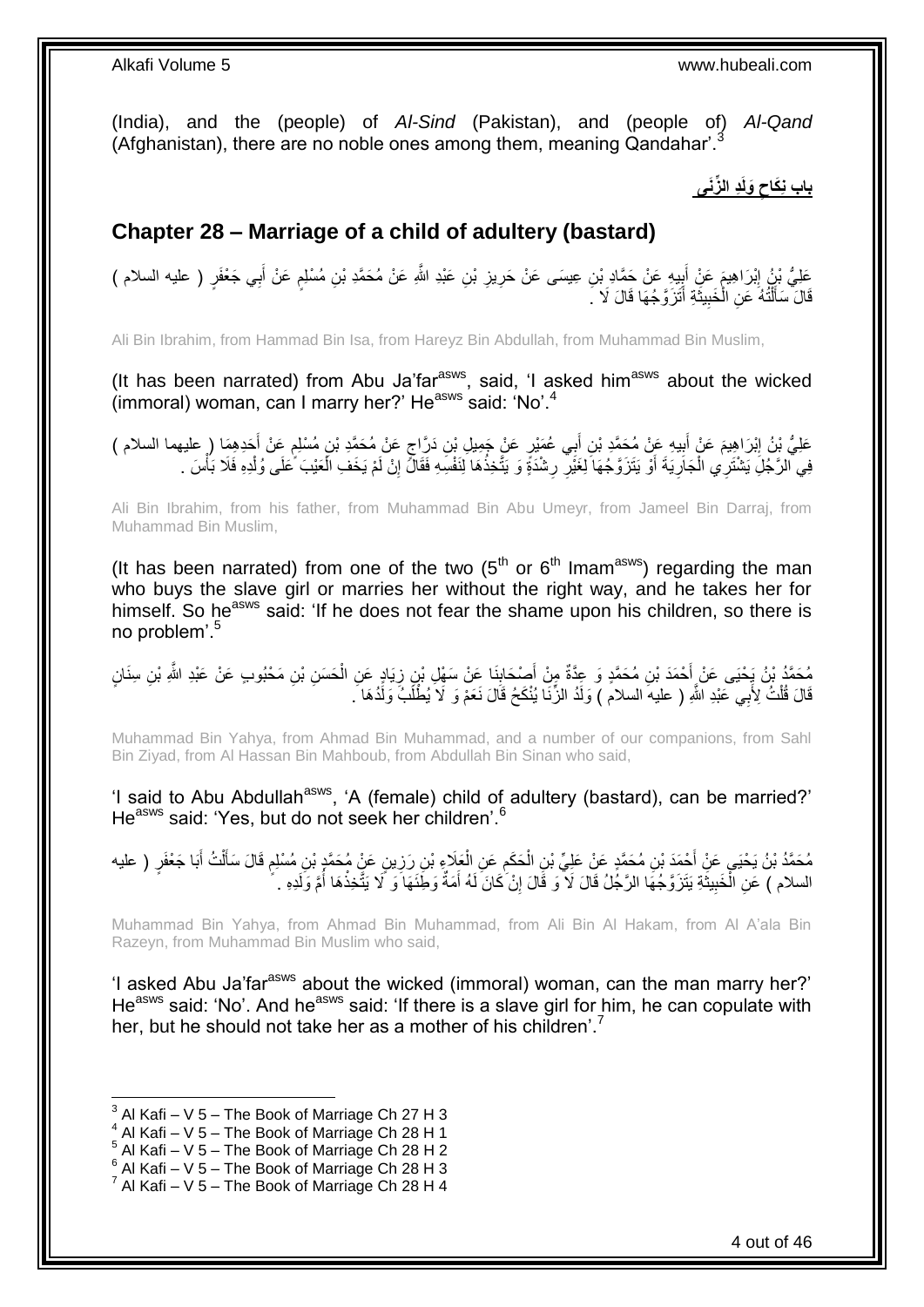

Ali Bin Ibrahim, from his father, from Muhammad Bin Abu Umeyr, from Hammad, from Al Halby,

(It has been narrated) from Abu Abdullah $a<sup>asws</sup>$ , said, 'He $a<sup>asws</sup>$  was asked about the man who happened to have the maid for him born of adultery, would there be a blame upon him if he was to copulate with her?' He $^{asws}$  said: 'No, and if he was to remain aloof from that, so it would be more beloved to me<sup>asws, 8</sup>

> باب كَرَاهِيَةِ تَزْوِيجِ الْحَمْقَاءِ وَ الْمَجْنُونَةِ

### <span id="page-4-0"></span>**Chapter 29 – Abhorren of marrying the stupid and the insane woman**

عَلِيُّ بْنُ إِبْرَاهِيمَ عَنْ أَبِيهٍ عَنِ النَّوْفَلِيِّ عَنِ السَّكُونِيِّ عَنْ أَبِي عَبْدٍ اللَّهِ ( عليه السلام ) قَالَ قَالَ أَمِيرُ الْمُؤْمِنِينَ ( صلوات الله **!** َ ∣l<br>∶ ْ َ عليه ) إِيَّاكُمْ وَ تُزْوِيجَ اَلْحَمْقَاَءِ فَإِنَّ صُّحْبَتََهَا بَلَامٌ وَ ۗ وُلْدَهَا ضَّنِيَاعٌ . ِ ْ ِ <u>֖֖֚֚֚֚֚֚</u>

Ali Bin Ibrahim, from his father, from Al Nowfaly, from Al Sakuny,

(It has been narrated) from Abu Abdullah<sup>asws</sup> having said: 'Amir Al-Momineen<sup>asws</sup> said: 'Beware of marrying the stupid woman, for her company is an affliction, and her children are a waste'.

عِدَّةٌ مِنْ أَصْحَابِنَا عَنْ أَجْمَدَ بْنِ أَبِي عَبْدٍ اللَّهِ عَنْ إِلَيهِ عَمَّنْ حَدَّثَهُ عَنْ أَبِي عَبْدِ اللَّهِ ( عليه السلام ) قَالَ زَوِّجُوا الْأَحْمَقَ وَ لَا<br>يَسَمَّدُ مَنْ أَصْحَابِنَا عَنْ أَحْمَدَ بْنِ أ َ َ **∣** َ َ َ ِ َ ُنْرَوِّجُوا الْحَمْقَاءَ فَإِنَّ الْأَحْمَقَ يَنْجُبَّ وَ الْحَمْقَاءَ لَا تَنْجُبُ . ْ ِ ْ

A number of our companions, from Ahmad Bin Abu Abdullah, from his father, from the one who narrated it,

(It has been narrated) from Abu Abdullah<sup>asws</sup> having said: '(one may) marry to the stupid man but do not marry the stupid woman, for the stupid man would beget (children who would contribute to the society) but the stupid woman would not beget (will have worthless children)'.<sup>10</sup>

مُحَمَّدُ بْنُ يَحْيَى عَنْ أَحْمَدَ بْنِ مُحَمَّدٍ عَنِ ابْنِ مَحْبُوبٍ عَنْ أَبِي أَيُوبَ الْخَزَّ إِن عَنْ مُحَمَّدِ بْنِ مُسْلِمٍ عَنْ أَبِي جَعْفَرٍ ( عِليه ֧֖֧֖֖֖֖֚֚֚֚֚֚֝֝֝֟֓֟֓֟֓֟׆<br>֧֪֧ ِ ْ َ َ َ السلام ) قَالَ سَأَلَهُ بَعْضٍ أَصْبَحَابِذَا عَنِ الرَّجُلِّ الْمُسْلِمِ تُعْجِبُهِ الْمَرّْأَةُ الْحَسْنَاءُ أَ يَصْلُحُ لَهُ أَنْ يَتَزَوَّجَهَا ۚ وَ هِيَ مَجْنُونَةٌ قَالُ لَا وَ ْ َ ْ ֺ֦֦֪֪ׅ֪ׅ֪֪ׅ֚֚֚֚֚֚֚֚֚֚֚֚֚֚֚֡֓֡֓֡֓֡֡֡֓֡֡֬֓֡֡֬֝֬֓֡֡֡֓֡֡֡֓֡֡֓ ْ **∣** َ لَ َ ا<br>ا َ كِنْ إِنّْ كَانَتْ عِنْدَهُ أَمَةٌ مَجْنُونَةٌ فَلَا بَأْسَ بِأَنْ يَطَأَهَا وَ لَا يَطْلُبَ وَلَدَهَا . ُ َ اُ ِ ا:<br>ا َ ِ لَ

Muhammad Bin Yahya, from Ahmad Bin Muhammad, from Ibn Mahboub, from Abu Ayoub Al Khazaz, from Muhammad Bin Muslim,

(It has been narrated) from Abu Ja'far<sup>asws</sup>, said, 'One of our companions asked him<sup>asws</sup> about the Muslim man fascinated by the beauty of the woman, is it correct for him that he marries her and she is insane?' He<sup>asws</sup> said; 'No, but if there was an

 $^8$  Al Kafi – V 5 – The Book of Marriage Ch 28 H 5

 $9$  Al Kafi – V 5 – The Book of Marriage Ch 29 H 1

 $10$  Al Kafi – V 5 – The Book of Marriage Ch 29 H 2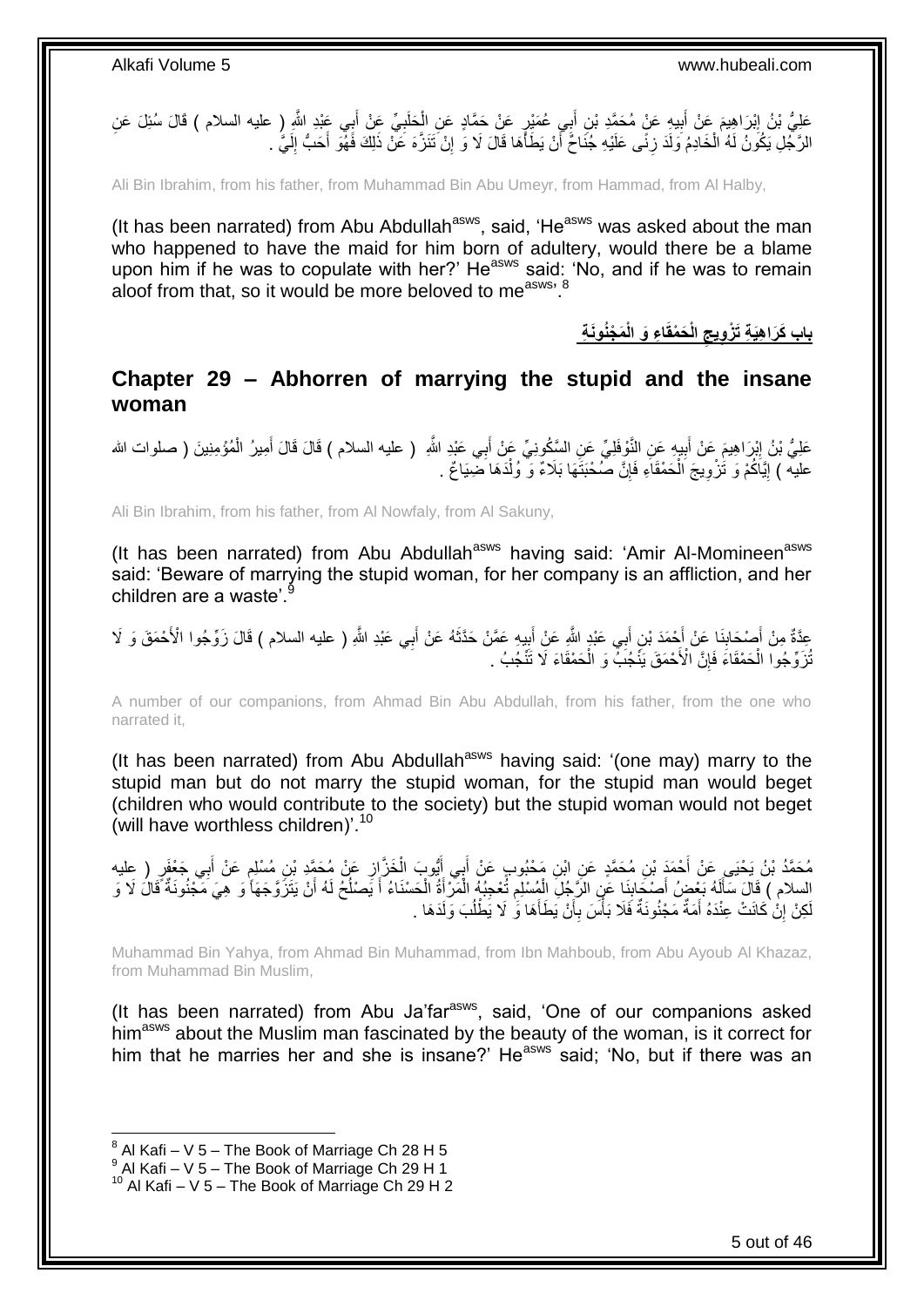insane slave girl with him, so there is no problem if he copulates with her, but he should not seek her children'.<sup>11</sup>

**باب ال َّزان ي َو ال َّزان َي ة**

### <span id="page-5-0"></span>**Chapter 30 – The adulterer and the adulteress**

عِدَّةٌ مِنْ أَصْحَابِنَا عَنْ سَهْلِ بْنِ زِيَادٍ عَنْ أَحْمَدَ بْنِ مُحَمَّدٍ بْنِ أَبِي نَصْرٍ عَنْ دَاوُدَ بْنِ سِرْحَانَ عَنْ زُرَارَةَ قَالَ سَأَلْتُ أَبَا عَبْدِ **∣** َ َ َ َ ِ َ ْ اللَّهِ ( عليه السلَام ) عَنْ قَوْلِ اللَّهِ عَزَّ وَ جَلٍّ الزَّانِي لا يَنْكِحُ إِلَّا زانِيَةً أَوْ مُشْرِكَةً قَالَ هُنَّ نِسِاءٌ مَشْهُورَاتٌ بِالزِّنَا وَ رِجَالٌ **∶** َ ِ ِ ِ ِّشْهُورُونَ بِالزِّنَا شُهِرُوا وَ ۖ عُرِفُوا بِهِ وَ النَّاسُ الْيَوْمَ بِذَلِكَ الْمَنْزِلِ فَمَنْ أُقِيمَ عَلَيْهِ حَدُّ الزِّنَا أَوْ مُتَّهَمٌ بِالزُّنَا لَمْ يَنْبَغِ لِأَحَدِ أَنْ ر<br>ا **∶** ْ :<br>ا **∶** ِ ِ ِ َ ِ ِ َ يُذَاكِحَهُ حَتَّىَ يَعْرِفَ مِنْهُ النَّوْبَةَ ۚ. ِ

A number of our companions, from Sahl Bin Ziyad, from Ahmad Bin Muhammad Bin Abu Nasr, from Dawood Bin Sirhan, from Zurara who said,

'I asked Abu Abdullah<sup>asws</sup> about the Words of Allah<sup>azwj</sup> Mighty and Majestic **[24:3]** And the adulterer shall not marry any but a adulteress or an idolatress. He<sup>asws</sup> said: 'These are women well known with the adultery and men well known with the adultery, being famous and recognised with it, and the people today are with that status. So the one upon him a Legal Penalty (*Hadd*) has been established, or has been accused with the adultery, it is not befitting for anyone that he should marry him until the repentance is recognised from him<sup>'.12</sup>

**∶** مُحَمَّدُ بِنُ يَحْيَى عَنْ أَحْمَدَ بْنِ مُحَمَّدٍ عَنْ مُحَمَّدِ بْنِ إِسْمَاعِيلَ عَنْ مُجَمَّدِ بْنِ الْفُضَبْلِ عَنْ أَبِهِ الصَّبَّاحِ الْكِنَاذِيِّ قَالَ سَأَلْتُ أَبَا َ ْ ∣∣<br>∶ َ ْ َ ْ ِ عَبْدِ اللَّهِ ( عليه السلامِ ) عَنْ قَوْلِ اللَّهِ عَزَّ وَ جَلَّ الزَّانِي لا يَنْكِحُ إِلَّا زِانِيَةٍ أَوْ مُشْرِكَةً فَقَالٍ كُنِّ نِسْوَةٌ مَشْهُورَاتٌ بِالزِّنَا وَ ِ ِ َ ِ رِجَالٌ مَشْهُورُونَ بِالزِّنَا قَدْ عُرِفُوا بِذَلِكَ وَ الْنَّاسُ الْيَوْمَ بِّنِلْكَ الْمَنْزِلَّةِ فَمَنْ أُقِيمَ عَلَيْهِ حَدٌ الزِّنَا أَوْ شُهِرَ بِهِ لَمْ يَنْبَغِ لِأَحَدِ أَنْ ُ لَ **∶** ْ ْ **∶** :<br>ا ِ **∶** ِ َ َ ِ **∶** ِ يُذَاكِحَهُ حَتَّى يَعْرِفَ مِنْهُ النَّوْبَةَ ۚ. ِ

Muhammad Bin Yahya, from Ahmad Bin Muhammad, from Muhammad Bin Ismail, from Muhammad Bin Al Fuzayl, from Abu Al Sabbah Al Kinany who said,

'I asked Abu Abdullah<sup>asws</sup> about the Words of Allah<sup>azwj</sup> Mighty and Majestic **[24:3]** *And the adulterer shall not marry any but a adulteress or an idolatress*, so he<sup>asws</sup> said: 'These were women well known with the adultery and men well known with the adultery. They were recognised with that, and the people today are with that status. So the one upon whom a Legal Penalty (*Hadd*) has been established, or publicised with it, it is not befitting for anyone that he should marry him until the repentance is recognised from him'.<sup>13</sup>

الْحُسَيْنُ بْنُ مُحَمَّدٍ عَنٍْ مُعَلَّى بْنِ مُحَمَّدٍ عَنِ الْجَسَنِ بْنٍ عَلِيٍّ عَنْ أَبَانِ بْنِ عُثْمَانَ عَنْ مُحَمَّدِ بْنِ مُسْلِمٍ عَنْ أَبِي جَعْفَرٍ ( عليه ْ ֧֖֧֦֧֦֧֦֧֦֚֝֝֝֝֝ **ٔ** َ ْ َ السلام ) فِي قَوْلِهِ عَنَّ وَ جَلَّ الزَّانِي لاَ يَنْكِحُ إِلَّا زَانِيَةً أَوْ مُّشْرِكَةً قَالَ هُمْ رِجَالٌ وَ نِسَاءٌ كَانُوا عَلَى عَهْدٍ رَسُولِ اللَّهِ ( صلى ِ َ ِ ِ الله عليه وآله ) مَشْهُورِينَ بِالزِّنَا فَنَّهَى اللَّهُ عَزَّ وَ جَلَّ عَنْ أُولَئِكَ الرِّجَالِ وَ النَّسَاءِ وَ النَّاسُ الْيَوْمَ عَلَى تِلْكَ الْمَنْزِلَةِ مَنْ شَهَرَ<br>يَمْسَعُ بِينِ مَثَّلِ الْمَنْزِلَةِ مَنْ شَهَر ُ ِ ِ ْ ْ ر<br>ا نَنَيْئاً مِنْ ذَلِكَ أَوْ أَقِيمَ عَلَيْهِ الْحَدُّ فَلَا تُزَوِّجُوهُ حَتَّى تُعْرَفَ تَوْبَتُهُ . ْ ُ

Al Husayn Bin Muhammad, from Moalla Bin Muhammad, from Al Hassan Bin Ali, from Aban Bin Usman, from Muhammad Bin Muslim,

<sup>&</sup>lt;sup>11</sup> Al Kafi – V 5 – The Book of Marriage Ch 29 H 3

 $12$  Al Kafi – V  $5$  – The Book of Marriage Ch 30 H 1

 $13$  Al Kafi – V 5 – The Book of Marriage Ch 30 H 2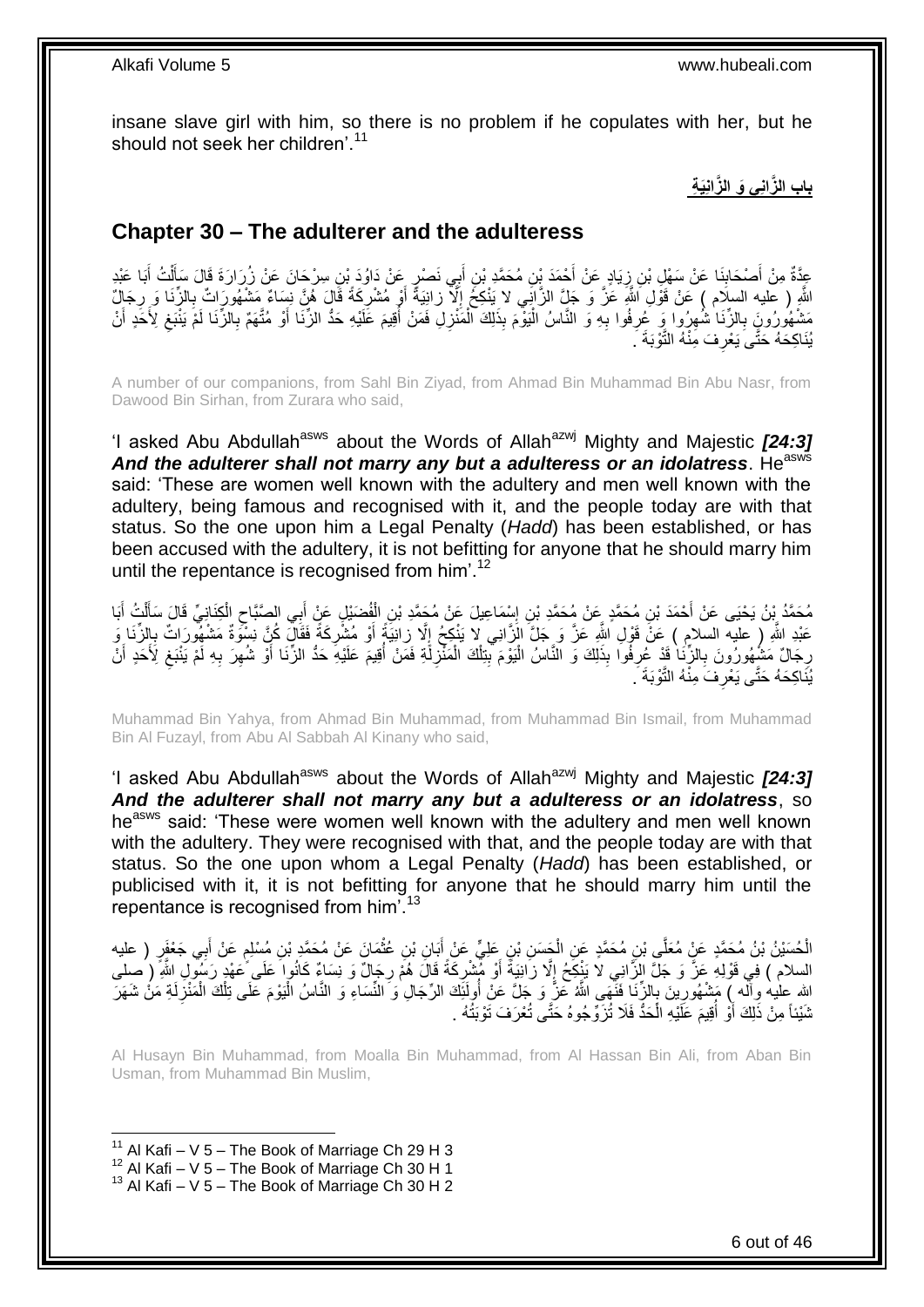(It has been narrated) from Abu Ja'far<sup>asws</sup> regarding the Words of the Mighty and Majestic *[24:3] And the adulterer shall not marry any but a adulteress or an idolatress*, he<sup>asws</sup> said: 'These were the men and the women in the era of Rasool-Allah<sup>saww</sup> notorious with the adultery. So Allah<sup>azwj</sup> Mighty and Majestic Forbade from those men and the women; and the people today are upon that status, the one who has been publicised with anything from that, or a legal Penalty (*Hadd*) has been established upon him. Therefore, do not marry him until you recognise his repentance'.<sup>14</sup>

َ مُحَمَّدُ بِنُ يَحْيَى عَنْ أَحْمَدَ بْنِ مُحَمَّدٍ عَنْ عَلِيِّ بِنِ الْحَكَمِ عَنْ مُعَاوِيَةَ بْنِ وَهْبٍ قَالَ سَأَلْتُ أَبَا عَبْدِ اللَّهِ ( عِليه السلام ) عَنْ ْ َ **∶** ِ ْ رَجُلٍ تَزَوَّجَ امْرَأَةً فَعَلِمَ بَعْدَ مَا تَزَوَّجَهَا أَنَّهَا كَانَتْ زَنَتْ قَالَ إِنَّ شَاءَ زَوْجُهَا أَنْ يَأْخُذَ الصَّدَاقَ مِنَ الَّذِي زَوَّجَهَا وَ لَهَا َ َ ه ْ َ ِ الْصَّذَاقُ بِمَا اسْتَحَلَّ مِنْ فَرْجِهَا وَ إِنْ شَاءَ تَرَكَهَا . ِ ِ

Muhammad Bin Yahya, from Ahmad Bin Muhammad, from Ali Bin Al Hakam, from Muawiya Bin Wahab who said,

'I asked Abu Abdullah<sup>asws</sup> about a man who married a woman, so he came to know after marrying her that she had commited adultery. He<sup>asws</sup> said: 'If he so desires he can (stay) married to her and take the dower from the one who married her off, and for her is the dowry with what she had permitted from her chastity, and if he so desires to, he leaves her'.<sup>15</sup>

مُحَمَّدُ بْنُ يَحْيَى عَنْ أَحْمَدَ بْنِ مُحَمَّدٍ عَنِ ابْنِ فَضَّالٍ عَنِ ابْنِ بُكَيْرٍ عَنْ زُرَارَةَ بْنِ أَعْيَنَ عَنْ أَبِي جَعْفَرٍ ( عليه السلام ) قَالَ<br>. َ َ سَمِعْتُهُ يَقُولُ لَا خَيْرَ فِي وَلَدِ الزِّنَا وَ لَا فِي بَشَرِهِ وَ لَا فِي شَعْرِهِ وَ لَا فِي لَحْمِهِ وَ لَا فِي ذَمِهِ وَ لَا فِي شَيْءٍ مِنْهُ عَجَزَتُ عَنْهُ **∶** ِ السَّفِينَةُ وَ قَدْ حُمِلَ فِيهَا الْكَلْبُ وَ الْخِنْزِينُ مَ **∶** ْ ْ ْ

Muhammad Bin Yahya, from Ahmad Bin Muhammad, from Ibn Fazzal, from Ibn Bukeyr, from Zurara Bin Ayn,

(It has been narrated) from Abu Ja'far $a_{\text{sws}}$ , said, 'I heard him $a_{\text{sws}}$  saying: 'There is no goodness in a child of adultery (bastard), neither in his skin, nor in his flesh, nor in his blood, nor in anything from him. He (the bastard) was left out from the ship (of Noah<sup>as</sup>), and there were carried therein the dog and the pig'.<sup>16</sup>

نِ الْحَسَنِ بِّنِ مُحَمَّدِ بْنِ سَمَاعَةً عَنْ أَحْمَدَ بْنِ الْجَسَنِ الْمِيثَمِيِّ عَنْ أَبَانٍ عَر حُمَيْدُ بْنُ زِيَادٍ عَنِ الْحَسَنِ بْنِ مُحَمَّدِ بْنِ سَمَاعَةَ عَنْ أَحْمَدَ بْنِ الْحَسَنِ الْمِيثَمِيِّ عَنْ أَبَانٍ عَنْ حَكَمِ بْنِ حُكَيْمٍ عَنْ أَبِي عَبْدِ الثَّهِ ( َ َ ْ ْ َ ْ ِ َ ֦֖֚֚֝֝֝֝֝֝ ِ ِ عليه السِّلاَمُ ) فِي َقَوْلِهِ عَزَّ وَ جَلَّ وَ الَّزَّانِيَةُ لا يَنْكِّحُها إِلَّا زَانٍ أَوْ مُشْرِكٌ قَالَ إِنَّمَا ذَلِّكَ فِي الْجَهْرِ ثُمَّ قَالُ لَوْ أَنَّ إِنْسَاناً زَنَىُ<br>نُوجِبِهِ السِّلاَمُ ) فِي قَوْلِهِ ْ ِ َ ْ ِ ِ َ ثُمَّ ثَابَ ثَزَوَّجْ حَيْثُ شَاءَ . ُ

Humeyd Bin Ziyad, from Al Hassan Bin Muhammad Bin Sama'at, from Ahmad Bin Al Hassan Al Maysami, from Aban, from Hakam Bin Hukeym,

(It has been narrated) from Abu Abdullah<sup>asws</sup> regarding the Words of the Mighty and Majestic *[24:3] And the adulterer shall not marry any but a adulteress or an idolatress*. He<sup>asws</sup> said: 'But rather, that is regarding the open (blatant)'. Then he<sup>asws</sup> said: 'If a person commits adultery, then repents, he can marry wherever he so desires to<sup>'.17</sup>

- $15$  Al Kafi V 5 The Book of Marriage Ch 30 H 4
- $16$  Al Kafi V  $5$  The Book of Marriage Ch 30 H 5

 $14$  Al Kafi – V 5 – The Book of Marriage Ch 30 H 3

 $17$  Al Kafi – V 5 – The Book of Marriage Ch 30 H 6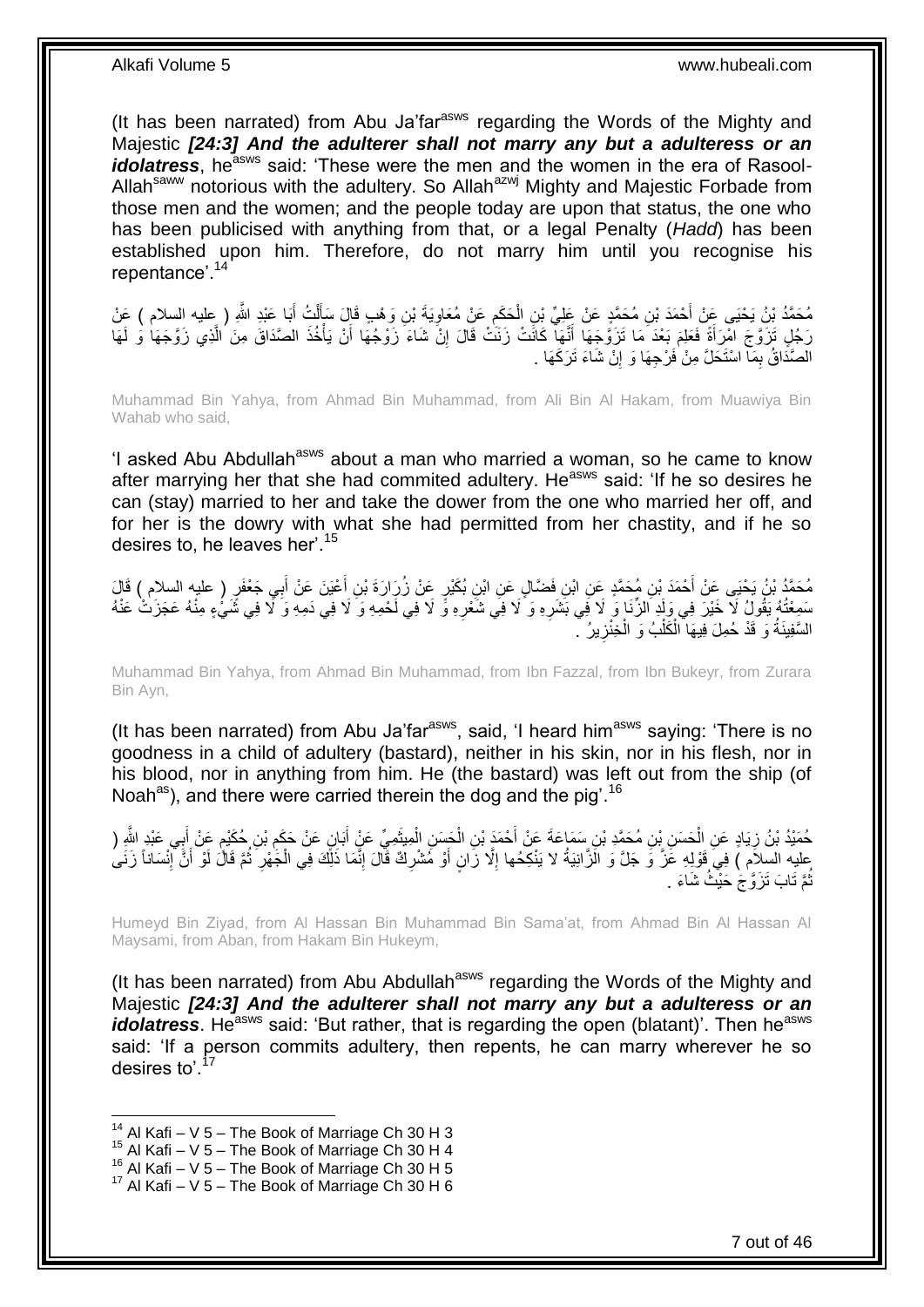### **َّم َيَت َزَّو ُج َها ة ثُ َم ْرأ الْ ُج ُر ب باب ال َّر ُج ل َيفْ َ**

### <span id="page-7-0"></span>**Chapter 31 – The man is immoral with the woman, then marries her**

مُحَمَّدُ بْنُ يَحْيَيِ عَنْ مُحَمَّدِ بْنِ أَحْمَدَ عَنْ أَحْمَدَ بْنِ الْحَسَنِ عَنْ عَمْرِو بْنِ سَعِيدٍ عَنْ مُصَدِّقٍ بْنِ صَدَقَةَ عَنْ عَمَّارِ بْنِ مُوسَى<br>مِدْءَ مَسَلِّمَة مَسَلِّمَة الْمَسْرَ وَالْمُسَلِّمَة الْ ِ ْ َ َ عَنْ أَبِي عَبْدِ إِللَّهِ ( عليه السلاَمِ ) قَالَ سَأَلْتُهُ عَنِ الرَّجُلِ يَحِلُّ لَهُ أَنْ يَتَزَوَّ جَ امْرَأَةً كَانَ يَفْجُرُ بِهَا فَقَالَ إِنْ آنَسَ مِنْهَا رُشَّداً فَنَعَمْ َ اُ ֦֧֦֧֦֧֦֪ׅ֧֦֧֦֧֦֧֦֪֧֪֦֪֪֦֪֪֦֧֦֪֪֦֧֟֟֟֓֕֟֓֕֝֟֓֟֓֡֟֓֟֓֡֟֓֡֟֟֓֡֟֟֓֟֓֡֟֟֓֡֟֓֞֟֓֡֟֓֞֟֟֓֡֟֓֟֓֟֓֟֓֟֝֓֟֟֟ َ ِ **∶** وَ إِلَّا فَلْيُرَ اوِدَنَّهَا عَلَى الْحَرَامِ فَإِنْ تَابَعَتْهُ فَهِيَ عَلَيْهِ حَرَامٌ وَ إِنْ أَبَتْ فَلْيَتَزَوَّحْهَا . ْ َ ِ ِ ِ **ُ** ْ **∶** :<br>ا ِ

Muhammad Bin Yahya, from Muhammad Bin Ahmad, from Ahmad Bin Al Hassan, from Amro Bin Saeed, from Musaddaq Bin Sadaqa, from Ammar Bin Musa,

(It has been narrated) from Abu Abdullah $a<sup>asws</sup>$ , said, 'I asked him $a<sup>asws</sup>$  about the man, is it Permissible for him that he marries a woman that he had been immoral with?' So he<sup>asws</sup> said : 'If he discerns rationale from her, so yes, or else let him divert her towards the Prohibition, so if she were to pursue it, so she is Prohibited unto him, but if she refuses, then let him marry her'.<sup>18</sup>

عَلِيُّ بْنُ إِبْرَاهِيمَ عَنْ أَبِيهِ عَنْ مُحَمَّدِ بْنِ أَبِي عُمَيْرٍ عَنْ حَمَّادِ بْنِ عُثْمَانَ عَنْ عُبَيْدِ اللَّهِ بْنِ عَلِيٍّ الْحَلَبِيِّ عَنْ أَبِي عَبْدِ اللَّهِ (ِ **!** َ <u>֖֚֚֚֓</u> َ ِ ْ ْ َ عِليه السلَامُ ) قُالَ أَيُّمَا رَجُلٍ فَجَرَ بِامْرَأَةٍ ثُمَّ بَدَا لَّهُ أَنْ يَتَزَوَّجَهَا حَلَالًا قَالَ أَوَّلُهُ سِفَاحٌ وَ آخِرُهُ نِكَاحٌ وَ مَثَلُهُ مَثَلُ النَّخْلَةُ ُ َ اُ ال<br>المقال َ ¦ ُ أَصَابَ الرَّجُٰلُ مِنْ ثَمَرِ هَا حَرَ اماً ثُمَّ اشْتَرَ اهَا بَعْدُ فَكَانَتْ لَهُ حَلَالًا . ُ **∶** َ َ

Ali Bin Ibrahim, from his father, from Muhammad Bin Abu Umeyr, from Hammad Bin Usman, from Ubeydullah Bin Ali Al Halby,

(It has been narrated) from Abu Abdullah<sup>asws</sup> having said: 'Whichever man is immoral with a woman, then it is inevitable for him that he marries her, it is Permissible'. He<sup>asws</sup> said: 'The beginning of it is adultery, and the end of it is marriage, and an example of it is an example of the palm tree. Then man attains from its fruits unlawfully, then he buys it afterwards, so that would be Permissible for him (to eat from it onwards)'.<sup>19</sup>

مُحَمَّدُ بْنُ يَحْيَى عَنْ أَحْمَدَ بْنِ مُحَمَّدٍ عَنْ عَلِيِّ بْنِ الْحَكِمِ عَنْ عَلِيٍّ بْنِ أَبِي حَمْزَةَ عَنْ أَبِي بَصِبِيرٍ عَنْ أَبِي عَبْدِ اللَّهِ ( عليه ْ َ َ َ ِ السِلام ) قَالَ سَأَلْتُهُ عَنْ رَجُلٍّ فَجَرَ بِامْرَأَةٍ ثُمَّ بَدَاً لَهُ أَنْ يَتَزَوَّجَهَا ۖ فَقَالَ حَلَّالٌ أَوَّلُهُ سِفَاحٌ وَّ آخِرُهُ وَحَرَامٌ وَ اخِرُهُ ُ َ اُ ان<br>المقام َ ِ ֺ֖֖֖֖֪֦֪֦֖֦֦֖֦֧֦֪֦֖֧֦֪֦֪֦֧֦֪֦֪֦֪֦֧֦֖֦֪֦֧֦֧֦֪֦֧֦֧֦֪֪֦֧֦֪֪֦֧֦֧֦֧֪֦֧֟֟֟֟֟֟֟֟֟֟֟֟֟֟֟֟֟֟֟֟֟֟֟֟֟֟֟֟֟֟֟֟֟֟֟֟֟֟֟֟֟֟֟֟֟֟֟֟ ُ َ َحَال ٌل .

Muhammad Bin Yahya, from Ahmad Bin Muhammad, from Ali Bin Al hakam, from Ali Bin Abu Hamza, from Abu Baseer,

(It has been narrated) from Abu Abdullah $a_{\text{sws}}$ , said, 'I asked him $a_{\text{sws}}$  about a man who was immoral with a woman, then it was inevitable for him that he marries her. So he<sup>asws</sup> said: 'Permissible. Its beginning was adultery and its end was marriage. Its beginning was Prohibited and its end was Permissible'.<sup>20</sup>

مُحَمَّدُ بْنُ يَحْيَى عَنْ بَعْضِ أَصْحَابِنَا عَنْ عُثْمَانَ بْنِ عِيسَى عَنْ إِسْحَاقَ بْنِ جَرِيرٍ عَنْ أَبِي عَبْدِ اللَّهِ ( عِليه السلام ) قَالَ قُلْتُ<br>يَبِي عَبْدِ اللَّهِ ( عِليه السيام ) فَالَ قُلْتُ َ **ٍ** ِ ْ **!** َ ْ لَهُ الرَّجُلُ يَفْجُرُ بِالْمَرْأَةِ ثُمَّ يَيْدُو لَهُ فِي تَزْوِيجِهَا هَلْ يَجِلُّ لَهُ ذَلِكَ قَالَ نَعَمْ إِذَاً هُوَ اجَنَّتَنَهَا حَتَّى تَتْقَضِيَ عِدَّتُهَا بِاسْتِبْرَاءِ **∶** ۔<br>۔<br>۔ َ ْ .<br>; ِ رَحِمِهَا مِنْ مَاءِ الْفُجُورِ فَلَهُ أَنْ يَتَزَوَّجَهَا وَ إِنَّمَا يَجُوزُ لَهُ أَنْ يَتَزَوَّجَهَا بَعْدَ أَنْ يَقِفَ عَلَى تَوْبَنِّهَا . اُ ِ َ ِ ْ

 $18$  Al Kafi – V 5 – The Book of Marriage Ch 31 H 1

 $^{19}$  Al Kafi – V 5 – The Book of Marriage Ch 31 H 2

 $20$  Al Kafi – V 5 – The Book of Marriage Ch 31 H 3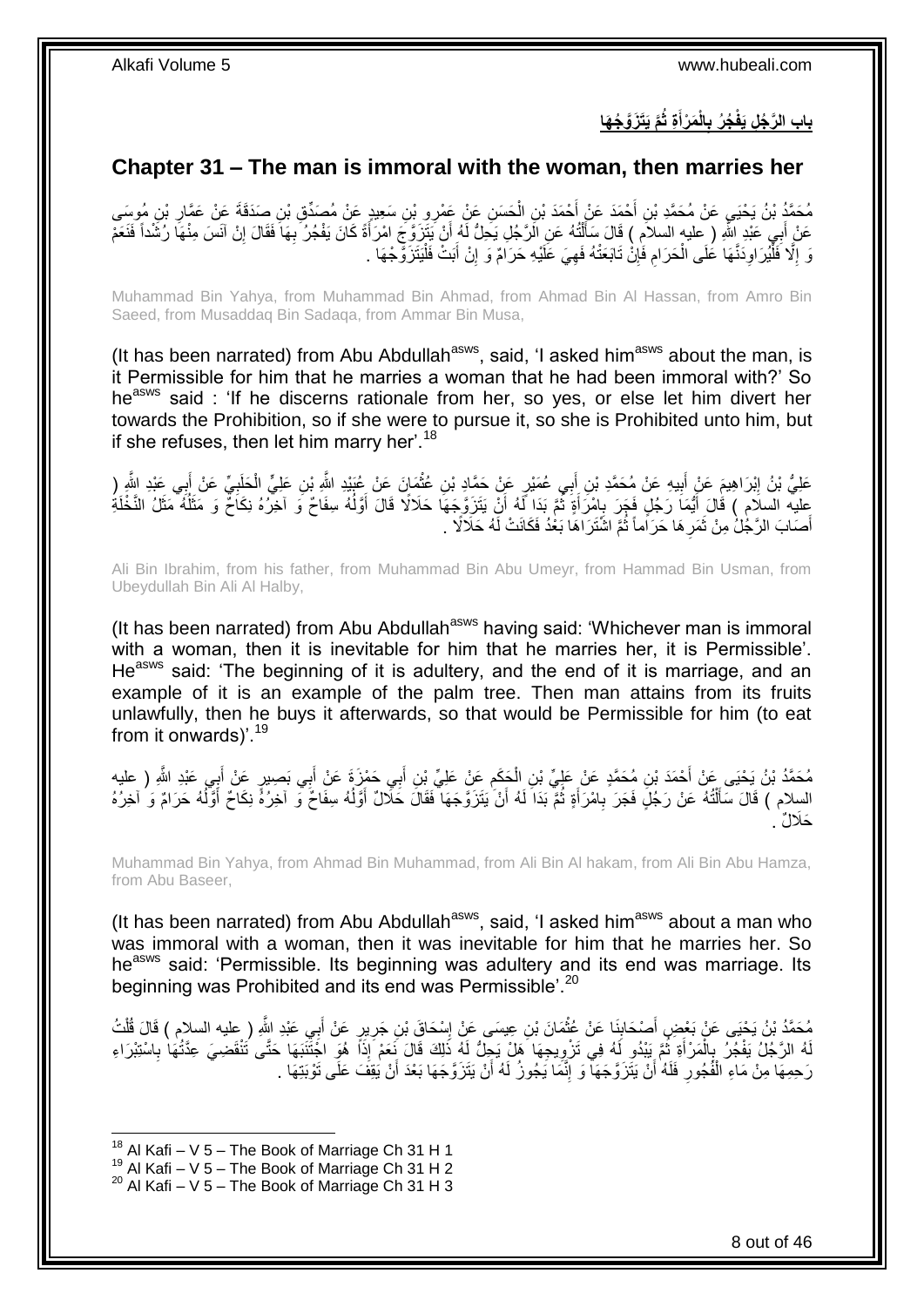Muhammad Bin Yahya, from one of our companions, from Usman Bin Isa, from Is'haq Bin Jareer,

(It has been narrated) from Abu Abdullah $a$ sws, said, 'I said to him $a$ sws, 'The man is immoral with the woman, then it becomes inevitable for him to marry her. Is that Permissible for him?' He<sup>asws</sup> said: 'Yes, when he keeps aside from her until the expiry of her waiting period by the freeing of her womb from the water of the private part, so for him would be that he marries her, and rather it is Permissible for him that he marries her after ascertaining her repentance<sup>'. 21</sup>

> **ِّمَّي ة** باب نِكَاح الذِّ

### <span id="page-8-0"></span>**Chapter 32 – Marriage of the Zimmy woman (under the responsibility)**

مُحَمَّدُ بْنُ يَحْيَى عَنْ أَحْمَدَ بْنِ مُحَمَّدٍ عَنِ الْحَسَنِ بْنِ مَحْبُوبٍ عَنْ مُعَاوِيَةٍ بْنِ وَهْبٍ وَ غَيْرِهِ عَنْ أَبِي عَبْدِ اللَّهِ ( عليه السلام )<br>. ِ ِ ْ ِ َ ِ<br>ِم≠ فِي الرَّجُلِ الْمُؤْمِنِ يَتَزَوَّجُ الْيَهُودِيَّةَ وَ النَّصْرَانِيَّةَ قَالَ إِذَا أَصَابَ الْمُسْلِّمَةَ فَمَا يَصِنْغُ بِالْيَهُودِيَّةِ وَ النَّصْرَانِيَّةِ فَقُلْتُ لَهُ يَكُونُ لَهُ ْ ֺ֖֪֦֧֦֦֧֦֦֖֦֪֦֧֦֪֦֪֦֧֦֪֪֪֦֧֦֪֪֦֧֝֟֟֟֟֟֟֟֟֟֟֟֟֟֟֟֟֟֟֟֟֟֟֟֟֟֟֟֟֟֟֟֟֟֟֓֞֟֟֟֝֟֟֟֟֝֟֟֝ ْ ْ ْ فِيهَا الْهَوَى فَقَالَ إِنْ فَعَلَ فَلْيَمْنَعْهَا مِنْ شُرْبِ الْخَمْرِ وَ أَكْلِ لَحْمِ الْخِنْزِيرِ وَ اعْلَمْ أَنَّ عَلَيْهِ فِي دِينِهِ غَضَاضَةً . :<br>ا ِ ْ َ **∶** ِ ْ ِ َ **∶** ْ

Muhammad Bin Yahya, from Ahmad Bin Muhammad, from Al Hassan Bin Mahboub, from Muawiya Bin Wahab, and someone else,

(It has been narrated) from Abu Abdullah<sup>asws</sup> regarding the man, the Believer, who marries the Jewish woman, and the Christian woman<sup>7</sup>. He<sup>asws</sup> said: 'When he can attain a Muslim woman, so what has he do to with the Jewish woman and the Christian woman?' So I said, 'If he happens to have the passion for her?' So he<sup>asws</sup> said: 'If he does, so let him prevent her from drinking the wine and eating the flesh of the swine, and know that there would be a short-coming upon him in his Religion'.<sup>22</sup>

الْحُسَيْنُ بْنُ مُحَمَّدٍ عَنْ مُعَلَّى بْنِ مُحَمَّدٍ عَنِ الْحَسَنِ بْنِ عَلِيٍّ الْوَشَاءِ عَنْ أَبَانِ بْنِ عُثْمَانَ عَنْ زُرَارَةَ بْنِ أَعْيَنَ قَالَ سَأَلْتُ أَبَا ْ َ ْ َ َ ْ َ ْ ْ جْعَفَرٍ ( عليه السلام ) عَنْ نِكَاحَ الْيَهُولِيَّةِ وَ النَّصْرَانِيَّةِ فَقَالَ لَا يَصْلُحُ لِلْمُسْلِمِ أَنَّ يَنْكِحَ يَهُودِيَّةً وَ لاَ نَصْرَانِيَّةً وَ إِنَّمَا يَحِلُّ لَهُ َ ِ ْ ا<br>ا ْ ِ ِ مِنْهُنَّ نِكَاحُ الْبُلْهِ . ْ ْ

Al Husayn Bin Muhammad, from Moalla Bin Muhammad, from Al Hassan Bin Ali Al Washa, from Aban Bin Usman, from Zurara Bin Ayn who said,

'I asked Abu Ja'farasws about marrying the Jewish woman and the Christian woman. So he<sup>asws</sup> said: 'It is not correct for the Muslim man that he marries a Jewish woman, nor a Christian woman. But rather, it is Permissible for him from them, marrying the simple ones (not aware of their Religion)'.<sup>23</sup>

عِدَّةٌ مِنْ أَصْحَابِنَا عِنْ سَهْلِ بْنِ زِيَادٍ عَنِ الْحَسَنِ بْنِ مَحْبُوبٍ عَنِ الْعَلَاءِ بْنِ رَزِينٍ عَنْ مُحَمَّدِ بْنِ مُسْلِمٍ قَالَ سَأَلْتُ أَبَا جَعْفَرٍ ( **ٍ** ْ ْ ِ ِ َ َ ْ ĺ ֧֖֧֦֖֖֖֧֧֧֧֧֧֧֧֧֧֧֧֧֧֚֚֚֝֝֝֓֟֓֝֓֝֓֝֓֟֓֝֬֝֬֝֬֝֓֬֝֬֝֓֟֓֟֓֬֓֝֓֝֬֝֬֝֓֝֬֝֬֓֝֬֝֓֝֬֝֬ ِ عليه السلام ) أَ يَتَزَوَّجُ الْمَجُوسِيَّةَ قَالَ لَا وَ لَكِنْ َإِنْ كَانَتْ لَهُ أَمَةً ۚ ـ ْ َ َ

A number of our companions, from Sahl Bin Ziyad, from Al Hassan Bin Mahboub, from Al A'ala Bin Razeyn, from Muhammad Bin Muslim who said,

<sup>&</sup>lt;sup>21</sup> Al Kafi – V 5 – The Book of Marriage Ch 31 H 4

 $^{22}$  Al Kafi – V 5 – The Book of Marriage Ch 32 H 1

 $23$  Al Kafi – V 5 – The Book of Marriage Ch 32 H 2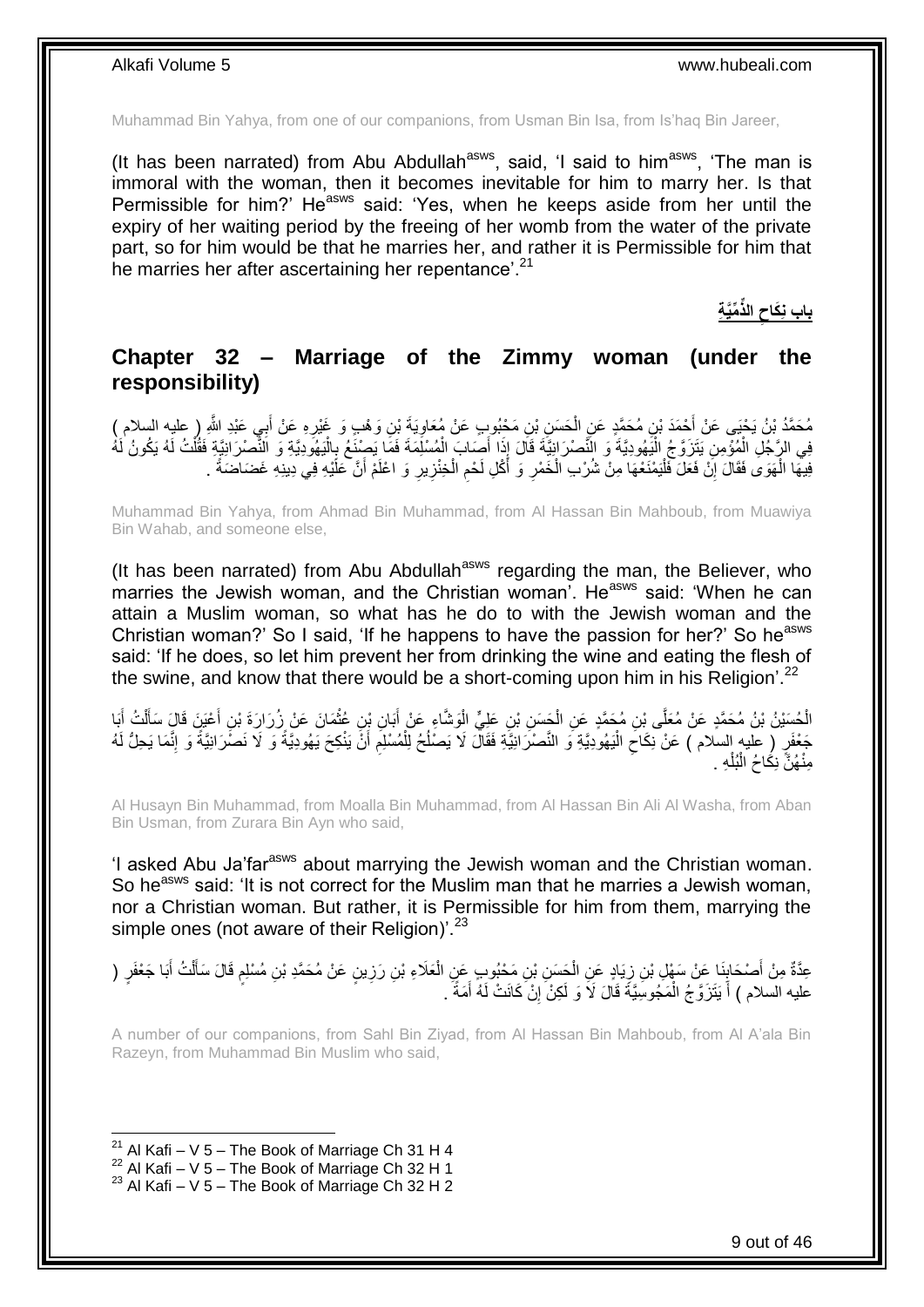'I asked Abu Ja'far<sup>asws</sup>, 'Can one marry a Magian woman?' He<sup>asws</sup> said: 'No, but if there was such a slave girl for him'. $24$ 

مُحَمَّدُ بْنُ يَحْيَى عِنْ أَحْمَدَ بْنِ مُحَمَّدٍ عَنْ عَلِيٍّ بْنِ الْحَكِمِ عَنِ الْعَلَاءِ بْنِ رَزِينٍ عَنْ مُحَمَّدِ بْنِ مُسْلِمٍ عَنْ أَبِي جَعْفَرٍ ( عليه **ٍ** ْ ِ ْ َ ֧֧֧֖֧֧֧֧֧֦֧֚֓֝֬֝֝֓֝֬֟֓֓֝֓֝֓֝֬֝֬֝ السلام ) قَالَ لَا يَتَزَوَّجُ الْيَهُودِيَّةَ وَ لَا النَّصْرَانِيَّةَ عَلَى الْمُسْلِمَةِ . ا<br>ا ْ

Muhammad Bin Yahy, from Ahmad Bin Muhammad, from Ali Bin Al Hakam, from Al A'ala Bin Razeyn, from Muhammad Bin Muslim,

(It has been narrated) from Abu Ja'far<sup>asws</sup> having said: 'Do not marry the Jewish woman, nor the Christian woman upon (as additional wife) the Muslim woman'.<sup>25</sup>

عِدَّةٌ مِنْ أَصْحَابِذَا عَنْ أَحْمَدَ بْنِ مُحَمَّدٍ بْنِ خَالِدٍ الْبَرْقِيِّ عَنْ عُثْمَانَ بْنِ عِيسَى عَنْ سَمَاعَةَ بْنِ مِهْرَانَ قَالَ سَأَلْتُهُ عَنِ الْيَهُودِيَّةِ **ٔ** ْ َ **!** َ ْ ْ ĺ وَ النَّصْرَانِيَّةِ أَ يَتَزَوَّجُهَا الرَّجُلُ عَلَى الْمُسْلِمَةِ قَالَ لَا وَ يَتَزَوَّجُ الْمُسْلِمَةَ عَلَى الْيَهُودِيَّةِ وَ النَّصْرَانِيَّةِ . ْ ْ ْ َ

A number of our companions, from Ahmad Bin Muhammad Bin Khalid Al Barqy, from Usman Bin Isa, from Sama'at Bin Mihran who said,

'I asked him<sup>asws</sup> about the Jewish woman and the Christian woman, can the man marry her upon (as additional wife) the Muslim woman?' He<sup>asws</sup> said: 'No, but he can marry the Muslim woman upon (as additional wife) the Jewish woman and the Christian woman'.<sup>26</sup>

مُحَمَّدُ بْنُ يَحْيَى عَنْ أَحْمَدَ بْنِ مُحَمَّدٍ عَنِ إِنْنِ فَضَّالٍ عَنِ الْحَسَنِ بْنِ جَهْمٍ قَالَ قَالَ لِي أَبُو الْحَسَنِ الرِّحْصَا ( عليه السلام ) يَا أَبَا<br>. ْ َ ٍ ْ َ مُحَمَّدٍ مَا تَقُولُ فِي رَجُلٍ يَتَزَوَّجُ نَصْرَانِيَّةً عَلَى مُسْلِمَةٍ قُلْتُ جَعِلْتُ فِدَاكَ وَ مَا قَوْلِّي بَيْنَ يَدَيْكَ قَالَ لَتَقُولُنَّ فَإِنَّ ذَلِكَ يُعْلَمُ بِهِ ْ ْ ِ ِ قَوْلِي قُلْتُ لَا يَجُونُ تَزْوِيجُ النَّصْرَانِيَّةِ عَلَى مُسْلِمَةٍ وَ لَا غَيْرِ مُسْلِمَةٍ قَالَ وَ لِمَ قُلْتُ لِقَوْلِ اللَّهِ عَزَّ وَ جَلَّ وَ لا تَنْكِحُوَا ِ ْ ْ **∶** الْمُشْرِكاتِ حَتَّى يُؤْمِنَّ ْ

Muhammad Bin Yahya, from Ahmad Bin Muhammad, from Ibn Fazzal, from Al Hassan Bin Jaham who said,

'Abu Al-Hassan Al-Reza<sup>asws</sup> said to me: 'O Abu Muhammad! What are you saying regarding a man who marries a Christian woman upon (as additional wife) a Muslim woman?' I said, 'May I be sacrificed for you<sup>asws</sup>! And what are my words in front of you<sup>asws</sup>?' He<sup>asws</sup> said: 'You should say it, for in that you will come to learn my<sup>asws</sup> words by it'. I said, 'It is not allowed to marry the Christian woman upon (as additional wife) a Muslim woman nor a non-Muslim woman'. He<sup>asws</sup> said: 'And why?' I said, 'Due to the Words of Allah<sup>azwj</sup> Mighty and Majestic **[2:221] And do not marry** *the idolatresses until they believe*'.

قَالَ فَمَا تَقُولُ فِي هَذِهِ الْآيَةِ وَ الْمُحْصَناتُ مِنَ الَّذِينَ أُوتُوا الْكِتابَ مِنْ قَبْلِكُمْ قُلْتُ فَقَوْلُهُ وَ لا تَنْكِحُوا الْمُشْرِكاتِ نَسَخَتْ هَذِهِ<br>وَيَسَمَّمَ يَسَمَعُ الْمُشْرِكاتِ نَسَخَتْ هَذِهِ ُ ْ ْ ُ ه ْ ْ الْآيَةَ فَتَبَسَّمَ ثُمَّ سَكَّتَ . ُ

He<sup>asws</sup> said: 'And what are you saying regarding this Verse **[5:5] and the chaste** *women from among those who have been Given the Book before you (are* 

<sup>&</sup>lt;sup>24</sup> Al Kafi – V 5 – The Book of Marriage Ch 32 H 3

 $^{25}$  Al Kafi – V 5 – The Book of Marriage Ch 32 H 4

 $26$  Al Kafi – V 5 – The Book of Marriage Ch 32 H 5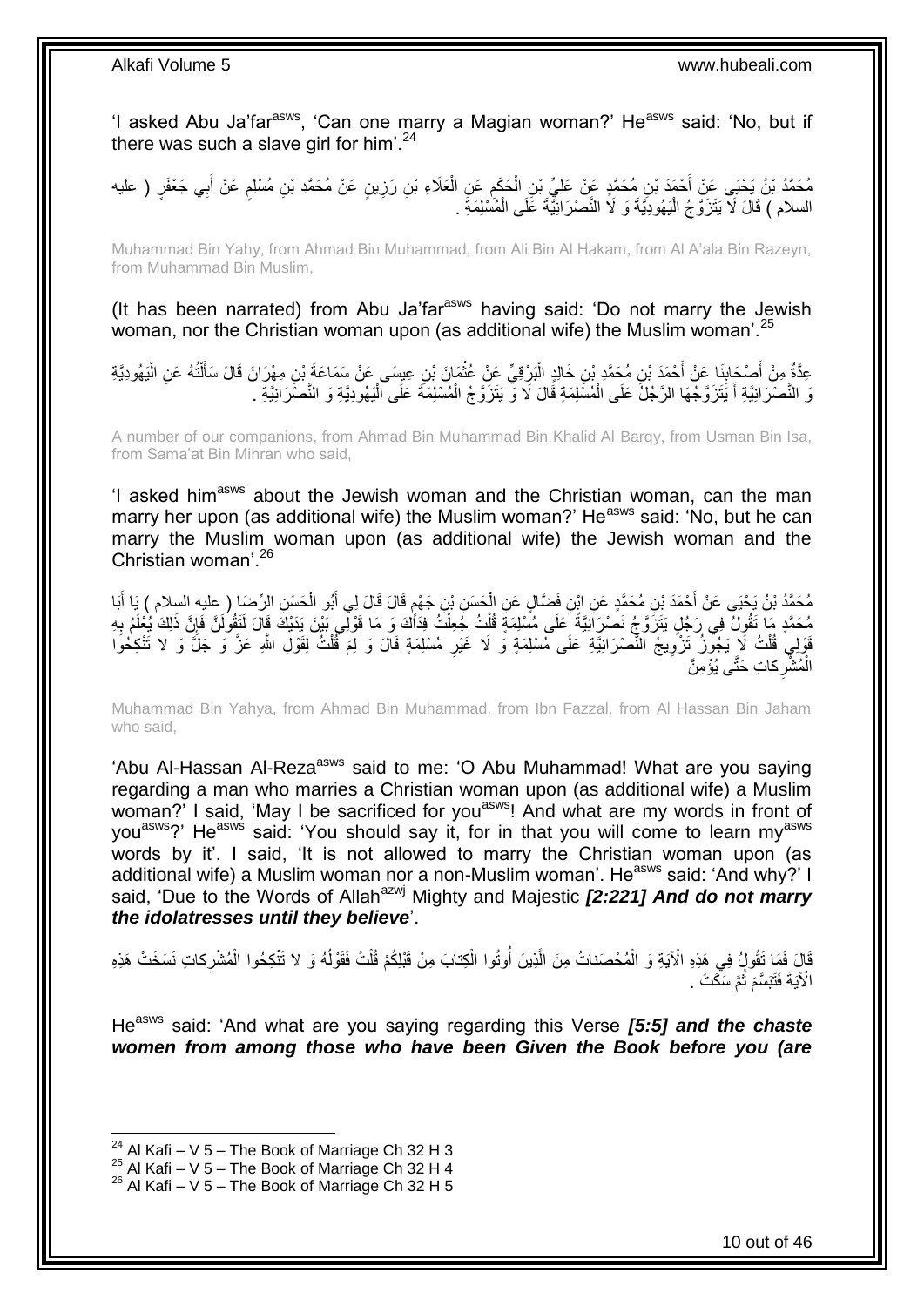*lawful for you)*?' I said, 'So His<sup>azwj</sup> Words *[2:221] And do not marry the idolatresses* Abrogate this Verse?' So he<sup>asws</sup> smiled, then was silent'.<sup>27</sup>

مُحَمَّدُ بْنُ يَحْيَى عَنْ أَحْمَدَ بْنِ مُحَمَّدٍ عَنِ ابْنِ فَضَّالٍ عَنْ أَحْمَدَ بْنِ عُمَرٍ عَنْ دُرُسْتَ الْوَاسِطِيِّ عَنْ عَلِيِّ بْنِ رِئَابٍ عَنْ زُرَارَةَ<br>. ْ َ َ ¦ َ بْنِ أَعْيَنَ عَنْ أَبِي جَعْفَرٍ ( عليه السلام ) قَالَ لَا يَنْبَغِي نِكَاحُ أَهْلِ الْكِتَابِ قُلْتُ جُعِلْتُ فِدَاكَ وَ أَيْنَ تَحْرِيمُهُ قَالَ قَوْلُهُ وَ لا ْ ْ ْ َ َ َ ُ ِ ُنْمُسِكُوا بِعِصَمِ الْكُوافِرِ ۚ ِ ْ ِ **∶** 

Muhammad Bin Yahya, from Ahmad Bin Muhammad, from Ibn Fazzal, from Ahmad Bin Umar, from Dorost Al Wasity, from Ali Bin Raib, from Zurara Bin Ayn,

(It has been narrated) from Abu Ja'far<sup>asws</sup> having said: 'It is not befitting to marry the People of the Book'. I said, 'May I be sacrificed for you<sup>asws</sup>! And where is its Prohibition?' He<sup>asws</sup> said: 'His<sup>azwj'</sup> Words **[60:10] and hold not to the ties of** *marriage of unbelieving women*'.<sup>28</sup>

َ َعْلِيُّ نِيُّ إِنْرَاهِيمَ عَنْ أَبِيهِ عَنِ ابْنِ مَحْبُوِبِ عَنْ عَلِيِّ بْنِ رِئَابٍ عَنْ زُِرَارَةَ بْنِ أُعْيَنَ قَالَ سَأَلْتُ أَبَا جَعْفَرٍ ( عليه السلام ) عَنْ َ ِ  $\frac{1}{2}$ ِ َ ِ قَوْلِ اللَّهِ عَزَّ وَ جُلَّ وَ الْمُحْصَنَاتُ مِنَ الَّذِينَ أُوتُوا الْكِتَابَ مِنْ قَبْلِكُمْ فَقَالَ هَذِهِ مَنْسُوخَةٌ بِقَوْلِهِ وَ لا تُمْسِكُوًا بِعِصَمِ الْكَوافِرِ . ْ ا<br>ا ه ْ ِ ْ ِ ِ

Ali Bin Ibrahim, from his father, from Ibn Mahboub, from Ali Bin Raib, from Zurara Bin Ayn who said,

'I asked Abu Ja'far<sup>asws</sup> about the Words of Allah<sup>azwj</sup> Mighty and Majestic *[5:5] and the chaste women from among those who have been Given the Book before you (are lawful for you)*. So he<sup>asws</sup> said: 'This is Abrogated by His<sup>azwj</sup> Words *[60:10]* and hold not to the ties of marriage of unbelieving women<sup>'.29</sup>

َ عَلِيُّ بِنُ إِبْرَاهِيمَ عَنْ أَبِيهِ عَنِ إِبْنِ أَبِي عُمَيْرٍ عَنْ بَعْضٍ أَصْحَابِهِ عَنْ مُحَمَّدِ بْنِ مُسْلِمٍ عَنْ أَبِي جَعْفَرٍ ( عليه السلام ) قَالَ إِنَّ<br>يَدَنَّهُمْ بِنُّ إِبْرَاهِيمَ عَنْ أَبِيهِ مِنْ يَجْمِ ֧֖֧֖֖֖֖֖֧֖֖֖֖֧֧֧֧֧֧֧֧֧֧֧֧֧֧֧֧֧֚֚֚֚֚֚֚֚֚֚֚֝֝֟֓֝֓֝֓֝֬֟֓֝֬֟֓֝֬֝֓֝֓֝֬֝֓֝֬֝֬֝֓֝֬֝֬֓֝֬֝֬֝֬ ِ َ َ **!** َ ِ ِ أَهْلِّ الْكِتَابَ وَ جُمِيعَ مَنْ إِمُه ذِمَّةٌ إِذَا أَسْلَمَ أَحَدُ الزَّوْجَيْنِ فَهُمَا عَلَى نِكَاحِهِمَا وَ لَيْسَ لَهُ أَنْ يُخْرِجَهَا مِنًّ ذَارِ الْإِسْلَامِ إِلَى غَيْرِهَا ِ َ ْ َ ِ ِ ِ ِ ِ َ وَ لَا يَبِيتَ مَعَهَا وَ لَكِنَّهُ يَأْتِيهَا بِالنَّهَارِ **∶** ْ ِ **∶** 

Ali Bin Ibrahim, from his father, from Ibn Abu Umeyr, from one of his companions, from Muhammad Bin Muslim,

(It has been narrated) from Abu Ja'far<sup>asws</sup> having said: 'The People of the Book and the entirety of the ones for whom is responsibility, when one of the two spouses becomes a Muslim, so both of them would be upon their marriage, and it is not for him that he throws her out from a House of Al-Islam to something else, and he would not spend the night with her either, but he would come to her by the day.

فَأَمَّا الْمُشْرِكُونَ مِثْلُ مُشْرِكِي الْعَرَبِ وَ غَيْرِهِمْ فَهُمْ عَلَى نِكَاحِهِمْ إِلَى انْقِضَاءِ الْعِدَّةِ فَإِنْ أَسْلِمَتِ الْمَرْأَةُ ثُمَّ أَسْلَمَ الرَّجُلُ قَيْلَ ∣ٍ إا ْ  $\frac{1}{2}$ ِ ِ ْ ¦ ْ ِ ْ َ َ ا<br>:<br>: َ ْ َ انْقِضَاءِ عِذَّتِهَا فَهِيَ امْرَأَتُهُ وَ ۗ إِنْ لَمْ يُسْلِمْ إِلَّا بَعْدُ انْقِِضْنَاءِ الْعِدَّةِ فَقَدْ بَانَتٌ مِنْهُ وَ لَا سَبِيلَ لَهُ عَلَيْهَا وَ كَذَلِكَ جَمِيعُ مَٰنْ لَا ذِمَّةَ لَهُ ِ **:** ِ ْ ِ ِ وَ لَا يَنْبَغِي لِلْمُسْلِمِ أَنْ يَتَزَوَّجَ يَهُودِيُّةً وَ لَا نَصْرَانِيَّةً وَ هُوَ يَجِدُ مُسْلِمَةً حُرَّةً أَوْ أَمَةً . اً ِ ْ َ َ

So as for the Polytheists of the Arabs and others, so they would be upon their marriages upto the expiry of the waiting period. So if the woman becomes a Muslim, then the man becomes a Muslim before the expiry of her term, so she is his wife, but if he does not become a Muslim except after the expiry of the term, so she has been irrevocably divorced from him, and there is no way for him to her; and similar to that

 $27$  Al Kafi – V 5 – The Book of Marriage Ch 32 H 6

 $^{28}$  Al Kafi – V 5 – The Book of Marriage Ch 32 H 7

 $29$  Al Kafi – V 5 – The Book of Marriage Ch 32 H 8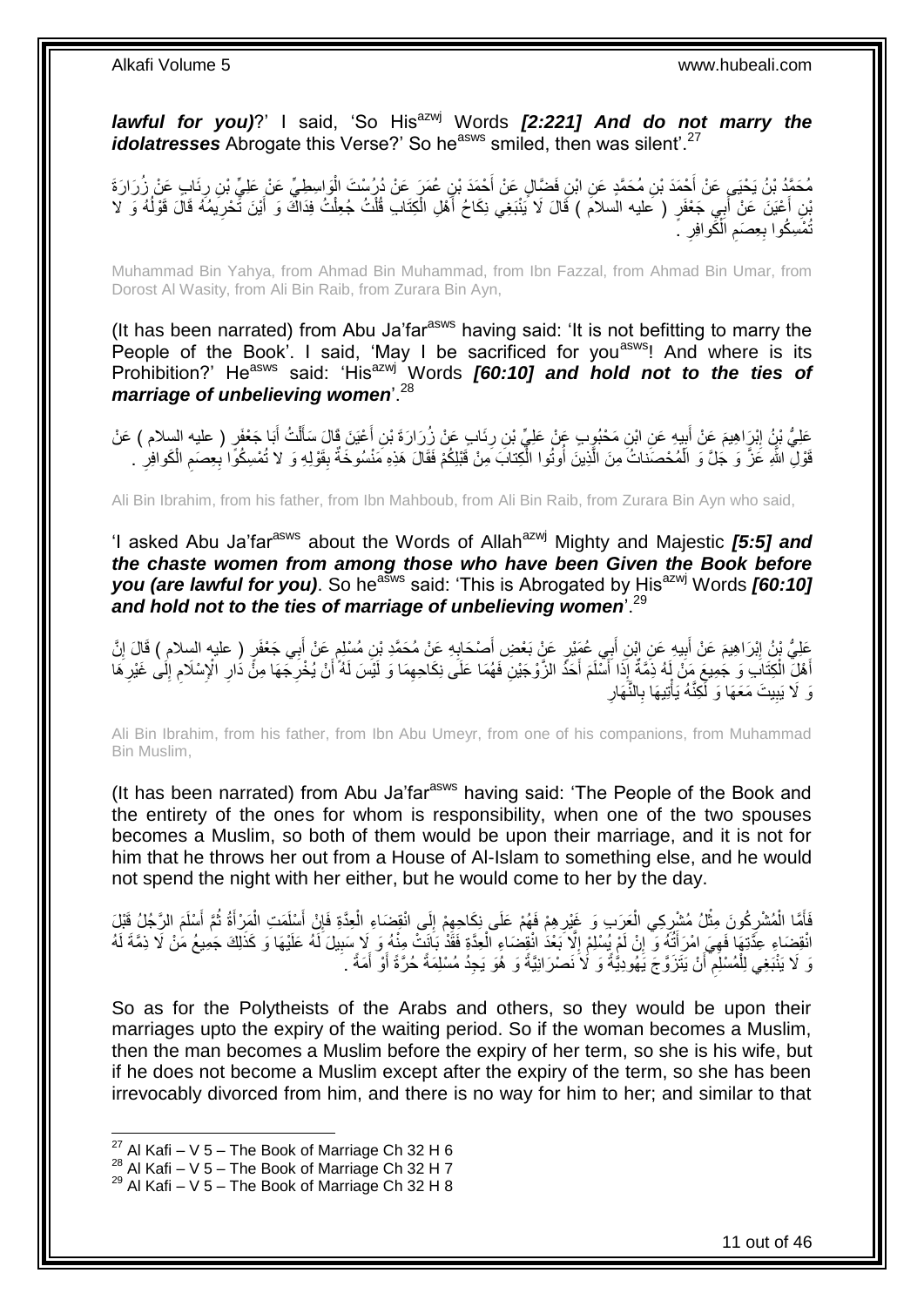is the entirety of the ones for whom there is no responsibility, nor is it befitting for the Muslim man that he marries a Jewish woman or a Christian woman when he can find a Muslim woman, whether she is free or a slave girl'.<sup>30</sup>

عَلِيُّ بْنُ إِبْرَاهِيمَ عَنْ أَبِيهِ عَنْ إِسْمَاعِيلَ بْنِ مَرَّارٍ عَنْ يُونُسٍ بْنِ عَبْدِ الرَّحْمَنِ عَنْ مُحَمَّدٍ بْنِ مُسْلِمٍ عَنْ أَبِي جَعْفَرٍ ( عليه<br>. ا<br>:  $\frac{1}{2}$ َ יִי יִי َ م السلام ) قَالَ لَا يُنْبَغِي لِلْمُسْلِمِ أَنْ يَتَزَوَّجَ يَهُوَدِيَّةً وَ ۗ لَا نَصْرَانِيَّةً وَ هُوَ يَجِدُ مُسْلِمَةً حُرَّةً أَوْ أَمَةً ۚ ـَ َ ِ ْ َ َ

Ali Bin Ibrahim, form his father, from ismail Bin Marrar, from Yunus Bin Abdul Rahman, from Muhammad Bin Muslim,

(It has been narrated) from Abu Ja'far<sup>asws</sup> having said: 'It is not befitting for the Muslim man that he marries a Jewish woman or a Chrsitian woman when he can find a Muslim woman, whether she is free or a slave girl'.<sup>31</sup>

عَلِيُّ بْنُ إِبْرَاهِيمَ عَنْ أَبِيهِ عَنِ ابْنِ مَحْبُوبٍ عَنِ ابْنٍ رِئَابٍ عَنْ أَبِي بَصِيرٍ عَنْ أَبِي جَعْفَرٍ ( عليه السلام ) قَالَ سَأَلْتُ عَنْ َ ِ ِ َ ِ ْ َ ِّ جَلِّ لَهُ اَمْرِ أَةٌ نَصْرَ انِيَّةٌ لَهُ أَنْ يَتَزَوَّجَ عَلَيْهَا يَهُودِيَّةٌ فَقَالَ إِنَّ أَهْلَ الْكِتَابِ مَمَالِيكُ لِلْإِمَامِ وَ ذَلِكَ مُوَسَّعٌ مِنَّا عَلَيْكُمْ خَاصَّةً فَلَا<br>فَإِنَّهُمْ مَثَلاً عَلَيْ َ لَ َ ِ ْ َ ِ بَأْسَ أَنْ يَتَزَوَّجَ اً ة<br>أ

Ali Bin Ibrahim, from his father, from Ibn Mahboub, from Ibn Raib, from Abu Baseer,

(It has been narrated) from Abu Ja'far $a<sup>asws</sup>$ , said, 'I asked about a man for whom is a Christian woman, is it for him that he marries a Jewish woman upon her (as an additional wife)?' So he<sup>asws</sup> said: 'The People of the Book are in the domain of the Imam<sup>asws</sup>, and that is a leeway from us<sup>asws</sup> upon you (Shiah) in particular. So there is no problem if you were to marry'.

ُفْلَتُ فَإِنَّهُ يَتَزَوَّجُ أَمَةً قَالَ لَا لَا يَصِلْحُ أَنْ يَتَزَوَّجَ ثَلَاثَ إِمَاءٍ فَإِنْ تَزَوَّجَ عَلَيْهِمَا حُرَّةً مُسْلِمَةً وَ لَمْ تَعْلَمْ أَنَّ لَهُ اِمْرَأَةً نِصْرَانِيَّةً وَ ِ ِ ِ ٔ<br>ا َ ِ ْ َ َ لَ يَهُودِيَّةً ثُمَّ دَخِلَ بِهَا فَإِنَّ لَهَا مَا أَخَذَتِ مِنَ الْمَهْرِ فَإِنْ شَاعَتُ أَنَّ تُقِيمَ بَعْدُ مَعَهُ أَقَامَتْ وَ إِنْ شَاعَتْ تَذْهَبُ إِلَى أَهْلِهَا ذَهَبَتْ وَ إِذَا َ َ ِ ِ ْ َ ِ **∶** ُ ً َ ِ **ٔ** ِ حَاضَتْ ثَلَاثَةَ حِيَضٍ ۚ أَوْ مَرَّتْ لَهَا ثَلَاثَةُ أَشْهُرٍ ۚ حَلَّتٌ لِلْأَزْوَاجِ  $\zeta$ َ َ َ

I said. 'Supposing he marries a slave girl (as an additional wife)?' He<sup>asws</sup> said: 'No. It is not correct to marry three slave girls. So if you were to marry a free Muslim woman upon them both, and she does not know that there is a Christian woman and a Jewish woman, then he copulates with her, so for her would be what is taken from the dowry. So if she so desires to she stays afterwards with him with a staying, and if she so desires to she goes back to her family with a going. And when she menstruates with three menstruations, or three months pass by for her, she is free for the marriage (to someone else)'.

قُلْتُ فَإِنْ طَلَّقَ عَلَيْهَا الْيَهُودِيَّةَ وَ النَّصْرَانِيَّةَ قَبْلَ أَنْ تَنْقَضِيَ عِدَّةُ الْمُسْلِمَةِ لَهُ عَلَيْهَا سَبِيلٌ أَنْ يَرُدَّهَا إِلَى مَنْزِلِهِ قَالَ نَعَمْ . َ ْ ه ِ ْ ِ ِ َ ِ ْ

I said, 'Supposing he divorces the Jewish woman and the Christian woman upon it before the expiry of the waiting period of the Muslim woman, would there be a way for him to return her to his house?' He<sup>asws</sup> said: 'Yes'.<sup>32</sup>

 $30$  Al Kafi – V 5 – The Book of Marriage Ch 32 H 9

 $31$  Al Kafi – V  $5$  – The Book of Marriage Ch 32 H 10

 $32$  Al Kafi – V 5 – The Book of Marriage Ch 32 H 11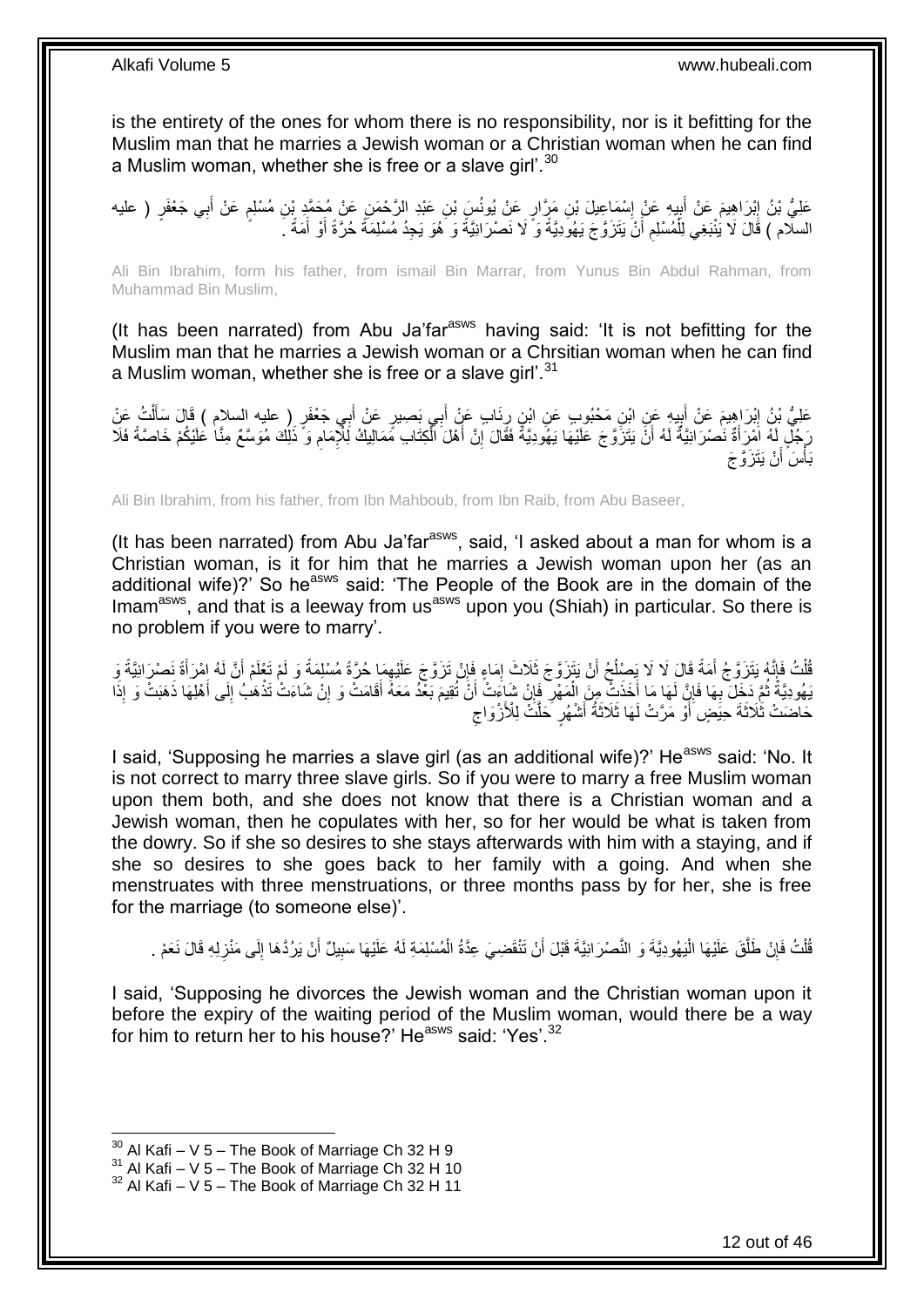**َمةَ ُح ِّر َيَت َزَّو ُج اْْلَ باب الْ**

## <span id="page-12-0"></span>**Chapter 33 – The free man marries the slave girl**

عِدَّةٌ مِنْ أَصِبْحَابِنَا عَنْ أَحْمَدَ بْنِ مُحَمَّدٍ عَنْ عُثْمَانَ بْنِ عِيسَى عَنْ سَمَاعَةَ عَنْ أَبِي بَصِبِرٍ عَنْ أَبِي عَبْدِ اللَّهِ ( عليه السلام ) ْ **∣** َ َ َ فِي الْحُرَّ يَتَزَوَّجُ الْأَمَةَ قَالَ لَا بَأْسَ إِذَا اضْطُرَّ إِلَيْهَا . لَ ِ :<br>ا ْ

A number of our companions, from Ahmad Bin Muhammad, from Usman Bin Isa, from Sama'at, from Abu Baseer,

(It has been narrated) from Abu Abdullah<sup>asws</sup> regarding the free man marrying the slave girl. He<sup>asws</sup> said: 'There is no problem when he is desperate to her'.<sup>33</sup>

عَلِيُّ بْنُ إِبْرَاهِيمَ عَنْ أَبِيهِ عَنِ ابْنِ أَبِي عُمَيْرٍ عَنْ جَمَّادٍ عَنِ الْحَلَبِيِّ عَنْ أَبِي عَبْدِ اللَّهِ ( عليه السلام ) قَالَ تَزَوَّجِ الْحُرَّةَ عَلَى ِ ْ َ **!** َ ِ ْ  $\zeta$ َ الْأُمَّةِ وَ ۖ لَا ۢ تَزَوَّج الْأُمَةَ ۚ عَلَى الْحُرَّةِ وَ ۖ مَنْ تَزَوَّجَ أَمَةً عَلَى خَرَّةٍ فَنِكَاّحُهُ بَاطِلٌ ۖ . َ ْ ِ

Ali Bin Ibrahim, from his father, from Ibn Abu Umeyr, from Hammad, from Al halby,

(It has been narrated) from Abu Abdullah<sup>asws</sup> having said: 'You can marry the free woman upon the slave girl (as an additional wife), but you cannot marry the slave girl (as an additional wife) upon the free woman; and the one who marries the slave girl (as an additional wife) upon a free woman, so his marriage is void<sup>'.34</sup>

مُحَمَّدُ بْنُ يَحْيَي عَنْ أَحْمَدَ بْنِ مُحَمَّدِ بْنِ عِيسَى عَنِ الْحُسَيْنِ بْنِ سَعِيدٍ عَنِ الْقَاسِمِ بْنِ مُحَمَّدٍ عَنْ عَلِيِّ بْنِ أَبِي حَمْزَةَ عَنْ أَبِي ِ ْ ْ ِ َ َ بَصِيرٍ قَالَ سَأَلَتُ أَبَا عَبْدِ اللَّهِ ( عليه السِلام ) ۖ عَنْ نَكَاحِ الْأُمَةِ قَالَ يَتَزَوَّجُ الْحُرَّةَ عَلَى الْأُمَةِ وَ لَا تُتَزَوَّجُ الْأُمَّةُ عَلَى الْحُرَّةِ وَ ْ ِ َ ْ َ ْ َـٰكَاحُ ۗ الْأَمَةِ عَلَى الْحُرَّةِ بَاطِلٌ وَ إِلَى اجْتَمَعَتْ عِنْدَكَ حُرَّةٌ وَ أَمَةٌ فَلِلْحُرَّةِ يَوْمَالِ وَ لِلْأَمَةِ يَوْمٌ لَا يَصْلُحُ نِكَاحُ الْأَمَةِ إِلَّا بِإِذْنِ ْ **ٔ ∶** ِ  $\overline{a}$ ْ َ مَوَالِيهَا .

Muhammad Bin Yahya, from Ahmad Bin Muhammad Bin Isa, from Al Husayn Bin Saeed, from Al Qasim Bin Muhammad, from Ali Bin Abu Hamza, from Abu Baseer who said,

'I asked Abu Abdullah<sup>asws</sup> about marrying the slave girl. He<sup>asws</sup> said: 'The free woman can be married (as an additional wife) upon the slave girl, but the slave girl cannot be married (as an additional wife) upon the free woman; and the marriage of the slave girl (as an additional wife) upon the free woman is void; and if there gather together with you, a free woman and a slave girl, so for the free woman would be two days and for the slave girl would be one day. It is not correct to marry the slave girl except with the permission of her master<sup>'.35</sup>

مُحَمَّدُ بْنُ يَحْيَى عَنْ أَحْمَدَ بْنِ مُحَمَّدٍ عَنِ ابْنِ مَحْبُوبٍ عَنْ يَحْيَى اللَّحَامِ عَنْ سَمَاعَةَ عَنْ أَبِي عَبْدِ اللَّهِ ( عليه السلام ) فِي<br>مُحَمَّدُ بْنُ يَحْيَى عَنْ أَحْمَدَ بْنِ مَعَمًّا فَي يَحْبُوبُ َ ِ ه رَجُلٍ تَزِوَّجَ امْرَأَةً حُرَّةً وَ لَهُ اَمْرَأَةٌ أُمَةٌ وَّ لَمْ تَعْلَمِ الْحُرَّةُ أَنَّ لَهُ امْرَأَةً أَمَةٌ قَالَ إِنْ شَاءَتِ الْحُرَّةَ أَنْ تُقِيمَ مَعُ الْأَمَةِ أَقَامَتْ وَ إِنَّ َ َ ْ ِ َ َ َ ْ ِ َ َ ِ َ نُّدَاءَتْ ذَهَبَتْ إِلَى أَهْلِهَا َ  $\frac{1}{2}$ 

Muhammad Bin Yahya, from Ahmad Bin Muhammad, from Ibn Mahboub, from Yahya Al Lahaam, from Sama'at,

 $33$  Al Kafi – V 5 – The Book of Marriage Ch 33 H 1

 $34$  Al Kafi – V 5 – The Book of Marriage Ch 33 H 2

 $35$  Al Kafi – V 5 – The Book of Marriage Ch 33 H 3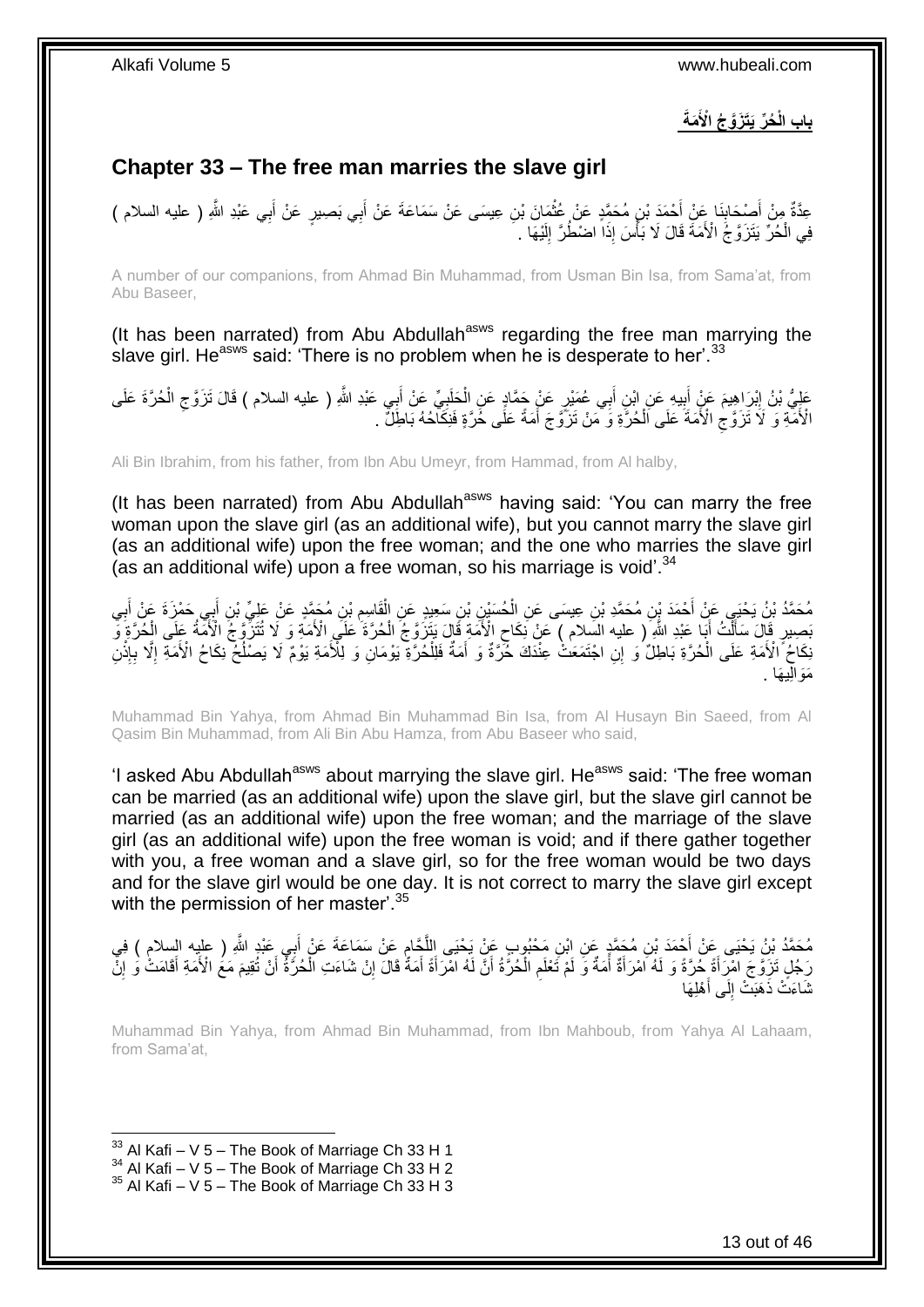(It has been narrated) from Abu Abdullah<sup>asws</sup> regarding a man who marries a free woman and for him is a slave wife, and the free woman does not know that for him is a slave wife. He<sup>asws</sup> said: 'If she so desires to, she can stay with the slave girl with a staying, and if she so desires to she goes back to her family'.

قَالَ قُلْتُ لَمُ قَإِنْ لَمْ تَرْضِ بِذَلِكَ وَ ذَهَبَتْ إِلَى أَهْلِهَا أَ فَلَمُ عَلَيْهَا سَبِيلٌ إِذَا لَمْ تَرْضِ بِالْمَقَامِ قَالَ لَا سَبِيلَ لَمُ عَلَيْهَا إِذَا لَمْ تَرْضَ<br>وَيَجْمَعُوا الْمَوْمِرَةِ مَعْ الْمَو ِ َ َ ِ ِ ْ ِ ֖֦֧֚֚֚֚֚֚֚֚֚֚֚֚֚֚֚֚֚֚֚֚֚֩֘֘֝֘֝֘֝֝֝֘֝֝ ْ ِ حِينَ تَعْلَمُ قُلْتُ فَذَهَابُهَا إِلَى أَهْلِهَا هُوَ طَلَاقُهَا قَالَ نَعَمْ إِذَا خَرَجَتْ مِنْ مَنْزِلِهِ اعْتَدَتَ ثَلَاثَةَ أَشْهُرٍ أَوْ ثَلَاثَةَ قُرُوءٍ ثُمَّ تَزَوَّجُ إِنْ ِ َ ∣∣<br>∶ ْ ِ ُ َ َ َشا َء . ْت

He (the narrator) said, 'I said to him<sup>asws</sup>, 'Supposing she is not happy with that and she goes back to her family, is there a way for him upon her when she is not happy with the staying?' He<sup>asws</sup> said: 'There is no way for him upon her when she is not happy when she comes to know'. I said, 'So she goes back to her family, he has (been deemed to have) divorced her?' He<sup>asws</sup> said: 'Yes. When she goes out from his house, she would observe the waiting period of three months, or three menses-free periods, then she can marry (someone else) if she so desires to'.<sup>36</sup>

ِّهُ حَمَّدُ بْنُ يَحْيَى عَنْ عَبْدِ اللَّهِ بْنِ مُحَمَّدٍ عَنْ عَلِيِّ بْنِ الْحَكَمِ عَنْ أَبَانِ بْنِ عُثْمَانَ عَنْ عَبْدِ الرَّحْمَنِ بْنِ أَبِي عَبْدِ اللَّهِ قَالَ سَأَلْتُ<br>يُحْمَدُ بْنُ يَحْيَى عَنْ عَبْدِ اللَّه **ٔ** َ ِ ْ ْ َ َ أَبَا عَبْدٍ اللَّهِ ( عَليه السلام ) هَلْ لِلرَّجُلِ أَنْ يَتَزَوَّجَ النَّصْرَانِيَّةَ عَلَى الْمُسْلِمَةِ وَ الْأَمَةَ عَلَى الْحُرَّةِ فَقَالٍ لَا تَتَزَوَّجُ وَاحِدَةٌ مِنْهُمَا َ ْ ْ َ عَلَى الْمُسْلِمَةِ وَ تُتَزَوَّجُ الْمُسْلِمَةُ عَلَى الْأَمَةِ وَ النَّصْرَانِيَّةِ وَ لِلْمُسْلِمَةِ الثُّلُثُانِ وَ لِلْأَمَةِ وَ النَّصْرَانِيَّةِ الثُّلُثُ . ْ ْ ْ ُّ َ ُ ةُ<br>ا

Muhammad Bin Yahya, form Abdullah Bin Muhammad, from Ali Bin Al Hakam, from Aban Bin Usman, from Abdul Rahman Bin Abu Abdullah who said,

'I asked Abu Abdullah<sup>asws</sup>, 'Is it for the man that he marries the Christian woman (as an additional wife) upon the Muslim woman, and the slave girl (as an additional wife) upon the free woman?' So he<sup>asws</sup> said: 'No. He cannot marry any one of the two upon the Muslim woman, and he can marry the Muslim woman (as an additional wife) upon the slave girl, and the Christian woman; and for the Muslim woman would be two thirds (of the husband's time), and for the slave girl and the Christian woman would be the one-third'.<sup>37</sup>

أَبَانٌ عَنْ زُرَارَةَ بْنِ أَعْيَنَ عَنْ أَبِي جَعْفَرٍ ( عليه السلام ) قَالَ سَأَلْتُ عَنِ الرَّجُلِ يَتَزَوَّجُ الْأَمَةَ قَالَ لَا إِلَّا أَنْ يُضْطَرَّ إِلَى ذَلِكَ. َ َ ِ َ ا<br>ا ْ Í

Aban, from Zurara Bin Ayn,

1

(It has been narrated) from Abu Ja'far<sup>asws</sup>, said, 'I asked about the man who marries the slave girl. He<sup>asws</sup> said: 'No, except if he is desperate to that'.<sup>38</sup>

**∶** مُحَمَّدُ بْنُ يَحْيَى عَنْ أَحْمَدَ بْنِ مُحَمَّدٍ عَنِ ابْنِ فَضَّالٍ عَنِ ابْنِ بُكَيْرٍ عَنْ بَعْضٍ أَصْحَابِذَا عَنْ أَبِي عَبْدِ اللَّهِ ( عليه السلام ) قَالَ<br>. َ َ لَا يَنْبَغِيَ أَنْ يَتَزَوَّجَ الزَّجُلُ الْحُرُّ الْمَمْلُوكَةِ الْيَوْمَ إِنَّمًا كَانَ ذَلِّكَ حَيْثُ قَالَ اللَّهُ عَزَّ وَ جَلَّ وَ مَنْ أَمْ يَسْتَطِعْ مِنْكُمْ طَوْلًا وَ الطُّوْلُ ِ ْ ْ الْمَهْرُ وَ مَهْرُ الْمُرَّةِ الْيَوْمَ مَهْرُ الْأُمَةِ أَوْ أَقَلُّ. َ َ ْ ْ ْ

Muhammad Bin Yahya, from Ahmad Bin Muhammad, from Iibn Fazal, from Ibn Bukeyr, from one of our companions,

 $36$  Al Kafi – V 5 – The Book of Marriage Ch 33 H 4

 $37$  Al Kafi – V 5 – The Book of Marriage Ch 33 H 5

 $38$  Al Kafi – V 5 – The Book of Marriage Ch 33 H 6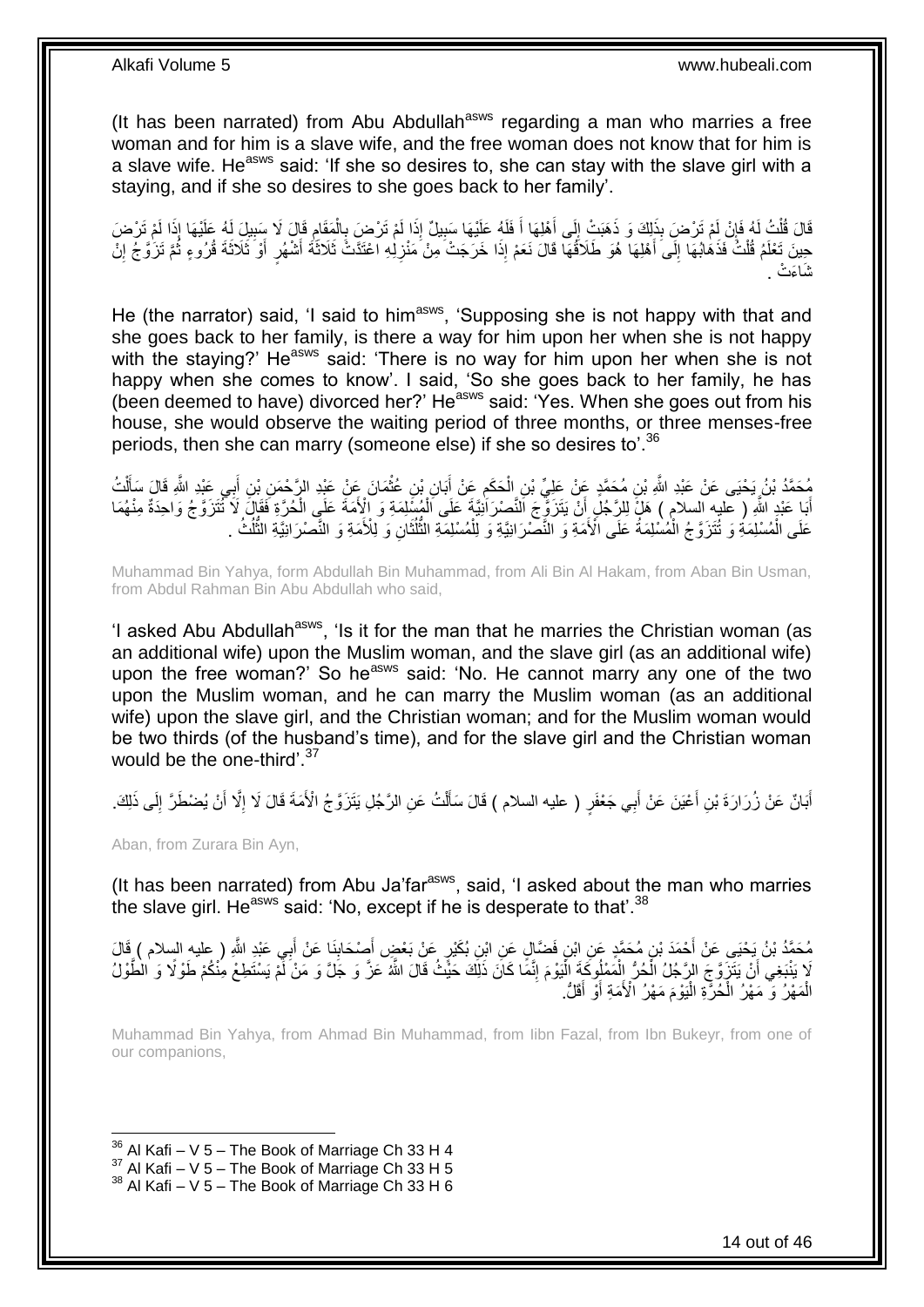(It has been narrated) from Abu Abdullah<sup>asws</sup> having said: 'It is not befitting that the free man marries the slave woman today. But rather, that was where Allah $a^{2}$ <sub>N</sub> Mighty and Majestic Says *[4:25] And whoever among you has not within his power ampleness of means*, and the ampleness of means is the dower, and a dower of the free woman today is a dower of the slave girl or even less<sup>'. 39</sup>

عَلِيُّ بْنُ إِبْرَاهِيمَ عَنْ إِسْمَاعِيلَ بْنِ مَرَّارٍ وَ غَيْرِهِ عَنْ يُونُسَ عَنْهُمْ ( عليهم السلامِ ) قَالَ لَا يَنْبَغِي لِلْمُسْلِمِ الْمُوسِرِ أَنْ ِ ْ ِ ْ ֦֧֦֦֦֦֦֦֦֝֝֝֜֜֡֜ ِ **!** َ ِ َ َبَتَزَوَّجَ الْأَمَةَ إِلَّا أَنْ لَاَ يَجِدَ حُرَّةً فَكَذَلِكَ لَا يَنْبَغِي لَهُ أَنَّ يَتَزَوَّجَ امْرَأَةً مِنْ أَمْلِ الْكِتَابِ إِلَّا فِي حَالِ الضَّرُورَةِ حَيْثُ لَا يَجِدُ َ اً ِ ِ ْ مُسْلِمَةً حُرَّةً وَ َلَا أَمَةً . َ

Ali Bin Ibrahim, from his father, from Ismail Bin Marrar and someone else,

(It has been narrated) from Yunus, from them (one of the Imams<sup>asws</sup>) having said: 'It is not befitting for the affluent Muslim that he marries the slave girl except if he cannot find a free woman. Thus, similar to that, it is not befitting for him that he marries a woman from the People of the Book except during a state of necessity when he cannot find a Muslim woman, neither a free one nor a slave girl'.<sup>40</sup>

عَلِيُّ بْنُ إِبْرَاهِيمَ عَنْ أَبِيهِ عَنْ إِسْمَاعِيلَ بْنِ مَرَّارٍ عَنْ يُونُسَ عَنِ ابْنِ مُسْكَانَ عَنْ أَبِي بَصِيرٍ عَنْ أَبِي عَبْدِ اللَّهِ ( عليه السلام َ ِ **!** َ ِ َ ) قَالَ لَا يَنْبَغِي لِلْحُرِّ ۚ أَنْ يَتَزَوَّجُ الْأَمَةَ وَ ۚ هُوَ يَقْدِرُ عَلَى الْحُرَّةِ وَ لَا يَنْزَوَجَ الْأَمَةَ عَلَى الْحُرَّةِ وَ لَا بَأْسَ أَنْ يَتَزَوَّجَ َ ْ َ ْ َ ْ ْ اْلْحُرَّةَ عَلَى الْأُمَةِ فَإِنْْ تَزَوَّجَ اَلْحُرَّةَ عَلَى الْأُمَةِ فَلِلْْحُرَّةِ يَوْمَانِ وَ لِلْأُمَةِ يَوْمٌ ۚ . ْ ِ ْ ْ

Ali Bin Ibrahim, from his father, from Ismail Bin Marrar, from Yunus, from Ibn Muskan, from Abu Baseer,

(It has been narrated) from Abu Abdullah<sup>asws</sup> having said: 'It is not befitting for the free man that he marries the slave girl and he is able upon (marrying) the free woman, and it is not befitting that he marries the slave girl (as an additional wife) upon the free woman; and there is no problem if he marries the free woman (as an additional wife) upon the slave girl. So if he were to marry the free woman (as an additional wife) upon the slave girls, so for the free woman would be two days, and for the slave girl would be one day'.<sup>41</sup>

> **باب ن َكاح ال ِّشَغار**

## <span id="page-14-0"></span>**Chapter 34 – The** *Shighaar* **(exchange) marriage**

ِ مُحَمَّدُ بْنُ يَحْيَى عَنْ أَحْمَدَ بْنِ مُحَمَّدٍ عَنِ ابْنِ فَضَّالٍ عَنِ ابْنِ بُكَيْرٍ عَنْ بَعْضٍ أَصْحَابِنَا عَنْ أَبِي عَبْدِ اللَّهِ ( عليه السلام ) أَوْ َ  $\frac{1}{2}$ َ َ عَنْ أَبِي جَعْفَرٍ ( عليِه السلام ) قَالَ نَهَيَ عَنْ نِكَاحِ الْمَرْأَتَيْنِ لَيْسَ لِوَاحِدَةٍ ۖ مِنْهُمَا صَدَاقٌ إِلَّا بُضَنَّعُ صَاحِبَتِهَا وَ قَالَ لَا يَحِلُّ أَنْ ِ َ ْ  $\zeta$ َ َنْكِحَ وَاحِدَةً مِنَّهُمَا إِلَّا بِصَدَاقٍ وَ نِكَاحِ الْمُسْلِمِينَ ۚ ْ ِ **ِ** ِ

Muhammad Bin Yahya, from Ahmad Bin Muhammad, from Ibn Fazzal, from Ibn Bukeyr, from one of our companions,

(It has been narrated) from Abu Abdullah<sup>asws</sup>, or from Abu Ja'far<sup>asws</sup> having Forbade from the marriage of two women and there is no dower for any one of the two except she has agreed due to the agreement of her companion'. And he<sup>asws</sup> said: 'It is not

 $39$  Al Kafi – V 5 – The Book of Marriage Ch 33 H 7

 $40$  Al Kafi – V 5 – The Book of Marriage Ch 33 H 8

<sup>41</sup> Al Kafi – V 5 – The Book of Marriage Ch 33 H 9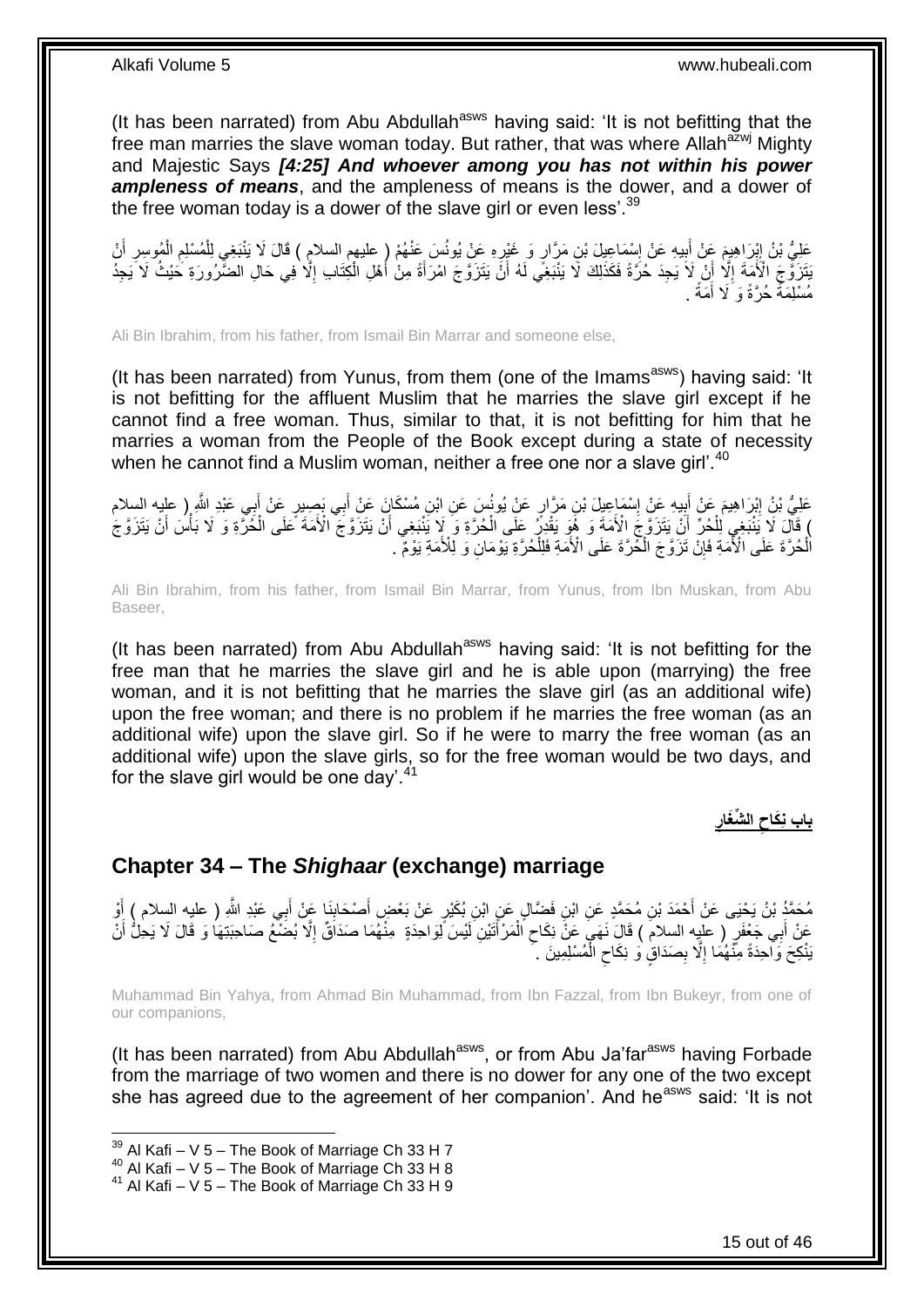Permissible that he marries any one of the two except with a dower, and marries two Muslims'.<sup>42</sup>

َم َقا َل َس ِم ْب َرا ِهي ِن إ ٍر َع ْن ِغَيا ِث ْب ِن َب ِشي ْب ِد ِّي َع ْن َج ْعَفر ِن ال ِّسنْ ْب َم َع ْن َصالِح ْب َرا ِهي َبا َعْبِد هَّللا َعلِ ُّي ْب ُن إ ِ ) عليه السالم ( ْع ُت أ ِ ِ  $\zeta$ ِ َ َبْقُولُ قَالَ رَسُولُ اللَّهِ ( صلَّى اللَّه عليه وآله ) لَا جَلَبَ وَ لَا تَجنَبَ وَ لَا شِغَارَ فِي الْإِسْلَامِ وَ الشَّغَارُ أَنْ يُزَوِّجُ الرَّجُلُ الرَّجُلُ الرَّجُلُ الرَّجُلُ الرَّجُلُ الرَّجُلُ الرَّجُلُ الرَّج َ ِ ابْنَتَهُ أَوْ أُخْتَهُ وَ يَتَزَوَّجُ هُوَ الْنَةَ الْمُتَزَوِّج أَوْ أُخْتَهُ وَ لَا يَكُونَ بَيْنَهُمَا مَهْرٌ غَيْرُ تَزْوِيجُ هَذَا مِنْ هَذَا وَ هَذَا مِنْ هَذَا . ا<br>ا اُ ِ ْ ا<br>ا ِ **∶** 

Ali Bin Ibrahim, from Salih Bin Al Sandy, from Ja'far Bin Basheer, from Giyas Bin Ibrahim who said,

'I heard Abu Abdullah<sup>asws</sup> saying: 'Rasool-Allah<sup>saww</sup> said: 'There is neither a *Jalab*, nor a *Janab*, nor a *Shighaar* in Al-Islam; and the *Shighaar* is that the man marries his daughter or his sister to the man, and he (in turn) marries a daughter or sister of the other one, and there does not happen to be a dower between the two of them, apart from this one marrying this one, and this one marrying this one<sup>'.43</sup>

عَلِيُّ بْنُ مُحَمَّدٍ عَنِ ابْنِ جُمْهُورٍ عَنْ أَبِيهِ رَفَعَهُ عَنْ أَبِي عَبْدِ اللَّهِ ( عليه السلام ) قَالَ نَهَى رَسُولُ اللَّهِ ( صلى الله عليه وأله )<br>-َ ِ َ عَنْ نِكَاحِ الشَّغَارِ وَ هِيَ الْمُمَانَحَةُ وَ هُوَ أَنْ يَقُولَ الرَّجُلُ لِلرَّجُلِ زُوِّجْنِي ابْنَتَكَ خُتَّى أُزِّوِّجَكَ ابْنَتِي عَلَى أَنْ لَا مَهْرَ بَيْنَهُمَا . اُ ْ **∶** ِ َ ُ

Ali Bin Muhammad, from Ibn Jamhour, from his father,

(It has been narrated) raising it from Abu Abdullah<sup>asws</sup> having said; 'Rasool-Allah<sup>saww</sup> forbade from the *Shighaar* marriage, and it is the *Mumanahat*, and it is that the man is saying to the man, 'Marry your daughter to me and I shall marry my daughter to you upon a stipulation that there would be no dower between the both of them".<sup>44</sup>

> بِابِ الرَّجُلِ يَتَزَوَّجُ الْمَرْأَةَ وَ يَتَزَوَّجُ أَمَّ وَلَدِ أَبِيهَا  **َ ُ َ**

### <span id="page-15-0"></span>**Chapter 35 – The man marries the woman, and he marries the mother of the child of her father**

عَلِيُّ بْنُ إِبْرَاهِيمَ عَنْ أَبِيهٍ عَنْ أَجْمَدَ بْنِ مُحَمَّدٍ بْنِ أَبِي نَصْرٍ عَنْ أَبِي الْحَسَنِ الرِّضا ( عليه السلام ) قَالَ سَأَلْتُهُ عَنِ الرَّجُلِ ْ َ َ َ ِ َ ِ ْ َ بَتَزَوَّجُ الْمَرْأَةَ وَ يَتَزَوَّجُ أُمَّ وَلَدٍ أَبِيهَا فَقَالٍَ لَا بَأْسَ بِذَلِّكَ فَقُلْتُ لَهُ بَلَغَنَا عَنْ أَبِيكَ أَنَّ عَلِيَّ بْنَِ الْحُسَيْنِ ( عليه السلام ) تَزَوَّجَ ْ **!** َ ا<br>ا َ ْ ْ َ ِ َ ْ ابْنَةَ الْمَسَنِ بْنِ عَلِيٍّ ( عليه السلاَم ) وَ أُمَّ وَلَدِ الْحَسَنِ وَ ذَلِكَ أَنَّ رَجُلًا مِنْ أَصْحَابِنَا سَأَلَنِّي أَنْ أَسْأَلَكَ عَٰنْهَا لَ ĺ ِ َ َ ْ المستقبل المستقبل المستقبل المستقبل المستقبل المستقبل المستقبل المستقبل المستقبل المستقبل المستقبل المستقبل ال<br>المستقبل المستقبل المستقبل المستقبل المستقبل المستقبل المستقبل المستقبل المستقبل المستقبل المستقبل المستقبل ال ْ لَ Í َ أ

Ali Bin Ibrahim, from his father, from Ahmad Bin Muhammad Bin Abu Nasr,

(It has been narrated) from Abu Al-Hassan Al-Reza<sup>asws</sup>, said, 'I asked him<sup>asws</sup> about the man who married the woman and he married a mother of the children of her father. So he<sup>asws</sup> said: 'There is no problem with that'. So I said to him<sup>asws</sup>, 'It has reached me from your<sup>asws</sup> father<sup>asws</sup> that Ali<sup>asws</sup> Bin Al-Husayn<sup>asws</sup> married the daughter of Al-Hassan<sup>asws</sup> Bin Ali<sup>asws</sup> and a mother of the children of Al-Hassan<sup>asws</sup>, and that is that a man from our companions asked me that I should asked you<sup>asws</sup> about it'.

فَقَالَ لَيْسَ هَكَذَا إِنَّمَا تَزَوَّجَ عَلِيُّ بْنُ الْحُسَيْنِ ( عليه السلام ) ابْنَةَ الْحَسَنِ وَ أُمَّ وَلَدٍ لِعَلِيِّ بْنِ الْحُسَيْنِ الْمُقْتُولِ عِنْدَكُمْ فَكَتَبَ ُ ْ ْ ֺ֧ׅ֧ׅ֧֧֚֚֚֚֚֚֚֚֚֚֚֚֚֚֚֚֚֝֝֬֓֡֡֡֡֡֡֡֬֓֡֟֓֡֟֓֡֟֓֡֡֡֬֓֡֡֬֩֓֓֬֩ ْ ْ بِذَلِكَ إِلَي عَبْدِ الْمَلِكِ بْنِ مَرْوَانَ فَعَابَ عَلَى عَلِيٍّ بْنِ الْحُسَيْنِ ( عِليهٍ السلام ) فَكَتَبَ إِلَيْهِ فِي ذَلِكَ فَكَتَبَ إِلَيْهِ الْجَوَابَ فَلَمًا قَرَأَ ْ ِ ْ لَ ِ لَ ِ ْ َ الْكِتَابَ قَالَ إِنَّ عَلِيَّ بْنَ الْحُسَيْنِ ( عليه السلام ) يَضَعُ نَفْسَهُ وَ إِنَّ اللَّهَ يَرْفَعُهُ . ِ ْ ا ْ

1

 $42$  Al Kafi – V 5 – The Book of Marriage Ch 34 H 1

 $43$  Al Kafi – V 5 – The Book of Marriage Ch 34 H 2

<sup>44</sup> Al Kafi – V 5 – The Book of Marriage Ch 34 H 3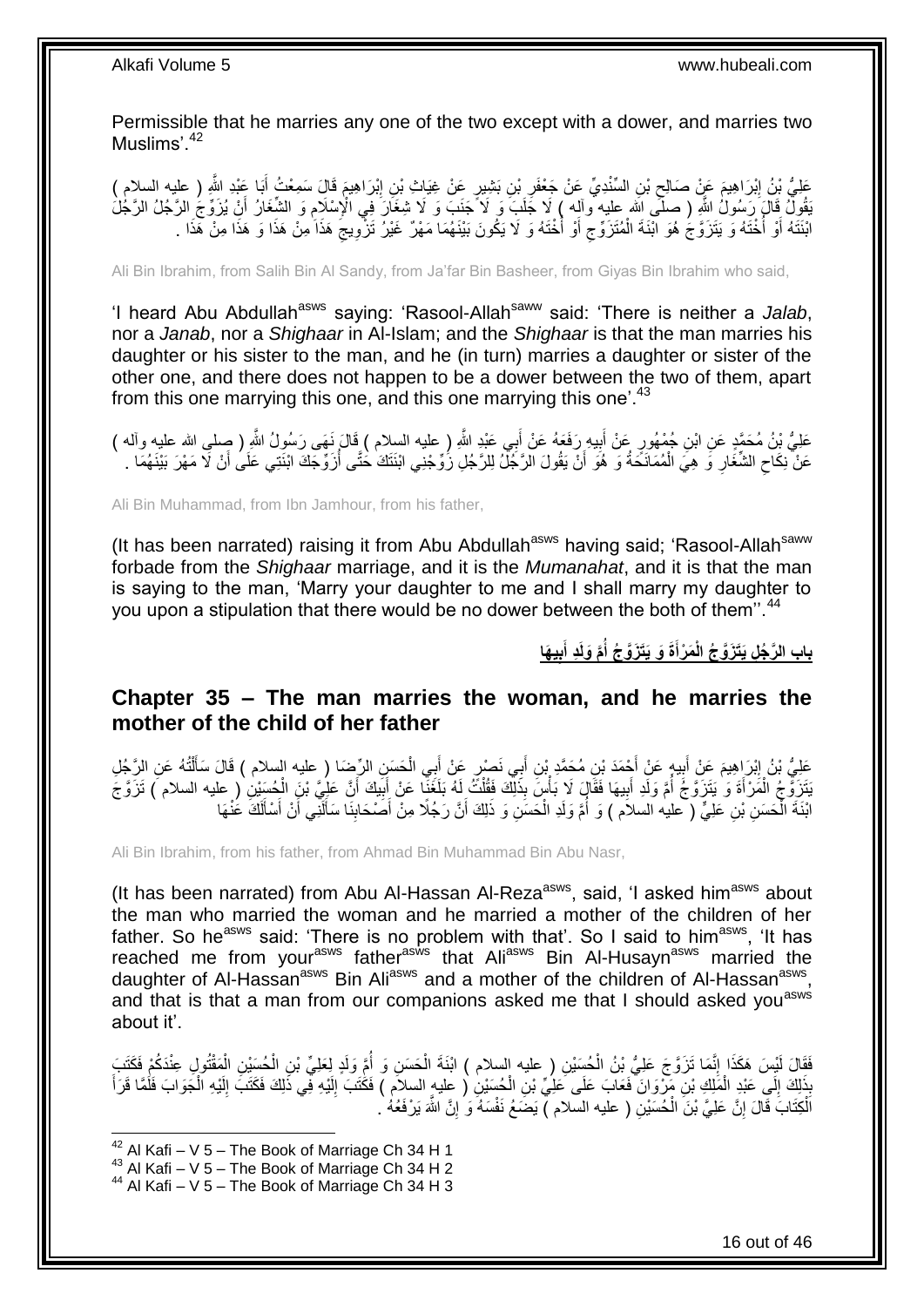So he<sup>asws</sup> said: 'It is not like this. But rather, Ali<sup>asws</sup> Bin Al-Husayn<sup>asws</sup> married a daughter of Al-Hassan<sup>asws</sup> and a mother of the children of Ali<sup>asws</sup> Bin Al-Husayn<sup>asws</sup>, the one who was murdered with you. So that was written about to Abdul Malik Bin Marwan, so he criticized upon Ali Bin Al-Husayn<sup>asws</sup>. So he<sup>asws</sup> wrote to him the answer regarding that. So when he read the letter, he said, 'Surely, Ali<sup>asws</sup> Bin Al-Husayn<sup>asws</sup> humbles himself<sup>asws</sup> but Allah<sup>azwj</sup> Raises him<sup>asws, 45</sup>

مُحَمَّدُ بْنُ يَحْيَى عَنْ مُحَمَّدٍ بْنِ الْحُسَيْنِ عَنْ مُحَمَّدِ بْنِ سِنَانٍ عَنْ أَبِي الْحَسَنِ ( عليه السلام ) قَالَ سَأَلْتُهُ عَنِ الرَّجُلِ يَتَزَوَّ جُ ْ ĺ ْ َ ْ الْمَرْأَةَ وَ يَتَزَوَّجُ أُمَّ وَلَدٍ لِأَبِيهَا قَالَ لَا بَأْسَ بِذَٰلِكَ . ا<br>ا **!** ا<br>ا َ ْ

Muhammad Bin Yahya, from Muhammad Bin Al Husayn, from Muhammad Bin Sinan,

(It has been narrated) from Abu Al Hassan $^{asws}$ , said, 'I asked him<sup>asws</sup> about the man who married the woman and he married a mother of the children of her father. He<sup>asws</sup> said: 'There is no problem with that'.<sup>46</sup>

أَبُو عَلِيٍّ الْأَشْعَرِيُّ عَنِ الْحَسَنِ بْنِ عَلِيٍّ الْكُوفِيِّ عَنْ عَبْدِ اللَّهِ بْنِ جَبَلَةَ عَنْ إِسْحَاقَ بْنِ عَمَّارٍ عَنْ أَبِي الْحَسَنِ ( عليه السلام ) َ ِ ْ ِ ْ َ قَالَ سَأَلْتُهُ عَنِ الَرَّجُلِ يَهَبُ لِزَوْجِ ابْنَتِهِ الْجَارِيَةُ وَ قَدْ وَطِئَهَا أَ يَطَوُّهَا زَوْجُ اَبْنَتِهِ قَالَ لَا بَأْسٍّ بِهِ . َ ِ ْ ِ ֧֦֖֘֟֟֟֟֟֟֟֟֟֟֟֟֟֟֟֩֟֩֟֩֟֩֞֟֩֕֓֞֟֩֕֩֞֟֩֞֟֩֞֓֞֞֟֩֕֞֟֩֞֩֩֞֞֟֩֞֞֟֩֞ َ ِ ْ

Abu Ali Al Ashary, from Al Hassan Bin Ali Al Kufy, from Abu Abdullah Bin Jabala, from Is'haq Bin Ammar,

(It has been narrated) from Abu Al-Hassan<sup>asws</sup>, said, 'I asked him<sup>asws</sup> about the man who gifted the slave girl to the husband of his daughter (son-in-law), and he had copulated with her. Can his son-in-law copulate with her?' He<sup>asws</sup> said: 'There is no problem with it'.<sup>47</sup>

عَنْهُ عَنْ عِمْرَانَ بْنِ مُوسَى عَنْ مُحَمَّدِ بْنِ عَبْدِ الْجَمِيدِ عَنْ مُحَمَّدِ بْنِ الْفُصَيْلِ قَالَ كُنْتُ عِنْدَ الرِّضَا ( عليه السلام ) فَسَأَلَهُ ْ لَ َ ْ صَفْوَانُ عَنْ رَجُلٍ تَزَوَّجَ ابْنَةَ رَجُلٍ وَ لِلرَّجُلِ امْرَأَةٌ وَ أَمُّ وَلَدٍ فَمَاتَ أَبُو الْجَارِيَةِ أَ يَحِلُّ لِلرَّجُلِ الْمُتَزَوِّجُ امْرَأَتُهُ وَ أَمُّ وَلَدِهِ قَالَ َ **∶** ْ َ ا<br>ا َ ا<br>ا َ ِ ْ لَ َلَا بَأْسَ بِهِ ِ ا<br>ا

From him, from Imran Bin Musa, from Muhammad Bin Abdul Hameed from Muhammad Bin Al Fuzayl who said,

'I was in the presence of Al-Reza<sup>asws</sup>, so Safwan asked him<sup>asws</sup> about a man who married a daughter of a man and for the man was a wife and a mother of the children. So the father of the girl died, is it Permissible for the man to marry his wife and a mother of his children? He<sup>asws</sup> said: 'There is no problem with it.<sup>48</sup>

أَبُو عَلِيٍّ الْأَشْعَرِ يُّ عَنِ الْحَسِنِ بْنِ عَلِيٍّ الْكُوفِيِّ عَنْ عُبَيْسِ بْنِ هِشَامٍ عَنْ مُحَمَّدِ بْنِ أَبِي حَمْزٍةَ قَالَ قُلْتُ لِأَبِي عَبْدِ اللَّهِ ( عليه ْ ِ ْ َ ֧֖֖֖֖֖֖֖֧֧֧֧ׅ֧֧֧֧ׅ֧֧֧֧֛֪֧֛֪֧֚֚֚֚֚֚֚֚֚֚֚֚֚֚֚֚֚֚֚֚֚֚֚֚֚֓֝֝֬֝֝֓֝֓֝֓֜֝֓֜֓֜֓֞֡֝֬֜֜֡֜֡ السلام ) مَا نَقُولُ فِي رَجُلٍ تَزَوَّجَ امْرَأَةً فَأَهْدَى لَهَا أَبُوهَا جَارِيَةً كَانَّ يَطَوُهَا أَ يَحِلُّ لِزَوْجِهَا أَنْ يَطَأُهَا قَالَ نَعَمْ َ ِ َ َ ا<br>ا َ َ

Abu Al Al Ashary, from Al Hassan Bin Ali Al Kufy, from Ubeys Bin Hisham, from Muhammad Bin Abu Hamza who said,

 $45$  Al Kafi – V 5 – The Book of Marriage Ch 35 H 1

 $46$  Al Kafi – V 5 – The Book of Marriage Ch 35 H 2

 $47$  Al Kafi – V 5 – The Book of Marriage Ch 35 H 3

 $48$  Al Kafi – V 5 – The Book of Marriage Ch 35 H 4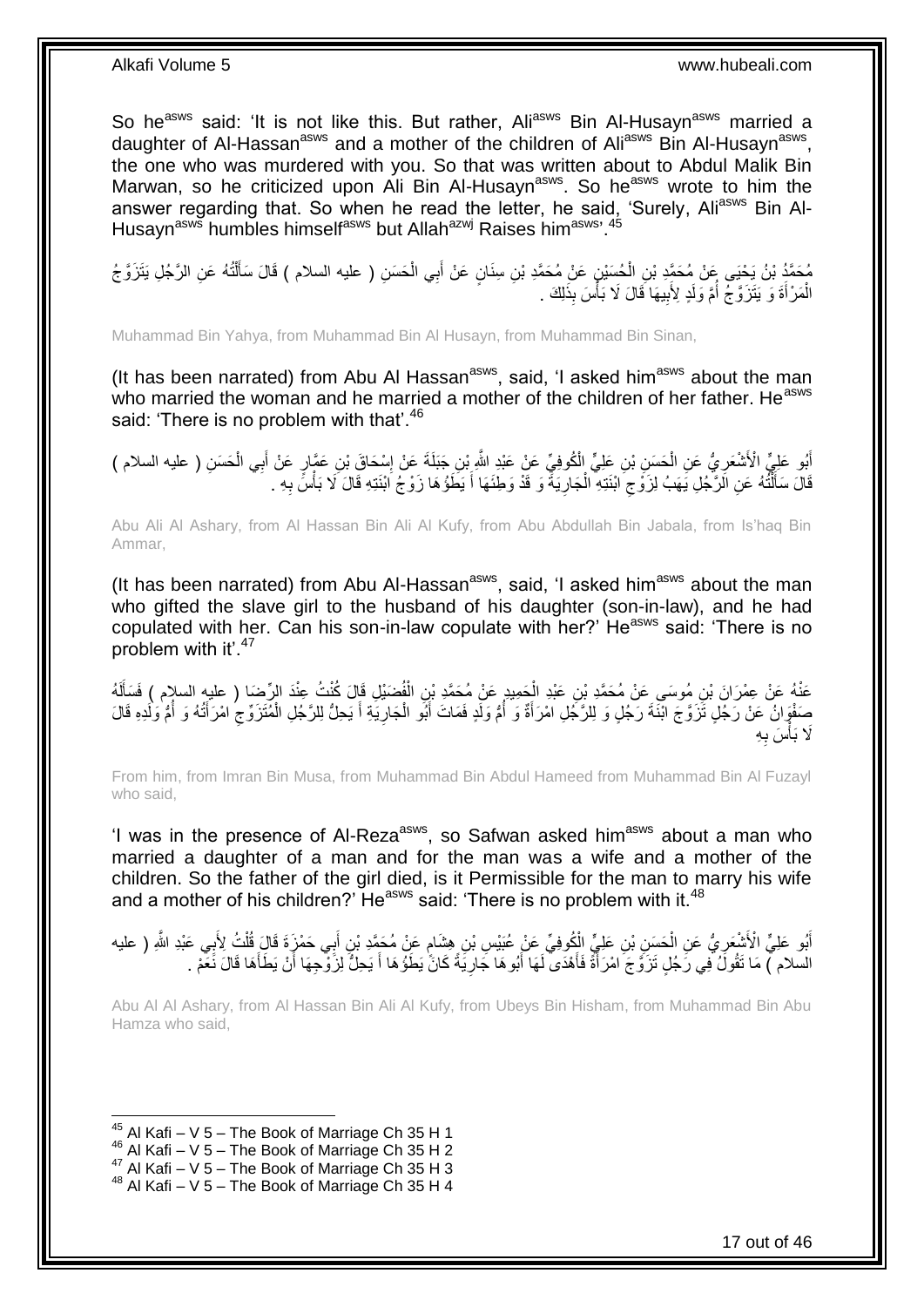'I said to Abu Abdullah<sup>asws</sup>, 'What are you<sup>asws</sup> saying regarding a man who marries a woman, so her father gifts to her a slave girl he had copulated with. Is it Permissible for her husband that he copulates with her?' He<sup>asws</sup> said: 'Yes'.<sup>49</sup>

مُحَمَّدُ بْنُ يَحْبَى عَنْ أَحْمَدَ بْنِ مُحَمَّدٍ عَنِ ابْنِ مَحْبُوبٍ عَنْ أَبِي أَيُّوبَ عَنْ سَمَاعَةَ قَالٍَ سَأَلْتُ أَبَا عَبْدِ اللَّهِ ( عِليه السلام ) عَنْ<br>مُحَمَّدُ بْنُ يَحْبَى عَنْ آَخِمَدَ بْنِ مُحَمَّدٍ عَن َ ْ َ َ َ َ رَجُلٍ تَزَوَّجَ أُمَّ وَلَدٍ كِانَتْ لِرَجُلٍ فَمَاتَ عَنْهَا سَيِّدُهَا وَ لِلْمَيِّتِ وَإِذٌ مِنْ غَيْرِ أُمِّ وَلِدِهِ أَ رَأَيْتَ إِنْ أَرَادَ الَّذِي تَزَوَّجَ أُمَّ الْوَلَٰدِ أَنْ ُ ِ ْ ا:<br>ا ه َ ِ َ ْ ُ َنِتَرَ وَّ جَ ابْنَهٔ ۖ سَيِّدِهَا الَّذِي أَعْتَقَهَا فَيَجْمَعَ بَيْنَهَا وَ بَيْنَ بِنْتِ سَيِّدِهَا الَّذِي أَعْتَقَهَا قَالَ لَا بَأْسَ بِذَلِكَ ۗ َ ه ِ َ ه **ٔ** 

Muhammad Bin Yahya, from Ahmad Bin Muhammad, from Ibn Mahboub, from Abu Ayoub, from Sama'at who said,

'I asked Abu Abdullah<sup>asws</sup> about a man who married a mother of the children of a man. So her master died from her, and for the deceased was a child from other than the mother of his children. What is your<sup>asws</sup> view if the one who married the mother of the children if he were to marry the daughter of her master who had emancipated her, so that he would gather between her and the daughter of her master who had emancipated her?' He<sup>asws</sup> said: 'There is no problem with that'.<sup>50</sup>

> باب فِيمَا أَحَلَّـٰهُ اللَّٰهُ عَزَّ وَ جَلَّ مِنَ النِّسَاءِ **َ**

### <span id="page-17-0"></span>**Chapter 36 – Regarding what Allahazwj Mighty and Majestic has Permitted from the women**

عَلِيُّ بْنُ إِبْرَاهِيمَ عَنْ أَبِيهِ عَنْ نُوحٍ بْنِ شُعَيْبٍ وَ مُحَمَّدِ بْنِ الْحَسَنِ قَالَ سَأَلَ ابْنُ أَبِي الْعَوْجَاءِ هِشَامَ بْنَ الْحَكَمِ فَقَالَ لَهُمٍ أَ لَيْسَ ْ ِ **!** َ ِ لَ َ ِ ْ ْ َ Í اللَّهُ حَكِيماً قَالَ بَلْيٍ وَ ۖ هُوَ أَحْكَمُ الْكَلِكِمِينَ قَالَ فَأَخْبِرْنِنِي عَنِّ قَوْلِهِ عَزْ وَ جَلَّ فَانْكِحُوا ۖ ما طابَ لَكُمْ مِنَ النِّساءِ مَثْنِي وَ ثُلاثَ وَ ِ .<br>أ ْ َ **ٔ** رُباعَ فَإِنْ خِفْتُمْ أَلَّا تَعْدِلُوا فَواحِدَةً أَ لَيْسَ هَذَا فَرْضَاً قَالَ بَلَى قَالَ فَأَخْبِرْنِي عَنْ قَوْلِهِ عَزَّ وَ جَلَّ وَ لَنْ تَسْتَطِيعُوا أَنَّ تَعْدِلُوا بَيْنَ ِ َ لَ َ ِ ُ َ النِّساءِ وَ لَوْ حَرَصْتُمْ فَلا تَمِيلُوا كُلَّ الْمَيْلِ أَيُّ حَكِيمٍ يَتَكَلَّمُ بِهَذَا ֧֧֖֧֖֧֖֧֧֧֧֧֧֧֧֧֧֧֧֚֚֚֓֝֝֝֝֝֟֓֝֓֬֝֓֝֬֟֓֟֓֝֬֟֓֟֓֝֬֝֬֝֓֟֓֝֬֜֝֬֝֓֝֬֝֓ َ ْ **∶** ه

Ali Bin Ibrahim, from his father, from Nuh Bin Shuayb and Muhammad Bin Al Hassan who said,

'Ibn Abu Al-Ajwa asked Hisham Bin Al-Hakam, so he said to him, 'Is Allah<sup>azwj</sup> not All-Wise?' He said, 'Yes, and He<sup>azwj</sup> is the most Decisive of the Judges'. He said, 'So inform me about the Words of the Mighty and Majestic *[4:3] then marry such women as seem good to you, two and three and four; but if you fear that you will not do justice (between them), then (marry) only one*, is this not an Obligation?' He said, 'Yes'. He said, 'So inform me about the Words of the Mighty and Majestic *[4:129] And you have it not in your power to do justice between wives, even though you may wish (it), but be not disinclined (from one) with total disinclination*. Which Wise One would speak with this?'

فَلَمْ يَكُنْ عِنْدَهُ جَوَابٌٍ فَرَحَلَ إِلَى الْمَدِينَةِ إِلَى أَبِي عَبْدِ اللَّهِ ( عليه السلام ) فَقَالَ يَا هِشَامُ فِي غَيْرِ وَقْتِ حَجٍّ وَ لَا عُمْرَةٍ قَالَ َ ِ ْ  $\frac{1}{2}$ ِ نَعَمْ جُعِلْتُ فِدَاكَ لِأَمْرٍ أَهَمَّنِيَ إِنَّ ابْنَ أَبِيَ الْعَوْجَاءِ سَأَلَنِي عَنْ مَسْأَلَةٍ لَمْ يَكُنْ عِنْدِي فِيهَا شَيْءٌ قَالَ وَ مَا هِيَ قَالَ فَأَخْبَرَهُ ْ لَ َ لَ َ ْ ِ َ َ بالقِصَّةِ ْ ِ

So there did not happen to be an answer with him. So he went to Al-Medina to Abu Abdullah<sup>asws</sup>, so he<sup>asws</sup> said: 'O Hisham! (You have come) at such a time which is neither of Hajj nor of Umrah?' He said, 'Yes, May I be sacrificed for you<sup>asws</sup>! It has

 $^{49}$  Al Kafi – V 5 – The Book of Marriage Ch 35 H 5

 $50$  Al Kafi – V 5 – The Book of Marriage Ch 35 H 6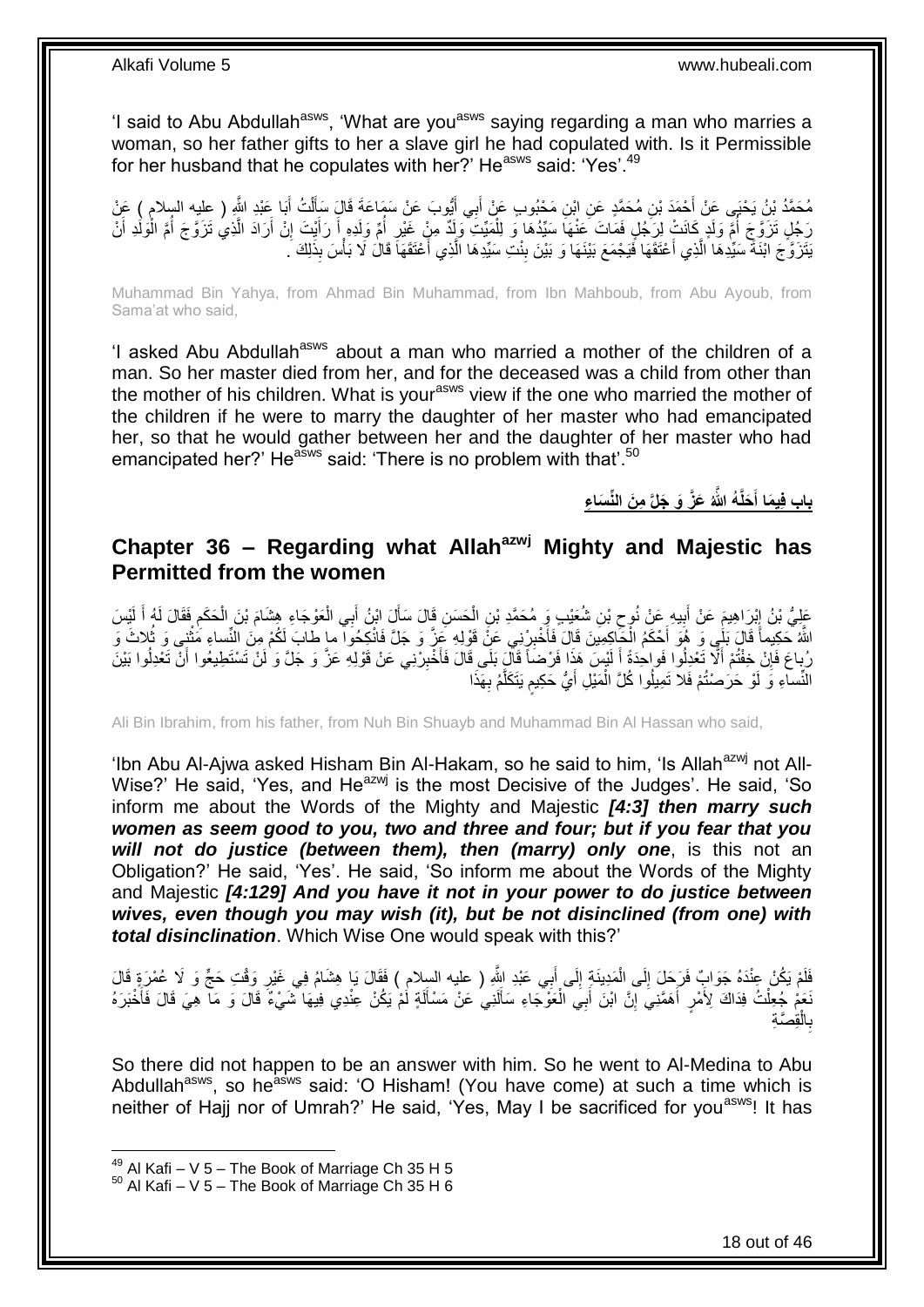concerned me that Ibn Abu Al-Awja asked me a question for which there was no answer with me with regards to it'. He<sup>asws</sup> said: 'And what is it?' He said, 'So I informed him<sup>asws</sup> of the story'.

فَقَالَ لَهُ أَبُو عَبْدِ اللَّهِ ( عليهِ السلام ) أَمَّا قَوْلُهُ عَزَّ وَ جَلَّ فَانْكِحُوا ما طابَ لَكُمْ مِنَ النِّساءِ مَثْنى وَ ثُلاثَ وَ رُباعَ فَإِنْ خِفْتُمْ أَلَا ا<br>ا َ َ  $\frac{1}{2}$ **ٔ** َّعْدِلُوا فَواحِدَةً يَعْنِي فِي النَّفَقَةِ وَ أَمَّا قَوْلُهُ وَ لَنْ تَسْتَطِيعُوا أَنْ تَعْدِلُوا بَيْنَ النِّساءِ وَ لَوْ حَرَصْنُمْ فَلا تَمِيلُوا كُلَّ الْمَيْلِ فَتَذَرُوها اُ ُ َ ْ كَالْمُعَلَّقَةِ يَعْنِي فِي الْمَوَدَّةِ ْ ه ْ

So Abu Abdullah<sup>asws</sup> said: 'As for the Words of the Mighty and Majestic [4:3] then *marry such women as seem good to you, two and three and four; but if you fear that you will not do justice (between them), then (marry) only one*, Meaning regarding the expenditure. And as for Hisazwj Words *[4:3] then marry such women as seem good to you, two and three and four; but if you fear that you will not do justice (between them), then (marry) only one*, *so that you leave her as it were in suspense*, so it is regarding the cordiality'.

> قَالَ فَلَمَّا قَدِمَ عَلَيْهِ هِشَامٌ بِهَذَا الْجَوَابِ وَ أَخْبَرَهُ قَالَ وَ اللَّهِ مَا هَذَا مِنْ عِنْدِكَ . ْ ِ

He (the narrator) said, 'So when Hisham proceeded to him with the answer and informed him, he said, 'By Allah<sup>azwj</sup>! This is not from yourself'.<sup>51</sup>

عَلِيُّ بْنُ إِبْرَاهِيمَ عَنْ مُحَمَّدِ بْنِ عِيسَى عَنْ يُونُسَ عَنْ هِشَامِ بْنِ الْحَكَمِ قَالَ إِنَّ اللَّهَ تَعَالَى أَحَلَّ الْفَرْجَ لِعِلَلِ مَقْدُرَةِ إِلْعِبَادِ فِي<br>وَمُسَامِعُهُ اللَّهُ الْعَمَّارَ وَالْعِبَا َ ِ ِ ْ ِ ِ ْ ْ الْقُوَّةِ عَلَى الْمَهْرِ وَ الْقُدْرَةِ عَلَى الْإِمْسَاكِ فَقَالَ فَانْكِحُوا ما طَابَ لَكُمْ مِنَ النِّسَاءِ مَثْنى وَ ثُلاثَ وَ رُباعَ فَإِنْ خِفْتُمْ أَلَّا تَعْدِلُوآ ْ ِ ْ ْ اُ ∣ļ ْ فَواحِدَةً أَوْ ما مَلَكَتْ أَيْمانُكُمْ وَ قَالَ وَ مَنْ لَمْ يَسْتَطِعْ مِنْكُمْ طَوْلًا أَنْ يَنْكِحَ الْمُحْصَناتِ الْمُوْمِناتِ فَمِنْ ما مَلَكَتْ أَيْمانُكُمْ مِنْ ْ ْ َ َ َ فَتَياتِكُمُ الْمُؤْمِناتِ وَ قَالَ فَمَا اسْتَمْتَعْتُمْ بِهِ مِنْهُنَّ فَاَتُوهُنَّ أُجُورَهُنَّ فَرِيضَةً و ْ ِ **ٍ** المعدِّد السياسية في المستشركة المستشركة المستشركة المستشركة المستشركة المستشركة المستشركة المستشركة المستشركة<br>المستشركة المستشركة المستشركة المستشركة المستشركة المستشركة المستشركة المستشركة المستشركة المستشركة المستشركة ِ ِ ْ

Ali Bin Ibrahim, from Muhammad Bin Isa, from Yunus, from Hisham Bin Al Hakam who said,

'He<sup>asws</sup> said: 'Allah<sup>azwj</sup> the High Permitted the private parts based upon the ability of the servant with regards to the strength upon (payment of) the dower, and the ability upon the keeping, so He<sup>azwj</sup> Said: '[4:3] then marry such women as seem good to *you, two and three and four; but if you fear that you will not do justice (between them), then (marry) only one or what your right hands possess*; and He<sup>azwj</sup> Said: '[4:25] And whoever among you has not within his power *ampleness of means to marry free believing women, then (he may marry) of those whom your right hands possess from among your believing maidens*; and Said *[4:24] Then as to those whom you enjoy with, give them their dowries as appointed; and there is no blame on you about what you mutually agree after what is appointed*.

فَأَخِلَّ اللَّهُ الْفَرْجَ لِأَهْلِ الْقُوَّةِ عَلَى قَدْرِ قُوَّتِهِمْ عَلَى إِعْطَاءِ الْمَهْرِ وَ الْقُدْرَةِ عَلَى الْإِمْسَاكِ أَرْبَعَةً لِمَنْ قَدَرَ عَلَى ذَلِكَ وَ لِمَنْ دُونَهُ<br>يَهَدَى اللَّهُ الْفَرْجَ لِأَهْ ْ ِ ْ ِ ِ ِ ْ ْ َ ْبَذَلاثٍ وَ اثْنَثَيْنِ وَ وَاحِدَةٍ وَ مَنْ لَمْ يَقْدِنْ عَلَى وَاحَدَةٍ تَزَوَّجَ مِِلْكَ الْيَمِينِ وَ إِذَا لَمَّ يَقْدِرْ عَلَى الْمِسْلِكِهَا وَ لَمْ يَقْدِرْ عَلَى تَزْوِيجِ .<br>إ ْ **ٔ ∣** ِ ِ ِ اَلْحُرَّةِ وَ لَا عَلَى شِرَاءِ الْمَمْلُوكَةِ فَقُدْ أَحَلَّ اللَّهُ تَزْوِيجَ الْمُتْعَةِ بِأَيْسَرِ مَا يَقْدِرُ عَلَيْهِ مِنَ الْمَهْرِ وَ لَا لُزُومِ نَفَقَةٍ ْ ِ ِ ْ ِ َ **∶** ْ ِ

Thus, Allah<sup>azwj</sup> Permitted the private parts for the people of the (financial) strength upon the ability of their strength for giving the dower and the ability upon the keeping four (wives) for the one who is able upon that; and for the one who is below that, with three, and the two, and the one; and the one who is not able upon one (wife) he

 $51$  Al Kafi – V 5 – The Book of Marriage Ch 36 H 1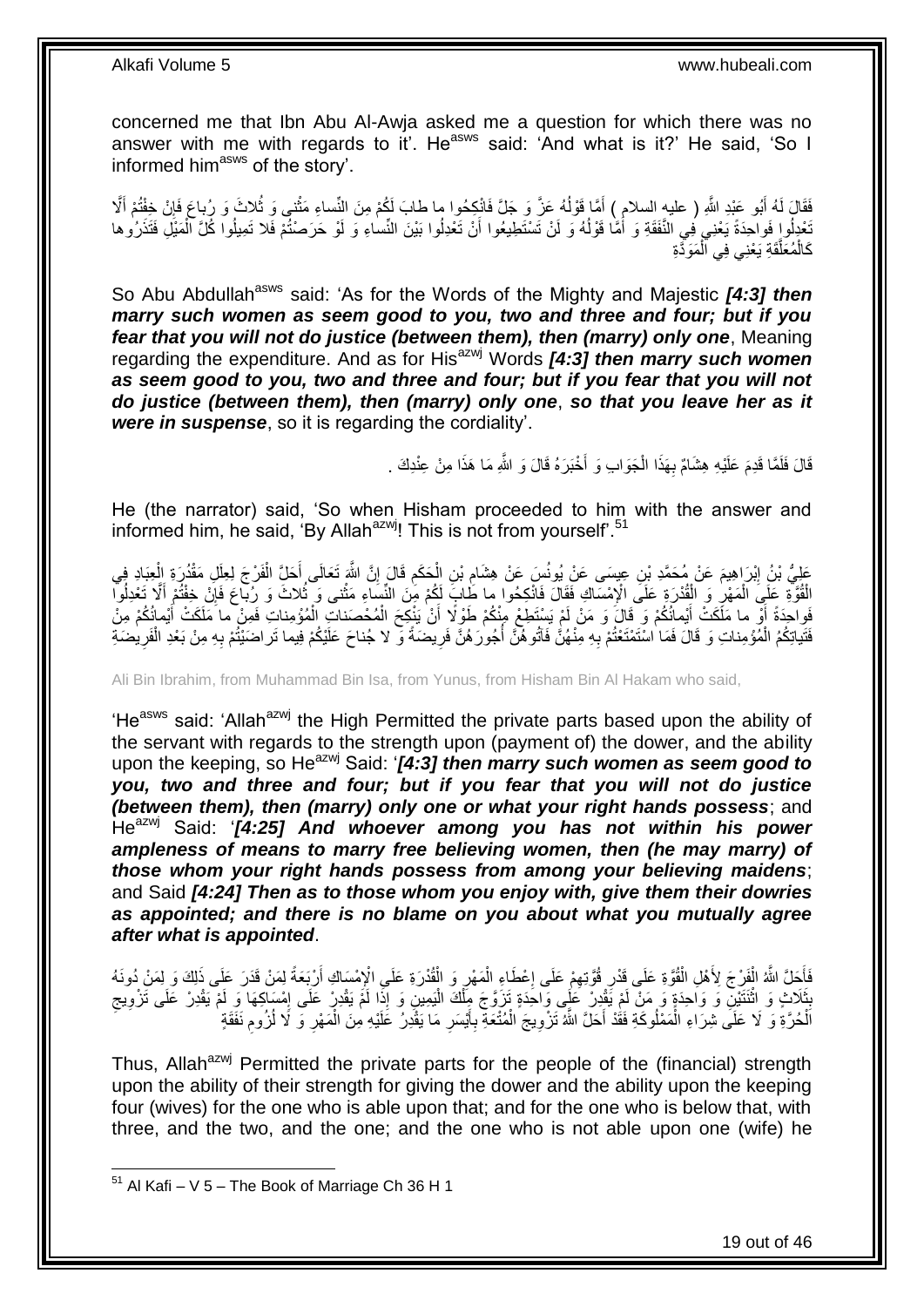should marry the possession of the right hand (slave girl). And when he is not able upon keeping her and is not able upon marrying the free woman nor upon buying the slave girl, so Allah<sup>azwj</sup> has Permitted the temporary marriage with its ease of what it can be abled upon, from the dower, and the expenditure is not necessitated.

رَ أَعْنَى اللَّهُ كُلَّ فَرِيقٍ مِنْهُمْ بِمَا أَعْطَاهُمْ مِنَ الْقُوَّةِ عَلَى إِعْطَاءِ الْمَهْرِ وَ الْجِدَةِ فِي النَّفَقَةِ عَنِ الْإِمْسَاكِ وَ عَنِ الْإِمْسَاكِ عَنِ<br>ثَلَاثُ أَحْقَبَ الْمَرْسَلَةُ الْمَرْسَلَةُ م ْ ِ ْ ِ ْ َ ِ **∶** اً<br>ا الْفُجُورِ وَ إِلَّا يُؤْتَوْا مِّنْ قِبَلِ إِللَّهِ عَزَ وَ جَلَّ فِي حُسْنٍ الْمَعُونَةِ وَ إِعْطَاءِ الْقُوَّةِ وَ الذَّلَالَةِ عَلَى وَجْهِ الْحَلَالِ لَمَا أَعْطَاهُمْ مَا ِ **∶** َ ْ ْ **∴××** ْ سُنَّعِفُّونَ بِهِ عَنِ الْحَرَامِ فِيمَا أَعْطَاهُمْ وَ أَغْنَاهُمْ عَنِ الْحَرَامِ وَ بِمَا أَعَْطَاهُمْ وَ بَيَّنَ لَهُمْ َ ِ ِ ْ َ َ ِ ْ **∶** 

And Allah<sup>azwj</sup> Makes self-sufficient each group from them with whatever they give them from the livelihood upon giving the dower and the ability regarding the expenses about the keeping (a wife), and from the restrain from the immoralities, otherwise they would be Given from Allah<sup>azwj</sup> Mighty and Majestic with regards to the goodly Assistance, and would be Given the (financial) strength, and they would be Pointed towards the Permissible aspect due to what He<sup>azwj</sup> Gives them what would make them chaste by it from the Prohibitions in what  $He^{azwj}$  has Gvien them and Made them to be needless from the Prohibitions, and Clarified that for them.

فَعِنْدَ ذَلِكَ وَضِعَ عَلَيْهِمُ الْحُدُودَ مِنَ الضَّرْبِ وَ الرَّجْمِ وَ اللَّعَإِنِ وَ الْفُرْقَةِ وَ لَوْ لَمْ يُغْنِ اللَّهُ كُلَّ فِرْقَةٍ مِنْهُمْ بِمَا جَعَلَ لَهُمُ السَّبِيلَ ِ ْ ِ ِ ْ ِّ إِلَى وُجُوهِ الْكَلَّالِ لَمَا وَصَعَ عَلَيْهِمْ حَدَّاً مِنْ هَذِهِ الْخُدُودِ فَأَمَّا وَجْهُ التَّزْوِيجِ الدَّائِمِ وَ وَجْهُ مِلْكِ الْيَمِينِ فَهُوَ بَيِّنٌ وَاضِحٌ فَي ِ  $\zeta$ ِ َ ا<br>ا ِ ْ ֦֧֦֧֦֧֦֧֦֧֦֦֦֧֦֧֦֦֦֦֧֦֦֦֧֦֦֧֦֧֦֦֦֦֧֦֧֦֦֦֚֝֟֝֘֟֓֡֘֟֓֡֟֓֡֡֓֡֡֡֡֞֡ ْ أَيْدِي النَّاسِ لِكَثْرَةَ مُعَامَلَتِهِمْ بِهِ فِيمَإِ بَيْنَهُمْ وَ أَمَّا أَمْرُ الْمُتْعَةِ فَأَمْرٌ عَمَضٍ كَثِيرٍ لِلِّلِّهِ نَهْيِ مَنْ نَهَى َعَنْهُ وَ تَحْرِيمِهِ لَمَا وَّ َ ْ َ َ ِ ِ ់<br>" ِ ِ ه إِنْ كَانَتْ مَوْجُودَةً فِي النَّتْزِِيلِۢ وَ مَأْثُورَةً فِي السُّنَّةِ الْجَامِعَةِ لِمَنْ طَلَبَ عِلَّتَهَا وَ أَرَادَ ذَلِكَ ِ <u>֖֚֚֚֚֚֚֚֓</u> َ ه ْ ُ ֧֧֧֦֧֦֪֦֧֦֦֧֦֧֦֧֦֘֟֟֟֓֕֟֓֟֓֕֬֟֓֟֓֕֓֟֓֟֓֕֬֓֟֓֟֓֟֓֟֓֟֓֡֟֓֟֓֟֓֟֓֡֬֓֞֟֓֟֓֟֬֟֓֞֬֟֓֟֓֟

Thus, during that, He<sup>azwj</sup> Placed the Legal punishments (*Hadd*) upon them, from the whipping, and the stoning, and the Cursing, and the separation; and had Allah<sup>azwj</sup> not Made self-sufficient each group from them with what He<sup>azwj</sup> has Made a way to be for them to the Permissible aspect he would not have Placed a Legal punishment (*Hadd*) from these Legal punishments upon them. So, as for the aspect of the permanent marriage and the aspect of the possession of the right hand (slave girl), so its proof is clear in the hands of the people due to the frequency of their dealing with it with regards to what is between them. And as for the matter of the temporary marriage, so it is an ambiguous upon a lot (of people) due to the reason of the forbidding of the one who forbid from it (Umar Bin Al-Khattab), and prohibited for it even though it existed in the Revelation and Ahadeeth in the universal Sunnah, for the one who seeks its reasons and intends that.

فَصَارَ تَزْوِيجُ الْمُتْعَةِ حَلَالًا لِلْغَنِيِّ وَ الْفَقِيرِ لِيَبِسْتَوِيَا فِي تَحْلِيلٍ الْفَرْجِ كَمَا اسْتَوْيَا فِي قَضَاءِ نُسُكِ الْحَجِّ مُتْعَةِ الْجَجِّ فَمَا اسْتَيْسَرَ ِ ْ ِ ِ ْ ْ ْ **∶** ْ ْ مِنَ الْهَدْيَ لِلْغَنِيِّ وَ الْفَقِيرِ فَدَخَلَ فِي هَذَا التَّفْسِيرِ الْغَنِّيُّ لِعِلَّةِ الْفَقِيرِّ وَ ذَلِكَ أَنَّ الْفَرَائِضَ إِنَّمَا وُضِعَتْ عَلَى أَذْنَى الْقَوْمِ قُوَّةً ¦ ْ ْ )<br>;  $\ddot{\phantom{a}}$ ْ َ ِ ْ َ ِ ْ ه ْ ِ لِيَسَعَ الْغَنِّيَّ وَ الْفَقِيرَ وَ ذَّلِكَ لِأَنَّهُ غَيِّبْنُ جَائِزٍ أَنْ يُفْرَضَ الْفَرَائِضُ عَلَى قَدْرِ مَقَادِيرِ الْقَوْمِ فَلَا يُعْرَفُ قُوَّةُ الْفَوِيِّ مِنْ ضَعْفِ ْ ِ ِ ْ َ ْ ِ ْ  $\ddot{\phantom{a}}$ الضَّعِيفِ وَ لَكِنْ وُضِعَتْ عَلَى قُوَّةِ أَضْعَفِ ٱلضُّعَفَاءِ َ

Therefore, the temporary marriage came to be Permissible for the rich and the poor, having been equalized regarding the Permissibility of the private parts just as they were equalized with regards to the rituals of the Hajj, the Mut'a of Hajj, thus whatever is easier from the sacrifice for the rich and the poor. Thus, the rich got included in this interpretation due to the reason of the poor ones, and that is that the Obligations, rather, have been Placed upon the lowest of the people in strength giving leeway to the rich and the poor; and that is because it is not allowed that an Obligation be Obligated based upon the strength of the people, as the strengths of the individual people cannot be recognized, the strength of the strong from the strength of the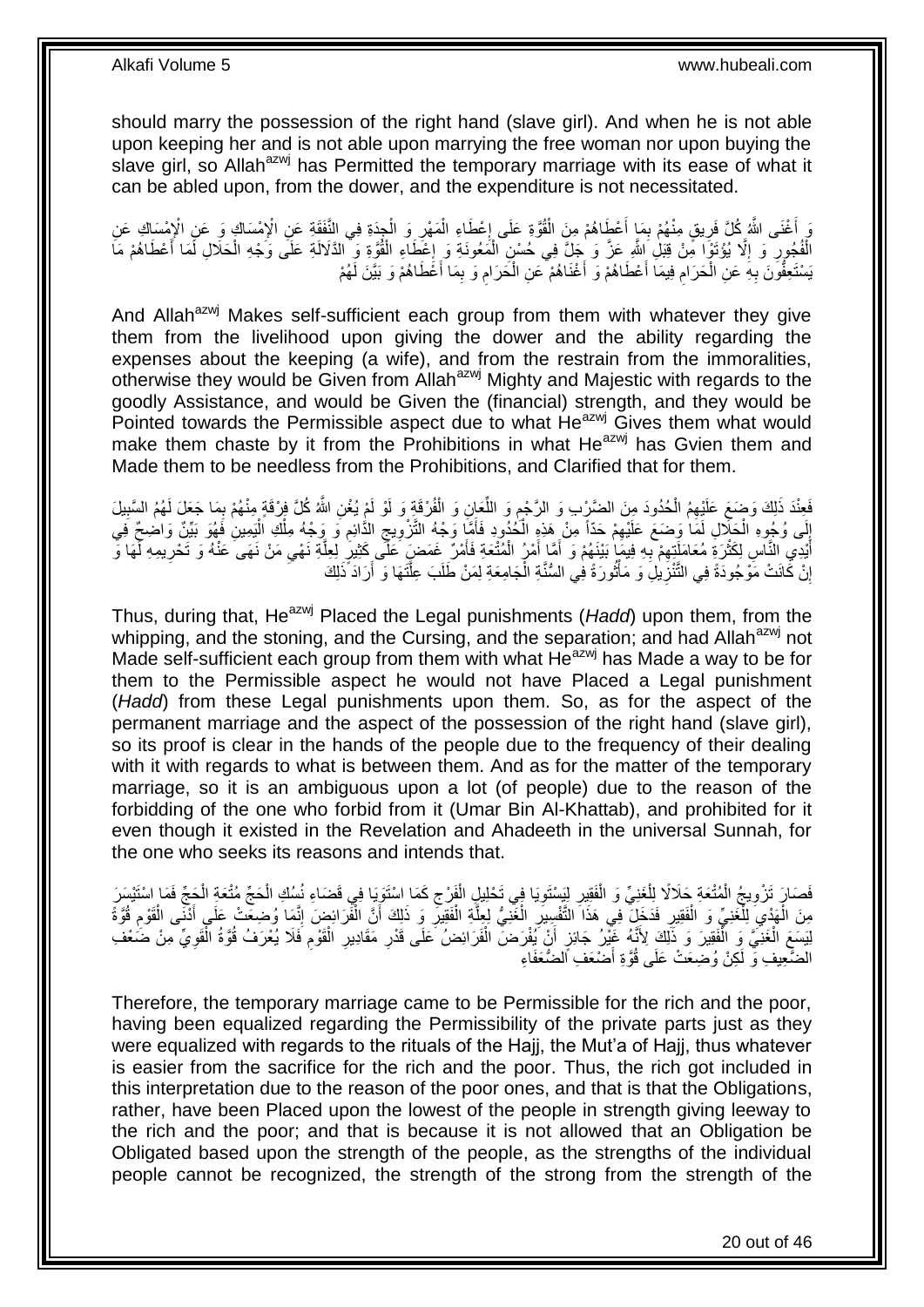weak, but these have been Placed based upon the strength of the weakest of the weak.

ُّمَّ رَغِبَ الْأُقْوِيَاءُ فَسَارَ عُوا فِي الْخَيْرَاتِ بِالثَّوَافِلِ بِفَضْلِ الْقُوَّةِ فِي الْأَنْفُسِ وَ الْأَمْوَالِ وَ الْمُتْعَةُ حَلَالٌ لِلْغَنِيِّ وَ الْفَقِيرِ لِأَهْلِ ْ **ِ** ِ ْ ِ ُ ِ ْ ْ ْ ا.<br>إ الْجِدَةِ مِمَّنْ لَهُ أَرْبَعٌ وَ مِمَّنْ لَهُ مِلْكُ الْيَمِينِ مَا شَاءَ كَمَا هِيَ حَلَالٌ لِمَنْ يَجِدُ إِلَّا بِقَدْرِ مَهْرِ الْمُتْعَةِ وَ الْمَهْرُ مَا تَرَاضَيَا عَلَيْهِ فِيَ ْ ْ ْ ْ ِ ِ ِ ِ **∶** حُدُودِ التَّزْوِيجِ لِلْغَنِّيِّ وَ الْفَقِيرِ قَلَّ أَوْ كَثُرَ َ. ْ ْ ِ ِ افعال<br>أم ز<br>ا

Then the strong ones were urged, so they rushed regarding the goodness with the optional (Prayers) due to their being with extra strength in themselves, and the wealth. And the temporary marriage is Permissible for the rich and the poor, for the people of the strength from the ones for whom are four wives, and from the ones for his is the possession of the right hand (slave girl), whoever desires so, just as it is Permissible for the one who cannot find except for the strength for a dower for the temporary marriage, and the dower is whatever she is pleased upon within the limits of the marriage, for the rich and the poor, be it little or more'.<sup>52</sup>

> **باب ُو ُجو ه الِّنَكاح**

### <span id="page-20-0"></span>**Chapter 37 – Aspects of the marriage**

عَلِيُّ بْنُِ إِبْرَاهِيمَ عَنْ أَبِيهِ عَنِ النَّوْفَلِيِّ عَنِ السَّكُونِيِّ عَنْ أَبِي عَبْدِ اللَّهِ ( عليه السلام ) قَالَ يَحِلُّ الْفَرْجُ بِثَلَاثٍ نِكَاحٍ بِمِيرَاثٍ وَ َ **!** ِ ِ ٍ ْ ِنِكَاحٍ بِلَا مِيرَاتٍ وَ نِكَاحٍ مِلْكِ الْيَمِينِ ۚ. ا<br>ا ْ ِ ِ ٍ

Ali Bin Ibrahim, from his father, from Al Nowfaly, from Al Sakuny,

(It has been narrated) from Abu Abdullah<sup>asws</sup> having said: 'The private parts are Made to be Permissible by three – a marriage by inheritance, and a marriage without inheritance, and a marriage by the possession of the right hand (slave girl)<sup>'.53</sup>

مُحَمَّدُ بْنُ يَحْيَى عَنْ أَحْمَدَ بْنِ مُحَمَّدٍ عَنِ الْعَبَّاسِ بْنِ مُوسَى عَنْ مُحَمَّدِ بْنِ زِيَادٍ عَنِ الْحُسَيْنِ بْنِ زَيْدٍ قَالَ سَمِعْتُ أَبَا عَبْدِ اللَّهِ ( َ َ ْ ِ ْ عليه السلام ) يَقُولُ يَحِلُّ الْفَرَّ جُ بِثَلَاثٍ نِكَاحٍ بِمِيَرَاثٍ وَ نِكَاحٍ بِلَا مِيرَاثٍ وَ نِكَاحٍ بِمِلْكِ الْيَمِيَنِ ۚ ْ ْ ِ ٍ ِ ٍ ِ ٍ **∣** ْ

Muhammad Bin Yahya, from Ahmad Bin Muhammad, from Al Abbas Bin Musa, from Muhammad Bin Ziyad, from Al Husayn Bin Zayd who said,

'I heard Abu Abdullah<sup>asws</sup> saying: 'The private parts have been Made to be Permissible by three – a marriage by inheritance, and a marriage without inheritance, and a marriage by the possession of the right hand (slave girl)<sup>'.54</sup>

عَلِيُّ بْنُ إِبْرَاهِيمَ عَنْ مُحَمَّدِ بْنِ عِيسَى عَنْ يُونُسَ عَنِ الْجُسَيْنِ بْنِ زَيْدٍ قَالَ سَمِعْتُ أَبَا عَبْدِ اللَّهِ ( عليه السلام ) يَقُولُ يَحِلُّ َ ْ ِ الْفَرْجُ بِثَلَاثٍ نِكَاحٍ بِمِيرَاثٍ وَ نِكَاحٍ بِلَا مِيرَاثٍ وَ نِكَاحٍ بِمِلْكِ الْيَمِينِ ۖ . :<br>ا ْ ِ ٍ ِ ٍ ِ ٍ **!** ْ

Ali Bin Ibrahim, from Muhammad Bin Isa, from Yunus, from Al Husay Bin Zayd who said,

'I heard Abu Abdullah<sup>asws</sup> saying: 'The private Parts are Made to be Permissible by three – a marriage by inheritance, and a marriage without inheritance, and a marriage of the possession of the right hand (slave girl)'.<sup>55</sup>

 $52$  Al Kafi – V 5 – The Book of Marriage Ch 36 H 2

 $^{53}$  Al Kafi – V 5 – The Book of Marriage Ch 37 H 1

 $54$  Al Kafi – V 5 – The Book of Marriage Ch 37 H 2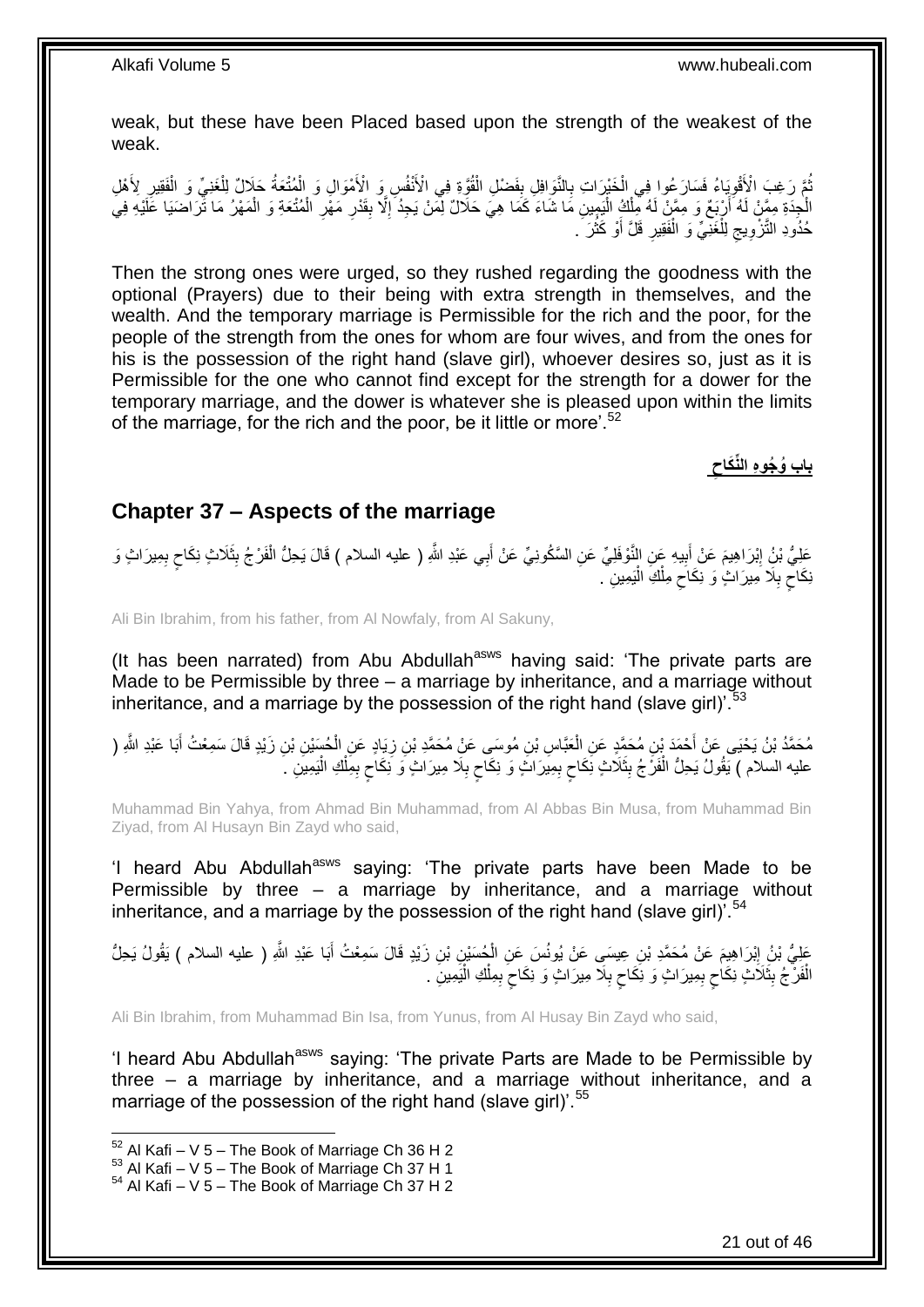**َراَد الَّت ْز وي َج ل َم ْن أ باب الَّن َظر َ** 

## <span id="page-21-0"></span>**Chapter 38 – The viewing for the one who intends the marriage**

֧֧֖֚֚֓֝֝֓֝ عَلِيُّ بْنُ إِبْرَاهِيمَ عَنْ أَبِيهِ عَنِ ابْنِ أَبِي عُمَيْرٍ عَنْ أَبِي أَيُّوبٍ الْخَزَّازِ عَنْ مُحَمَّدٍ بْنِ مُسْلِمٍ قَالَ سَأَلْتُ أَبَا جَعْفَرٍ ( عليه السلام ) ِ ْ َ َ َ ¦<br>; ِ َ ْ َ عَلِّ الرَّجُلِّ يُرِيدُ أَنْ يَتَزَوَّجَ الْمَرْأَةَ أَ يَنْظُرُ إِلَيْهَا قَالَ نَّعَمْ إِنَّمَا يَشْتَرِيهَا بِأَغْلَى الثَّمَنِّ . لَ ِ َ َ ْ **∶** ه ا<br>ا ِ **ٍ** ِ

Ali Bin Ibrahim, from his father, from Ibn Abu Umeyr, from Abu Ayoub Al Khazzaz, from Muhammad Bin Muslim who said,

'I asked Abu Ja'far<sup>asws</sup> about the man who intends to marry the woman, can he look at her?' He<sup>asws</sup> said: 'Yes. But rather, he is buying her with the highest of the prices'.<sup>56</sup>

غَذْهُ عَنْ أَبِيهِ عَنِ ابْنِ أَبِي عُمَيْرٍ عَنْ هِشَامِ بْنِ سَالِمٍ وَ حَمَّادٍ بْنِ عُثْمَانَ وَ حَفْصِ بْنِ الْبَخْتَرِيِّ كُلِّهِمْ عَنْ أَبِي عَبْدِ اللَّهِ ( عليه **ٔ** ٍ ِ  $\ddot{\phantom{a}}$ َ َ ِ ِّ ِ ْ السلام ) قَالَ لَا بَأْسَ بِأَنَّ يَنْظُرَ إِلَى وَجْهِهَا ٰوَ مَعَاصِمُهِمَا إِذَا أَرَادَ أَنْ يَتَزَوَّجَهَا . اُ ِ ∣∣<br>∶ َ **∶ ٔ** 

From him, from his father, from Ibn Abu Umeyr, from Hisham Bin Salim, and Hammad Bin Usman and Hafs Bin Al Bakhtary, all of them,

(It has been narrated) from Abu Abdullah<sup>asws</sup> having said: 'There is no problem with looking at her face and her two wrists when you intend to marry her'.<sup>57</sup>

أَبُو عَلِيٍّ الْأَشْعَرِيُّ عَنْ مُحَمَّدٍ بْنِ عَبْدِ الْجَبَّارِ عَنْ صَفْوَانَ عَنِ ابْنِ مُسْكَانَ عَنِ الْحَسَنِ بْنِ السَّرِيِّ قَالَ قُلْتُ لِأَبِي عَبْدِ اللَّهِ (<br>اللَّهُ عَلِيِّ الْأَشْعَرِيُّ مَنْ مُحَمَّدٍ بْن ِ َ ْ ِ ْ ِ ْ عِليهِ السِّلامِ ) الَِرَّجُلُ يُرِيدُ أَنْ يَتَزَوَّجَ الْمَرْأَةَ يَتَأَمَّلُهَا وَ يَنْظُرُ إِلَى خَلْفِهَا وَ إِلَى وَجْهِهَا قَالَ نَعَمْ لَا بَأْسَ بِأَنْ يَنْظُرَ الرَّجُلُ إِلَى ِ ِ ْ ِ ان<br>ا َ ْ اً ِ ِ أ **∶** ْ الْمَرْأَةِ إِذَا أَرَٰادَ أَنْ يَتَزَوَّجَهَا يَنْظُرَ إِلَى خَلْفِهَا وَ إِلَى وَجْهِهَا . ِ ِ ْ  $\frac{1}{2}$ َ َ َ ْ

Abu Ali Al Ashary, from Muhammad Bin Abdul Jabbar, from Safwan, from Ibn Muskan, from Al Hassan Bin Al Sirry who said,

'I said to Abu Abdullah<sup>asws</sup>, 'The man intends to marry the woman, can he look towards her back and to her face?' He<sup>asws</sup> said: 'Yes, there is no problem with the man looking at the woman when he intends to marry her, he can look at her back and to her face'.<sup>58</sup>

الْحُسَيْنُ بْنُ مُحَمَّدٍ عَنْ مُعَلَّى بْنِ مُحَمَّدٍ عَنْ بَعْضٍ أَصْحَابِنَا عَنْ أَبَانِ بْنِ عُثْمَانَ عَنِ الْحَسَنِ بْنِ السَّرِيِّ عَنْ أَبِي عَبْدِ الثَّهِ ( ْ **ٔ** َ **∶** َ َ ِ عليه السلام ) أَنَّهُ سَأَلَهُ عَنِ الرَّجُلِ يَنْظُرُ إِلَى الْمَرْ أَةِ قَبْلَ أَنَّ يَتَزَوَّجَهَا َقَالَ نَعَمْ فَلِمَ يُعْطَِي مَالَهُ . َ ْ ِ لَ َ َ َ

Al Husayn Bin Muhammad, from Moalla Bin Muhammad, from one of our companions, from Aban Bin Usman, from Al Hassan Bin Al Sarry,

(It has been narrated) from Abu Abdullah $a_{\text{sws}}$ , having asked him about the man looking at the woman before he marries her'. He<sup>asws</sup> said: 'Yes, so why is he giving his wealth<sup>'59</sup>

- 1  $55$  Al Kafi – V 5 – The Book of Marriage Ch 37 H 3
- $^{56}_{-8}$  Al Kafi V 5 The Book of Marriage Ch 38 H 1
- $57$  Al Kafi V 5 The Book of Marriage Ch 38 H 2
- $58$  Al Kafi V 5 The Book of Marriage Ch 38 H 3
- $59$  Al Kafi V 5 The Book of Marriage Ch 38 H 4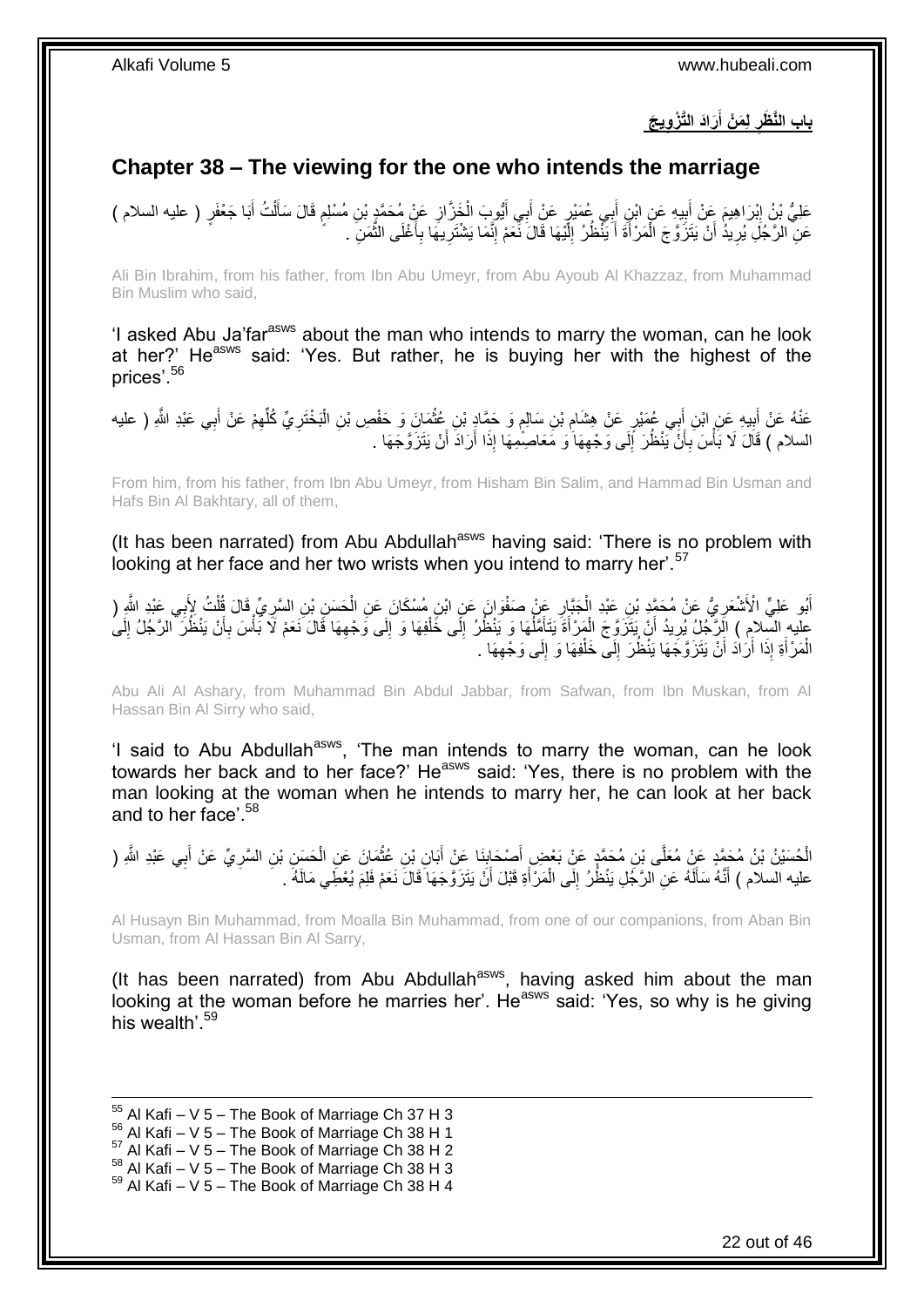ِ عِدَّةٌ مِنْ أَصْحَابِنَا عَنْ أَحْمَدَ بْنِ هُحَمَّدِ بْنِ خَالِدٍ عَنْ أَبِيهِ عَنْ عَبْدِ اللَّهِ بْنِ الْفَضْلِ عَنْ أَبِيهِ عَنْ رَجُلٍ عَنْ أَبِي عَبْدِ اللَّهِ رِ عليه<br>عَدَّةٌ مِنْ أَحِي عَبْدِ اللَّهِ إِ َ ْ **! ∣** َ َ السِلامِ ) قَالَ قُلْتُ لَهُ أَ يَنْظُرُ الَرَّجُلُ إِلَى الْمَرْأَةِ يُرِيدُ تَزْوِيجَهَا فَيَنْظُرُ إِلَى شَعْرِهَا وَ مَحَاسِنِهَا قَالَ لَا بَأْسَ بِذَلِكَ إِذَا لَمْ يَكُنْ ِ ِ **∶** ِ َ ْ ∣l<br>∶ َ ْ ْ . ذاً ُمَتلَذِّ

A number of our companions, from Ahmad Bin Muhammad Bin Khalid, from his father, form Abdullah Bin Al Fazl, from his father, from a man,

(It has been narrated) from Abu Abdullah<sup>asws</sup>, said, 'I said to him<sup>asws</sup>, 'Can the man look at the woman intending to marry her, so he looks at her hair, and her beauty?' He<sup>asws</sup> said: 'There is no problem with that when there does not happen to be deriving pleasure'.<sup>60</sup>

 **ذي ُيْكَرهُ في ه الَّت ْز وي ُج ت الَّ َوقْ باب الْ**

### <span id="page-22-0"></span>**Chapter 39 – The time in which the marriage is abhorrent**

اْحْمَدُ بْنُ مُحَمَّدٍ عَنْ عَلِيِّ بْنِ الْجَسَنِ بْنِ عَلِيٍّ عَنِ الْعَبَّاسِ بْنِ عَامِرٍ عَنْ مُحَمَّدِ ب<br>كَيْفَ بِنُ مَحَمَّدٍ مَنْ عَلِيِّ بِنِ الْجَسَنِ بِّنِ عَلِيٍّ عَنِ الْعَبَّاسِ بْنِ عَامِرٍ عَنْ مُحَمَّدٍ َ **ٔ** ْ ْ ْ ْ قَالَ لَمَّا بَلِغَ أَبَا جَعْفَرٍ صَلَوَاتُ اللَّهِ عَلَيْهِ أَنَّ رَّجُلًا تَزَوَّجَ فَِي سَاعَةٍ حَارَّةٍ عِنْدَ نِصْفَ النَّهَارِ فَقَالَ أَبُو جَعْفَرٍ ( عَليه السلام ) مَا َ َ ِ أَرَ اهُمَا يَتَّفِّقَانِ فَافْتَرَقَّا . اً

Ahmad Bin Muhammad, from Ali Bin Al Hassan Bin Ali, from Al Abbas Bin Aamir, from Muhammad Bin Yahya Al Khash'amy, from Zurays Bin Abdul Malik who said,

'When it reached Abu Ja'far<sup>asws</sup> that a man got married during a time of heat at midday, so Abu Ja'far<sup>asws</sup> said: 'l<sup>asws</sup> do not see the two of them as being concordant'. So they ended up being separated'.<sup>61</sup>

حُمَدُ بْنُ زِيَادٍ عَنِ الْحَسَنِ بْنِ سَمَاعَةَ عَنْ أَحْمَدَ بْنِ الْحَسَنِ الْمِيثَمِيِّ عَنْ أَبَانِ بْنِ عُثْمَانَ عَنْ عُبَيْدِ بْنِ زُرَارَةَ وَ أَبِي الْعَبَّاسِ ْ ِ ْ َ **ٔ** َ َ ْ ْ َ قَالَا ۚ قَالَ أَبُوۡ عَبْدِ اللَّهِ ( عليه السلام ) لَيْسَ لِلرَّجُلِ أَنَّ يَدْخُلَ بِامْرَ أَةٍ لَّيْلَةَ الْأَرْبِعَاءِ ۗ ِ َ ِ َ َ

Humeyd Bin Ziyad, from Al Hassan Bin Sama'at, from Ahmad Bin Al Hassan Al Maysami, from Aban Bin Usman, from Ubeyd Bi Zurara, and Abu Al Abbas who both said,

'Abu Abdullah<sup>asws</sup> said: 'It is not for the man that he copulates with a woman on the night of Wednesday'.<sup>62</sup>

> **ْي ل اللَّ ب باب َما ُي ْسَت َح ُّب م َن الَّت ْز ويج**

### <span id="page-22-1"></span>**Chapter 40 – What is recommended from the marriage at night**

الْحُسَيْنُ بْنُ مُحَمَّدٍ عَنْ مُعَلَّى بْنِ مُحَمَّدٍ عَنِ الْحَسَنِ بْنِ عَلِيٍّ الْوَشَّاءِ عَنْ أَبِي الْحَسَنِ الرِّضَا ( عليه السلام ) قَالَ سَمِعْتُهُ يَقُولُ<br>. ْ ْ ْ فِي التَّزُّوِيجِ قَالَ مِنَ الْسُّنَّةِ الْثَّزْوِيجُ بِالْلَّيْلِ لِأَنَّ اللَّهَ جَعَلَ اللَّيْلَ سَكَناً وَ النِّسَاءَ إِنَّمَا هُنَّ سَكَنْ . ِ ه ه ِ ِ ِ ِ

Al Husayn Bin Muhammad, from Moalla Bin Muhammad, from Al Hassan Bin Ali Al Washa, from Abu Al Hassan Al Reza<sup>asws</sup>, said,

 $60$  Al Kafi – V 5 – The Book of Marriage Ch 38 H 5

 $61$  Al Kafi – V 5 – The Book of Marriage Ch 39 H 1

 $62$  Al Kafi – V 5 – The Book of Marriage Ch 39 H 2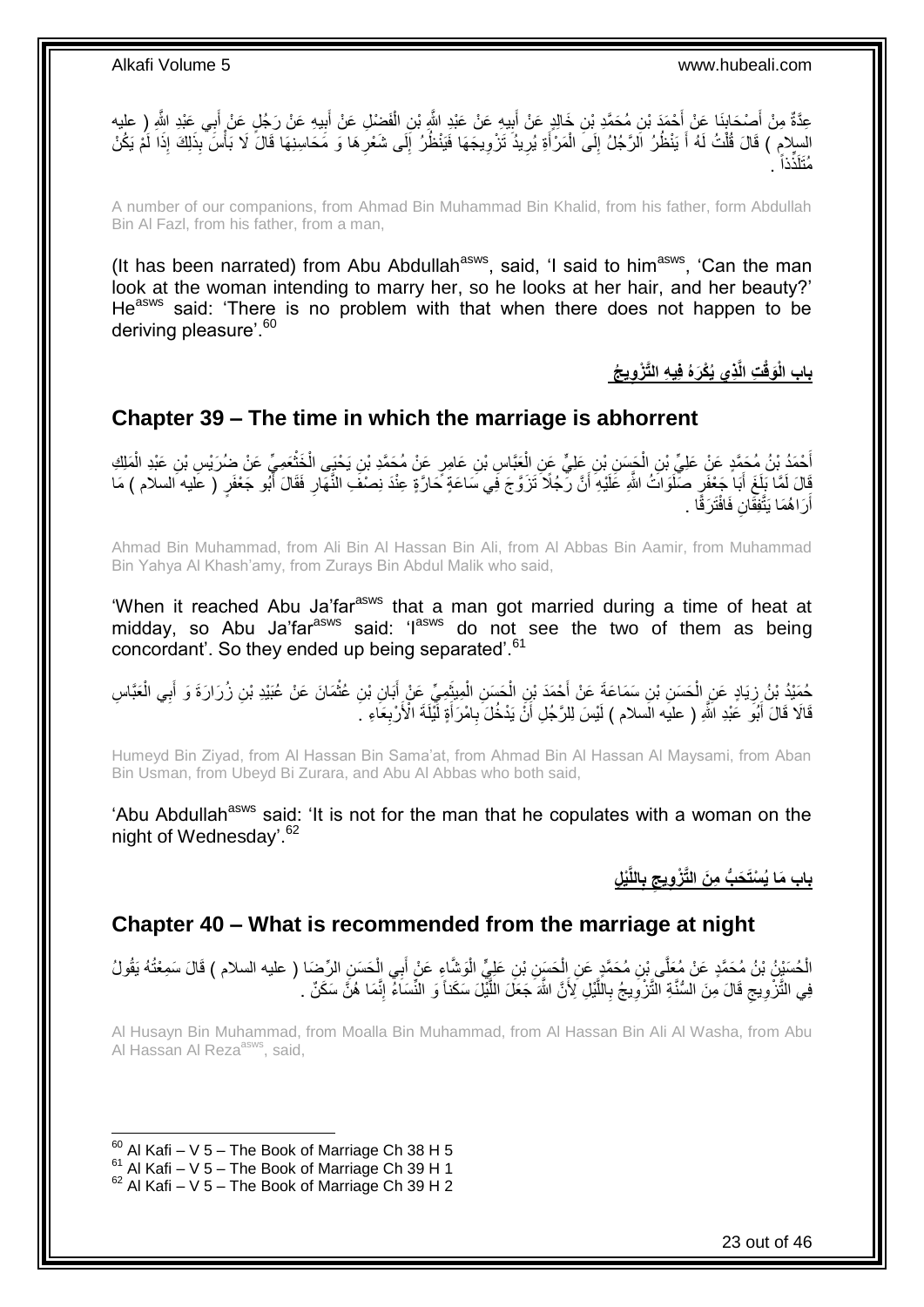'I heard him<sup>asws</sup> regarding the marriage: 'From the Sunnah is the marriage at night, because Allah<sup>azwj</sup> Made the night for rest, and the women, rather, are a tranquility<sup>763</sup>

عَلِيُّ بْنُ إِبْرَاهِيمَ عَنْ أَبِيهِ عَنِ النَّوْفَلِيِّ عَنِ السَّكُونِيِّ عَنْ أَبِي عَبْدِ اللَّهِ ( عليه السلام ) قَالَ زُفُّوا عَرَائِسَكُمْ لَيْلًا وَ أَطْعِمُوا **!** َ **ֽו** َ ضُخًى .

Ali Bin Ibrahim, from his father, from Al Nowfaly, from Al Sakuny,

(It has been narrated) from Abu Abdullah<sup>asws</sup> having said: 'Conduct your weddings at night, and feed quests<sup>'.64</sup>

مُحَمَّدُ بْنُ يَحْيَى عَنْ أَحْمَدَ بْنِ مُحَمَّدٍ عَنِ الْحَسَنِ بْنِ عَلِيٍّ بْنِ فَضَّالٍ عَنٍّ مِّنْ غَيْ<br>مُحَمَّدُ بْنُ يَحْيَى عَنْ أَحْمَدَ بْنِ مُحَمَّدٍ عَنِ الْحَسَنِ بْنِ عَلِيٍّ بْنِ فَضَّالٍ عَنٍّ مِّنْ عَلَ ْ َ ِ ِ ْ ِ ِ َ عَنْ أَبِي جَعْفَرٍ ( عليه السلام ) قَالَ قَالَ يَا مُنَسِّرُ نَزِوَّ جٌّ بِاللَّيْلِ فَإِنًّ اللَّهَ جَعَلَهُ سَكَناً وَ لَا تَطْلُبُ حَاجَةً بِاللَّيْلِ فَإِنَّ اللَّيْلَ مُظْلِمٌ َ ه ِ ُ ِ ه ِ ه ِ قَالَ لَمَّ قَالَ إِنَّ لِلظَّارِقِ لَحَقَّاً عَظِيماً وَ إِنَّ لِلصَّاحِبِ لَحَقَّاً عَظِيماً . ِ ِ ُ

Muhammad Bin Yahya, from Ahmad Bin Muhammad, from Al Hassan Bin Ali Bin Fazzal, from Ali Bin Uqba, from his father, from Muyassar Bin Abdul Aziz,

(It has been narrated) from Abu Ja'far<sup>asws</sup> having said: 'O Muyassar! Get married at night, for Allah<sup>azwj</sup> Made it for rest, but do not seek a need at night, for the night is dark'. Then he<sup>asws</sup> said: 'Surely, for the night visitor there is a great right, and for the owner there is a great right'.<sup>65</sup>

> **عْنَد الَّت ْز ويج ْطَعام باب اْإل**

### <span id="page-23-0"></span>**Chapter 41 – The feeding during the marriage**

عَدَّةٌ مِنْ أَصْحَابِنَا عَنْ سَهْلِ بْنِ زِيَادٍ وَ الْحُسَيْنُ بْنُ مُحَمَّدٍ عَنْ مُعَلَّى بْنِ مُحَمَّدٍ جَمِيعاً عَنِ الْحَسَنِ بْنِ عَلِيٍّ الْوَشَاءِ عَنْ أَبِي ْ **∶** ِ َ ِ َ ْ ْ الْحَسَنِ الرِّضَا ( عليهِ السلامِ ) قَالَ سَمِعْتُهُ يَقُولُ إِنَّ النَّجَاشِيَّ لَمَّا خَطَيَهَ لِزَسُولِ اللَّهِ ( صَلى الله عليه وآلم ) آمِنَةَ بِنْتَ أَبَيَّ ِ ِ َ ِ سُفْيَانَ ۖ فَزَوَّجَهُ دَعَا بِطَعَامٍ وَ قُالَ إِنَّ مِنْ سُنَنِ الْمُرْسَلِينَ الْإِطْعَآمَ عِنْدَ النَّزْوِيجِّ . ِ **∶** ْ ا ֧֖֧֚֚֓֝֝֝ ِ

A number of our companions, from Sahl Bin Ziyad, and Al Husayn Bin Muhammad, from Moalla Bin Muhammad, altogether from Al Hassan Bin Ali Al Washa,

(It has been narrated) from Abu Al-Hassan Al-Reza<sup>asws</sup>, said, 'I heard him<sup>asws</sup> saying: 'When Al-Najjashi (the Abyssinian king) addressed for Rasool-Allah<sup>saww</sup> to Aamina daughter of Abu Sufyan, and he got them married, he<sup>saww</sup> called for the meal and said: 'It is from the Sunnah of the Mursil Prophets<sup>as</sup>, the feeding during the marriage'.<sup>66</sup>

عَلِيُّ بْنُ إِبْرَاهِيمَ عَنْ أَبِيهِ عَنْ مُحَمَّدِ بْنِ أَبِي عُمَيْرٍ عَنْ هِشَامِ بْنِ سَالِمٍ عَنْ أَبِي عَبْدٍ اللَّهِ ( عليه السلام ) قَالَ إِنَّ رَسُولَ اللَّهِ ( َ **!** َ ِ ِ َ ֧׆֧֧ ِ صلَّى اللهُ عَليه وآله ) حَلِينَ تَزَوَّجَ مَيْمُونَةَ بِنَّتَ الْحَارِثِ أَوْلَمَ عَلَيْهَا وَ أَطْعَمَ النَّاسَ الْحَيْسَ ۢ. ْ َ ِ ْ  $\frac{1}{2}$ 

Ali Bin Ibrahim, from his father, from Muhammad Bin Abu Umeyr, from Hisham Bin Salim,

- $64$  Al Kafi V 5 The Book of Marriage Ch 40 H 2
- $^{65}$  Al Kafi V 5 The Book of Marriage Ch 40 H 3

<sup>1</sup>  $63$  Al Kafi – V 5 – The Book of Marriage Ch 40 H 1

 $66$  Al Kafi – V 5 – The Book of Marriage Ch 41 H 1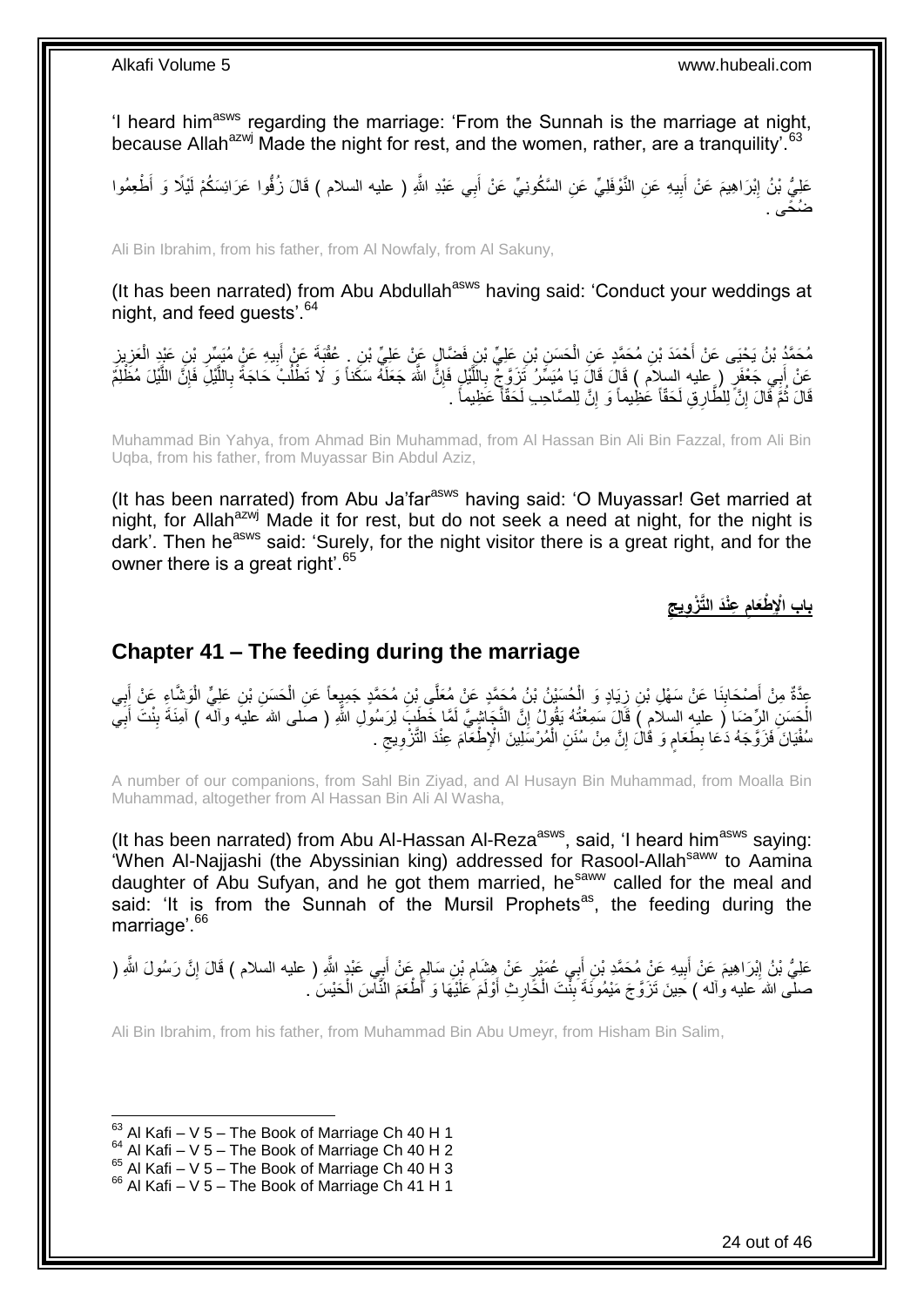(It has been narrated) from Abu Abdullah<sup>asws</sup> having said: 'Rasool-Allah<sup>saww</sup> said when he<sup>saww</sup> married Maymouna daughter of Al-Haris, gave a banquet (Waleema) over it and fed Al-Hays (dates with butter) to the people'.<sup>67</sup>

عِدَّةٌ مِنْ أَصْحَابِنَا عَنْ أَحْمَدَ بْنِ مُحَمَّدٍ عَنِ ابْنِ فَضَّالٍ رَفَعَهُ إِلَى أَبِي جَعْفَرٍ ( عليه السلام ) قَالَ الْوَلِيمَةُ يَوْمٌ وَ يَوْمَانِ مَكْرُمَةٌ َ ِ َ **∣** َ ْ وَ ثَلَاثَةُ أَيَّامٍ رِيَاَءٌ وَ سُمْعَةٌ . ِ َ ٔ,

A number of our companions, from Ahmad Bin Muhammad, from Ibn Fazal,

(It has been narrated) raising it to Abu Ja'far<sup>asws</sup> having said: 'The Waleema (wedding feast) is for one day, and for two days it is a prestige, and for three days it is a showing-off'.<sup>68</sup>

عَلِيُّ بْنُ إِبْرَاهِيمَ عَنْ أَبِيهِ عَنِ النَّوْفَلِيِّ عَنِ السَّكُونِيِّ عَنْ أَبِي عَبْدِ النَّهِ ( عليه السلام ) قَالَ قَالَ رَسُولُ النَّهِ ( صلى الله عليه َ **!** ِ وآلهٓ ) الْوَلِيمَةُ أَوَّلَ يَوْمَ حَقٌّ وَ الثَّانِيَ مَعْرُوَفٌ وَ مَا ۖزَادَ رِيَاَءٌ وَ سُمْعَةٌ ۚ ـُ **ٍ** ه ٍ ْ

Ali Bin Ibrahim, from his father, from Al Nowfaly, from Al Sakuny,

(It has been narrated) from Abu Abdullah<sup>asws</sup> having said: 'Rasool-Allah<sup>saww</sup> said: 'The Waleema (Wedding feast) on the first day is true (Sunnah), and the second (day) it is goodness, and whatever is an increase is a show-off and to be heard of  $69$ 

> باب التَّزْوِيجِ بِغَيْرِ خُطْبَةٍ

### <span id="page-24-0"></span>**Chapter 42 – The marriage without a sermon**

مُحَمَّدُ بْنُ يَحْيَي عَنٍْ أَحْمَدَ بْنِ مُحَمَّدٍ عَنِ الْحَسَنِ بْنِ عَلِيٍّ بْنِ فَضَّالٍ عَنْ عَلِيٍّ بْنِ يَعْقُوبَ عَنْ هَارُونَ بْنِ مُسْلِمٍ عَنْ غُبَيْدِ بْنِ ْ َ م زُرٍ إِنَ قَالَ سَأَلْتُ أَبَا عَبْدِ اللَّهِ ( عليه السّلام ) عَنِ التَّزْوِّبِجِ بِغَيْرِ خُطْبَةٍ فَقَالَ أ<br>زُرٍ إِنَّ قَالَ سَأَلْتُ أَبَا عَبْدِ اللَّهِ ( عليه السّلام ) عَنِ التَّزْوِّبِجِ بِغَيْرِ خُطْبَةٍ فَقَالَ َ ِ ِ ِ ِ َ ْ َ الطَّعَامَ عَلَى الْخِوَانِ نَقُولُ يَا فُلَانُ زَوِّجْ فُلَاناً فُلَانَةً فَيَقُولَُ نَّعَمَّ قَذَّ فَعَلْتُ ۚ ْ ْ

Muhammad Bin Yahya, from Ahmad Bin Muhammad, from Al Hassan Bin Ali Bin Fazzal, from Ali Bin Yaqoub, from Haroun Bin Muslim, from Ubeyd Bin Zurara who said,

'I asked Abu Abdullah<sup>asws</sup> about the marriage without an address, so he<sup>asws</sup> said: 'Or are not the general Muslims marrying our youths and we sweat for (preparing) the meal upon the table, and we are saying, 'O so and so, have you married so and so man to so and so woman?' So he is saying, 'Yes, I have done so'.<sup>70</sup>

عِدَّةٌ مِنْ أَصْحَابِنَا عَنْ سَهْلِ بْنِ زِيَادٍ عَنْ جَعْفَرِ بْنِ مُحَمَّدٍ الْأَشْعَرِيِّ عَنْ عَبْدِ الثَّهِ بْنِ مَيْمُونٍ الْقَدَّاحِ عَنْ أَبِي عَبْدِ إِلَيْهِ ( عليه ِ ِ َ  $\zeta$ ْ ِ ِ ِ ْ السِلامِ ) أَنَّ عَلِيَّ بْنَ الْحُسَنِينِ (َ عَلِيهُ السلام ) كَانَ يَتَزَوَّجُ وَ هُوَ يَتَعَرَّقُ عَرِفاً يَأْكُلُ مَا يَزِيدُ عَلَى أَنْ يَقُولَ الْحَمْدُ لِلَّهِ وَ صَلَّى ْ ه ْ َ ِ اللَّهُ عَلَىٰ مُحَمَّدٍ وَ ۚ آلِهِ وَ يَسْتَغْفَوُرُ اللَّهَ عَنَّ وَ جَلَّ وَ قَدْ زَوَّجْنَاكَ عَلَى شَرْطِ اللَّهِ ثُمَّ قَالَ عَلِيُّ بَنُ الْحُسَيْنِ ( عليه السلام ) إِذَا حَمِدَ ُ ْ اللَّٰہَ فَقَدْ خَطَبَ ۚ.

A number of our companions, from Sahl Bin Ziyad, from Ja'far Bin Muhammad Al Ashary, from Abdullah Bin Maymoun Al Qaddah,

 $67$  Al Kafi – V 5 – The Book of Marriage Ch 41 H 2

1

- $68$  Al Kafi V 5 The Book of Marriage Ch 41 H 3
- $^{69}_{-8}$  Al Kafi V 5 The Book of Marriage Ch 41 H 4

 $70$  Al Kafi – V 5 – The Book of Marriage Ch 42 H 1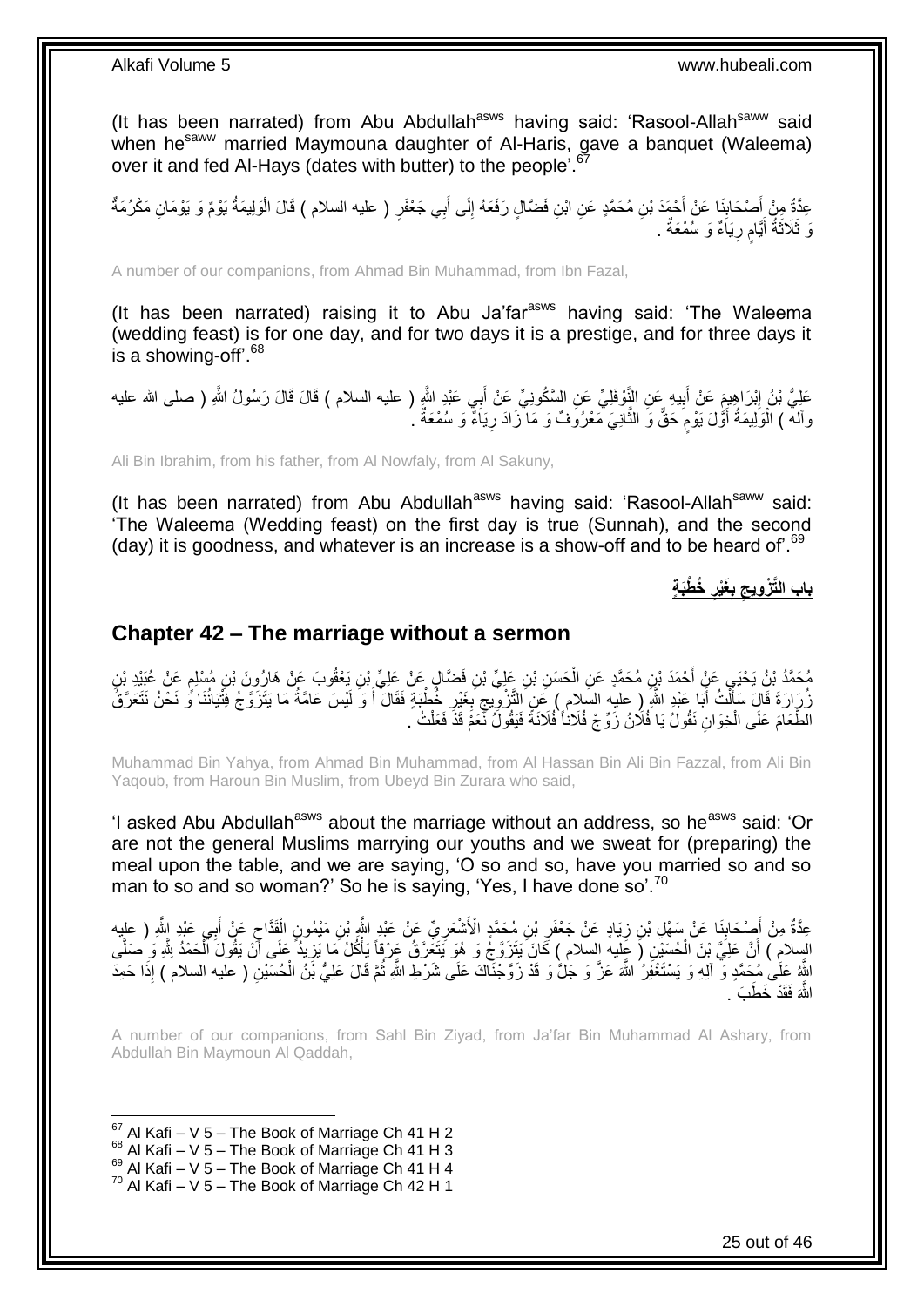(It has been narrated) from Abu Abdullah<sup>asws</sup> that Ali<sup>asws</sup> Bin Al-Husayn<sup>asws</sup> Was marrying (solemnising it) and he<sup>asws</sup> was sweating with a sweat (preparing the meal), eating what was the excess upon that, and he<sup>asws</sup> was saying: 'The Praise is for Allah<sup>azwj</sup>, and Blessings be upon Muhammad<sup>saww</sup> and his<sup>saww</sup> Progeny', and he<sup>asws</sup> would be seeking Forgiveness of Allah<sup>azwj</sup> Mighty and Majestic, and 'I<sup>asws</sup> have got you married upon a stipulation of Allah<sup>azwj</sup>'. Then he<sup>asws</sup> said: 'When Ali<sup>asws</sup> Bin Al-Husayn<sup>asws</sup> had Praised Allah<sup>azwj</sup>, so he<sup>asws</sup> had addressed'.<sup>71</sup>

> **باب ُخ َط ب الِّنَكاح**

### <span id="page-25-0"></span>**Chapter 43 – Sermon of the marriage**

عِدَّةٌ مِنْ أَصْحَابِنَا عَنْ أَحْمَدَ بْنِ مُحَمَّدٍ بْنِ عِيِسَى عَنِ ابْنِ مَحْبُوبٍ عَنْ عَلِيٍّ بْنِ رِئَابٍ عَنْ أَبِي عَبْدِ اللَّهِ ( عليه السلام ) قَالَ َ ِ َ **∣** إِنَّ جَمَاعَةً مِنْ بَنِي أُمَيَّةَ فِي إِمَارَةٍ عُثْمَانَ اجْتَمَعُوا فِيَ مَسْجِدِ رَسُولِ اللَّهِ (صلىَ الله عليه وآلمه ) فِي يَوْمِ جُمُعَةٍ وَ هُمْ يُرِيْدُونَ ْ ِ ِ<br>ا ِ ِ ِ أَنْ يُزَوِّجُوا رَجُلًا مِنْهُمْ وَ أَمَيِرُ الْمُؤْمِنِينَ ( عليه السِّلامِ ) قَرِيبٌ مِنْهُمْ فَقَالَ بَعْضُهُمْ لِنَعْضٍ هَلْ لَّكُمْ أَنْ نُخْجِلَ عَلِيَّا اَلسَّاعَةَ ِ ْ َ اُ َ نَسْأَلُهُ ۚ أَنْ يَخْطُبَ بِذَا وَ ٰنَتَكَلَّمُ فَإِنَّهُ يَخْجَلُ وَ يُئِنَا بِالْكَلامِ فَأَقْبَلُوا َ إِلَيْهِ فَقَالُوا يَا أَبَا الْحَسَنِ إِنَّا نُزِّرِيدُ أَنْ نُزُوِّجَ فُلَانَا فُلَانَةَ وَ نَحْنُ **∣** ُ َ **∶** ِ ْ َ لَ  $\frac{1}{2}$ َ **∶** ْ ِ اا نُرِيدُ أَنْ تَخْطُبَ بِنَا فَقَالَ فَهَلْ تَنْتَظِرُونَ أَحَداً فَقَالُوا لَا َ **∣** اً **∶** 

A number of our companions, from Ahmad Bin Muhammad Bin Isa, from Ibn Mahboub, from Ali Bin Raib,

(It has been narrated) from Abu Abdullah<sup>asws</sup> having said: 'A group from the Clan of Umayyad, during the emirate of Usman, gathered together in the Masjid of Rasool-Allah<sup>saww</sup> on the day of Friday, and they wanted to solemnise the marriage of a man from them, and Amir Al-Momineen<sup>asws'</sup> was nearby them. So some of them said to the others, 'Is it ok with you all if we go to shame Ali<sup>asws</sup> at this time, asking him<sup>asws</sup> that he addresses us, and we would keep on talking, so he<sup>asws</sup> would be thwarted from the speaking?' So they agreed and came over to him<sup>asws</sup> and they said, 'O Abu Al-Hassan<sup>asws</sup>! We want to solemnize the marriage of so and so man to so and so woman, and we wanted that you<sup>asws</sup> should address us'. So he<sup>asws</sup> said: 'Are you awaiting anyone (else)?' They said, 'No'.

ْ فَوَ اللَّهِ مَا لَبِثَ حَتَّىٍ قَالَ الْحَمْدُ لِلَّهِ الْمُخْتَصِّ بِالتَّوْحِيدِ الْمُتَقَدِّمِ بِإِلْوَ عِيدِ الْفُعَّالِ لِمَا يُرِيدُ الْمُخْتَجِبِ بِالنُّورِ دُونَ خَلْقِهِ ذِي الْأُفُقِ **∶** ֺ֧֪֚֚֚֚֚֚֚֚֚֚֚֚֚֚֚֚֚֝֓֡֓֓֡֓֡֓֡֡֓֡֡֡֡֬֜֝֓֡֡֝ ْ **∶** ْ ْ ׇ֧<u>֓</u> ْ ِ ِ ْ ِ ْ الْطَّامِحِ وَ الْعِزِّ الشَّامِخِ وَ الْمُلْكِ الْبَاذِخِ الْمَعْيُودِ بِالْآلَاءِ رَبِّ الْأَرْضِ وَ السَّمَاءِ أَخَمَدُهُ عَلَى خُسْنَ الْنَكِّاءِ وَ فَضِلْ الْغَطَاءِ وَّ ِ ْ  $\zeta$ ْ ْ ْ  $\zeta$ ْ  $\zeta$ ْ ْ ْ مَنوَابِغُ النَّعْمَاءِ وَ عَلَى ۖ مَا يَدْفَعُ رَبُّنَا مِّنَ الْذِلَاءِ حَمْداً يَسْتَهِلُّ لَهُ الْعِبَادُ وَ يَنْمُو بِهِ الْبِلَادُ وَ أَشْهَدُ أَنْ لَا إِلَهَ إِلَّا الَّهُ وَحْدَهُ لَا<br>ِ ِ ْ ِ ْ ِ ا<br>ا لَ ِ َ َ ِ نُّدَرِ يَكِّ لَهُ لَمْ يَكُنْ شَيْءٌ قَبْلَهُ وَ لَّا يَكُونُ شَيْءٌ بَعْدَهُ ِ

So, by Allah<sup>azwj</sup>, it was not long until he<sup>asws</sup> said: 'The Praise is for Allah<sup>azwj</sup>, the One Particularised with the Oneness. He<sup>azwj</sup> Proceeds with the Warning, the Doer of whatever He<sup>azwj</sup> so Wants to, the One Veiled by the Light from His<sup>azwj</sup> Creatures, The One with Lofty Horizons, and the Powerful Esteem, and the luxurious Kingdom worshipped for its Bounties, the Lord<sup>azwj</sup> of the earth and the sky. I<sup>asws</sup> Praise Him<sup>azwj</sup> upon the beauty of the afflictions, and the Grace of the Grants, and the Opulent Bounties, and upon what our Lord<sup>azwj</sup> has Defended us all from the afflictions; with a Praise which the servants are Permitted for and the cities thrive, and lasws testify that there is no god except for Allah<sup>azwj</sup>, One, there being no associates for Him<sup>azwj</sup>. There was never a thing before Him<sup>azwj</sup> nor would they be anything after Him<sup>azwj</sup>.

 $^{71}$  Al Kafi – V 5 – The Book of Marriage Ch 42 H 2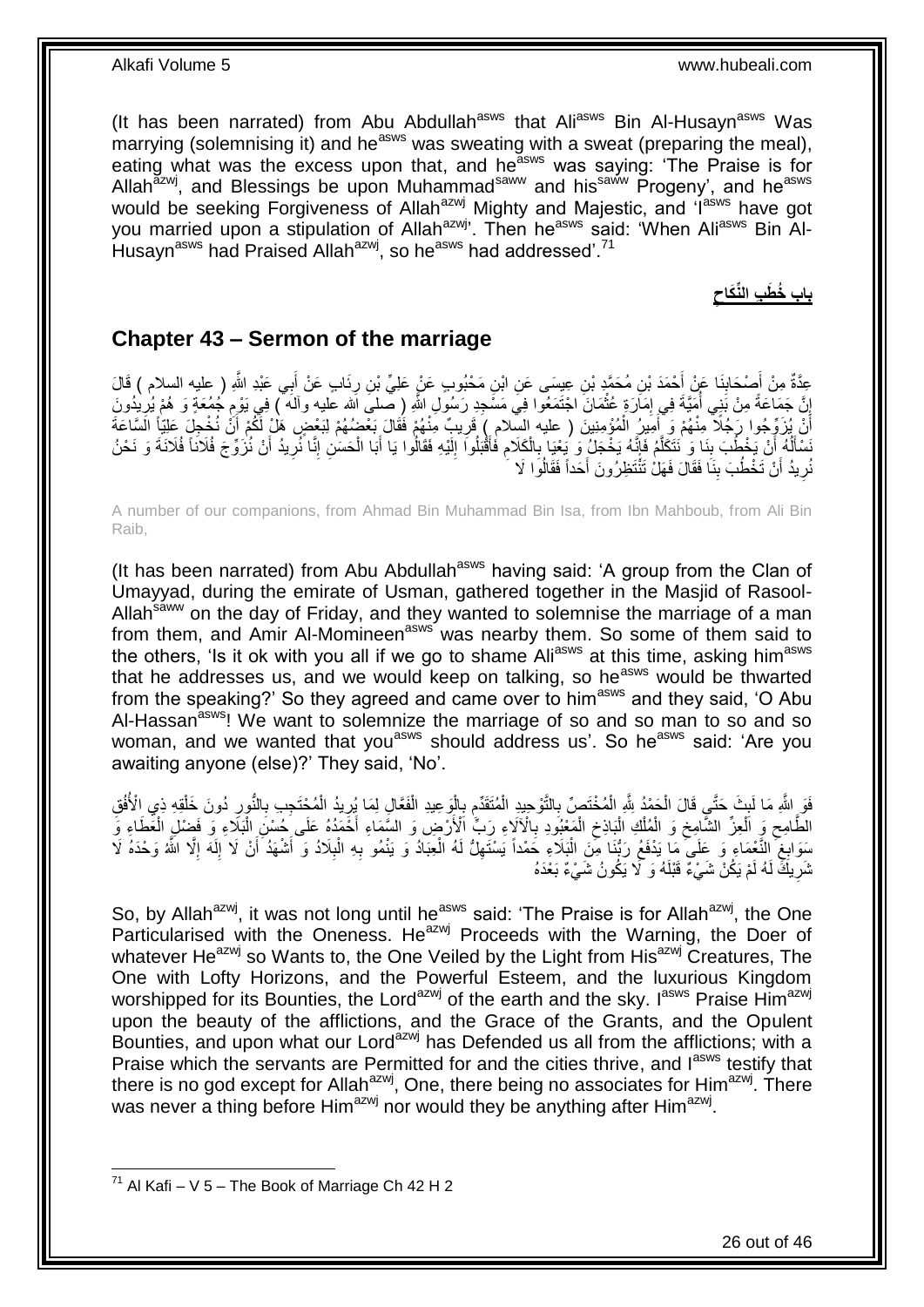وَ أَشْهَدُ أَنَّ مُحَمَّداً ( صلىِ الله عليه وآله ) عَبْدُهُ وَ رَسُولُهُ اصْطَفَاهُ بِالتَّفْضِيلِ وَ هَدَى بِهِ مِنَ التَّضْلِيلِ اخْتَصَدُهُ لِنَفْسِهِ وَ بَعَثَهُ ِ ِ ُ َ إِلَي خَلْقِهِ بِرِسَالَاتِهِ وَ بِكَلَّامِهِ يَدْعُوهُمْ إِلَى عِبَادَتِهِ وَ تَوْحِيدِهِ وَ الْإِقْرَارِ بِرُبُوبِيَّتِهِ وَ الْتَصَنْدِيقِ بِنَبِيِّهِ (صلى الله عليه وأله )<br>إِلَي خَلْقِهِ بِرِسَالَاتِهِ وَ بِكَلَّامِهِ ∣∣<br>∶ ِ ِ ْ ِ ِ ¦<br>₹ ِ ِ ِ بَعَثَهُ عَلَى جِبنِ فَثْرَةٍ مِنَّ الرُّسُلِ وَ صَدْفَ عَنِ الْحَقِّ وَ جَهَالَةٍ بِالرَّبَّ وَ كُفْرٍ بِالْبَعْثِ وَ الْوَعِيدِ فَبَلْغَ رِسَالَاتِهِ وَ جَاهَدَ فِي سَبِيلِهِ ْ ْ ِ ِ ْ َ ِ ِ ه وَ نَصَحَ لِأُمَّتِهِ ۖ وَ عَبَدَهُ حَتَّى أَتَاهُ الْيَقِينُ صَلَّى اللَّهُ عَلَيْهِ وَ الْهِ وَ سَلَّمَ كَثِيراً ه ا<br>ا

And lasws testify that Muhammad<sup>saww</sup> is His<sup>azwj</sup> servant and His<sup>azwj</sup> Rasool<sup>saww</sup>, having Chosen him<sup>saww</sup> with the preference, and Guided by him<sup>saww</sup> from the darkness, having Chosen him<sup>saww</sup> Himself<sup>azwj</sup>, and Sent him<sup>saww</sup> to His<sup>azwj</sup> creatures with His<sup>azwj</sup> Message and with His<sup>azwj</sup> Speech Inviting them to His<sup>azwj</sup> worship, and His<sup>azwj</sup> Oneness, and the acceptance with His<sup>azwj</sup> Lordship, and the ratification with his<sup>saww</sup> Prohet-hood having Sent him<sup>saww</sup> after an interval from the Rasools<sup>as</sup>, (to people) having turned away from the Truth and being ignorant with the Lord<sup>azwj</sup> and disbelieved with the Sending and the Promised threat. So, he<sup>saww</sup> delivered His<sup>azwj</sup> Message and strived in His<sup>azwj</sup> Way, and advised his<sup>saww</sup> community and His<sup>azwj</sup> servants until the conviction came to them. May Blessings be upon him<sup>saww</sup> and his<sup>saww</sup> Progeny<sup>asws</sup>, and abundant greetings.

ِ أُوصِيكُمْ وَرِنَفْسِي بِتَقْوَى اللَّهِ الْعَظِيمِ فَإِنَّ اللَّهَ عَنَّ وَ جَلَّ قَدْ جَعَلَ لِلْمُتَّقِينَ الْمَخْرِجَ مِمَّا يَكْرَهُونَ وَ الرِّزْقِ مِنْ حَيْثُ لَا ْ  $\frac{1}{2}$ ُ ْ ْ ِ يَحْتَسِبُونَ فَتَنَجَّزُو ۖا مِنَ اللَّهِ مَوْعُودَهُ وَ ٰ إِطَّلْبُوا مَا عِنْدَهُ بِطَاعَتِهِ وَ الْعَمَلِ بِمَحَابِّهِ فَإِنَّهُ لَا يُذْرَكُ الْخَيْرُ إِلَّا بِهِ وَ لَا يُذَالُ مَا عِنْدَهُ ِ ¦ ْ ِ ا<br>ا ِ ِ ْ إِلَّا بِطَاعَتِهِ وَ لَا تُكْلَانَ فِيمَا هُوَ كَائِنٌ إِلَّا عَلَيْهِ وَ لَا حَوْلَ وَ لَا قُوَّةَ إِلَّا بِاللَّهِ **∶** ِ ِ ِ ِ

l<sup>asws</sup> hereby advise you all and myself<sup>asws</sup> with the fear of Allah<sup>azwj</sup> the Magnificent, for Allah<sup>azwj</sup> Mighty and Majestic has Made the way out for the pious ones from what they are disliking, and the sustenance from where there are not reckoning. Therefore, accomplish from Allah<sup>azwj</sup>, His<sup>azwj</sup> Promise, and seek what is with Him<sup>azwj</sup> with being obedient to Him<sup>azwj</sup> and the deeds which He<sup>azwj</sup> Loves, for the goodness cannot be realised except with Him<sup>azwj</sup>, nor can it be attained, that which is with Him<sup>azwj</sup>, except with being obedient to Him<sup>azwj</sup>; and there is no reliance (for Protection) regarding what is going to transpire except upon Him<sup>azwj</sup>, and there is neither Might nor Strength except with Allah<sup>azwj</sup>.

أَمَّا بَعْدُ فَإِنَّ اللَّهَ أَبْرَمَ الْأُمُورَ وَ أَمْضَاهَا عَلَى مَقَادِيرٍهَا فَهِيَ غَيْرُ مُتَنَاهِيَةٍ عَنْ مَجَارِيهَا دُونَ بُلُوعٍ غَايَاتِهَا فِيمَا قَدَّرَ وَ قَضَى ِ ِ ِ َ َ ِ َ ِ مِنْ ذَلِكَ وَ ۖ قَدْ كَانَ ۚ فِيمَا قَدَّرَ ۖ وَ ۖ قَضَى مِنْ أَمْرِهِ الْمَخْتُومِ وَ ۖ قَضَايَاهِ الْمُبْرَمَةِ مَا ۚ قَدْ تَشَعَّبَتْ بِهِ ٱلْأَخْلَافُ وَ جَرَتْ بِهِ الْأَشْبَابُ وَ ْ ِ ْ ِ َ ِ .<br>∶6 قَضِي مِنْ تَنَاهِيِ الْقَضَايَا بِنَا وَ بِكُمْ إِلَى حُضُورِ هَذَا الْمَجْلِسِ الَّذِي خَصَّنَا اللَّهُ وَ إِيَّاكُمْ لِلَّذِي كَانَ مِنْ تَذَكُّرِنَا آلَاءَهُ وَ حُسْنَ ِ **!** ْ ِ ه ِ ه ْ **ٍ**  $\frac{1}{2}$ بَلَائِهِ وَ تَظَاهُرَ نَّعْمَائِهِ

Thereafter, so Allah<sup>azwj</sup> Endorsed the matters and Placed them upon their measurement, so it cannot be that they would end up in their flowing besides reaching its peak regarding what has been Measured (for it) and Judged from that. And it is such from what has been Measured and Judged, from His<sup>azwj</sup> Definite matters and His<sup>azwj</sup> Endorsed Judgement, what the successors<sup>asws</sup> branched out with, and the causes flowed with; and a Judgement which reached conclusion is the Judgement with us<sup>asws</sup> and you all to be present in this gathering which Allah<sup>azwj</sup> has Specialised us<sup>asws</sup> and you all from which we<sup>asws</sup> would be mentioning Him<sup>azwj</sup>, and the beauty of His<sup>azwj</sup> Trials, and the manifestation His<sup>azwj</sup> Bounties.

فَنَسْأَلُ اللَّهَ لَنَا وَ لَكُمْ بَرَكَةَ مَا جَمَعَنَا وَ إِيَّاكُمْ عَلَيْهِ وَ سَاقَنَا وَ إِيَّاكُمْ إِلَيْهِ ثُمَّ إِنَّ فُلَانَ بْنَ فُلاَنٍ وَبِذَا فُلَانٍ وَ هُوَ فِي ِ ُ لَ ِ ِ ِ َ **↓** مَنْ قَدْ عَرَفْتُمُوهُ وَ فِي النَّسَبِ مَنْ لَإِ تَجْهَلُونَهُ وَ قَدْ بَذَلَ لَهَا مِنَ الْصَّدَاقِ مَا قَدْ عَرَفْتُمُوهُ فَرُدُّوا خََيْراً تُحْمَدُوا عَلَيْهِ وَ تُّتْسَبُوا إِلَيْهِ صَلَّى اللَّهُ عَلَى مُحَمَّدٍ وَ آلِهِ وَ سَلَّمَ . لَ  $\frac{1}{2}$ ه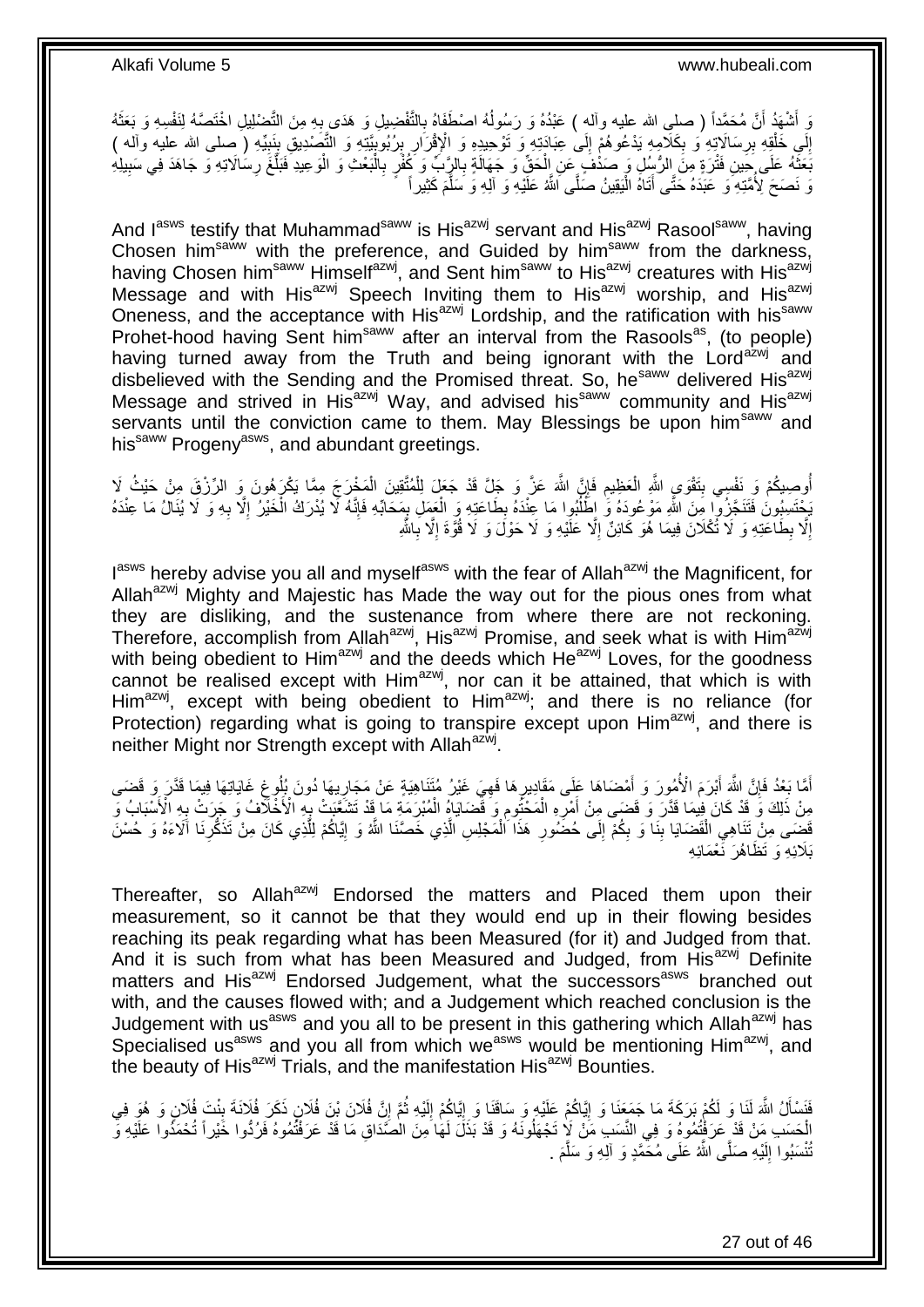Thus, we<sup>asws</sup> ask Allah<sup>azwj</sup> for us<sup>asws</sup> and for you all, for it being a Blessing, having Gathered us<sup>asws</sup> and you to, and Drove us<sup>asws</sup> and you to. Then, so and so male, son of so and so, and so and so female, daughter of so and so, and he is in the lineage which you have recognised and in the nobility which you are not ignorant of, and the dower having extended to him, what you have recognised, so may there be goodness be upon it and be linked to it. May Blessings be upon Muhammad<sup>saww</sup> and hissaww Progenyasws, 72

اُحْدُ بْنُ مُحَمَّدٍ عَنْ إِسْمَاعِيلَ بْنِ مِهْرَانَ عَنْ أَيْمَنَ بْنِ مُحْرِرٍ عَنْ عَمْرِو بْنِ شِمْرٍ عَن<br>بَيْنَ يَجْمَعُوا الْعَمَاءُ بِهِ إِسْمَاعِيلَ بْنِ مِهْرَانَ عَنْ أَيْمَنَ بْنِ مُحْرِرٍ عَنْ عَمْرِو بْنِ ش َ ∣l<br>∶ َ َ قَالَ زَوَّجَ أَمِيرُ الْمُؤْمِنِينَ ( عليه السلام ) امْرِأَةً مِنْ بَنِي عَبْدِّ الْمُطَّلِبِ وَ كَانَ يَلِيَّ أَمْرَهَا فَقَالَ الْحَمْدِّ بِّئِهِ الْعَزِّيزِ الْجَبَّارِ الْحَلِيم َ ْ َ ْ َ ِ ْ ِ ْ ِ ِ ْ ْ الْغَفَّارِ الْوَاحِدِ الْقَهَّارِ الْكَبِيرِ الْمُتَعَالِ سَواءٌ مِنْكُمْ مَنْ أَسَرٌ الْقَوْلَ وَ مَنْ جَهَرَ بِهِ وَ مَنْ هُوَ مُسْتَخْفٍ بِاللَّيْلِ وَ سَارِبٌ بِالنَّهَارِ ْ **∶** ِ ْ **∶** ْ ا<br>ا ِ ْ ِ ِ ِ ه ِ ِ ْ َ

Ahmad Bin Muhammad, from Ismail Bin Mihran, from Ayman Bin Muhraz, from Amro Bin Shimr, from Jabir,

(It has been narrated) from Abu Ja'far<sup>asws</sup> having said: 'Amir Al-Momineen<sup>asws</sup> solemnised the marriage of a woman from the Clan of Abdul Muttalib<sup>as</sup>, and he<sup>asws</sup> was in charge of her matter, so he<sup>asws</sup> said: 'The Praise is for Allah<sup>azwj</sup>, the Mighty, the Compeller, the Lenient, the Forgiver, and One, the Subduer, the Great, the Limitless. It is the same from you all, the one who speaks secretly and the one who publicises with it, and the one who is concealed at night, and the one is visible by the day.

أَحْمَدُهُ وَ أَسْتَعِينُهُ وَ أُومِنُ بِهِ وَ أَتَوَكَّلُ عَلَيْهِ وَ كَفَى بِاللَّهِ وَكِيلًا مَنْ يَهْدِ اللَّهُ فَهُوَ الْمُهْتَدِي وَ لَا مُضِلَّ لَهُ وَ مَنْ يُضْلِلْ فَلَا هَادِيَ ِ ُ َ ْ ِ هُ وَ لَنْ تَجِدَ مِنْ دُونِهِ وَلِيّاً مُرْشِداً لَ

I<sup>asws</sup> Praise Him<sup>azwj</sup>, and seek His<sup>azwj</sup> Support, and believe in Him<sup>azwj</sup>, and rely upon Him<sup>azwj</sup>, and suffice with Allah<sup>azwj</sup> as a Representative. The one whom Allah<sup>azwj</sup> Guides, so he is the guided one and there is no straying for him, and the one who  $He^{azw}$  Lets to stray, so there is no quidance for him. And you will never find besides Him<sup>azwj</sup>. a Guardian, and a Guide.

وَ أَشْهَدُ أَنْ لَا إِلَهَ إِلَّا اللَّهُ وَحْدَهُ لَا شَرِيكَ لَهُ لَهُ الْمُلْكُ وَ لَهُ الْحَمْدُ وَ هُوَ عَلَي كُلِّ شَيْءٍ قَدِيرٌ وَ أَشْهَدُ أَنَّ مُحَمَّداً ( صلى الله ْ ْ ْ ِ ِ لَ  $\frac{1}{2}$ َ َ َ عليه وآله ) عَبْدُهُ وَ رَسُولُهُ بَعَثَهُ بِكِتَابِهِ حُجَّةً عَلَى عِبَادِهِ مَنْ أَطَاعَهُ أَطَاعَ اللَّهَ وَ مَنْ عَصَّمَاهُ عَصَمَى اللَّه **∶** ِ َ ا<br>ا

And lasws testify that there is no god except for Allahazwj, One, there being no associates for Him<sup>azwj</sup>. For Him<sup>azwj</sup> is the Kingdom, and for Him<sup>azwj</sup> is the Praise, and He<sup>azwj</sup> is Able upon everything. And l<sup>asws</sup> testify that Muhammad<sup>saww</sup> is His<sup>azwj</sup> servant and His<sup>azwj</sup> Rasool<sup>saww</sup>, having Sent him<sup>saww</sup> with His<sup>azwj</sup> Book, a proof upon His<sup>azwj</sup> servants. The one who obeys him<sup>saww</sup> would have obeyed Allah<sup>azwj</sup>, and the one who disobeys him<sup>saww</sup> would have disobeyed Allah<sup>azwj</sup>.

صَلَّى اللَّهُ عَلَيْهِ وَ آلِهِ وَ سَلَّمَ كَثِيراً إِمَامُ الْمُهَى وَ النَّبِيُّ الْمُصْطَفَى ثُمَّ إِنِّي أُوصِيكُمْ بِتَقْوَى اللَّهِ فَإِنَّهَا وَصِيَّةُ اللَّهِ فِي الْمَاضِينَ وَ ! ا<br>ا ِ ان<br>المقامات ْ **∶** ْ ِ ه ْ ا∣<br>ِ∘ِ الْغَابِرِينَ ثَمَّ تَزَوَّجَ. ان<br>سال ِ ْ

Blessings me upon him<sup>saww</sup> and his<sup>saww</sup> Progeny<sup>asws</sup>, and abundant greetings, and  $I$ mam<sup>asws</sup> of the Guidance, and the Chosen Prophet<sup>saww</sup>. Then,  $I^{asws}$  hereby advise

<sup>1</sup>  $72$  Al Kafi – V 5 – The Book of Marriage Ch 43 H 1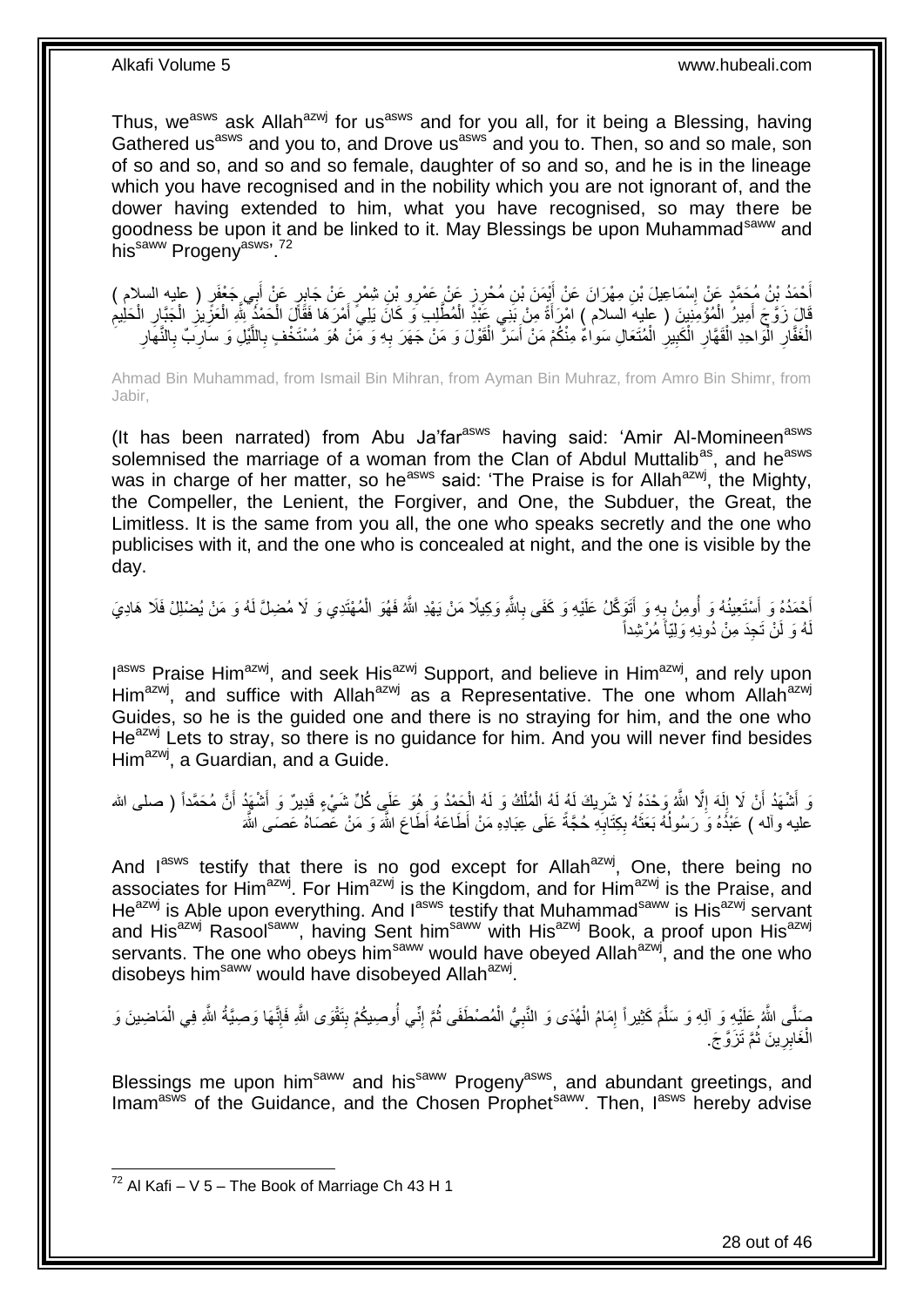you all with the fear of Allah<sup>azwj</sup>, for it was an Advice of Allah<sup>azwj</sup> in the past and the bygone (days)'. Then he<sup>asws</sup> solemnised the marriage'.<sup>73</sup>

أَحْمَدُ عَنْ إِسْمَاعِيلَ بْنِ مِهْرَانَ قَالَ حَذَّثَنَا عَبْدُ الْمَلِكِ بْنُ أَبِي الْحَارِثِ عَنْ جَابِرٍ عَنْ أَبِي جَعْفَرٍ ( عليه السلام ) قَالَ خَطَبَ<br>أَحْمَدُ عَنْ إِسْمَاعِيلَ بْنِ مِهْرَانَ قَالَ خَفْفُ عَبْدُ َ ِ ْ ْ َ ∣l<br>∶ أَمِيزُ الْمُؤْمِنِينَ ( علِيه إِلسلام ) بِهَذِهِ الْخُطْبَةِ فَقَالَ الْحَمْدُ لِلَّهِ أَحْمَدُهُ وَ أَسْتَغْوَلُوهُ وَ أَسْتَغْوَرُهُ وَ أَسْتَغْوَرُهُ وَ أُومِنُ بِهِ وَ أَتَوَكَّلُ عَلَيْهِ **∶** ْ َ ِ ا<br>ا َ َ َ ا<br>ا ْ وَ أَشْهَدُ أَنْ لَا إِلَهَ إِلَّا اللَّهُ وَحُدَهُ لَا شَرِيكَ لَهُ وَ أَشْهَدُ أَنَّ مُحَمَّداً ( صلى الله عليه وأله ) عَبْدُهُ وَ رَسُولُهُ أَرْسَلَهُ بِالْهُدَى وَ دِينِ اُ َ ِ ِ لَ ِ اً َ ْ ِ َ  $\overline{a}$ الْْحَقِّ لِيُظْهِرَهُ عَلَى الدِّينِ كَٰلِّهِ دَلِيلًا عَلَّيْهِ وَ دَاعِياً إِلَيْهِ لَ  $\frac{1}{2}$ ِّ ِ ْ

Ahmad, from Ismail Bin Mihran who said, 'Abdul Malik Bin Abu Al Haris narrated to us, from Jabir,

(It has been narrated) from Abu Ja'far<sup>asws</sup> having said: 'Amir Al-Momineen<sup>asws</sup> addressed with this sermon, so he<sup>asws</sup> said: 'The Praise is for Allah<sup>azwj</sup>. I<sup>asws</sup> Praise Him<sup>asws</sup>, and seek His<sup>azwj</sup> Support, and seek His<sup>azwj</sup> Forgiveness, and seek His<sup>azwj</sup> Guidance, and believe in Him<sup>azwj</sup>, and rely upon Him<sup>saww</sup>. And lasws testify that there is no god except for Allah<sup>azwj</sup>, One, there being no associates for Him<sup>azwj</sup>. And l<sup>asws</sup> testify that Muhammad<sup>saww</sup> is His<sup>azwj</sup> servant and His<sup>azwj</sup> Rasool<sup>saww</sup>, having Sent him<sup>saww</sup> with the Guidance and the True Religion, in order to Make it to prevail over the Religions, all of them, evidencing to Him<sup>azwj</sup>, and calling to Him<sup>azwj</sup>.

ِ فَهَدَمَ أَرْكَانَ الْكُفْرِ وَ أَذَارَ مَصَابِيحَ الْإِيمَانِ مَنْ يُطِعِ اللَّهَ وَ رَسُولَهُ يَكُنْ سَبِيلُ الرَّشَادِ سَبِيلَهُ وَ نُورُ التَّقْوَى دَلِيلَهُ وَ مَنْ يَعْصِ ِ ِ ِ َ ِ اللَّهَ وَ رَسُولَهُ يُخْطَئِ السَّدَادَ كُلَّهُ وَ لَنْ يَضُرَّ إِلَّا نَفْسَهُ ِ ه

So He<sup>azwj</sup> Pulverised the pillars of the disbelief and Illuminated the lanterns of the belief. The one who obeys Allah<sup>azwj</sup> and His<sup>azwj</sup> Rasool<sup>saww</sup>, his way would become the way of true guidance and the light of piety would be his evidence; and the one who disobeys Allah<sup>azwj</sup> and His<sup>azwj</sup> Rasoolsaww, would miss the paths altogether and would never harm anyone except for himself.

أُوصِيكُمْ عِبَادَ اللَّهِ بِتَقْوَى اللَّهِ وَصِيَّةَ مَنْ نَاصِحَ وَ مَوْعِظَةَ مَنْ أَبْلَغَ وَ اجْتَهَدَ أَمَّا بَعْدُ فَإِنَّ اللَّهَ عَنَّ وَ جَلَّ جَعَلَ الْإِسْلَامَ صِرَاطاً<br>الْعِصِيدُ فَي الْإِسْلَامَ سِيئَةٍ فَ ُ ∣ļ َ َ **!** مُنِيرَ الْأَعْلَامِ مُشْرِقَ الْمَنَارِ فِيهِ تَأْتَلِفُ الْقُلُوبُ وَ عَلَيْهِ تَآخَى الْإِخْوَانُ وَ الَّذِي بَيْنَنَا وَ بَيْنَكُمْ مِنْ ذَلِكَ ثَابِتٌ وُدُّهُ وَ قَدِيمٌ عَهْدُهُ<br>مَدِينَ الْأَعْلَامِ مُشْرِقَ الْمَنَ ْ ْ ِ ْ ِ ِ ِ َ ه مَعْرِفَةٌ مِنْ كُلِّ لِكُلِّ لِجَمِيعِ اَلَّذِي نَحْنُ عَلَيْهِ يَغْفِرُ اللَّهُ لَنَا وَ لَكُمْ وَ اَلسَّلَامُ عَلَيْكُمْ وَ رَحْمَةُ اللَّهِ وَ بَرَكَاتُهُ . ه  $\zeta$ ِ

l<sup>asws</sup> hereby advise you, servants of Allah<sup>azwj</sup>, with the fear of Allah<sup>asws</sup>, being an advice of an adviser, and a preaching of the one who delivers and strives. Thereafter. Allah<sup>azwj</sup> Mighty and Majestic Made Al-Islam as the enlightened path wherein are sparkling flags<sup>asws</sup>. The hearts gather therein and upon it the brethren become brothers; and that which is between us<sup>asws</sup> and you from that, is constant cordiality, and an ancient Covenant. Everyone recognises everyone to the entirety of that which we<sup>asws</sup> are upon. May Allah<sup>azwj</sup> Forgive us<sup>asws</sup> and you, and the greetings to you all, and Mercy of Allah<sup>azwj</sup> and His<sup>azwj</sup> Blessings'.<sup>74</sup>

أَحْمَدُ بْنُ مُجَمَّدٍ عَنِ ابْنِ الْعَزْرَمِيِّ عَنْ أَبِيهِ قَالَ كَانَ أَمِيرُ الْمُؤْمِنِينَ ( عليهِ السلامِ ) إِذَا أَنَّ يُزَوِّجَ قَالَ الْحَمْدُ بِلَّهِ أَحْمَدُهُ وَ<br>أَحْدَثُ بَنْ مُجَمَّدٍ عَنِ ابْنِ الْعَزْرَم َ ْ َ **!** َ ْ َ ْ َ أَسْتَعِينُهُ وَ أُومِنُ بِهِ وَ أَتَوَكَّلُ عَلَّيْهِ وَ أَشْهَدُ أَنْ لَا إِلَهَ إِلَّا اللَّهُ وَحْدَهُ لَا شَرِيكَ لَمُه لَ أَشْهَدُ أَنَّ مُحَمَّداً عَبْدُهُ وَ رَسُولُهُ أَرْسَلَهُ َ َ َ **∶** ُ َ  $\overline{a}$ َ َ **∶** ِ لَ ِ بِالْهُدَىِ وَ دِينِ الْحَقِّ لِيُظْهِرَهُ عَلَى الدِّينِ كُلِّهِ وَ لَوْ كَرِهَ الْمُشْرِكُونَ وَ صَلَّى اللَّه عَلَى مُحَمَّدٍ وَ اَلِهِ وَ السَّلَامُ عَلَيْكُمْ وَ رَحْمَةُ اللَّهِ **∶** ْ **∶** ِّ ِ ْ ْ **∶** ُه َو َب َر َكاتُ

Ahmad Bin Muhammad, form Obn Al Azramy, from his father who said,

1  $^{73}$  Al Kafi – V 5 – The Book of Marriage Ch 43 H 2  $^{74}$  Al Kafi – V 5 – The Book of Marriage Ch 43 H 3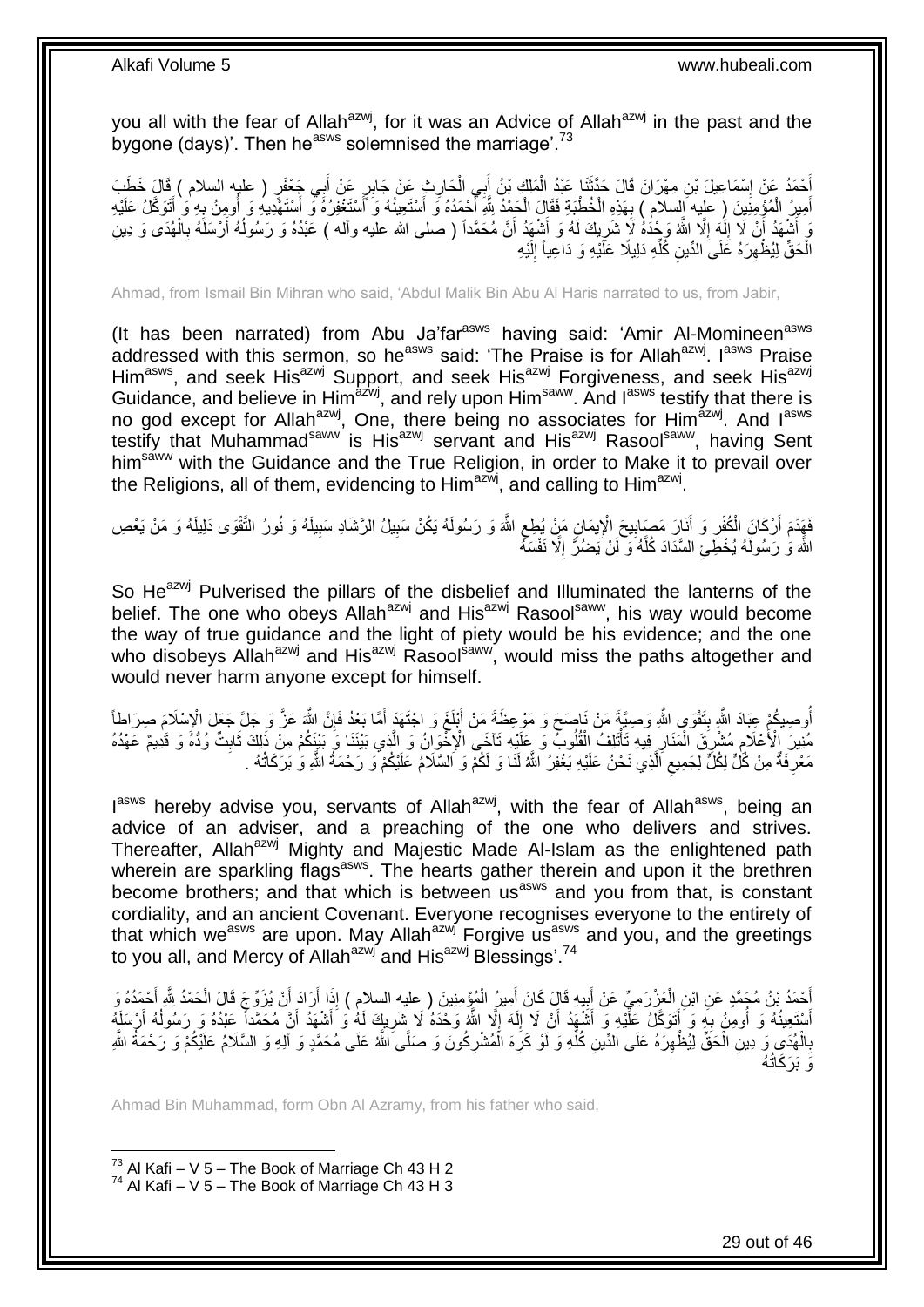'Whenever Amir Al-Momineen<sup>asws</sup> intended to solemnise a marriage, said: 'The Praise is for Allah<sup>azwj</sup>! I<sup>asws</sup> Praise Him<sup>azwj</sup> and seek His<sup>azwj</sup> support, and believe in Him<sup>azwj</sup>, and reply upon Him<sup>azwj</sup>, and l<sup>asws</sup> testify that there is no god except for Allahazwi, One, there being no associates for Himazwi. And last testify that Muhammad<sup>saww</sup> is His<sup>azwj</sup> servant and His<sup>azwj</sup> Rasool<sup>saww</sup>, having Sent Him<sup>azwj</sup> with the Guidance and the true Religion, in order to Make it to prevail over the Religions, all of them, even though the Polytheists may dislike it. And Blessings be upon Muhammad<sup>saww</sup> and his<sup>saww</sup> Progeny<sup>asws</sup>, and greetings be to you all and His<sup>azwj</sup> Mercy and His<sup>azwj</sup> Blessings.

ِ<br>وَالْمَسْيِكُمْ عِبَادَ اللَّهِ بِنَقْوَى اللَّهِ وَلِيِّ النِّعْمَةِ وَ الرَّحْمَةِ خَالِقِ الْأَنَامِ وَ مُدَ<br>الْجَمَعِينَ وَيَسْتَمِمُ بِنَامِ الْقَالِمَ الْقَالَ الْمَعْلَمِينَ وَالْمَرْوَاتِينَ وَالْمَرْوَاتِينَ وَ ِ ِ ِ **∣** ُ لَ  $\frac{1}{2}$ ْ ِ الْحَمْدُ عَلَى غَابِرِ مَاَ يَكُونُ وَ مَاضِيهِ وَ لَهُ الْحَمْدُ مُفْرَداً وَ الثَّنَاءُ مُخْلَصاً بِمَا مِذْهُ كَانَتْ لَذَا نِعْمَةً مُونِقَةً وَ عَلَيْنَا مُجَلَّلَةً وَ إِلَيْنَا<br>يَرَسَيَّ عَلَى غَابِرِ مَا يَكُونُ **∶** ْ **∶** ه ْ لَ ِ ِّ مُّتَزَيَّنَةً خَالِقٌ مَاَ أَعْوَزَ وَ مُذِلٌّ مَا اسْتَصْعَبَ وَ مُسَهِّلٌ مَا اسْتُوعِرَ وَ مُحَصِّلٌ مَا اسْتَيْسَرَ َ

l<sup>asws</sup> advise you, servants of Allah<sup>azwj</sup>, with the fear of Allah<sup>azwj</sup>, Protector of the Bounties and the Mercy, Creator of the people, and Manager of the affairs with Power over it and Mastery for it. Therefore, for Allah<sup>azwj</sup> is the Praise upon the occurrences which are to transpire and what has passed, and for Him<sup>azwj</sup> is the sole Praise being for Him<sup>azwj</sup>, and the sincere Extollation with whatever is from Him<sup>azwj</sup> which would be a Grace to us and a covering upon us and an adornment to us; Creator of what is honourable and a disgrace, what is difficult and what is easy, what is hard and what is soft.

َ مُبْتَدِيُّ الْخَلْقِ بَدْءاً أَوَّلًا يَوْمَ اِبْتَدَعِ السَّمَاءَ وَ هِيَ دُخَانٌ فَقالَ لَها وَ لِلْأَرْضِ ائْتِيا طَوْعاً أَوْ كَرْهاً قالَنَا الْخَلْقِ بَفَقَضَيهُنَّ َ ْ ْ َ سَبْعَ سَمَاوَاتٍۢ فِي يَوْمَيْنِ وَ لَا يَغْورُهُ شَدِيدٌ وَ لَا يَسْبِقُهُ هَارِبٌ وَ لَا يَفُوتُهُ مُزَائِلٌ يَوْمَ تُوَفَّى كُلُّ نَفْسٍ ما كَسَبَتْ وَ هُمْ لا ِ **ِ** يُظْلَّمُونَ ثُمَّ إِنَّ فُلَّانَ بِّنَ فَُلَانٍ <sub>.</sub> יֲ<br>י ان<br>ا

 $He^{azwj}$  Initiated the creation with an initiation on the first day, initiating the sky, and it was smoke, so He<sup>azwj</sup> Said to it and the earth: "Either come willingly or unwillingly". They both said: 'We come willingly'. Thus, He<sup>azwj</sup> Judged them both as seven skies in two days; and neither were its resources severe nor could the fleer precede Him<sup>azwj</sup> nor is a perishable thing lost from Him<sup>azwj</sup>. The Day in which every soul shall be paid what it had earned and they would not be oppressed. Thereafter, so and so  $\ldots$  (are to be married)'.<sup>75</sup>

مُحَمَّدُ بْنُ يَحْيَى عَنْ أَحْمَدَ بْنِ مُحَمَّدٍ بْنِ عِيِسَى قَالَ حَذَّتْنِي الْعَبَّاسُ بْنُ مُوسَى الْبَغْدَادِيُّ رَفَعَهُ إِلَى أَبِي عَبْدِ اللَّهِ ( عليه السلام ْ ْ َ َ ِ ْ ) جَوَابٌ فِي خُطْبَةِ النِّكَاحِ الْحَمْدُ لِلَّهِ مُصْطَفِي الْحَمْدِ وَ مُسْتَخْلِصِيهِ لِنَفْسِهِ مَجَّدَ بِهِ ذِكْرَهُ وَ أَسْنَنَى بِهِ أَمْرَهُ نَحْمَدُهُ غَيْرَ شَاكِّينَ ْ ِ َ ِ َ ِ فِيهِ نَرَى مَآ نَعُدُّهُ رَجَاءَ نَجۡإِحِهِ وَ مِفْتَاحَ رَبَاحٍۗهِ وَ نَتَنَاوَلُ بِهِ الْحَاجَاتِ مِنْ عِنْدِهِ وَ نَسْتَهْدِي اللَّهَ بِعِصَمِ الْهُدَى وَ وَنَائِقِ الْعُرَى ْ ِ ِ ِ ْ ْ وَ عَزَائِمِ التَّقْوَى وَ نَعُوذُ بِاللَّهِ مِنَ الْعَمَى بَعْدَ الْهُدَى وَ الْعَمَلَِ فِي مَضَلَّاتِ الْهَوَى ْ ْ ْ ْ **∶** ِ

Muhammad Bin Yahya, from Ahmad Bin Muhammad Bin Isa who said, 'Al Abbas Bin Musa Al Baghdady narrated to us,

(It has been narrated) raising it to Abu Abdullah<sup>asws</sup>, in answer to a sermon of the marriage: 'The Praise is for Allah<sup>azwj</sup>, the Chosen for the Praise, sincerely for Himself<sup>saww</sup>, His<sup>azwj</sup> Mention being Glorified by Him<sup>azwj</sup>, and His<sup>azwj</sup> Command being Radiated by Him<sup>azwj</sup>. We<sup>asws</sup> Praise Him<sup>azwj</sup> without being in doubt. We<sup>asws</sup> see what we<sup>asws</sup> prepare hoping for its success and as keys to its benefits, and we<sup>asws</sup> attain

1

 $^{75}$  Al Kafi – V 5 – The Book of Marriage Ch 43 H 4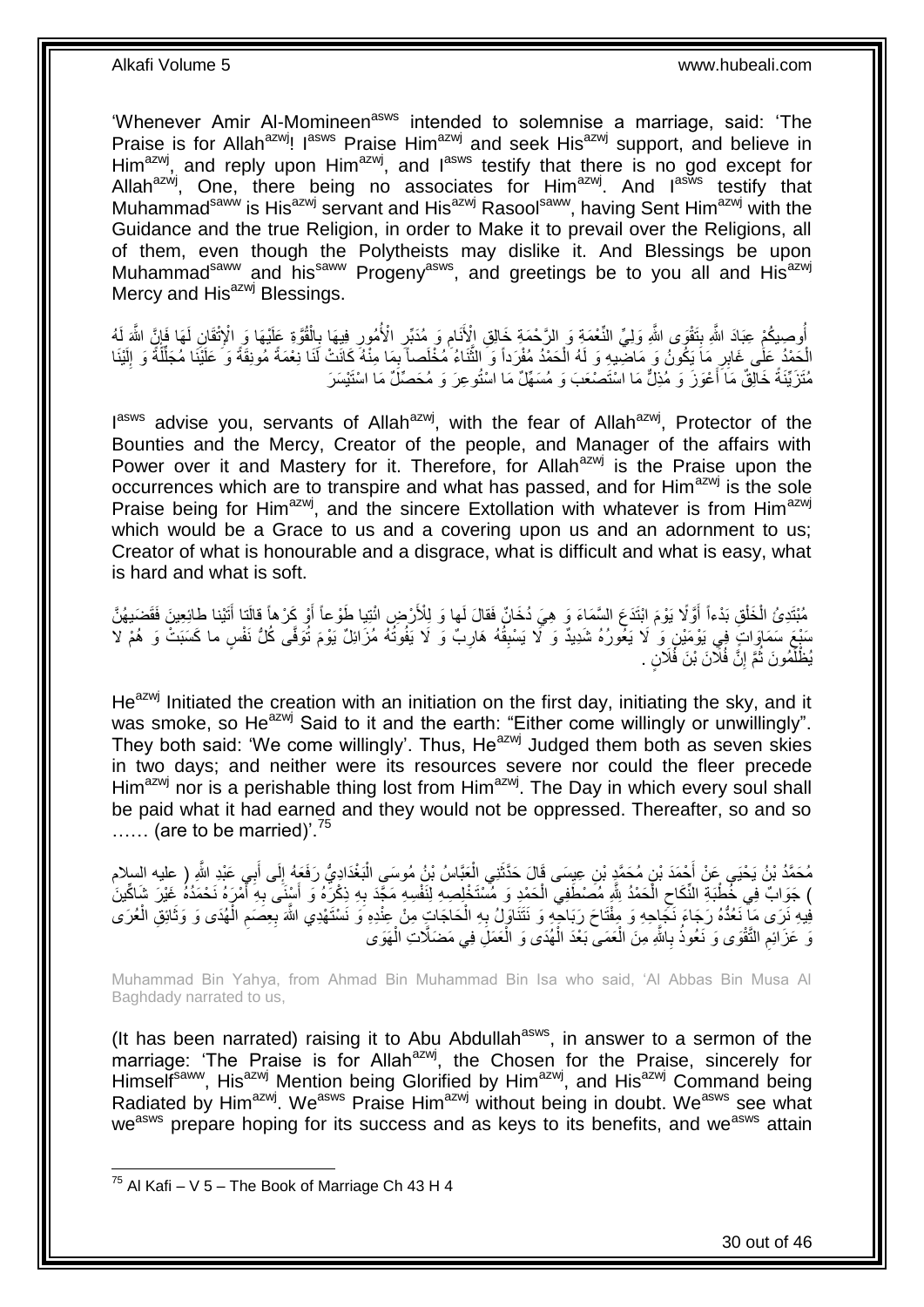the needs by it from His<sup>azwj</sup> Presence. And we<sup>asws</sup> seek Guidance of Allah<sup>azwj</sup> with the impeccable Guidance, and firm Security, and determined piety. And we seek Refuge with Allah<sup>azwj</sup> from the blindness after the Guidance, and the actions during straying desires.

وَ أَشْهَدُ أَنْ لَا إِلَهَ إِلَّا اللَّهُ وَحْدَهُ لَا شَرِيكَ لَهُ وَ أَشْهَدُ أَنَّ مُحَمَّداً عَبْدُهُ وَ رَسُولُهُ عَبْدٌ لَمْ يَعْبُدْ أَحَداً غَيْرَهُ اصْطَفَاهُ بِعِلْمِهِ وَ أَمِيناً ِ ِ لَ ∣l<br>∶ اً َ أَ ْ ِ َ ُ اُ عَلَى وَحْيِهِ وَ رَسُولًا إِلَى خَلْقِهِ فَصَلَّىَ اللَّهُ عَلَيْهِ وَ آلِهِ ْ  $\frac{1}{2}$ ِ

And lasws testify that there is no god except for Allahazwi, One, there being no associates for Him<sup>azwj</sup>, and  $I^{asws}$  testify that Muhammad<sup>saww</sup> is His<sup>azwj</sup> servant and His<sup>azwj</sup> Rasool<sup>saww</sup>, a servant such that he<sup>saww</sup> never worshipped anyone apart from Him<sup>azwj</sup>. He<sup>azwj</sup> Chose him<sup>saww</sup> with His<sup>azwj</sup> Knowledge, and a trustworthy upon His<sup>azwj</sup> Revelation, and a Rasool<sup>saww</sup> to His<sup>azwj</sup> creatures. So, may Allah<sup>azwj</sup> Send His<sup>azwj</sup> Blessings upon him<sup>saww</sup> and his<sup>saww</sup> Progeny<sup>asws</sup>.

أَمَّا بَعْدُ فَقَدْ ِسَمِعْنَا مَقَالَتَكُمْ وَ أَنْثُمُ الْأَحْيَاءُ الْأَقْرَبُونَ نَرْغَبُ فِي مُصَاهَرَتِكُمْ وَ نُسْعِفُكُمْ بِحَاجَتِكُمْ وَ نَضَنُّ بِإِخَائِكُمْ فَقَدْ شَقَّعْنَا َ َ ا.<br>ءِ ِ ِ شَافِعَكُمْ وَ أَنْكَحْنَا خَاطِبَكُمْ عَلِّى أَنَّ لَهَا مِنَ الصَّدَاقِ مَا ذَكَرْتُمْ نَسْأَلُ اللَّهَ الَّذِي أَبْرَمَ الْأُمُورَ بِقُدْرَتِهِ أَنّْ يَجْعَلَ عََاقِبَةَ مَجْلِسِنَا هَذَا َ ه َ َ َ ِ إِلَى مَحَابِّهِ إِنَّهُ وَلِيُّ ذَلِكَ وَ الْقَادِرُ عَلَيْهِ . ْ ِ ِ

Thereafter, so we<sup>asws</sup> have heard your speeches, and you are the neighbours, the nearest ones we<sup>asws</sup> wish to be in your alliance, and assisting you in your needs, and desiring to be your brethren. So we<sup>asws</sup> have accepted the intercession of your interceders, and we<sup>asws</sup> hereby marry to your proposer upon a stipulation that for her would be from the dower what you have mentioned. We<sup>asws</sup> ask Allah<sup>azwj</sup> Who Endorsed the affairs with His<sup>azwj</sup> Measurement, that He<sup>azwj</sup> Makes the end result of this gathering of ours to be what  $He^{azwj}$  Loves,  $Him^{azwj}$  being the Guardian of that and the One Able over it'.<sup>76</sup>

عِدَّةٌ مِنْ أَصْحَابِنَا عَنْ أَحْمَدَ بْنِ مُحَمَّدِ بْنِ خَالِدٍ عَنْ عَبْدِ الْعَظِيمِ بْنِ عَبْدِ اللَّهِ قَالَ سَمِعْتُ أَبَا الْحَسَنِ ( عليه السلام ) يَخْطُبُ **∣** َ ْ َ ِ ْ بِهَذِهِ الْخُطْبَةِ الْحَمْدُ لِلّهِ الْعَالِمِ بِمَا هُوَ كَائِنٌّ مِنْ قَبْلِ أَنْ يَدِينَ لَهُ مَنْ خَلْقِهِ دَائِنٌ فَاطِرِ السَّمَاوَاتِ وَ الْأَرْضِ مُؤَلِّفٍ الْأَسْبَابِ بِمَا ْ َ ِ ِ ْ ْ **∶** ِ **∶** ِّ َجَرَتْ بِهِ الْأَقْلَامُ وَ مَضَتْ بِهِ الْأَخْتَامُ مِنْ سَابِقِ عِلْمِهِ وَ مُقَتَرِ خُكْمِهِ أَحْمَدُهُ عَلَى نِعَمِهِ وَ أَعُوذُ بِهِ مِنْ نَقَهِهِ وَ أَسْتَهْدِي اَللَّهَ َ **ٍ** ْ ِ ِ َ **∶** َ الْهِدَىِ وَ أَعُوذُ بِهِ مِنَ الضَّلَالَةِ وَ الرَّدَٰى مَنْ يَهْدِهِ اللَّهُ فَقَدِ اهْتَدَى وَ سَلَكَ الطَّرِيقَةَ الْمُثْلَى وَ غَنِمَ الْغُزْيِمَةَ الْعُظْمَى وَ مَنْ يُضْلِلِ **∶** َ ْ ْ ْ ْ **∶** اللَّهُ فَقَدْ حَارَ عَنِّ الْمُهَدَى وَ هَوَى إِلَـى الزَّدَى  $\frac{1}{2}$ ْ

A number of our companions, from Ahmad Bin Muhammad Bin Khalid, from Abdul Azeem Bin Abdullah who said,

'I heard Abu Al-Hassan<sup>asws</sup> address with this sermon: 'The Praise is for Allah<sup>azwj</sup>, the Knower with what is to occur before anyone from  $His^{a z w j}$  creatures realises it. The Originator of the skies and the earth. The Composer of the causes with what the Pens flow with, and the Ordained matters occur from the precedence of His<sup>azwj</sup> Knowledge, and a measurement of His<sup>azwj</sup> Wisdom. I<sup>asws</sup> Praise Him<sup>azwj</sup> upon His<sup>azwj</sup> Bounties, and last seek Refuge with Him<sup>azwj</sup> His<sup>azwj</sup> Vengeance, seeking Guidance of Allah<sup>azwj</sup>, and  $I^{asws}$  seek Refuge with Him<sup>azwj</sup> from the straying and the destruction. The one whom Allah<sup>azwj</sup> Guides, so he has travelled upon the ideal road, and has acquired the best of the booties; and the one who Allah<sup>azwj</sup> Lets to stray, so he is perplexed from the guidance and collapsed into the destruction.

 $^{76}$  Al Kafi – V 5 – The Book of Marriage Ch 43 H 5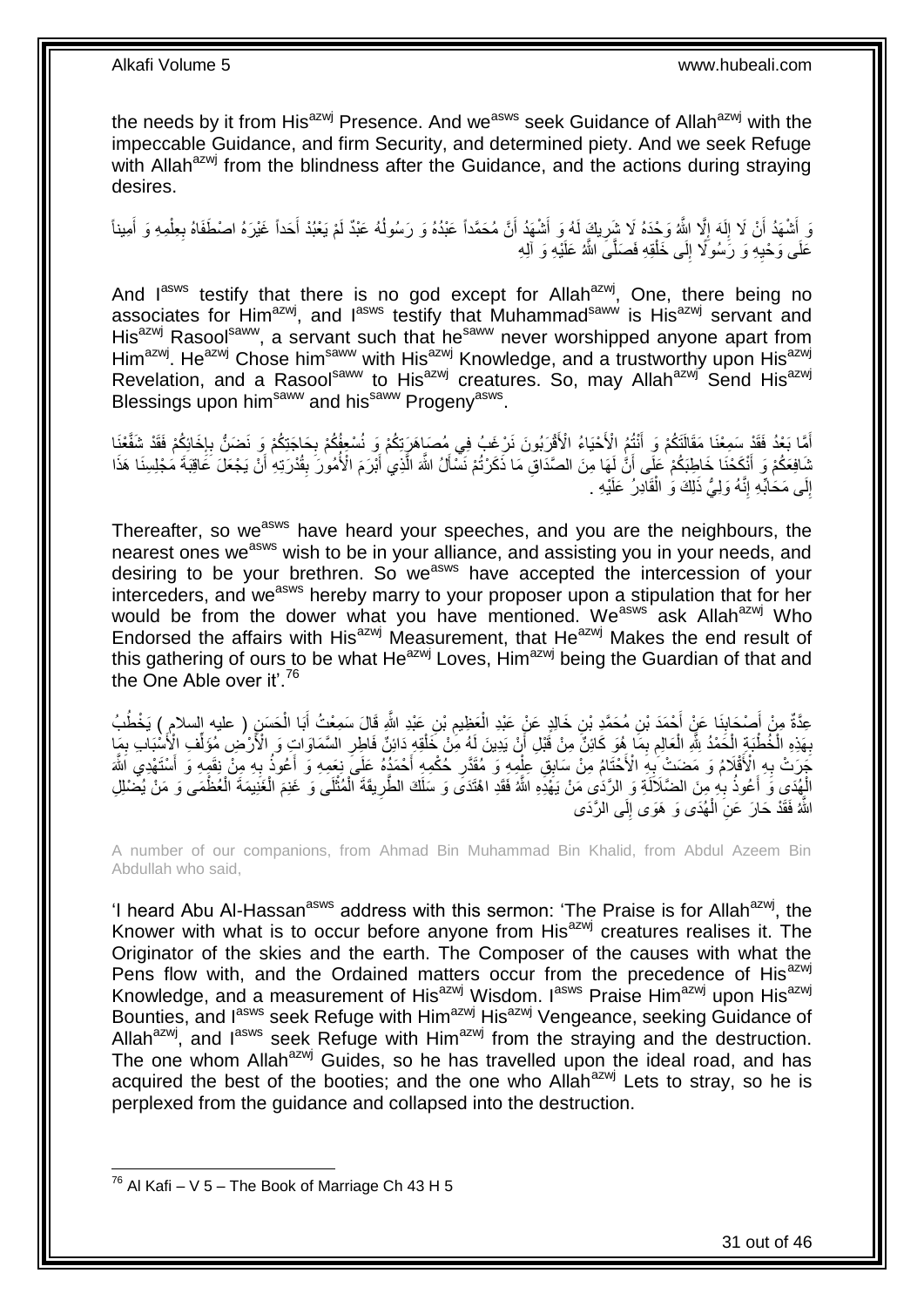وَ أَشْهَدُ أَنْ لَا إِلَهَ إِلَّا اللَّهُ وَحْدَهُ لَا شِرِيكَ لَهُ وَ أَنَّ مُحَمَّداً عَبْدُهُ وَ رَسُولُهُ الْمُصْطَفَى وَ وَلِيُّهُ الْمُرْتَضَى وَ بَعِيثُهُ بِالْهُدَى أَرْسَلَهُ ُ اُ **∶** ِ لَ  $\frac{1}{2}$ اُ َ ْ ِ ا<br>المقام ْ ْ عَلَي حِينِ ۖ فَتْرَةٍ مِنَّ الرُّسُلِّ وَ اخْتِلَافَ مِنَ الْمِلَلِّ وَ انْقِطَاعٍ مِنَ الْسُّنُلِّ وَ دُرُوسٍ مِنَّ الْحِكْمَةِ وَ طُمُوسٍ مِنْ أَعْلَامِ الْهُدَى وَ ْ ٍ ْ ْ ِ َ الْبَيِّنَاتِ :<br>ا

And I testify that there is no god except for Allah<sup>azwj</sup>, One, there being no associates for Him<sup>azwj</sup>, and that Muhammad<sup>saww</sup> is His<sup>azwj</sup> servant and His<sup>azwj</sup> Rasool<sup>saww</sup>, the Chosen one, and His<sup>azwj</sup> Guardian with whom He<sup>azwj</sup> is Pleased with, and Sent him<sup>saww</sup> with the Guidance. He<sup>azwj</sup> Sent him<sup>saww</sup> upon where there was an interval from the Rasools<sup>as</sup> and there was differing among the nations, and there was an interruption from the ways and the teachings from the Wisdom, and obscurities from the banners of the Guidance and the proofs.

فَبَأَغَ رِسَالَةٍ رَبِّهِ وَ صَدَعَ بِأَمْرِهِ وَ أَدًى الْحَقَّ الَّذِي عَلَيْهِ وَ تُوُفّيَ فَقِيداً مَحْمُوداً ( صلى اللهِ عليه وألم ) ثُمَّ إِنَّ هَذِهِ الْأُمُورَ ه ْ ِ َ **∶** ِ ه ِ ُ ِ كُلُّهَا بِنَدِ اللَّهِ تَجْرِي إِلَى أَسْنَابِهَا وَ مَقَادِيرِهَا فَأَمْرُ اللَّهِ يَجْرِي إِلَى قَدَرِهِ وَ قَدَرُهُ يَجْرِي إِلَى أَجَلِهِ وَ أَجَلُّهُ يَجْرِي إِلَى كِتَابِهِ وَ<br>وَيُسَمِّدُ اللَّهِ تَجْرِي إِلَى إِسْ **∶** َ  $\frac{1}{2}$ **∣** ه ِ ِ  $\overline{a}$ َ َ ِ ِ ِ َ لِكُلِّ أَجَلٍ كِتابٌ يَمْحُوا اللَّهُ ما يَشاءُ وَ يُثْبِثُ وَ عِنْدَهُ أَمُّ الْكِتابَ ْ ا<br>ا ِ ْ

So he<sup>saww</sup> delivered the Message of his<sup>saww</sup> Lord<sup>azwj</sup>, and implemented His<sup>azwj</sup> Commands and fulfilled the Truth which he<sup>saww</sup> was upon, and he<sup>saww</sup> passed away and the Praiser<sup>saww</sup> is very much missed. Then, these matters are in the Hands of Allah<sup>azwj</sup>, all of them, Causing them to flow to its reasons and its measurements. So Allah<sup>azwj</sup> Commanded that these flow by His<sup>azwj</sup> Measurement, and Measured it to flow to its term, and flowing it to its prescribed time, and for every term there is a prescribed time. *[13:39] Allah Obliterates whatever He so Desires to and Establishes, and with Him is the Mother of the Book*.

لَمَا بَعْدُ فَإِنَّ اللَّهَ جَلٍّ وَ عَزَّ جَعَلَ الصِّهْرَ مَأْلَفَةً لِلْقُلُوبِ وَ نِسْبَةَ الْمَنْسُوبِ أَوْشَجَ بِهِ الْأَرْحَامَ وَ جَعَلَهُ رَأْفَةً وَ رَحْمَةً إِنَّ فِي ذلِكَ ِ َ ْ ْ ْ ِ ِ ْ لَآياتٍ لِلْعَالِمِينَ وَ قَالَ فِي مُحْكَم كِتَابِهِ وَ ۖ هُوَ الَّذِي خَلَقَ مِنَ الْماءِ بَشَراً فَجَعَلَهُ نَسَباً وَ صِهْراً وَ قَالَ وَ أَنْكِحُوا الْأَيَامَى مِنْكُمْ وَ ْ َ ْ ه ِ ِ الصَّالِحِينَ مِنْ عِبادِكُمْ وَ ۚ إِمائِكُمْ

Thereafter, Allah<sup>azwj</sup> Mighty and Majestic as a cordiality for the hearts, and as a link linking it to the womb relationships, and Made it a kindness and a mercy, and in that are signs for the worlds. And He<sup>azwj</sup> Said in the Decisive of His<sup>azwj</sup> Book **[25:54] And** *He it is Who Created a mortal from the water, so He Made for him relationships of lineage and marriage*; and Heazwj Said *[24:32] And marry those among you who are single and those who are fit among your male slaves and your female slaves*.

وَ إِنَّ فُلَانَ بِنَ فُلَانٍ مِمَّنْ قَدْ عَرَفْتُمْ مَنْصِبَهُ فِي الْحَسَبِ وَ مَذْهَبَهُ فِي الْأَنبِ وَ قَدْ رَغِبَ فِي مُشَارَكَتِكُمْ وَ أَحَبَّ مُصَاهَرَتَكُمْ وَ ِ َ **ٔ** ْ أَتَاكُمْ خَاطِباً فَّتَاتَكُمْ فُلَانَةً بِنْتَ فُلَانٍ وَ قَدْ بَذَلَ لَّهَا مِنَ الصِّدَاقِ كَذَا وَّ كَذَا الْعَاجِلُ مِنْهُ كَذَا وَّ الْآخِلُ مِنْهُ كَذَا فَشَفِّعُوا شَافِعَنَا وَ ْ ¦ ِ أَنْكِحُوا خَاطِبَنَا وَ رُدُّوا رَدَّاً جَمِيلًا وَ قُولُوا قَوْلًا حَسَناً وَ أَسْتَغْفِرُ اللَّهَ لِي وَ لَكُمْ وَ لِجَمِيعِ الْمُسْلِمِينَ ۗ. َ ْ

And, so and so, son of so and so is from the ones whom you know of his nobility and his lineage, and his doctrine in the etiquettes, and he has desired regarding participating with you and loves to be related to you, and has given you a proposal for your so and so young girl, daughter of so and so, and has extended to her such and such from the dower, the immdieate being such and such, and the delayed being such and such (amount). Therefore accept our intercession and marry our proposer, and return him with a beautiful returning, and say beautiful words, and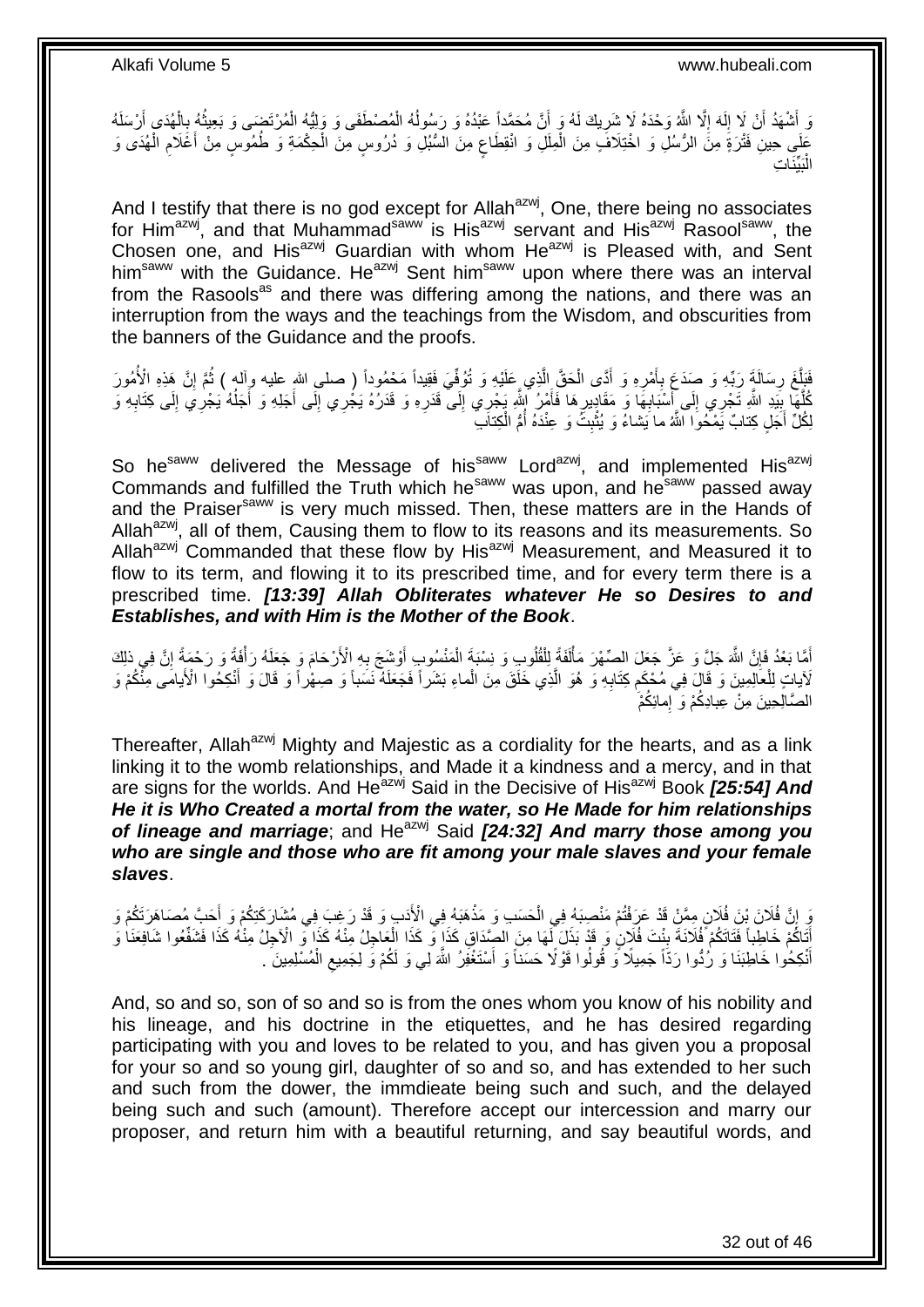seek Forgiveness of Allah<sup>azwj</sup> for me<sup>asws</sup> and for you all, and for the entirety of the Muslims'.<sup>77</sup>

ِ أَحْمَدُ بْنُ مُحَمَّدٍ عَنْ مُعَاوِيَةَ بْنِ حُكَيْمٍ قَالَ خَطَبَ الرِّضَا ( عليه السلام ) هَذِهِ الْخُطْبَةَ الْحَمْدُ لِلَّهِ الَّذِي حَمِدٍ فِي الْكِتَابِ نَفْسَهُ وَ ْ ٍ ِ ْ ه ْ افْتَتَحَ بِإِلْحَمْدِ كِثَابَهُ وَ جَعَلَ الْحَمْدَ أَوَّلُ جَزَاءِ مَحَلٍّ نِعْمَتِهِ وُ آخِرَ دَعْوَىٰ أَهْلِ جَنَّتِهِ وَ أَشْهَدُ أَنْ لَا إِلَهَ إِلَّا اللَّهُ وَحَّدَهُ لَا شَرِيكَ لَهُ ِ َ َ َ ْ ِ ا<br>ا لَ ِ ثَنَهَاَدَةً أُخْلِصُهَا لَهُ وَ أُدَّخِرُ هَا عِنْدَهُ َ ُ

Ahmad Bin Muhammad, from Muawiya Bin Hukeym who said, 'Al Reza<sup>asws</sup> addressed this sermon:

'The Praise is for Allah<sup>azwj</sup> Who Praised Himself<sup>azwj</sup> in His<sup>azwj</sup> Book, and Opened with the Praise of His<sup>azwj</sup> Book, and Made the Praise (الْحَمْدَ) as the first for Placing His<sup>azwj</sup> ْ Bounties and the last of the calls of the inhabitants of the Paradise. And  $I^{as\tilde{w}s}$  testify that there is no god except for Allah<sup>azwj</sup>, One, there being no associates for Him<sup>azwj</sup>, with a sincere testimony for Him<sup>azwj</sup>, and l<sup>asws</sup> keep it as a treasure with Him<sup>azwj</sup>.

وَ صَلَّى اللَّهُ عَلَى مُحَمَّدٍ خَاتَمِ النُّبُوَّةِ وَ خَيْرِ الْبَرِيَّةِ وَ عَلَى آلِهِ آلِ الرَّحْمَةِ وَ شَجَرَةٍ النُّعْمَةِ وَ مَعْدِنٍ الرِّسَالَةِ وَ مُخْتَلَفٍ الْمَلَإِيَّةَ **∶** ْ **∶** ِ ْ وَّ الْحَمْدُ لِلَّهِ الَّذِي كَانَ فِي عِلْمِهِ إِلَيْتَابِقِ وَ كِتَابِهِ النَّاطِقِ وَ بَيَانِهِ الصَّادِقِ أَنَّ أَحَقَّ الْأَسْبَابِ بِالصَّلَةِ وَ الْأَثَرَةِ وَ أَوْلَى الْأُمُورِ ْ ه ْ ِ َ َ ِ َ َ ِ بِالرَّ غْبَةِ فِيهِ سَبَبٌّ أَوْجَبَ سَبَباً وَ أَمْرٌ ۖ أَعْقَبَ غِنًى َ َ **∶** 

And Blessings be upon Muhammad<sup>saww</sup>, the finality of the Prophet-hood, and the best of the created beings, and upon his<sup>saww</sup> Progeny<sup>asws</sup>, being the Progeny<sup>asws</sup> of mercy, and the Bountiful tree, and a mine of the Message, and the interchange of the Angels. And the Praise is for Allah<sup>azwj</sup> which was in His<sup>azwj</sup> Pre-Knowledge, and His<sup>azwj</sup> speaking Book, and the truthful explanation, that the most rightful with the good relationships and the preference, and the highest of the matters with the desiring is wherein is a cause Obligating causes and a matter which results in selfsufficiency.

فَقَالَ جَلَّ وَ عَزَّ وَ هُوَ الَّذِي خَلَقَ مِنَ الْماءِ بَشَراً فَجَعَلَهُ نَسَباً وَ صِهْراً وَ كانَ رَبُّكَ فَدِيراً وَ قَالَ وَ أَنْكِحُوا الْأَيامى مِنْكُمْ وَ ْ ه َ المُسَّالِحِينَ مِنْ عِبادِكُمْ وَ إِمَائِكُمْ إِنْ يَكُونُوا فُقَراءَ يُغْنِهِمُ اللَّهُ مِنْ فَضْلِهِ وَ اللَّهُ واسِعٌ عَلِيمٌ יֲ<br>י

So Allah<sup>azwj</sup> Mighty and Majestic Said **[25:54] And He it is Who Created a mortal** *from the water, so He Made for him relationships of lineage and marriage, and your Lord is ever Powerful*; and Said *[24:32] And marry those among you who are single and those who are fit among your male slaves and your female slaves; if they are needy, Allah will Make them free from want out of His Grace; and Allah is Ample-giving, Knowing*.

َرٍ لَوْ لَمْ يَكُنْ فِي الْمُنَاكَحَةٍ وَ الْمُصَاهَرَةِ آيَةٌ مُحْكَمَةٌ وَ لَا سُنَّةٌ مُتَّبَعَةٌ وَ لَا إِنَّنِّ مُسْتَفِيضٌ لِكَانَ فِيمَا جَعَلَ اللّهِ مِنْ بِرٍّ الْقَرِيبِ وَ ْ َ َ ْ ِ ْ ِ ِ ُفَّتِّرِيب الْيَعِيدِ ۖ وََ تَاْلِيف الْقُلُوب وَ تَشْبِيكِ الْحُقُوقِ وَ تَكْثِيرِ الْعَدَدِ وَ تَوْفِيرِ الْوَلَدِ لِنَوَائِب الدَّهْرِ وَ حَوَادِثِ الْأُمُورِ مَا يَرْغَبُ فِي ْ **∶** ْ **!** ْ ْ ْ ِ ِ **∶** ْ ُموَنِّهِ الْعَاقِلُ اللَّبِيبُ وَ يُسَارِعْ إِلَيْهِ الْمُوَفَّقُ الْمُصِّيبِّ وَ يَخْرِصُ عَلَّيْهِ الْأَذِيبُ الْأَرِيبُ ِ ِ ْ ْ لَ ِ **∶ !** ه ْ

And had there not been with regarding to the marriages and the inter-marriages, a Decisive Verse, nor a Sunnah to be followed, nor a Hadeeth to benefit from, it would have been such that the remote would have been nearby and the nearby remote. And it is such that the hearts are brought together, and the rights are interlaced, and the number (populations) become numerous, and a provision for the boys for the ravages of the time, and the newly-occurring matters; and besides it, the intellectuals

<sup>1</sup>  $^{77}$  Al Kafi – V 5 – The Book of Marriage Ch 43 H 6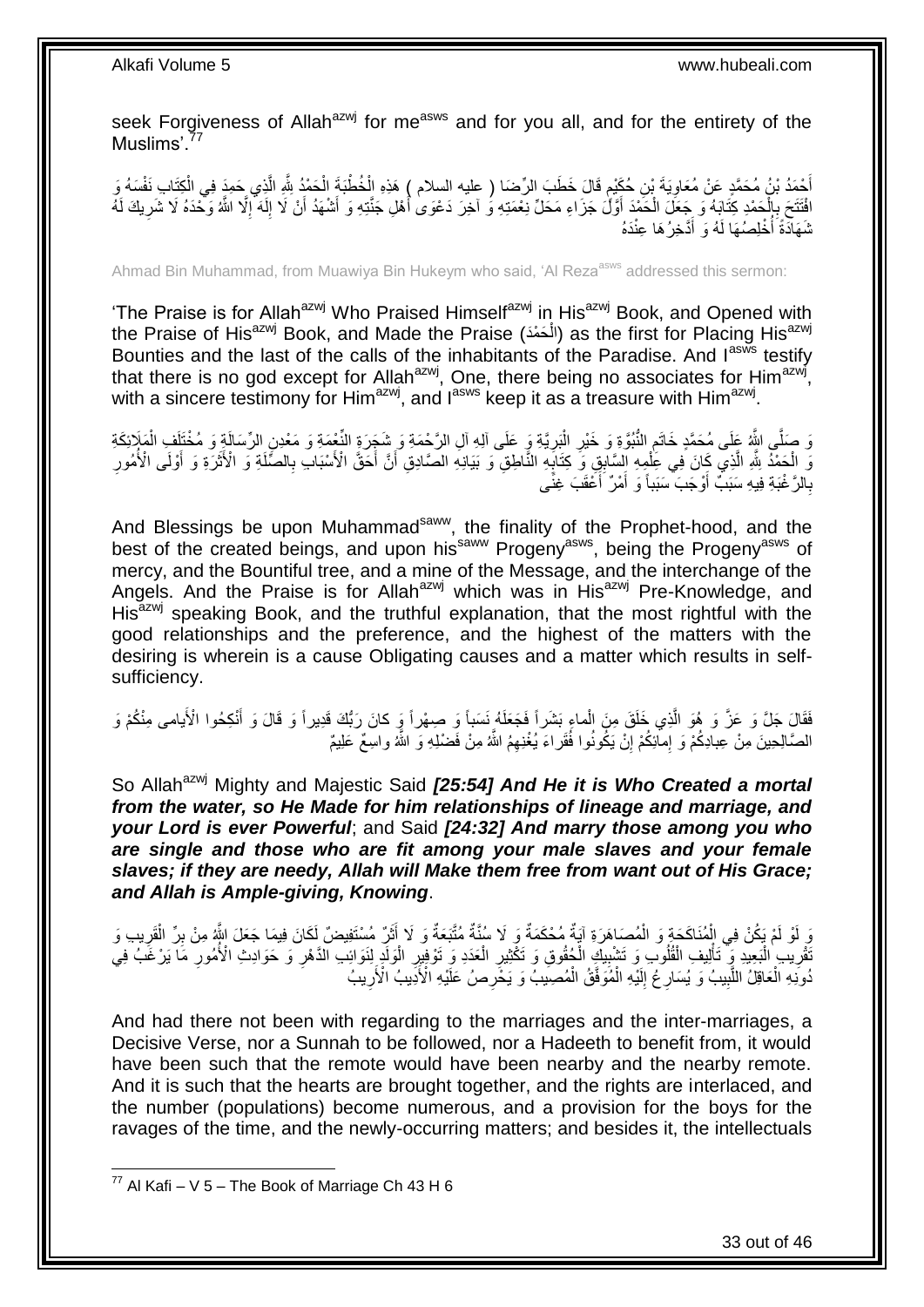desire it without saying a word, and the wise ones hasten towards it, and the educated are greedy for it.

فَأَوْلَى النَّاسِ بِاللَّهِ مَنِ اتَّبَعَ أَمْرَهُ وَ أَنْفَذَ حُكْمَهُ وَ أَمْضَى قَضَاءَهُ وَ رَجَا جَزَاءَهُ وَ فُلَانُ بْنُ فُلَانٍ مَنْ قَدْ عَرَفْتُمْ حَالَهُ وَ جَلَالَهُ َ َ َ ِ دَعَاهُ رِضَا ۖنَفْسِهِ وَ أَتَاكُمْ إِيثَاراً لِّكُمْ وَ اخْتِيَاراً إِلخِطْبَةِ فُلَانَةَ بِنْتِ فَٰلَانٍ كَرِيمَتِكُمْ وَ بَذَلٍ لَهَا هُنَ الصَّدَاقِ كَذَا وَ كَذَا فَتَلَقُّوهُ ة<br>ا <u>֖֖֚֚֚֓</u>ׇ֛֚ َ ِ ِ **∣** بِالْإِجَابَةِ وَ أَجِيبُوهُ بِالرَّغْبَةِ وَ اسْتَخِيرُوا اللَّهَ فِي أُمُورِكُمْ يَعْزِمْ لَكُمْ عَلَى رُشْدِكُمْ إِنْ شَاءَ اللَّهُ ِ **∶** ِ ا<br>ا **∶** َ **∶** 

So the closest of the people with Allah<sup>azwj</sup> are the one who follow His<sup>azwj</sup> Commands, and implement His<sup>azwj</sup> Decisions, and approve His<sup>azwj</sup> Judgements, and desire for His<sup>azwj</sup> Recompense. And so and so, son of so and so, is one whom you have recognised his state, and his majesty. His soul was pleased with himself giving preference to you, and chose to propose so and so daughter of so and so, your honourable one, and extended to her such and such from the dower. Therefore, welcome him with the (positive) answer, and respond to him with the desire, and choose Allah<sup>azwj</sup> (perform *Istikhaara*) with regards to your matter, that He<sup>azwj</sup> would Make you determined upon your right way, Allah<sup>azwj</sup> Willing.

نَسْأَلُ اللَّهَ أَنْ يُلْحِمَ مَا بَيْنَكُمْ بِالْبِرِّ وَ النَّقْوَى وَ يُؤَلِّفَهُ بِالْمَحَبَّةِ وَ الْهَوَى وَ يَخْتِمَهُ بِالْمُوَافَقَةِ وَ الرِّضَا إِنَّهُ سَمِيعُ الدُّعَاءِ لَطِيفٌ لِمَا ِ ْ **∶** ْ اً َ ِ ْ ِ ْ ْ **∶** ِّ لَ َي َشا ُء .

We<sup>asws</sup> ask Allah<sup>azwj</sup> that He<sup>azwj</sup> Merges what is between you with the righteousness and the piety, with the love and the desire, and Seal it with the harmony and the pleasure. He<sup>azwj</sup> is the Hearer of the supplications, Kind to whoever He<sup>azwj</sup> so Desires to'.

بَعْضُ أَصْحَابِنَا عَنْ عَلِيٍّ بْنِ الْحَسَنِ بْنِ فَضَّالٍ عَنْ إِسْمَاعِيلَ بْنِ مِهْرَانَ عَنْ أَجْمَدَ بْنِ مُحَمَّدِ بْنِ أَبِي نَصْرٍ قَالَ سَمِعْتُ أَبَا **∣** َ َ َ َ ِ ْ الْحَسَنِ الرِّضَا ( عليه السَّلامَ ) يَقُولُ ثُمَّ ذَكَرَ الْخُطْبَةَ كَمَا ذَكَرَ مُعَلِّوِيَةُ بِّنْ حُكَيْمٍ مِثْلَهَا . لَ **ٔ** ٍ ِ .<br>• • • • ْ

One of our companions, from Ali Bin Al-Hassan Bin Fazzal, from Ismail Bin Mihran, form Ahmad Bin Muhammad Bin Abu Nasr who said, 'I heard Abu Al-Hassan Al-Reza<sup>asws</sup> saying, then he mentioned the sermon just as Muawiya Bin Hukeym had mentioned, similar to it'.<sup>78</sup>

ِ مُحَمَّدُ بْنُ أَحْمَدَ عَنْ بَعْضِ أَصْحَابِنَا قَالَ كَانَ الرِّضَا ( عليه السلام ) يَخْطُبُ فِي النِّكَاحِ الْحَمْدُ بِلَّهِ إِجْلَالًا لِقُدْرَتِهِ وَ لَا إِلَهَ إِلَّا ْ ِ ِ َ |<br>יִי لَ ِ ¦<br>∶ اللَّهُ خُضُوعاً لِعِزَّتِهِ وَ صَلَّى اللَّهُ عَلَى مُحَمَّدٍ وَ آلِهِ عِنْدَ ذِكْرِهِ إِنَّ اللَّهَ خُلُقَ مِنَ الْماءِ بَشَر أَكْفَحَلَهُ نَسَباً وَ صِهْراً إِلَى آخِرِ الْآيَةِ ِ ِ ْ ِ ِ

Muhammad Bin Ahmad, from one of our companions who said,

'Al-Reza<sup>asws</sup> addressed regarding the marriage: 'The Praise is for Allah<sup>azwj</sup>, to Glorify His<sup>azwj</sup> Power, and there is no god except for Allah<sup>azwj</sup> in particular, and Blessings be upon Muhammad<sup>saww</sup> and his<sup>saww</sup> progeny<sup>asws</sup>', and mentioned in his<sup>asws</sup> mention *[25:54] And He it is Who Created a mortal from the water, so He Made for him relationships of lineage and marriage* – up to the end of the Verse<sup>'.79</sup>

ِّعْضُ أَصْحَابِذَا عَنْ عَلِيِّ بْنِ الْحُسَيْنِ عَنْ عَلِيٍّ بْنِ حَسَّانَ عَنْ عَبْدِ الرَّحْمَنِ بْنِ كَثِيرٍ عَنْ أَبِي عَبْدِ اللَّهِ ( عليهِ السلام ) قَالَ<br>يَعْمَىٰ َ ْ **∣** لَمَّا أَرَادَ رَسُولُ اللَّهِ ( صلَّـى اَلله عليه وآله ) أَنْ يَتَزَوَّجَ خَدِيجَةَ بِنْتَ خُوَيْلِدٍ أَقْبَلَ أَبُو طَّالِبٍ فِيَ أَهْلِ بَيْتِهِ وَ مَعَهُ نَفَرٌ مِنْ قُرَيْشٍ **∣** َ اً َ َ َ

 $^{78}$  Al Kafi – V 5 – The Book of Marriage Ch 43 H 7

 $79$  Al Kafi – V 5 – The Book of Marriage Ch 43 H 8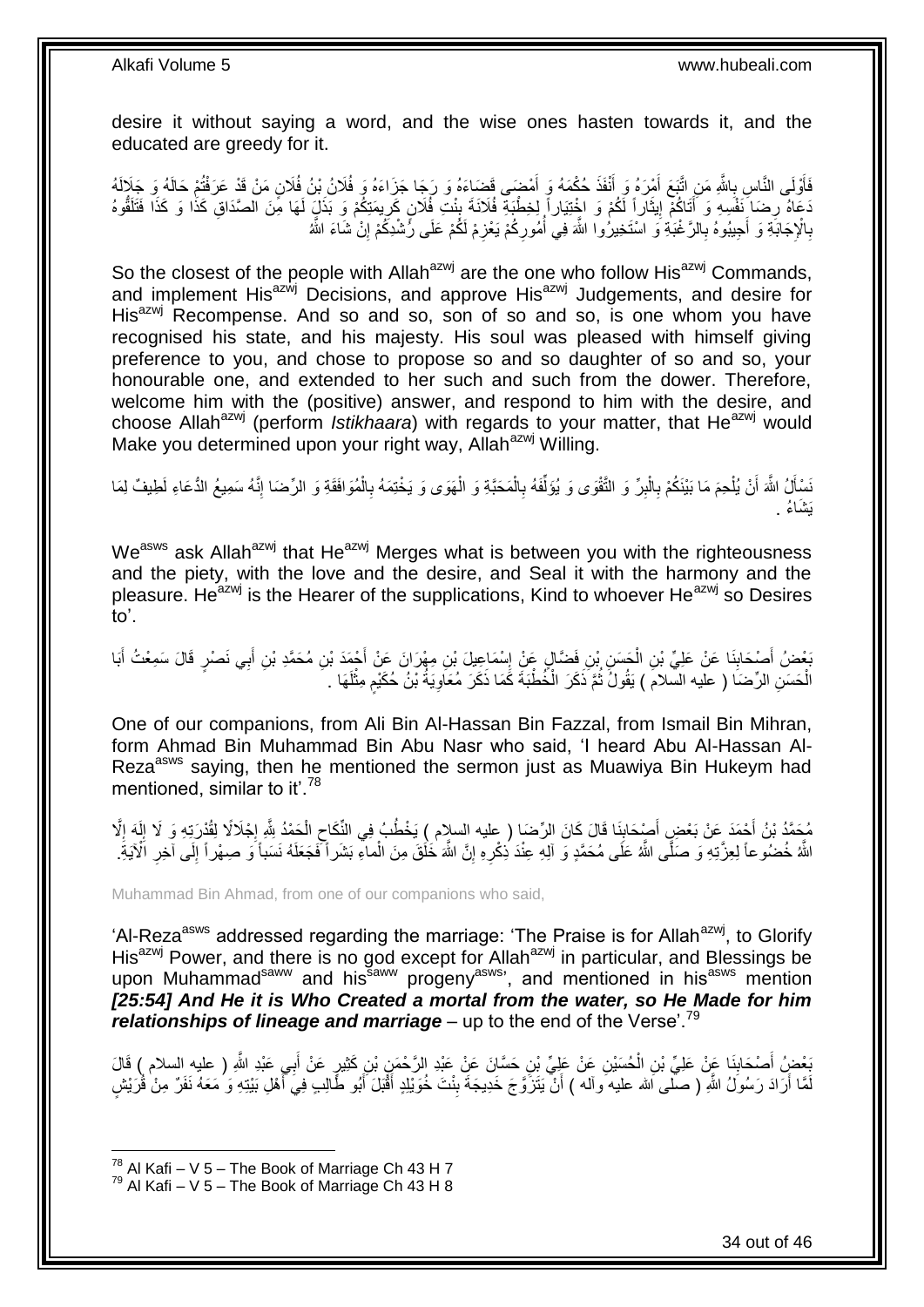حَتَّي دَخَلَ عَلَى وَرَقَةَ بْنِ نَوْفَلٍ عَمِّ خَدِيجَةَ فَابْتَدَأَ أَبُو طَالِبٍ بِالْكَلَامِ فَقَالَ الْحَمْدُ لِرَبِّ هَذَا الْبَيْتِ الَّذِي جَعَلَنَا مِنْ زَرْعِ إِبْرَاهِيمَ ْ **∶** ْ ِ َ ِ ِ ه ْ وَ ذُرِّيَّةِ إِسْمَاعِيلَ وَ أَنْزَلَنَا حَرَمًا آمِناً وَ جَعَلَنَا الْحُكَّامَ عَلَى النَّاسِ وَ بَارَكَ لَنَا فِي بَلَدِنَا الَّذِي نَحْنُ فِيهِ ْ َ ׇ**֓** ه

One of our companions, from Ali Bin Al husayn, from Ali Bin Hassan, from Abdul Rahman Bin Kaseer,

(It has been narrated) from Abu Abdullah<sup>asws</sup> having said: 'When Rasool-Allah<sup>saww</sup> intended to marry Khadeeja<sup>as</sup> daughter of Khuwaylid, Abu Talib<sup>as</sup> went and with him<sup>saww</sup> were a number of Qureysh, until they came over to Waraqa Bin Nowfal, an uncle of Khadeeja<sup>as</sup>. So Abu Talib<sup>as</sup> began with the speech, so he<sup>as</sup> said: 'The Praise is for the Lord<sup>azwj</sup> of this House (Kaaba) who Made us to be from the offspring of Ibrahim<sup>as</sup> and offspring of Ismail<sup>as</sup>, and Sent down to us a secured Sanctuary, and Made us the rulers upon the people, and Blessed for us in our city which we are in.

نُمَّ إِنَّ اِبْنَ أَخِي هَذَا يَعْنِي رَسُوِلَ اللَّهِ ( صلى الله عليه وآله ) مِمَّنْ لَا يُودَنُ بِرَجُلٍ مِنْ قُرَيْشٍ إِلَّا رُجِّحَ بِهِ وَ لَا يُقَاسُ بِهِ ِ ِ ِ ِ **∶** َمِ أَنَّ إِنَّا عَظُمَ عَنْهُ وَ لَا عِدْلَ لَمُه ّفِي الْخُلْقِ وَ إِنْ كَانَ مُقِلًّا فِي الْمَالِ فَإِنَّ الْمَالَ رِفْدٌ جَارٍ وَ ظُلَّ زَائِلٌ ْ ِ ْ ْ **ٍ** ْ ∣ļ

Then, this son<sup>saww</sup> of my<sup>as</sup> brother<sup>as,</sup> meaning Rasool-Allah<sup>saww</sup>, 'is from the one who cannot be equalled with a man from Qureysh except that he<sup>saww</sup> would be better with it, nor can he be compared with a man except that he<sup>saww</sup> would be greater than him, nor is there any equal of his among the people, even though he may be wealthier with the wealth, for the wealth is a flowing thing and it declines, and is transient.

### وَ لَمُ فِي خَدِيجَةَ رَغْبَةٌ وَ لَهَا فِيهٍ رَغْبَةٌ وَ قَدْ جِئْنَاكَ لِنَخْطُبَهَا إِلَيْكَ بِرِضَاهَا وَ أَمْرِهَا وَ الْمَهْرُ عَلَيَّ فِي مَالِيَ الَّذِي سَأَلْتُمُوهُ ْ َ ه ْ ِ َ ِ لَ ِ عَاجِلُهُ وَّ الْجِلُهُ وَ لَهُ وَ رَبِّ هَذَا الْبَيْتِ حَظُّ عَظِيمٌ وَ دِينٌ شَائِعٌ وَ رَأْيٌ كَامِلٌ ة<br>مسترد :<br>ا ٔ<br>ا ا<br>ا

And for him<sup>saww</sup> is desire for Khadeeja<sup>as</sup>, and for her<sup>as</sup> is desire in him<sup>saww</sup>, and we have come to you in order to propose to you with her<sup>as</sup> agreement, and her instructions, and the dower is upon me<sup>as</sup> in my<sup>as</sup> wealth, whatever that you may ask for, for immediate payment and for delayed payment, and for him<sup>saww</sup>, by the Lord<sup>azwj</sup> of the House (Kabah), is a great share, and a popular Religion, and a complete view'.

ثُمَّ سَكَتَ أَبُو طَالِبٍ وَ تَكَلَّمَ عَمُّهَا وَ تَلَجْلَجَ وَ قَصَلَ عَنْ جَوَابٍ أَبِي طَالِبٍ وَ أَدْرِكَهُ الْقُطْعُ وَ الْبُهْرُ وَ كَانَ رَجُلًا مِنَ الْقِسِّيِسِينَ ه َ ْ ْ ْ َ َ َفَقَالَتْ خَدِيجَةُ مُبْتَدِّنَةً يَا عُمَّاهْ إِنَّكَ وَ إِنْ كُنْتَ أُوْلَى بِنَفْسِي مِنِّيَ فِي الشُّهُوِدِ فَلَسْتَ أُوْلَى بِي مِنْ نَفْسِي قَدْ زَوَّجْتُكَ يَا مُحَمَّدُ َ ِ َ ِ ∣ٍ<br>∶ َنْفْسِي وَ الْمَهْرُ عَلَيَّ فِي مَالِي فَأْمُرْ عَمَّكَ فَلْيَنْحَرْ نَاقَةً فَلْيُولِّمْ بِهَا وَ اذْخُلْ عَلَى أَهْلِكَ َ ِ :<br>ا :<br>ا **ٔ** ْ

Then Abu Talib<sup>as</sup> was silent, and her<sup>as</sup> uncle spoke, and hesitated, and was deficient from answering Abu Talib<sup>as</sup>, and his words were disconnected, and he used to be a man from the clergymen. So Khadeeja<sup>as</sup> said, initiating: 'O Uncle! You, even though you are higher than me<sup>as</sup> with the witnessing, but you are not higher than me<sup>as</sup> from myself<sup>as</sup>, for l<sup>as</sup> have married you<sup>saww</sup>, O Muhammad<sup>saww</sup>, myself<sup>as</sup>, and the dower is upon me<sup>as</sup> in my<sup>as</sup> wealth. Therefore, instruct your<sup>saww</sup> uncle<sup>as</sup>, so let him<sup>as</sup> sacrifice a she-camel, in order to prepare a wedding feast (Waleema) with it, and enter upon your<sup>saww</sup> family'.

الَّهِ طَالِبِ اشْهَدُوا عَلَيْهَا بِقَبُولِهَا مُحَمَّداً وَ ضَمَانِهَا الْمَهْرَ فِي مَالِهَا فَقَالَ بَعْضُ قُرَيْشٍ يَا عَجَبَاهْ الْمَهْرُ عَلَى النِّسَاءِ ْ **∣** َ ْ لِلرِّجَالِ فَغَضِبَ أَبُو طَالِبٍ غَضَبَإٍ شَدِيداً وَ قَامَ عَلَى قَدَمَيْهِ وَ كَانَ مِثَّنْ يَهَابُهُ الرِّجَالُ وَ يُكُورُهُ غَضَبُهُ فَقَالَ إِذَا كَانُوا مِثْلَ ابْنِ ْ أَخِي هَذَا طُلِبَتِ الرِّجَالُ بِأَغْلَى الْأَثْمَانِ وَ أَعْظَمِ الْمَهْرِ وَ إِذَا كَانُوا أَمْثَالَكُمْ لَمْ يُزَوَّجُوا إِلَّا بِالْمَهْرِ الْغَالِي َ َ **∶** ْ ِ َ **ٔ** َ **∶** ْ ِ ْ ِ ا<br>ا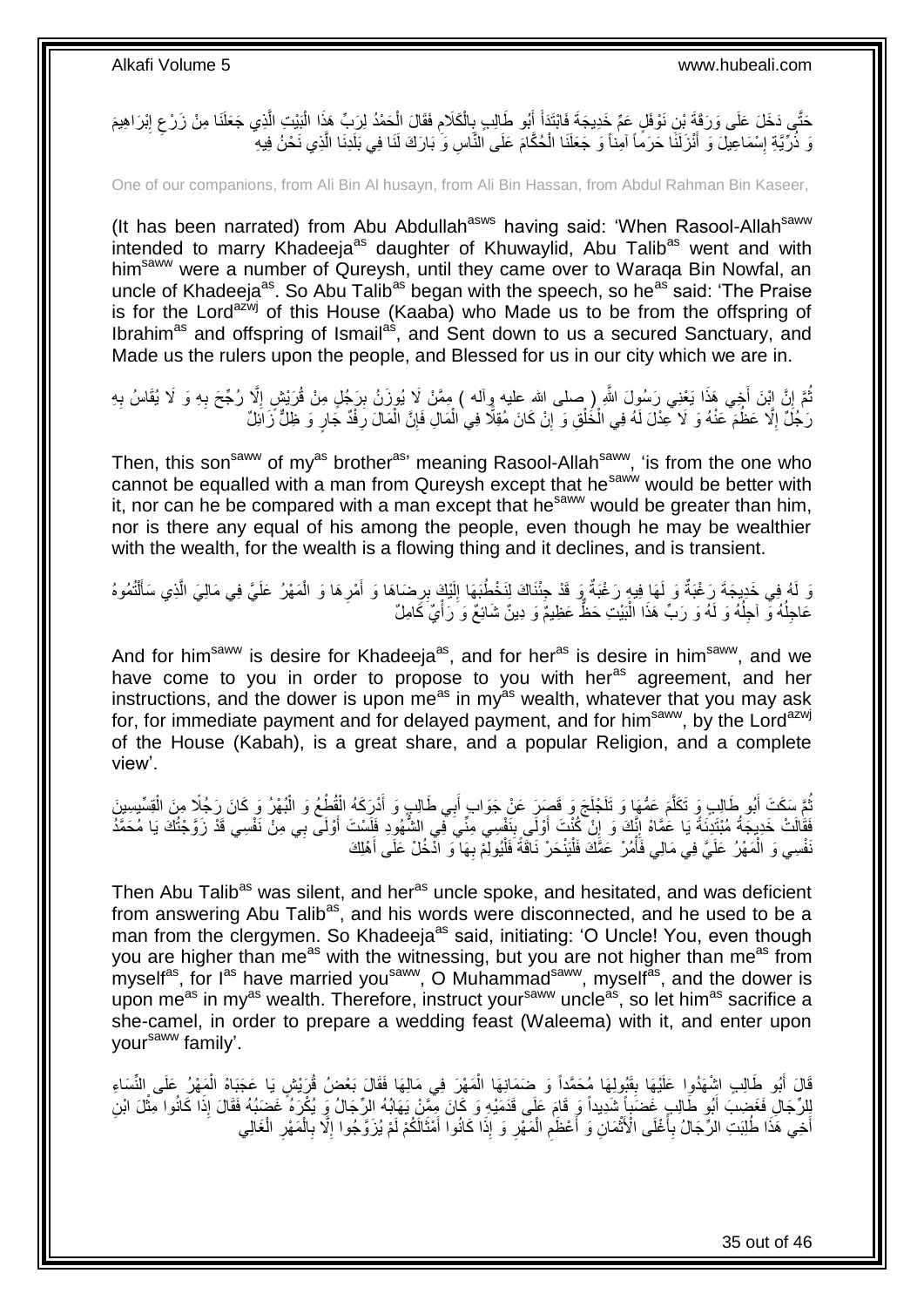Abu Talib<sup>as</sup> said: 'Bear witness upon it with her<sup>as</sup> words for Muhammad<sup>as</sup> and her<sup>as</sup> taking the responsibility of the dower in her<sup>as</sup> wealth'. So, some of the Qureysh said, 'How strange! The dower is upon the women for the men?' So Abu Talib<sup>as</sup> was angered with an intense anger, and stood upon his<sup>as</sup> feet, and he<sup>as</sup> was from the ones who awed the men and disliked the anger, so he<sup>as</sup> said: 'When one is the likes this son<sup>saww</sup> of my<sup>as</sup> brother<sup>as</sup>, the men would be sought with the most expensive of the prices, and the greatest of the dowers, and when one is the like of you all, they would not be getting married except by paying the expensive dower'.

وَ نَحَرَ أَبُو طَالِبِ نَاقَةً وَ دَخَلَ رَسُولُ اللَّهِ ( صلى الله عليه وآلهِ ) بِأَهْلِهِ وَ قَالَ رَجُلٌ مِنْ قُرَيْشٍ يُقَالُ لَهُ عَنِدُ اللَّهِ بْنُ غَنْمٍ . َ ِ َ ֧֖֧֖֖֖֖֖֧֧֖֧֧֧֧ׅ֧֧֧֚֚֚֚֚֚֚֝֝֟֓֝֓֝֓֟֓֝֬֟֓֟֓֟֓֟֓֝֬֜֝֓֝֬֜֓֝֬֜֓֝֬ هَنِيئاً مَرِ بِنَاً مَا خَدِيجَةُ قَدْ جَرَتْ لَكِ الطَّيْرُ فِيمَا كَانَ مِنْكِ بِأَسْعَدِتَزَوَّجْتِهِ خَيْرَ الْبَرِيَّةِ كُلِّهَا وَ مَنْ ذَا أَلَّذِي فِي النَّاسِ مِثْلُ مُحَمَّدُوَ ِ ْ اً<br>أ ِ ِ ْ ه ِّ ُبَشَّرَ بِهِ الْبَرَّانِ عِيسَى ابْنُ مَرْيَمَ وَ مُوسَى بْنُ عِمْرَانَ فَيَا قُرْبَ مَوْعِدِأَقَرَّتْ بِهِ الْكُتَّابُ قِدْماً بِأَنَّهُ رَسُولٌ مِنَ الْبَطْحَاءِ هَادٍ وَ :<br>ا ِ ْ َ ِ ِ َ ُمْهَتٍد

And Abu Talib<sup>as</sup> sacrificed a she-camel, and Rasool-Allah<sup>saww</sup> entered with her<sup>as</sup> family, and a man from the Qureysh called Abdullah Bin Ghanam, said, 'Congratulations! Welcome, O Khadeeja<sup>as</sup>, for the bird (of fortune) has flown for you<sup>as</sup>, regarding what was from you<sup>as</sup> with your<sup>as</sup> marrying him<sup>saww</sup>, the best of the Created beings, all of them. And who is that among the people the likes of Muhammad<sup>saww</sup>? The righteous have heralded his<sup>saww</sup> good news, Isa<sup>as</sup> Bin Maryam<sup>as</sup>, and Musa<sup>as</sup> Bin Imran<sup>as</sup>, for close by is the time which the golden Books have foretold that there would be a Rasool<sup>saww</sup> from Al-Bat'ha for Guidance, being well-Guided'.<sup>80</sup>

> **ُم ُهور باب ال ُّسَّن ة ف ي الْ**

### <span id="page-35-0"></span>**Chapter 44 – The Sunnah regarding the dowries**

عِدَّةٌ مِنْ أَصْحَابِذَا عَنْ سَهْلِ بْنِ زِيَادٍ عَنْ أَحْمَدَ بْنِ مُحَمَّدِ بْنِ إِبِي نَصْرٍ عَنْ حَمَّادِ بْنِ عُثْمَانَ وَ جَمِيلٍ بْنِ دَرَّاحٍ عَنْ حُذَبْفَةَ بْنِ **ٔ** َ َ ِ ِ ٍ مَنْصُورٍ عَنْ أَبِي عَيْدِ اللَّهِ ( عَلَيهَ السلامِ ) قَالَ كَانَ صَدَانٍ النَّنِيِّ ( صَلّى الله عليه وآله ) اثْنَتَيْ عَشْرَةَ أَوقِيَّةً وَّ نَشَأَ وَ الْأُوقِيَّةُ **ٔ** ِ َ ر<br>ا أَرْبَعُونَّ دِرْهَماً وَ النَّشُّ عِشْرُونَ دِرْهَماً وَ هُوَ نِصْفُ الْأُوقِيَّةِ ۚ َ

A number of our companions, from Sahl Bin Ziyad, from Ahmad Bin Muhammad Bin Abu Nasr, from Hammad Bin Usman and Jameel Bin Darraj, from Huzeyfa Bin Mansour,

(It has been narrated) from Abu Abdullah<sup>asws</sup> having said: 'The dower of the Prophet<sup>saww</sup> was twelve *Owgiya* and one *Nashsha*, and the *Owgiya* is forty Dirhams, and the *Nashsha* is twenty Dirhams, and it is half the *Owgiva*<sup>''.81</sup>

حُمَّدُ بْنُ يَحْيَى عَنْ أَحْمَدَ بْنِ مُحَمَّدِ بْنِ عِيسَى عَنْ عَلِيِّ بْنِ الْحَكَمِ عَنْ مُعَاوِيَةَ بْنِ وَهْبِ قَالَ سَمِعْتُ أَبَا عَبْدِ اللَّهِ ( عِلْيه ِ **∶** ْ َ السِلام ) يَقُولُ سَاقَ رَسُولُ اللَّهِ ( صلىِ اللهِ عليه وآله ) إِلَى أَزْوَاجِهِ اثْنَتَنِي عَشَّرَةَ أَوْفِيَّةً وَ نَشَاً وَ الْأُوفِيَّةُ أَرْبَعُونَ دِرْكَمَاً وَ ِ<br>ا **ٔ** اً ِ َ النَّشُّ نِصْفُ الْأُوقِيَّةِ عِّشْرُونَ دِرْهُماً فَكَانَ ذَلِكَ خَمْسَمِائَةِ دِرْهَمِ قُلْتُ بِوَرْنِنَا ۖ قَالَ نَعَمْ ِ ْ ֧֖֧֚֚֓֝֝֝

Muhammad Bin Yahya, from Ahmad Bin Muhammad Bin Isa, from Ali Bin Al Hakam, from Muawiya Bin Wahab who said,

'I heard Abu Abdullah<sup>asws</sup> saying: 'Rasool-Allah<sup>saww</sup> dispatched to his<sup>saww</sup> wives, twelve *Owqiya* and one *Nashsha*, and the *Owqiya* is of forty Dirhams and one

1

 $80$  Al Kafi – V 5 – The Book of Marriage Ch 43 H 9

 $81$  Al Kafi – V 5 – The Book of Marriage Ch 44 H 1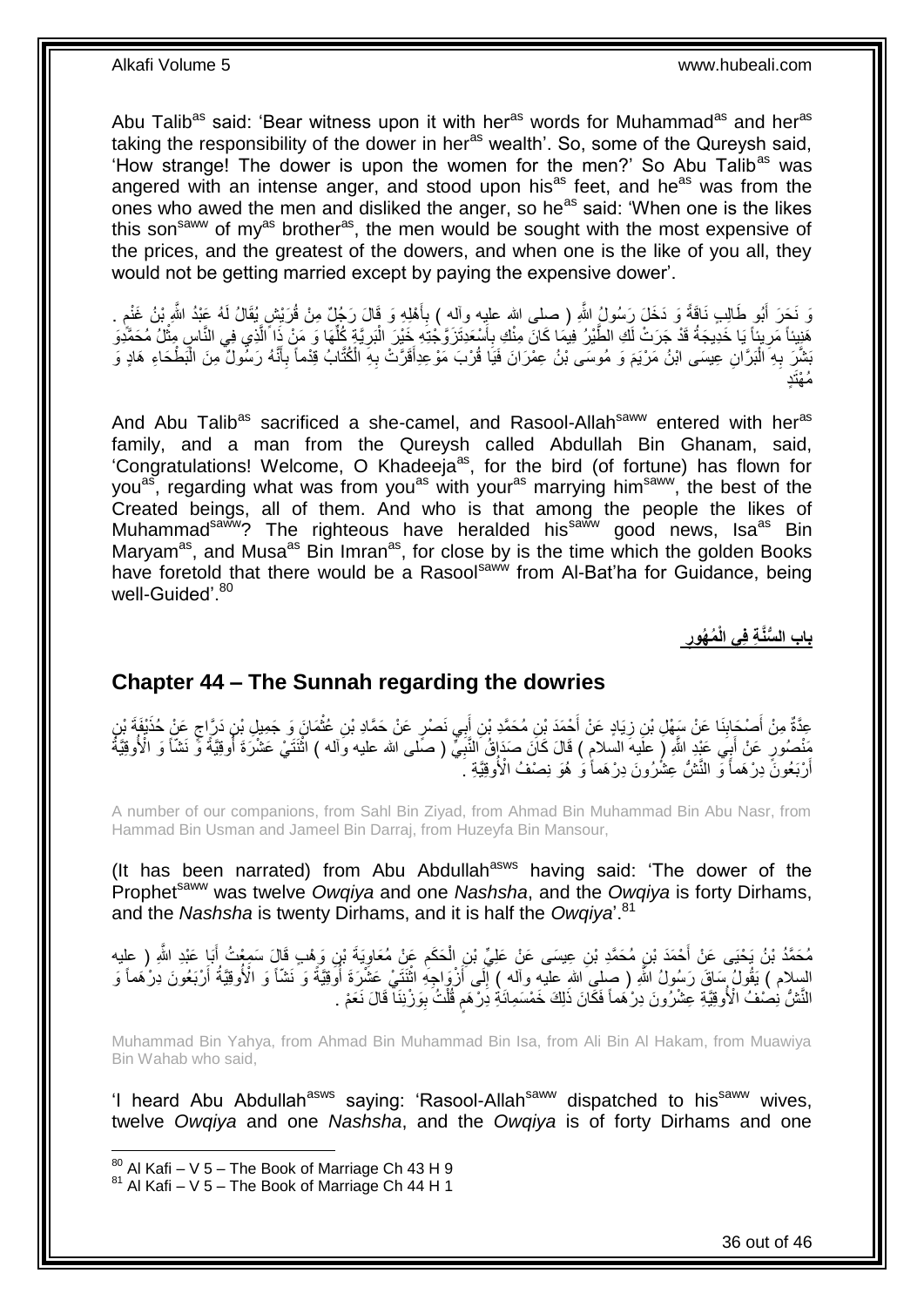*Nashsha* is one half the *Owqiya*, being of twenty Dirhams. So that was five hundred Dirhams'. I said, 'By our weighing?' He<sup>asws</sup> said: 'Yes'. 82

عِدَّةٌ مِنْ أَصْحَابِنَا عَنْ سَهْلِ بْنِ زِيَادٍ عَنْ أَحْمَدَ بْنِ مُحَمَّدِ بْنِ أَبِي نَصْرٍ عَنْ دَاوُدَ بْنِ الْحُصَبْنِ عَنْ أَبِي الْعَيَّاسِ قَالَ سَأَلْتُ أَبَا ِ َ ْ َ ْ َ ِ َ ْ َ عَبْدِ اللَّهِ ( عِليهَ السلام ) عَن الصَّدَاقِ هَلْ لَهُ وَقْتٌ قَالَ لَا ثُمَّ قَالَ كَأَنَ صَدَاقُ النَّبِيِّ ( صلى الله عَلَيه وأله ) اثْنَتَيْ عَشْرَةَ ِ ان<br>المقام العالمية **ٔ** ֧֖֧֖֖֖֖֖֧֖֖֧֧֧֧ׅ֧֧֧֧֧֧֧֧֧֧֧֧֚֚֚֚֚֚֚֚֝֝֟֓֝֓֝֓֝֬֟֓֟֓֝֬֝֬֝֓֝֬֜֓֝֬֜֓֝֬֝֓֝֬֝֓֝֬֝֬֓֝֬֝֬֝ أُوقِيَّةً وَ نَشْاً وَ النَّشُّ نِصْفْ الْأُوقِيَّةِ وَ الْأُوقِيَّةُ أَرْبَعُونَ دِرْهَماً فَٰذَلِكَ خَمْسُمِائَةِ دِرْهَم َ ُ

A number of our companions, from Sahl Bin Ziyad, from Ahmad Bin Muhammad Bin Abu Nasr, from Dawood Bin Al Husayn, from Abu Al Abbas who said,

'I asked Abu Abdullah<sup>asws</sup> about the dowry, is there a time for it?' He<sup>asws</sup> said: 'No'. Then he<sup>asws</sup> said: 'The dowry of the Prophet<sup>saww</sup> was of twelve *Owgiya* and one *Nashsha*, and the *Nashsha* is half the *Owqiya*, and the *Owqiya* is of forty Dirham, so that is five hundred Dirhams'.<sup>83</sup>

مُحَمَّدُ بْنُ يَحْيَى عَنْ أَحْمَدَ بْنِ مُحَمَّدٍ بْنِ عِيسَى عَنِ ابْنِ فَضَّالٍ عَنِ ابْنِ بُكَيْرٍ عَنْ عُبَيْدِ بْنِ زِرِرَارَةَ قَالَ سَمِعْتُ أَبَا عَبْدِ الثَّهِ ( َ َ عليه السلام ) يَقُولُ مَهَرَ رَسُّولُ اللَّهِ (َ صَلَّى الله عليه ۖ وآله ) نِسَاءَهُ اثْنَتَنِي عَشْرَةَ أُوقِيَّةً وَ نَشَاً وَ الْأُوقِيَّةُ أَرْبَعُونَ دِرْهَماً وَ ا<br>ا ِ<br>ا َ النَّشُّ نِصْفُ ٰ الْأُوقِيَّةِ وَ ۚ هُوَ ۚ عِشْرُونَ دِرُ هَماً ۚ ۖ

Muhammad Bin Yahya, from Ahmad Bin Muhammad Bin Isa, from Ibn Fazzal, form Ibn Bukeyr, from Ubeyd Bin Zurara who said,

'I heard Abu Abdullah<sup>asws</sup> saying: 'The dowry of Rasool-Allah<sup>saww</sup> for his<sup>saww</sup> wives was of twelve *Owqiya* and one *Nashsha*, and the *Owqiya* is of forty Dirhams and the *Nashsha* is half the *Owqiya*, and it is of twenty Dirhams'.<sup>84</sup>

عَلِيُّ بْنُ إِبْرَاهِيمَ عَنْ أَبِيهِ عَنْ حَمَّادِ بْنِ عِيسَىِ عَنْ أَبِي عَبْدِ اللَّهِ ( عِليهِ السلام ) قَالَ سَمِعْتُهُ يَقُولُ قَالَ أَبِي مَا زَوَّجَ رَسُولُ  $\frac{1}{2}$ َ َ اللَّهِ ( صَلْبَ الله عليه وِأَلَه ) سَائِرَ بَذَاتِهِ ۖ وَ لَا تَزَوَّجَ شَيْئاً مِنْ نِسَائِهِ عَلَى أَكْثَرَ مِنِ اثْنَتَيْ عَشْرَةَ أُوقِيَّةً وَ نَشٌّ الْأُوقِيَّةُ أَرْبَعُونَ وَ ُ ْ َ َ النَّشُّ عِشْرُونَ دِرْهَماً <sub>.</sub>

Ali Bin Ibrahim, from his father, from Hammad Bin Isa,

(It has been narrated) from Abu Abdullah<sup>asws</sup>, said, 'I heard him<sup>asws</sup> saying: 'My<sup>asws</sup> father<sup>asws</sup> said: 'Rasool-Allah<sup>saww</sup> neither got the rest of his<sup>saww</sup> daughters married off, nor did he<sup>saww</sup> marry anyone from his<sup>saww</sup> wives upon more than twelve *Owqiya* and one *Nashsha* – the *Owqiya* being of forty Dirhams, and the *Nashsha* being of twenty Dirhams'.<sup>85</sup>

وَ رَوَى حَمَّادٌ عَنْ إِبْرَاهِيمَ بْنِ أَبِي يَحْيَى عَنْ أَبِي عَبْدِ اللَّهِ ( عليه السلام ) قَالَ وَ كَانَتِ الذَّرَاهِمُ وَزْنَ سِتَّةٍ يَوْمَئِذٍ . َ َ ِ

And Hammad reported from Ibrahim Bin Abu Yahya,

(It has been narrated) from Abu Abdullah<sup>asws</sup> having said: 'And the Dirham in those days used to be the weight of six (Dirhams today)<sup>'.86</sup>

 $82$  Al Kafi – V 5 – The Book of Marriage Ch 44 H 2

 $83$  Al Kafi – V 5 – The Book of Marriage Ch 44 H 3

 $84$  Al Kafi – V 5 – The Book of Marriage Ch 44 H 4

 $85$  Al Kafi – V 5 – The Book of Marriage Ch 44 H 5

 $86$  Al Kafi – V 5 – The Book of Marriage Ch 44 H 6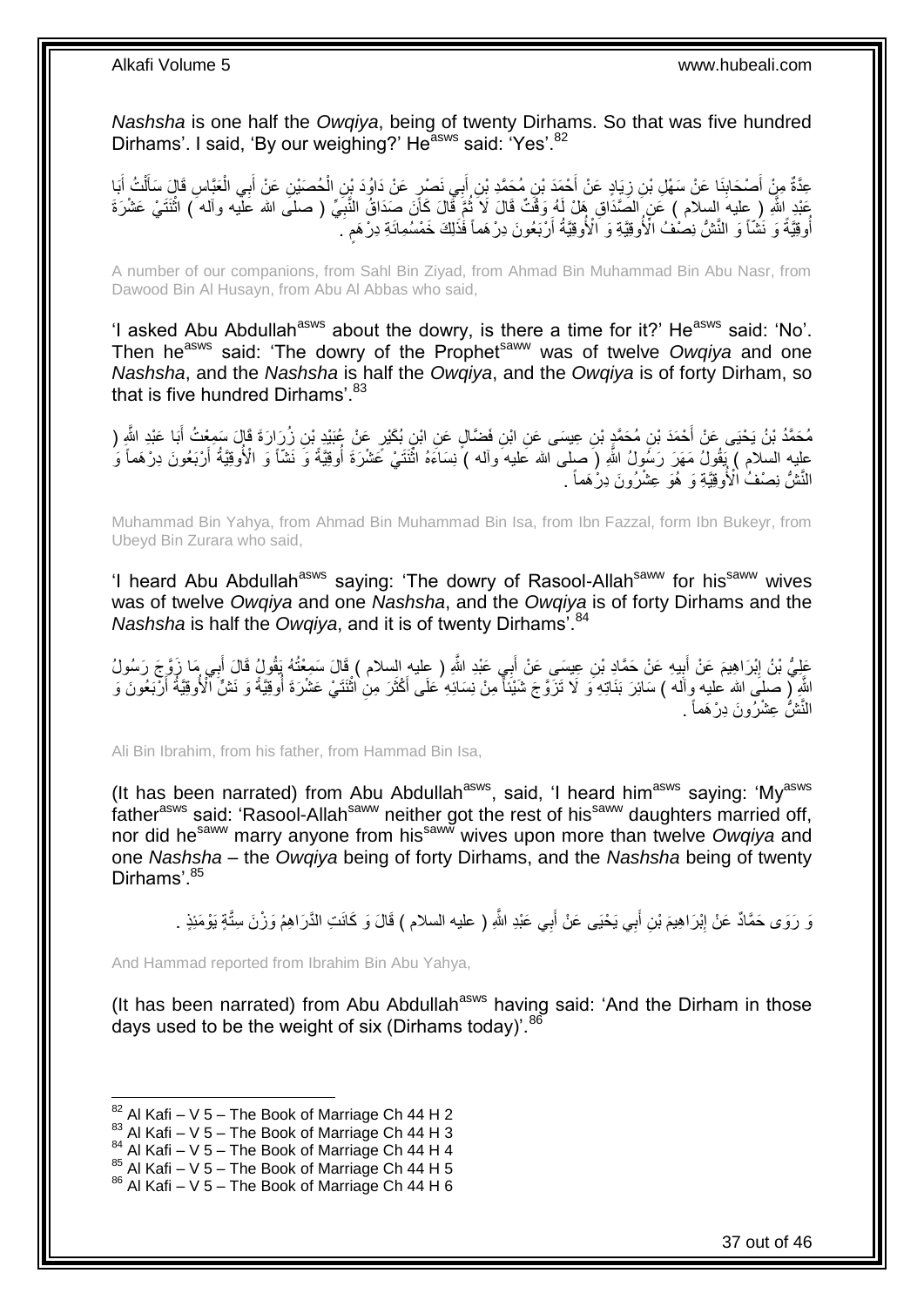مُحَمَّدُ بْنُ يَحْيَى عَنْ أَحْمَدَ بْنِ مُحَمَّدِ بْنِ أَبِي نَصْرٍ عَنِ الْحُسَيْنِ بْنِ خَالِدٍ وَ عَلِيُّ بْنُ إِبْرَاهِيمَ عَنْ أَبِيهِ عَنْ عَمْرِو بْنِ عُثْمَانَ<br>يؤخِفُ بَنُ يَحْيَى عَنْ أَحْمَدَ بْنِ مُحَمَّدِ بْ ْ َ **ٔ** ِ َ ֺ֦֦֦֦֦֦֦֦֦֦֦֖֦֦֦֧֦֧֦֧֦֧֦֦֦֧֦֧֦֧֦֧֦֧֦֧֦֧֦֧֦֧֦֧֦֧֦֧֦֧֦֧֦֧֦֧֦֚֝֝֝֝֝֝֝֝֝֝֝֟֓֞ الْخَزَّازِ عَنْ رَجُلٍ عَنِ الْحُسَيْنِ بْنِ خَالِدَ قَالَ سَأَلْتُ أَبَا الْحَسَنِ (َ علَيه السلام ) عَنْ مَهْرِ السُنُّةِ كَيْفَ صَارَ خَمْسَمِائَةٍ فَقَالَ إِنَّ ِ ْ َ ْ َ ْ ِ ِ للَّهَ تَبَارَكَ وَ تَعَالَى أَوْجَبَ عَلَى نَفْسِهِ أَلَّا يُكَبِّرَهُ مُؤْمِنٌ مِائَةَ تَكْبِيرَةٍ وَ يُسَبِّحَهُ مِائَةَ تَسْبِيعَةٍ وَ يُحَمِّدَهُ مِائَةَ تَحْمِيدَةٍ وَ يُهَلِّلَهُ مِائَةَ ِ ِ لَ ِّ ه ُنْهِلِيلَةٍ وَ يُصَلِّيَ عَلَى مُحَمَّدٍ وَ أَلِهِ مِائَةَ مَرَّةٍ ثُمَّ يَقُولَ اللَّهُمَّ زَوِّجْنِي مِنَ الْحُورِ الْعِينِ إِلَّا زَوَّجَهُ اللَّهُ حَوْرَاءَ عَيْنٍ وَ جَعَلَ ذَلِكَ ان<br>المقام العالمية ِّ ا<br>ا ْ **∶** ْ مَهْرَ هَا

Muhammad Bin Yahya, from Ahmad Bin Muhammad Bin Abu Nasr, from Al Husayn Bin Khalid and Ali Bin Ibrahim, from his father, from Amro Bin Usman Al Khazzaz, from A man, from Al Husayn Bin Khalid who said,

'I asked Abu Al-Hassan<sup>asws</sup> about the Sunnah dowry, how did it come to be of five hundred (Dirhams)'. So he<sup>asws</sup> said: 'Allah<sup>azwj</sup> Blessed and High Obligated upon Himselfazwj if a Believer were to exclaim His<sup>azwj</sup> Greatness (Allah-o-Akbar) with one hundred exclamations, and Glorify Him<sup>azwj</sup> (Subhan-Allah) with one hundred Glorifications, and Praise Him<sup>azwj</sup> (Al-Hamdulillah) with one hundred Praises, and Extol Him<sup>azwj</sup> one hundred Extollations (Tahleel), and send Blessings upon Muhammadsaww and hissaww Progenyasws (Salawaat) one hundred times, then says, 'O Allah<sup>azwj</sup>! Get me married to the Maiden Houries', except that Allah<sup>azwj</sup> Will Get him to be married to the Maiden Houries, and make that (Tasbeeh) as her dower.

نُمَّ أَوْحَى اللَّهُ عَزَّ وَ جَلَّ إِلَى نَبِيِّهِ ( صلى اللهِ عليه وأله ) أَنْ سُنَّ مُهُورَ الْمُؤْمِنَاتِ خَمْسَمِانَةِ دِرْهَمٍ فَفَعَلَ ذَلِكَ رَسُولُ اللَّهِ (ِ َ ِ ِ َ ُ ֖֖֦֦֦֦֦֚֚֩֘֝֝֝֝֝ ْ صلْمِي اِللّهِ عِليه وآلله ) وَ أَيُّمَا مُؤْمِنٍ خَطَبَ ۖ إِلَى أَخِيهِ حُرْمُتَهُ فَقَالَ خَمْسُهِائَةِ دِرْهَمٍ فَلَمْ يُزَوِّجْهُ فَقَدْ عَقَّهُ وَ اسْتَحَقَّ مِنَ اللّهِ عَزَّ ٍ َ ِ َ وَ جَلَّ أَلَّا يُزَوِّجَهُ حَوْرَاءَ .

Then Allah<sup>azwj</sup> Mighty and Majestic Revealed unto His<sup>azwj</sup> Prophet<sup>saww</sup> that a Sunnah dower of the Believing women is of five hundred Dirhams. Therefore, Rasool-Allah<sup>saww</sup> did that, and whichever Believer proposes to his brother for his honourable daughter and says, 'Five hundred Dirhams (being the dower)', but he does not give in marriage to him, so he has been disloyal to him, and deserves from Allah<sup>azwj</sup> Mighty and Majestic that He<sup>azwj</sup> does not get him married to the Houries'.<sup>87</sup>

> **) عليها السالم ( ا ط َمةَ ُمْؤ من ي َن فَ مي ُر الْ ْي ه أ باب َما َت َزَّو َج َعلَ َ**

### <span id="page-37-0"></span>**Chapter 45 – What Amir Al-Momineenasws got married upon with Fatimaasws**

عِدَّةٌ مِنْ أَصْحَابِذَا عَنْ سَهْلِ بْنِ زِيَادٍ عَنْ أَحْمَدَ بْنِ مُحَمَّدٍ بْنِ أَبِي نَصْرٍ عَنْ عَبْدِ الْكَرِيمِ بْنِ عَمْرٍ و الْخَذْعَمِيِّ عَنِ ابْنِ أَبِي<br>دُوتُ مَنْ أَصْحَابِذَا عَنْ سَهْلِ بِنْ زِيَادٍ عَنْ َ ِ **∣** َ ِ َ **ٔ** ْ ِ ِ ْ َبِعْفُورٍ قَالَ سَمِعْتُ أَبَا عَبْدِ اللَّهِ (َ عَليه السلام ) يَقُولُ إِنَّ عَلِيّاً تَزَوَّجَ فَاطِمَّةَ ( عليها السلام ) عَلَى جَرْدِ بُرْدٍ وَ دِرْعٍ وَ فِرَاشٍ ِ َ ٍ كَانَ مِّنْ إِهَابِ كَبْشٍ <sub>.</sub> ِ

A number of our companions, from Sahl Bin Ziyad, from Ahmad Bin Muhammad Bin Abu Nasr, from Abdul Kareem Bin Amro and Al Khash'amy, from Ibn Abu Yafour who said,

'I heard Abu Abdullah<sup>asws</sup> saying that Ali<sup>asws</sup> married Fatima<sup>asws</sup> upon a (dower of) a threadbare garment, and a shield, and a bed which was from the skin of a ram<sup>'.88</sup>

مُحَمَّدُ بْنُ يَحْيَيِ عَنْ أَحْمَدَ بْنِ مُحَمَّدِ بْنِ عِيسَىِ عَنِ ابْنِ فَضَّالٍ عَنِ ابْنِ بُكَيْرٍ قَالَ سَمِعْتُ أَبَا عَبْدِ اللَّهِ ( عِليه السلام ) يَقُولُ َ زَوَّجَ رَسُولُ اللَّهِ ( صلى الله عليه وأله ) فَاطِمَةٌ ( عَليهاَ السلامُ ) عَلَى دِرْع خُطَمِيَّةٍ يَسْوَى ثَلاثِينَ دِرْهَماً . ;

1

 $87$  Al Kafi – V 5 – The Book of Marriage Ch 44 H 7  $88$  Al Kafi – V 5 – The Book of Marriage Ch 45 H 1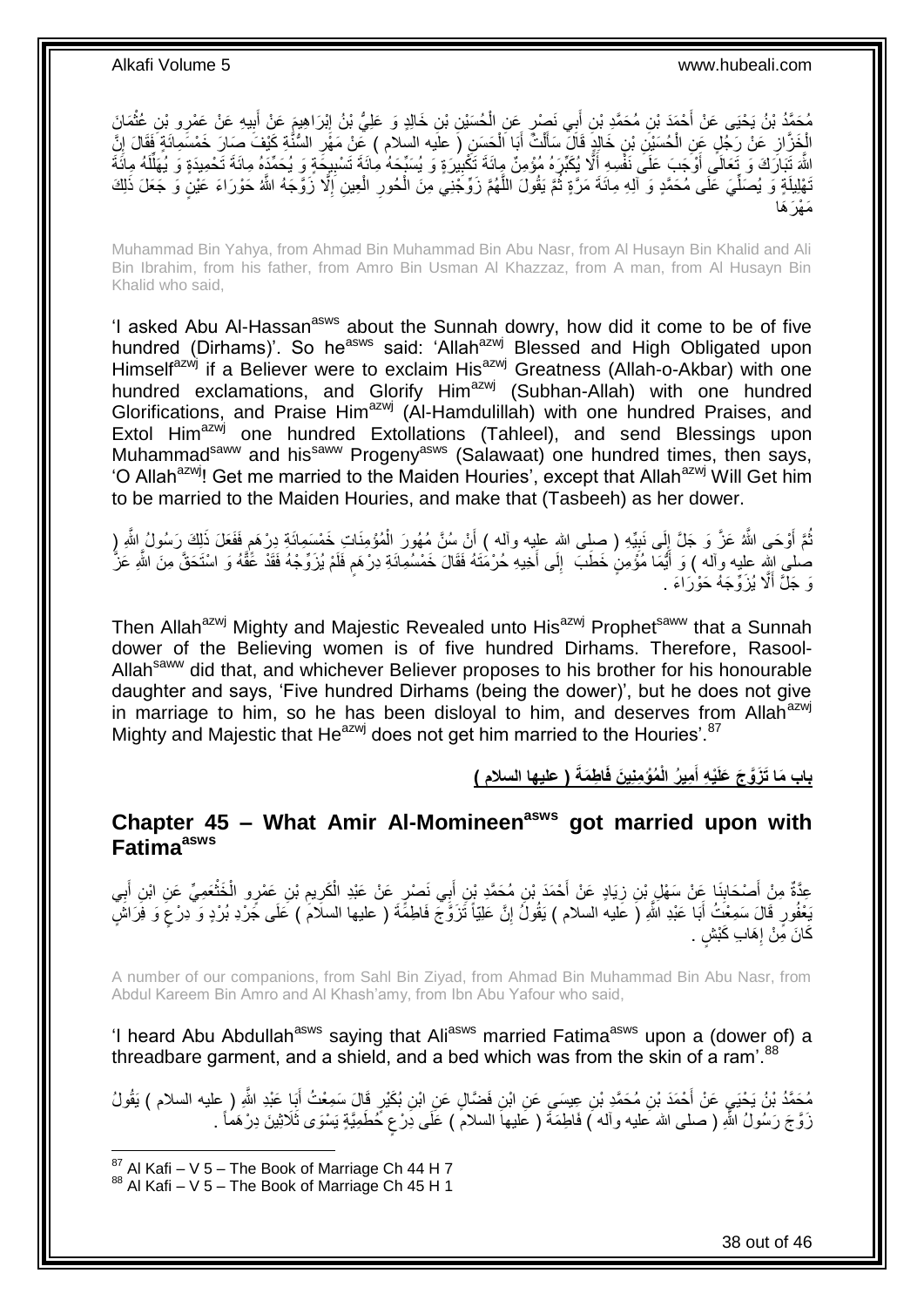Muhammad Bin Yahya, from Ahmad Bin Muhammad Bin Isa, from Ibn Fazzal, from Ibn Bukeyr who said,

'I heard Abu Abdullah<sup>asws</sup> saying: 'Rasool-Allah<sup>saww</sup> got Fatima<sup>asws</sup> married upon a (dower of a) cracked shield valued at thirty Dirhams'.<sup>89</sup>

أَحْمَدُ بْنُ مُحَمَّدٍ عَنْ عَلِيِّ بْنِ الْحَكَمِ عَنْ مُعَاوِيَةَ بْنِ وَهْبٍ عَنْ أَبِي عَبْدِ اللَّهِ ( عليه السلام ) قَالَ زَوَّجَ رَسُولُ اللَّهِ ( صلى الله َ ِ ِ ْ عليه وأله ) عَلِيّاً فَاطِمَةٌ ( عَليها الْسلام ) عَلَى دِرْعٍ حُطَمِيَّةٍ وَ كَانَ فِرَاشُهَا إِهَابَ كَبْشٍ يَجْعَلَانِ الصُّوفَ إِذَا اضْطُجَعَا تَحْتَ ِ ٍ َ ِ َما . ِ ِه ُجنُوب

Ahmad Bin Muhammad, from Ali Bin Al Hakam, from Muawiya Bin Wahab,

(It has been narrated) from Abu Abdullah<sup>asws</sup> having said: 'Rasool-Allah<sup>saww</sup> got Fatima<sup>asws</sup> married to Ali<sup>asws</sup> upon a cracked shield, and her<sup>as</sup> bed was of sheep skin. They<sup>asws</sup> would make the wool to be underneath its side when sleeping<sup>'. 90</sup>

بَعْضُ أَصِدَابِذَا عَنْ عَلِيٍّ بْنِ الْمُسَيْنِ عَنِ الْعَبَّاِسِ بْنِ عَامِرٍ عَنْ عَبْدِ اللَّهِ بْنِ بُكَيْرٍ عَنْ أَبِي عَبْدِ اللَّهِ ( عليهِ السلام ) قَالَ زَوَّ جَ ِ َ ْ ْ رَسُولُ اللَّهِ ( َصلـى الله عليه َواله ) عَلِيّاً فَاطِمَةَ (َ عليَها السّلام ) عَلَى دِرْعٍَ حُطَمِّيَّةٍ يُسَاوِّي ثَلَاثِيْنَ دِرْ هَماً . ;

One of our companions, from Ali Bin Al Husayn, from Al Abbas Bin Aamir, from Abdullah Bin Bukeyr,

(It has been narrated) from Abu Abdullah<sup>asws</sup> having said: 'Rasool-Allah<sup>saww</sup> got Fatima<sup>asws</sup> married to Ali<sup>asws</sup> upon a (dower of a) cracked shield valued at thirty Dirhams'.<sup>91</sup>

عِدَّةٌ مِنْ أَصْحَابِنَا عَنْ سَهْلِ بِْنِ زِيَادٍ عَنْ مُحَمَّدِ بْنِ الْوَلِيدِ الْخَزَّازِ عَنْ يُونُسَ بْنِ يَعْقُوبَ عَنْ أَبِي مَرِْيَمَ الْأَنْصَارِيِّ عَنْ أَبِي ِ ْ ْ ِ **∣** ِ َ ِ َ جُعْفَرٍ ( عليهِ السلام ) قَالَ كَانَ صَدَاقُ فَاطِمَةَ ( عَليها السلام ) جَرْدَ بُرْدٍ حِبَرَةٍ وَ دِرْعَ حُطَمِيَّةٍ وَ كَانَ فِرَاشُهَا إِهَابَ كَبْشٍ ا<br>ا يُلْقِيَانِّهِ وَ يَفْرُشَانِهِ وَ يَنَامَانِ عَلَيْهِ <sub>.</sub> ْ

A number of our companions, from Sahl Bin Ziyad, from Muhammad Bin Al Waleed Al Khazzaz, from Yunus Bin Yaqoub, from Abu Maryam Al Ansary,

(It has been narrated) from Abu Ja'far<sup>asws</sup> having said: 'The dower of Fatima<sup>asws</sup> was a threadbare garment, and a cracked shield, and her<sup>asws</sup> bed was of sheep skin which they<sup>asws</sup> would both cast (on the floor to sit upon), and as a bedspread, and they<sup>asws</sup> would sleep upon it'.<sup>92</sup>

> بِابِ أَنَّ الْمَهْرَ الْيَوْمَ مَا تَرَاضَى عَلَيْهِ النَّاسُ قَلَّ أَوْ كَثُرَ **َ َ**

<span id="page-38-0"></span>**Chapter 46 – The dower today is whatever the people agree upon, be it little or more**

مُحَمَّدُ بْنُ يَجْنِى عَنْ أَحْمَدَ بْنِ مُحَمَّدٍ بْنِ عِيسَى عَنْ مُحَمَّدِ بْنِ إِسْمَاعِيلَ عَنْ مُحَمَّدِ بْنِ الْفُضَيْلِ عَنْ أَبِي الصَّبَّاحِ الْكِنَانِيِّ عَنْ<br>مُحَمَّدُ بْنُ يَجْنِي عَنْ أَحْمَدَ بْنِ مُحَمَّدٍ ْ ِ ْ ِ َ أَبِي عَبْدِ اللَّهِ ( عليه السلام ) قَالَ سَأَلْتُهُ عَنِ الْمَهْرِ مَا هُوَ قَالَ مَا تَرَاضَى عَلَيْهِ النَّاسُ ۚ. ِ ْ ֺ֧֦֦֧֦֦֖֦֦֦֖֦֧֦֪֦֧֦֪֪֦֧֦֪֦֪֦֪֦֧֦֪֦֧֦֪֦֧֦֧֦֪֪֦֧֦֪֪֦֧֦֧֦֧֪֝֟֟֟֟֟֟֟֟֟֟֟֟֟֟֟֟֟֟֟֟֟֬֟֟֓֟֟֟֓֞֟֟֟֓֞֟֟֟֟֩֓֞֟֟֓֞֟֟֟֟֟֟֟֟֝ َ َ

Muhammad Bin Yahya, from Ahmad Bin Muhammad Bin Isa, from Muhammad Bin Ismail, from Muhammad Bin Al Fuzayl, from Abu Al Sabbah Al Kinany,

1  $89$  Al Kafi – V 5 – The Book of Marriage Ch 45 H 2  $90$  Al Kafi – V 5 – The Book of Marriage Ch 45 H 3  $^{91}$  Al Kafi – V 5 – The Book of Marriage Ch 45 H 4  $92$  Al Kafi – V 5 – The Book of Marriage Ch 45 H 5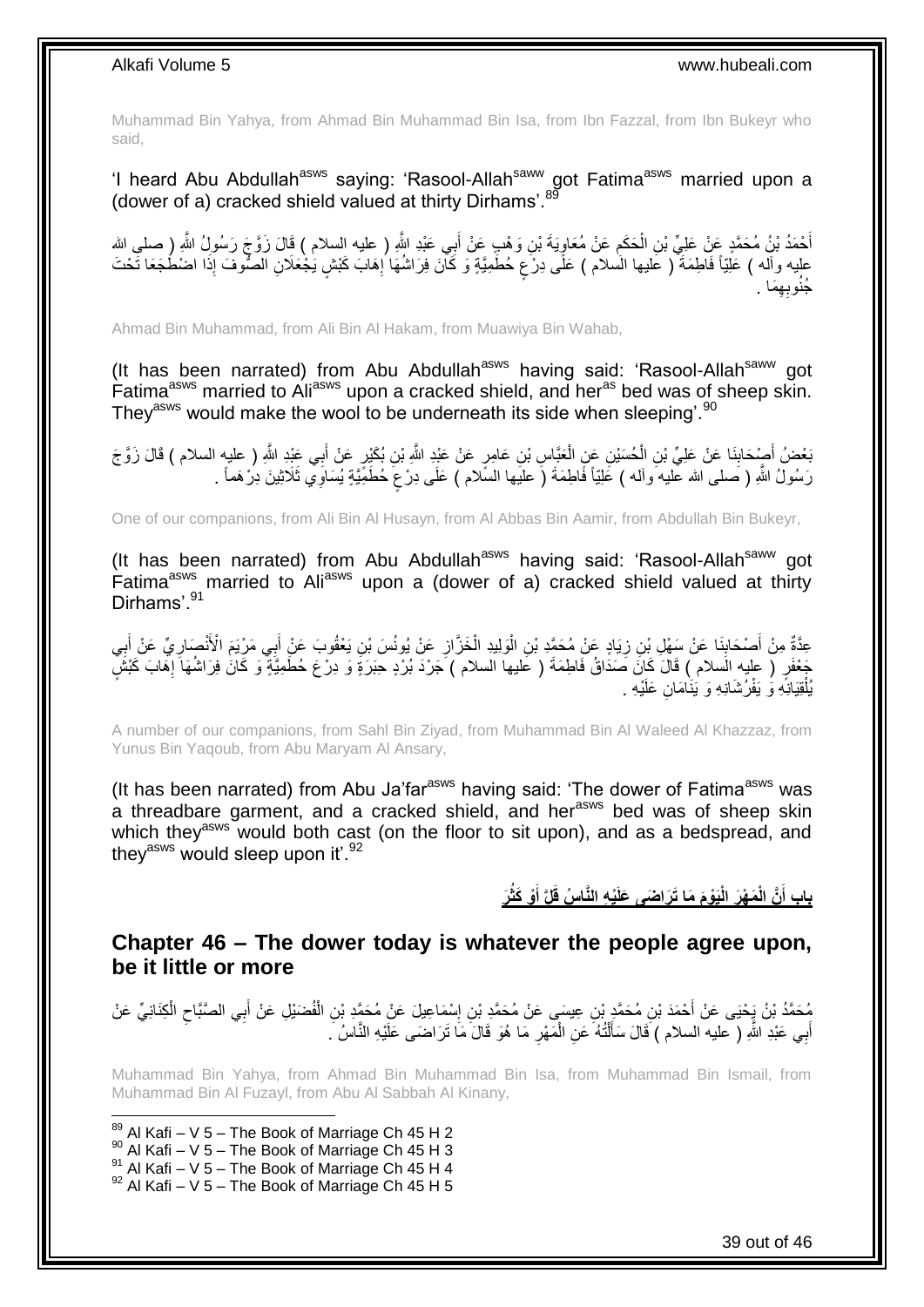(It has been narrated) from Abu Abdullah<sup>asws</sup>, said, 'I asked him<sup>asws</sup> about the dower, what is it?' He<sup>asws</sup> said: 'Whatever the people are pleased upon'.<sup>93</sup>

عَلِيُّ بْنُِ إِبْرَاهِيمَ عَنْ أَبِيهِ عَنِ إِبْنِ أَبِي عُمَيْرٍ عَنْ جَمِيلِ بْنِ دَرَّاجٍ عَنْ أَبِي عَبْدِ اللَّهِ ( عليه السلام ) قَالَ الْمَهْرُ مَا تَرَاضَى َ ٍ ِ َ ِ ْ عَلَيْهِ النَّاسُ أَوِ اثْنَتَا عَشْرَةَ أُوقِيَّةً وَ نَشٌّ أَوْ خَمَّسُمِائَةِ دِرْهَمِ ۚ ֧֖֖֖֧֧֖֧֧֧֧֧ׅ֧֧֧֧֧֚֚֚֚֓֝֝֝֝֟֓֟֓֝֬֝֓֝֓֝֬֟֓֟֓֟֓֟֓֝֬֝֬֝֓֝֬֜֓֝֬֝֓֝֬֝֬֝ َ ا<br>ا ֪֡֟֟֟֟֟֟֟֟֟֟֟֟֟֟֟֟֟֟֟֟֟֟֟<sup>֟</sup> ِ َ

Ali Bin Ibrahim, from his father, from Ibn Abu Umeyr, from Jameel Bin Darraj,

(It has been narrated) from Abu Abdullah $a<sup>asws</sup>$  having said: 'The dower is whatever the people are pleased upon, or twelve *Owqiya* and one *Nashsha*, or five hundred Dirhams'.<sup>94</sup>

عَلِيُّ بْنُ إِبْرَاهِيمَ عَنْ أَبِيهِ عَنِ ابْنِ أَبِي عُمَيْرٍ عَنْ عُمَرَ بْنِ أُذَيْنَةَ عَنْ فُضَيْلِ بْنِ يَسَارٍ عَنْ أَبِي جَعْفَرٍ ( عليه السلام ) قَالَ ُ ِ َ ِ ِ الصَّدَاقُ مَا تَرَاضَيَا عَلَيْهِ مِنْ قَلِيلٍ أَوْ كَثِيرٍ فَهَّذَا الصَّدَاقُ . َ

Ali Bin Ibrahim, from his father, from Ibn Abu Umeyr, from Umar Bin Azina, from Fuzayl Bin Yasaar,

(It has been narrated) from Abu Ja'far<sup>asws</sup> having said: 'The dower is whatever both are agreed upon, from little or more, so this is the dower'.<sup>95</sup>

عَلِيُّ بْنُ إِبْرَاهِيمَ عَنْ أَبِيهِ عَنْ إِسْمَاعِيلَ بْنِ مَرَّارٍ عَنْ يُونُسَ عَنِ النَّصْبِرِ بْنِ سُوَيْدٍ عَنْ مُوسَى بْنِ بَكْرٍ عَنْ زُرَارَةَ بْنِ أَعْيَنَ ِ ا<br>؛ ِ َ عَنْ أَبِي جَعْفَرٍ ( عليه السلام ) قَالَ الصَّدَاقُ كُلُّ شَيْءٍ تَرَاضَى عَلَيْهِ النَّاسُ قَلَّ أَوْ كَثُرَ فِي مُتْعَةٍ أَوُّ تَزْوِّيجٍ غَيْرِ مُتْعَةٍ . َ ِ ٍ ِ َ ا<br>المقام َ

Ali Bin Ibrahim, from his father, from Ismail Bin Marrar, from Yunus, from Al Nazar Bin Suweyd, from Musa Bin Bakr, from Zurara Bin Ayn,

(It has been narrated) from Abu Ja'far<sup>asws</sup> having said: 'The dower is everything which the people are agreed upon, little or more, be it regarding a temporary or permanent marriage. 96

عَلِيُّ بْنُ إِبْرَاهِيمَ عَنْ أَبِيهِ عَنٍ ابْنِ أَبِي عُمَيْرٍ عَنْ حَمَّادٍ عَنِ الْحَلَبِيِّ عَنْ أَبِي عَبْدِ اللَّهِ ( عليه السلام ) قَالَ سَأَلْتُهُ عَنِ الْمَهْرِ َ ِ ْ َ  $\frac{1}{2}$ َ ِ ِ ْ ْ اً<br>أ فَقَالَ مَا تَرَاضَىٰ عَلَيْهِ الّنَّاسُ أَوِ اثْنَتَا عَشْرَةَ أَوْقِيَّةً وَ نَشٌّ أَوْ خَمْسُمِاَنَّةِ دِرْهَمَ ۚ ٍ َ ייבודי ביום<br>ו **ٔ ∶** اُ

Ali Bin Ibrahim, from his father, from Ibn Abu Umeyr, from Hammad, from Al Halby,

(It has been narrated) from Abu Abdullah $^{asws}$  said, 'I asked him $^{asws}$  about the dower, so he<sup>asws</sup> said: 'Whatever the people agree upon, or twelve *Owqiya* and one *Nashsha*, or five hundred Dirhams'.<sup>97</sup>

> **َم ْهر باب َنَوا دَر ف ي الْ**

### <span id="page-39-0"></span>**Chapter 47 – Miscellaneous regarding the dower**

عِدَّةٌ مِنْ أَصْحَابِذَا عَنْ سَهْلِ بِنِ زِيَادٍ وَ مُحَمَّدٍ بْنِ يَحْيَى عَنْ أَحْمَدَ بْنِ مُحَمَّدٍ بْنِ عِيسَى عَنِ ابْنٍ مَحْبُوبٍ عَنْ هِشَامِ بْنِ سَالِمٍ َ **∶ ∣** ٍ ِ عَنِ الْحَسَنِ بْنِ زُرَارَةَ عَنْ أَبِيَهِ قَالَ سَأَلْتُ أَبَا جَعْفَرٍ ( عليه السلامَ ) عَنْ رَجُلٍ تَزَوَّجَ اَمْرَأَةً عَلَى حُكْمِهَا قَالَ َلَا يُجَاوِزُ َ ْ َ ِ َ ْ ِ َ

 $^{93}$  Al Kafi – V 5 – The Book of Marriage Ch 46 H 1

 $^{94}$  Al Kafi – V 5 – The Book of Marriage Ch 46 H 2

 $95$  Al Kafi – V 5 – The Book of Marriage Ch 46 H 3

 $^{96}_{-}$  Al Kafi – V 5 – The Book of Marriage Ch 46 H 4

 $97$  Al Kafi – V 5 – The Book of Marriage Ch 46 H 5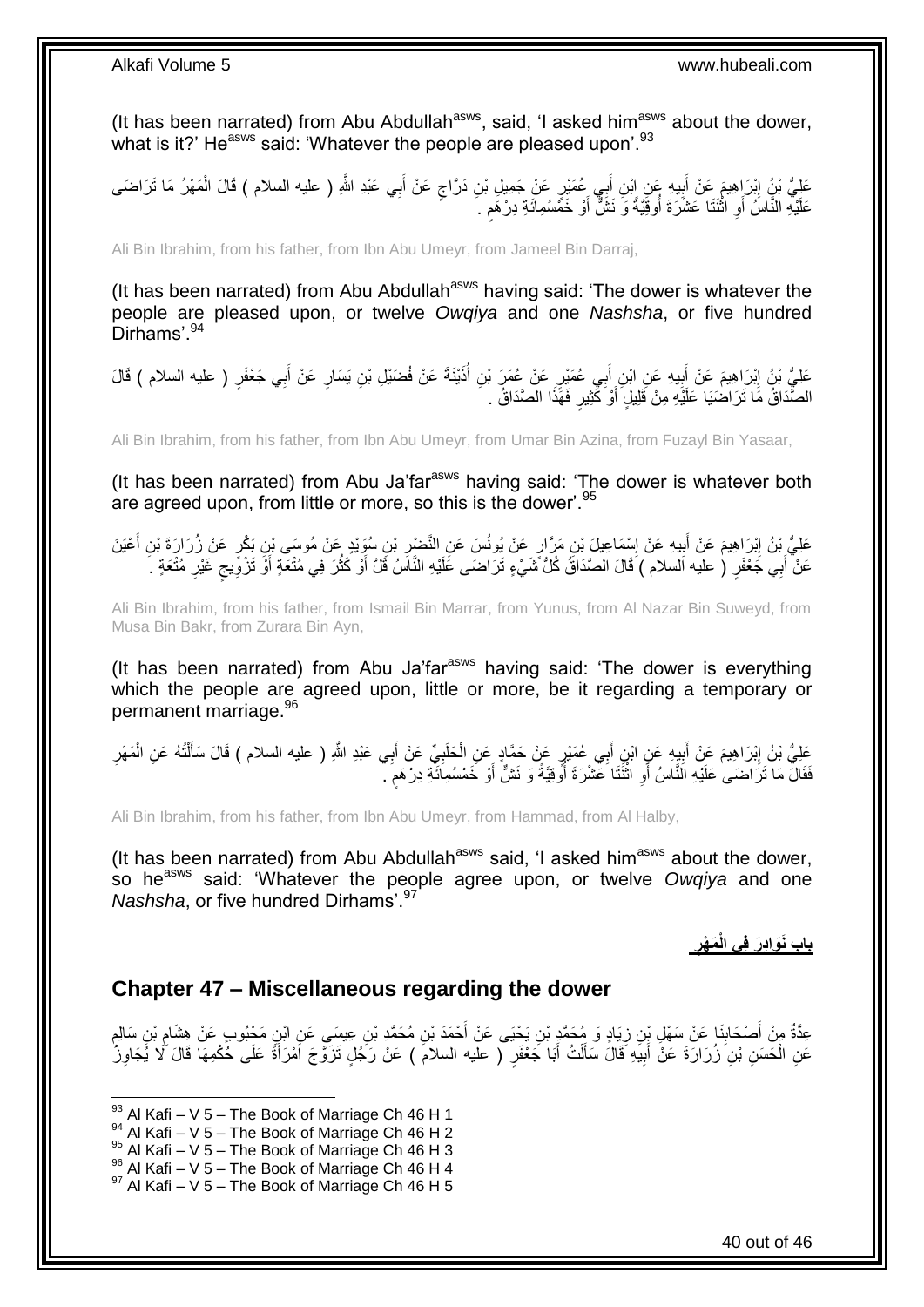### م حُكْمُهَا مُهُوِرَ آلِ مُحَمَّدٍ ( عليهم السلام ) اثْنَتَيْ عَشْرَةَ أُوقِيَّةً وَ نَشَّاً وَ هُوَ وَزْنُ خَمْسِمِائَةِ دِرْهَمٍ مِنَ الْفِضَّةِ قُلْتُ أَ رَأَيْتَ إِنْ ُ ْ ِ َ َ ْ تَزَوَّجَهَا عَلَى حُكْمِهِ وَ رَضِيَتْ بِذَلِكَ قَالُ فَقَالَ مَّا حَكَمَ مِنْ شَيْءٍ فَهُوَ جَائِزٌ عَلَيْهَا قَلِيلًا كَانَ أَوْ كَثِّيراً َ

A number of our companions, from Sahl Bin Ziyad and Muhammad Bin Yahya, from Ahmad Bin Muhammad Bin Isa, from Ibn Mahboub, from Hisham Bin Salim, from Al Hassan Bin Zurara, form his father who said,

'I asked Abu Ja'farasws about a man who married a woman upon her decision (the marriage contract)'. He<sup>asws</sup> said: 'Her decision cannot exceed the dower of the Progenyasws of Muhammadsaww or twelve *Owqiya* and one *Nashsha*, and it is a weight of five hundred Dirhams from the silver'. I said, 'What is your<sup>asws</sup> view if she marries upon his decision and she is pleased with that?' So he<sup>asws</sup> said: 'Whatever he decides from anything, so it is allowed upon her, whether it was little or more'.

قَالَ فَقُلْتُ لَهُ فَكَيْفَ لَمْ تُجِزْ حُكْمَهَا عَلَيْهِ وَ أَجَزْتَ حُكْمَهُ عَلَيْهَا قَالَ فَقَالَ لِأَنَّهُ حَكَّمَهَا فَلَمْ يَكُنْ لَهَا أَنْ تَجُوزَ مَا سَنَّ رَسُولُ اللَّهِ َ ْ َ ْ رِصِلَى الله عليهِ وِأَله ۚ } وَ تَزَوَّجَ عَلَيْهِ نِسَاءَهُ فَرَدَدْتُهَا إِلَى السُّنَّةِ وَ لِأَنَّهَا هِيَ حَكَّمَتْهُ وَ جُعَلَتِ الْأَمْرَ إِلَيْهِ فِي الْمَهْرِ وَ رَضِيَتْ ِ ِ ْ بِكُكْمِهِ فِي ذَلِكَ فَعَلَيْهَا أُنْ تَقْبَلَ كَكْمَهُ قَلِيلًا كَانَ أَوْ كَثِيراً . اُ ِ

So I said to him<sup>asws</sup>, 'So how come her decision is not allowed upon him, and his decision is allowed upon her?' So he<sup>asws</sup> said: 'Because it was her decision, so it cannot happen for her that she exceeds what the Sunnah of Rasool-Allah<sup>saww</sup> was and he<sup>saww</sup> married his<sup>saww</sup> wives upon. Thus, she would be returned to the Sunnah, and because she instructed him, and made the matter to him regarding the dower, and she was pleased with his decision with regards to that, so upon her would be to accept his decision, whether it was little or more'.<sup>98</sup>

الْجَسَنُ بْنُ مَحْبُوبٍ عَنْ أَبِي أَيُّوبَ عَنْ مُحَمَّدِ بْنِ مُسْلِمٍ عَنْ أَبِي جَعْفَرٍ ( عليه السلام ) فِي رَجُلٍ تَزَوَّجَ امْرَأَةً عَلَى حُكْمِهَا أَوْ َ ֧֧֖֧֖֧֖֧֧֧֧֧֧֧֧֧֧֧֧֚֚֚֓֝֝֝֝֝֟֓֝֓֬֝֓֝֬֟֓֟֓֝֬֟֓֟֓֝֬֝֬֝֓֟֓֝֬֜֝֬֝֓֝֬֝֓ َ َ َ َ عَلَى حُكْمِهِ فَمَاتَ أَوْ مَاتَتٌ قَبْلَ أَنْ يَدْخُلَ بِهَا قَالَ لَهَاً الْمُتْعَةُ وَ الْمِيرَاثُ وَ لَا مَهْرَ لَهَا قُلْتُ فَإِنْ طَلَّقَهَا وَ قَدْ تَزَوَّجَهَا عَلَى ْ ِ َ ه ∣ļ ْ ْ حُكْمِهَا قَإِلَ إِذَا طَلَّقَهَا وَ قَدْ تَزَوَّجَهَا عَلَى حُكْمِهَا لَا يُجَاوِزُ حُكْمُهَا عَلَيْهِ أَكْثَرَ مِنْ وَزْنِ خَمْسِمِاَئَةِ دِرْهَمٍ فِضَةً مُهُورِ نِسَاءِ َ َ **∶** ه ِ ہ<br>پ رَ سُولٍ اللَّهِ ( َصلبِي الله عليه و آله ) .

Al Hassan Bin Mahboub, form Abu Ayoub, form Muhammad Bin Muslim,

(It has been narrated) from Abu Ja'far<sup>asws</sup> regarding a man who married a woman upon her decision or upon his decision. So he died or she died before he had copulated with her. He<sup>asws</sup> said: 'For her would be the enjoyment, and the inheritance, and there is no dower for her'. I said, 'Supposing he divorces her and he had married her upon her decision?' He<sup>asws</sup> said: 'If he divorces her and he had married her upon her decision, her decision upon him cannot exceed to be more than the weight of five hundred Dirhams of silver, a dower of the wives of Rasool-Allah<sup>saww</sup>'.<sup>99</sup>

الْحَسَنُ بْنُ مَحْبُوبٍ عَنْ أَبِي جَمِيلَةَ عَنْ مُعَلَّي بْنِ خُنَيْسٍ قَالَ سُئِلَ أَبُو عَيْدِ اللَّهِ ( عليه السلام ) وَ أَنَا حَاضِرٌ عَنْ رَجُلٍ تَزَوَّجَ<br>. َ َ َ امْرَأَةً عَلَى جَارِيَةٍ لَهُ مُدَبَّرَةٍ قَدْ عَرَفَتْهَا الْمَرْأَةُ وَ تَقَدَّمَتْ عَلَى ذَلِكَ ثُمَّ طَلَّقَهَا قَبْلُ أَنْ يَدْخُلَ بِهَا قَالَ فَقَالَ أَرَى أَنَّ لِلْمَرْأَةِ نِصْفَ َ ْ **∶** َ ْ َ َ ِ َ ه ُ خِدْمَةِ الْمُدَبَّرَةِ يَكُونُ لِلْمَرْ أَةِ مِنَ الْمُدَبَّرَةِ يَوْمٌ فِي الْخِدْمَةِ وَ يَكُونُ لِسَبِّدِهَا الَّذِي كَانَ دَبَّرَهَا يَوْمٌ فِي الْخِدْمَةِ ه ْ ْ َ ْ ْ ْ

Al Hassan Bin Mahboub, from Abu Jameela, from Moalla Bin Khunays who said,

 $98$  Al Kafi – V 5 – The Book of Marriage Ch 47 H 1  $99$  Al Kafi – V 5 – The Book of Marriage Ch 47 H 2

1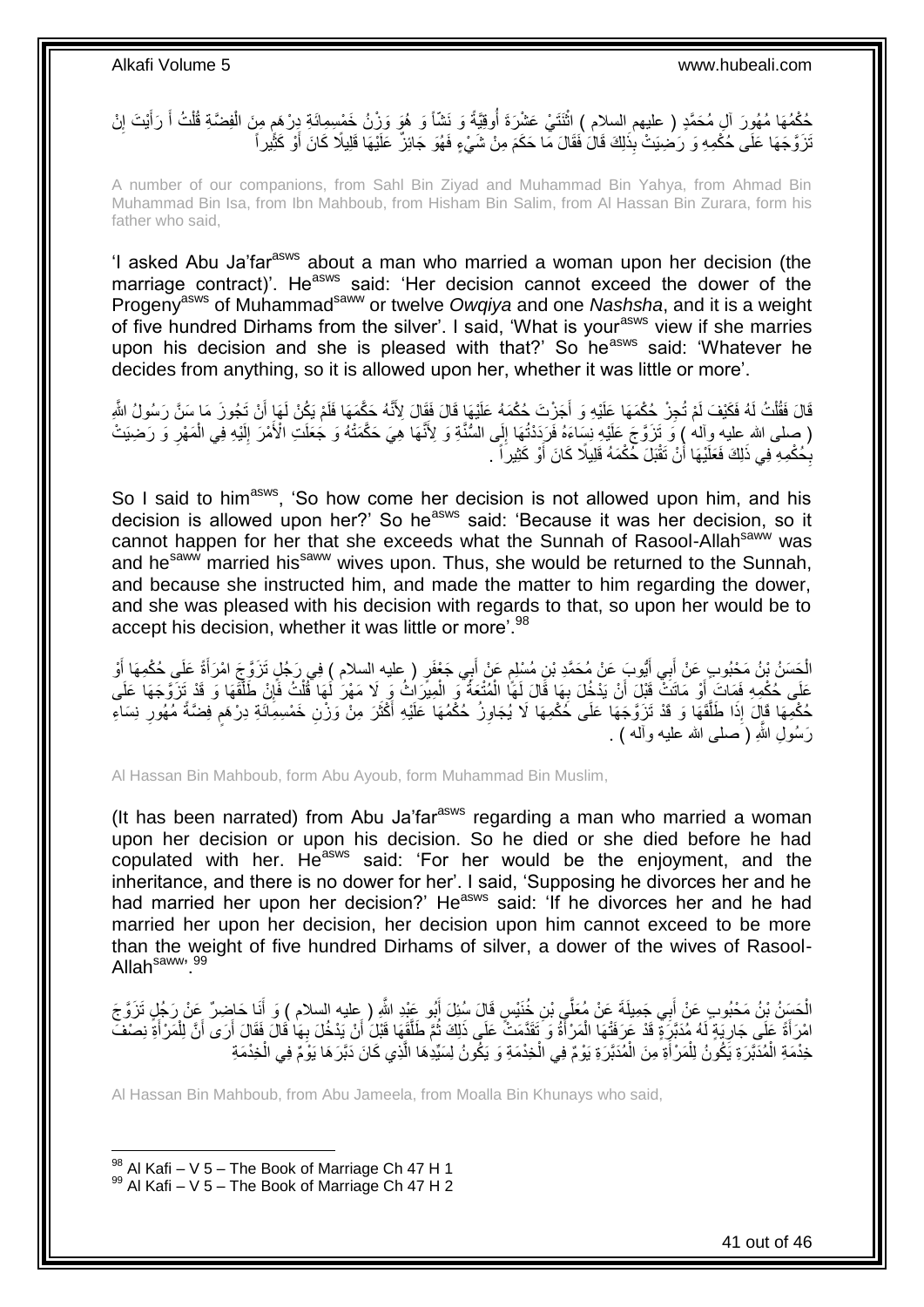'Abu Abdullah<sup>asws</sup> was asked and I was present, about a man who married a woman upon a slave girl (as an additional wife) for whom the emancipation was assigned to be upon the death of her master, and the woman had recognised that and she proceeded upon that. Then he divorced her before he had copulated with her. So he<sup>asws</sup> said : 'I<sup>asws</sup> see that for the woman is half the service of the slave girl, so there would happen to be one day for the woman from the slave girl with regards to serving, and there would happen to be one day of service for her master who had contracted it with regards to the service'.

قِيِلَ لَهُ فَإِنْ مَاتَتِ الْمُدَبَّرَةُ قَبْلَ الْمَرْأَةِ وَ السَّيِّدِ لِمَنْ يَكُونُ الْمِيرَاثُ قَالَ يَكُونُ نِصْفُ مَا تَرَكَتْ لِلْمَرْأَةِ وَ النِّصْفُ الْآخَرُ لِسَيِّدِهَا َ ْ ْ ِ َ ْ ْ الَّذِ*ي* دَبَّرَ هَا . ه

It was said to him<sup>asws</sup>, 'Supposing the slave girl were to die before the woman and the master, for whom would be the inheritance?' Heasws said: 'Half of whatever she leaves would be for the woman, and the other half would be for her master who had contracted with her'.<sup>100</sup>

ِ ابْنُ مَحْبُوبٍ عَنِ الْحَارِثِ بْنِ مُحَمَّدٍ بْنِ النُّعْمَانِ الْأَجْوَلِ عَنْ بُرَيْدٍ الْعِجْلِيِّ عَنْ أَبِي جَعْفَرٍ ( عليه السلام ) قَالَ سَأَلْتُهُ عَنْ َ ْ ِ ْ ْ ĺ رَجُلٍ تَزَوَّجَ امْرَأَةً عَلَى أَنْ يُعَلِّمَهَا سُِورَةً مِنْ كِتَابِ اللَّهِ عَزَّ وَ جَلَّ فَقَالَ مَا أُحِبُّ أَنَّ يَدْخُلَ بِهَا حَتَّى يُعَلِّمَهَا الْسُورَةَ وَ يُعْطِيَهَا َ ُ ِّ َ َ ِّ **∶** نَنَيْئاً َقُلْتُ أَيَجُوزُ ۖ أَنْ يُعْطِيَهَا تَمْرٍ أَ وْ زَبِيباً قَالَ لَا بَأْسَ بِذَلِكَ إِذَا رَضِيَتْ بِهِ كَائِناً مَا كَانَ . َ ْ **∶** ْ **!** َ

Ibn Mahboub, from Al Haris Bin Muhammad Bin Al Noman Al Ahowl, from Bureyd Al Ijaly,

(It has been narrated) from Abu Ja'far $a<sup>asws</sup>$ , said, 'I asked him $a<sup>asws</sup>$  about a man who married a woman upon a stipulation that he would teach her a Chapter from the Book of Allah<sup>azwj</sup> Mighty and Majestic'. He<sup>asws</sup> said: 'l<sup>asws</sup> do not like it that he should copulate with her until he has taught her the Chapter, and gives her something'. I said, 'Is it allowed if he were to give her a date or a raisin?' He<sup>asws</sup> said: 'There is no problem with that when she is pleased with it, whatever it may happen to be'.<sup>101</sup>

مُحَمَّدُ بْنُ يَحْيَى عَنْ أَحْمَدَ بْنِ مُحَمَّدٍ عَنْ عَلِيِّ بْنِ الْحَكَمِ عَنِ الْعَلَاءِ بْنِ رَزِينٍ عَنْ مُحَمَّدٍ بْنِ مُسْلِمٍ عَنْ أَبِي جَعْفَرٍ ( عليه<br>. َ ֧֧֖֧֖֧֖֧֧֧֧֧֧֧֧֧֧֧֧֚֚֚֓֝֝֝֝֝֟֓֝֓֬֝֓֝֬֟֓֟֓֝֬֟֓֟֓֝֬֝֬֝֓֟֓֝֬֜֝֬֝֓֝֬֝֓ ِ ْ ِ ْ السلام ) قَالَ جَاعَتِ امْرَأَةٌ إِلَـىَ النَّبِيِّ ( صلـى الله عَليه وآلَه ) فَقَالَتْ زَوِّجْنِي فَقَالَ رَسُولُ اللهِ ( صلـى َالله عليه وألـه ) مَنْ لِهَذِهِ ¦  $\frac{1}{2}$ َ فَقَامَ رَجُٰلٌ فَقَالَ أَنَا يَا رَسُولََ اللَّهِ زَوَّجْنِيهَا فَقَالَ مَا تُعْطِيهَا فَقَالَ مَا لِي شَيْءٌ فَقَالَ لَا َ

Muhammad Bin Yahya, from Ahmad Bin Muhammad, from Ali Bin Al hakam, from Al A'ala Bin Razeyn, from Muhammad Bin Muslim,

(It has been narrated) from Abu Ja'far<sup>asws</sup> having said: 'A woman came over to the Prophet<sup>saww</sup>, so she said, 'Get me married'. So Rasool-Allah<sup>saww</sup> said: 'Who is for this one?' So a man stood up and he said, 'I will marry her, O Rasool-Allah<sup>saww</sup>!' So he<sup>saww</sup> said: 'What will you give her?' So he said, 'There is nothing for me'. So he<sup>saww</sup> said: 'No'.

قَالَ فَأَعَادَتْ فَأَعَادَ رَسُولٍ ُ اللَّهِ ( صلى الله عليه وآله ) الْكَلامَ فَلَمْ يَقُمْ أَحَدٌ غَيْرُ الرَّجُلِ ثُمَّ أَعَادَتْ فَقَالَ رَسُولُ اللَّهِ ( صلى الله َ ا پایا<br>سال َ ْ َ َ عليه وآله ) فِي الْمَرَّةِ الثَّالِثَةِ أَ تُحْسِنُ مِنَ الْقُرْآنِ شَيْئاً قَالَ نَعَمْ فَقَالَ قَدْ زَوَّجْتُكَهَا عَلَى مَا تُحْسِنُ مِنَ الْقُرْآنِ فَعَلْمْهَا إِيَّاهُ . ْ َ  $\ddot{\cdot}$ ه ْ ِ ِّ ْ

He<sup>asws</sup> said, 'So she re-iterated, and Rasool-Allah<sup>saww</sup> repeated the speech. But, no one stood up apart from that man. Then she re-iterated. So Rasool-Allah<sup>saww</sup> said

 $100$  Al Kafi – V 5 – The Book of Marriage Ch 47 H 3

 $101$  Al Kafi – V 5 – The Book of Marriage Ch 47 H 4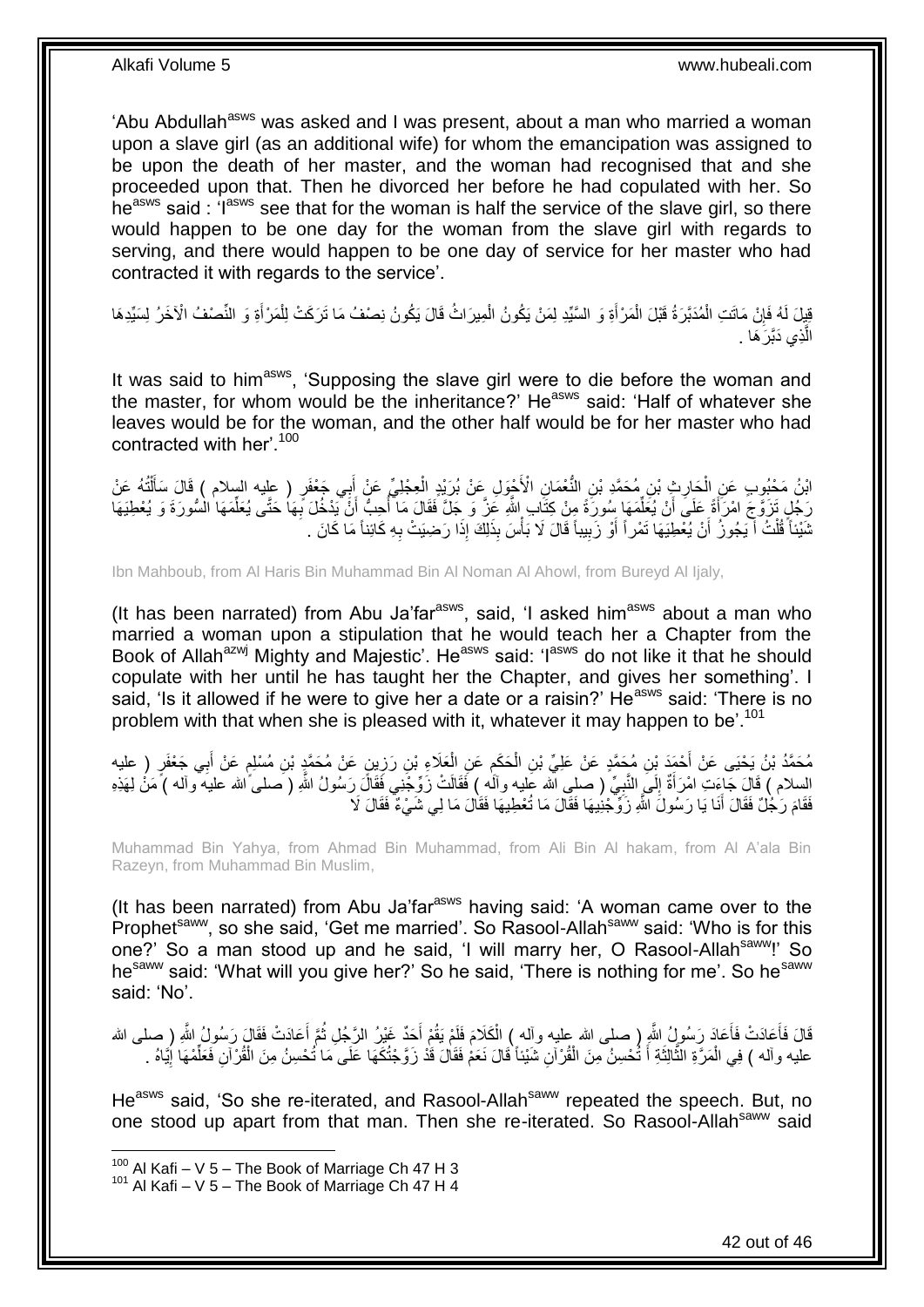during the third time: 'Are you good with anything from the Quran?' He said, 'Yes'. So he<sup>saww</sup> said: 'Isaww hereby marry the two of you upon a (dower of) whatever you are good at from the Quran, so you will teach her it'.<sup>102</sup>

مُحَمَّدُ بْنُ يَحْيَى عَنْ أَحْمَدَ بْنِ مُحَمَّدٍ عَنِ الْحَسَنِ بْنِ مَحْبُوبٍ عَنْ جَمِيلِ بْنِ صَالِحٍ عَنِ الْفُضَيْلِ قَالَ سَأَلْتُ أَبَا عَبْدِ اللَّهِ ( عليه<br>. ْ ٍ ْ َ ْ َ با<br>⊱ السِلام ) عَنْ رَجُٰلٍ تَزَوَّجَ اهْرَأَةً بِأَلْفِ دِرْهَمٍ فَأَعْطَاهَا عَبْداً لَهُ آبِقاً وَ بُرْدَاً حِبَرَةً بِأَلْفَ دِرْهَمٍ الَّتِي أَصْدَقَهَا قَالَ إِذَا رَضِيَتْ لَ ا<br>استعمال ٍ ْ اُ ِ َ َ ه ֧֖֧֖֖֖֖֖֧֖֖֧֧֧֧ׅ֧֧֧֧֧֧֧֧֧֧֧֧֚֚֚֚֚֚֚֚֝֝֟֓֝֓֝֓֝֬֟֓֟֓֝֬֝֬֝֓֝֬֜֓֝֬֜֓֝֬֝֓֝֬֝֓֝֬֝֬֓֝֬֝֬֝ ْ َ ِ بِالْعَبْدِ وَ كَانَتْ قَدْ عَُرَفَتْهُ فَّلَا بَأْسَ إِذَا هِيَ قَبَضََتِ الثَّوْبَ وَ رَضِيَتٌ بِالْعَبْدِ ْ ِ ه د<br>أ ْ **∶** 

Muhammad Bin Yahya, from Ahmad Bin Muhammad, from Al Hassan Bin Mahboub, from Jameel Bin Salih, from Al Fuzayl who said,

'I asked Abu Abdullah<sup>asws</sup> about a man who married a woman with a thousand Dirhams (as dower), so he gave her an absconded slave of his and a silken gown with a thousand Dirhams which was her dower. He<sup>asws</sup> said: 'If she was pleased with the slave and had known it, so there is no problem when she takes possession of the cloth, and is pleased with the slave'.

> قُلْتُ فَإِنْ طَلَّقَهَا قَبْلَ أَنْ يَدْخُلَ بِهَا قَالَ لَا مَهْرَ لَهَا وَ تَرُدُّ عَلَيْهِ خَمْسَمِائَةِ دِرْهَم وَ يَكُونُ الْعَبْدُ لَهَا ِ ه ِ ْ ْ م

I said, 'Supposing he divorces her before he copulates with her?' He<sup>asws</sup> said: 'There is dower for her, and she would have to return five hundred Dirhams back to him, and the slave would come to be for her'.<sup>103</sup>

عَلِيُّ بْنُ إِبْرَاهِيمَ عَنْ أَبِيهِ عَنِ ابْنِ أَبِي عُمَيْرٍ عَنْ عَلِيِّ بْنٍ أَبِي حَمْزَةَ قَالَ قُلْتُ لِأَبِي الْحَسَنِ الرِّضَا ( عليه السلام ) تَزَوَّجَ ْ ْ َ ِ َ رَ جُلٌّ امْرَ أَةً عَلَىٰ خَادِم قَالَ فَقَالَ لِيِّ وَسَطٌ مِنَّ الْخَدَم قَالَ قُلْتُ عَلَى بَيْتٍ قَالَ وَسَطٌ مِنَّ الْبُيُوتِ ۖ . ْ ِ ْ م ْ

Ali Bin Ibrahim, from his father, from Ibn Abu Umeyr, from Ali Bin Abu Hamza who said,

'I said to Abu Al-Hassan Al-Reza<sup>asws</sup>, 'A man married a woman upon (a dower of provision of) a servant. So he<sup>asws</sup> said to me: 'An average from the servants'. I said, 'Upon (the dower of) a house?' He<sup>asws</sup> said: 'An average from the houses'.<sup>104</sup>

ْ مُحَمَّدُ بْنُ يَحْيَى عَنْ أَجْمَدَ بْنِ مُحَمَّدٍ عَنْ عَلِيِّ بْنِ الْحَكَمِ عَنْ عَلِيٍّ بْنِ الْبِي حَمْرَةَ قَالَ سَأَلْتُ أَبَا إِبْرَاهِيمَ ( عليه السلام ) عَنْ<br>. َ َ ِ ْ َ ِ َ رَجَّلٍ زَوَّجَ ابْنَثَهُ ابْنَ أَخِيهِ وَ أَمْهَرَهَا بَيْتاً وَ خَادِماً ثُمَّ مَاتَ الرَّجُلِّ قَالَ يُؤَخِّذُ الْمَهْرُ مِنْ وَسَطِ الْمَالِ قَالَ قُلْتُ فَالْبَيْتُ وَ الْخَادِمُ ْ ُ َ َ ْ ْ ْ ْ قَالَ وَسَطٌّ مِنَ الْبُيُوتَ وَ الْخَادِمُ وَسَطٌّ مِنَ الْخَدَمِ قُلْتُ ثَلَاثِينَ أَرْبَعِينَ دِينَاراً وَ الْبَيْتُ نَخْوٌ مِنْ ذَلِكَ فَقَالَ هَذَا سَبْعِينَ ثَمَانِينَ ْ ْ ْ **ُ** ْ َ دِينَار أَ وَ مِائَةً نَحْوٌ مِنْ ذَلِكَ . َ

Muhammad Bin Yahya, from Ahmad Bin Muhammad, from Ali Bin Al Hakam, from Ali Bin Abu Hamza who said,

'I asked Abu Ibrahim<sup>asws</sup> ( $7<sup>th</sup>$  Imam<sup>asws</sup>) about a man who got his daughter married to a son of his brother, and made a house and a servant to be her dower. Then the man died. He<sup>asws</sup> said: 'The dower would be taken from the average of the wealth'. I said, 'So the house and the servant?' He<sup>asws</sup> said: 'An average from the houses, and the servant is an average from the servants'. I said, 'Thirty or fourty Dinars, and the

 $102$  Al Kafi – V 5 – The Book of Marriage Ch 47 H 5

 $103$  Al Kafi – V 5 – The Book of Marriage Ch 47 H 6

 $104$  Al Kafi – V  $5$  – The Book of Marriage Ch 47 H7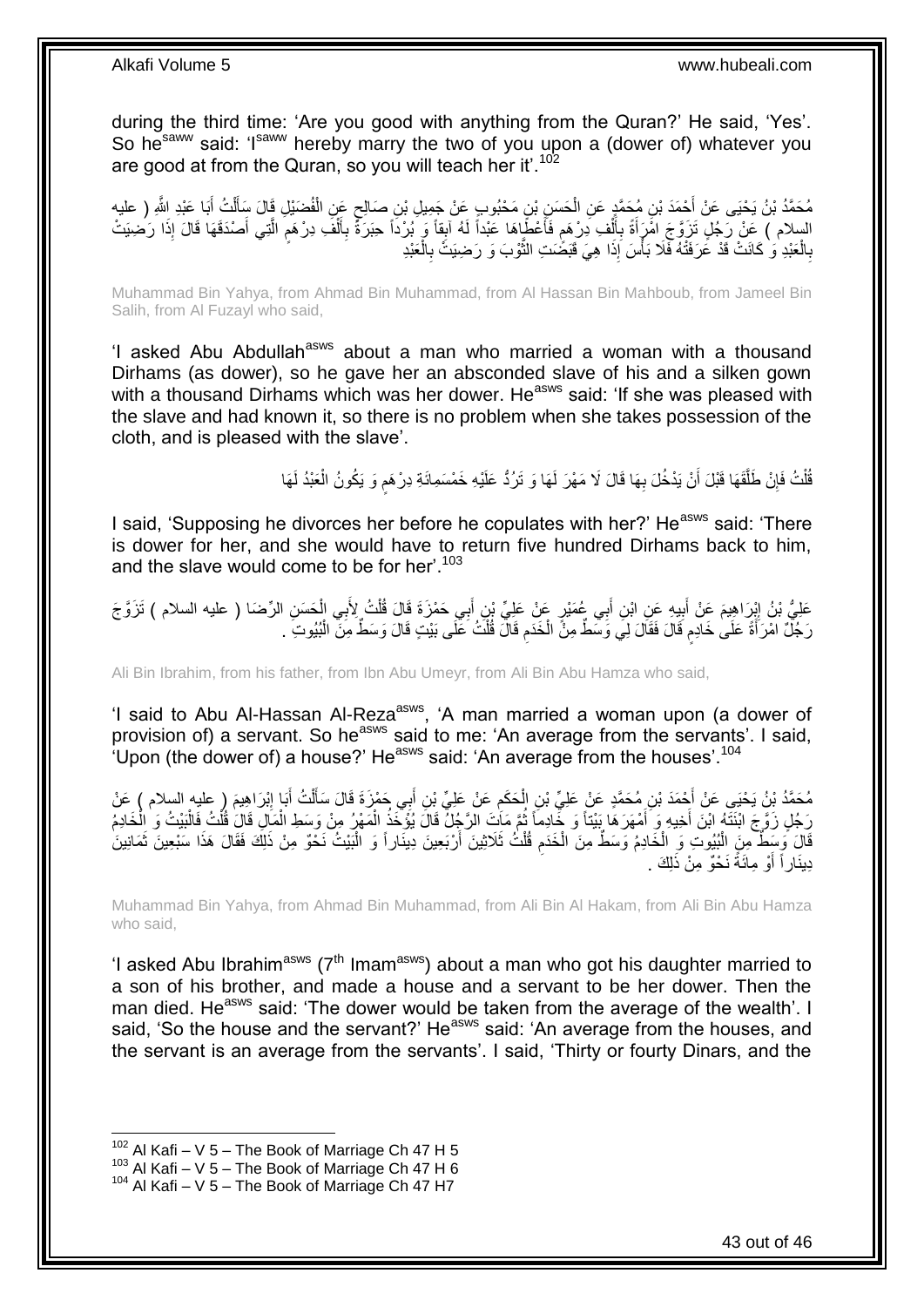house is approximately that'. So he<sup>asws</sup> said: 'This is seventy, eighty Dinars, or a hundred, approximately that'.<sup>105</sup>

َكا ِهلِ ِّي َقا َل ِن ال َع ْن َعْبِد هَّللاِ ْب َح َكم ِن ال ِن ُم َح همٍد َع ْن َعلِ ِّي ْب ْح َمَد ْب ُم َح همُد ْب ُن َي ْحَيى َع ْن أ ي َ ب ْخ ُت أ َح َس ِن أ نْ ُت ال ِني َح هماَدةُ ب َحهدث ْ ِ ْ ِ َ ا<br>ا ْ ِ َ عُبَيْدَةَ الْحَذَّاءِ قَالَتْ سَأَلْتُ أَبَا َعَبْدٍ اللَّهِ ( عليه السلَّام ) عََنْ رَجُلٍ تَزَوَّجَ اَمْرَأَةً وَ شَرَطَ لَهَا أَنْ لَا يَتَزَوَّجَ عَلَيْهَا وَ رَضِيَتْ أَنَّ َ َ َ ْ َ َ لَ َذَلِكَ مَهْرُهَا قَالَتْ فَقَالَ أَبُو عَبْدِ اللَّهِ ( عُليه السلام ) هَذَا شَرْطٌ فَاسِدٌ لَا يَكُونُ النِّكَاحُ إِلَّا عَلَى دِرْهَمٍ أَوْ دِرْهَمَيْنِ . َ ֧֖֖֖֖֧֧֧ׅ֧֧ׅ֧֚֚֚֚֚֚֚֚֚֓֝֝֬֝֟֓֝֓֝֓֝֓֜֟֓֟֓֟֓֝֬֜֝ ِ

Muhammad Bin Yahya, from Ahmad Bin Muhammad, from Ali Bin Al Hakam, from Abdullah Bin Al Kahily who said,

'Hamadat Bint Al-Hassan, a daughter of Abu Ubeyda narrated to me saying, 'I asked Abu Abdullah<sup>asws</sup> about a man who married a woman and stipulated for her that he would not marry (an additional wife) upon her, and she was pleased with that as her dower'. So Abu Abdullah<sup>asws</sup> said: 'This is an invalid stipulation. The marriage does not take place except upon a Dirham or two Dirhams'.<sup>106</sup>

حُمَّئِدُ بْنُ زِيَادٍ عَنِ الْحَسَنِ بْنِ مُحَمَّدٍ بْنِ سَمَاعَةَ عَنْ غَيْرِ وَاحِدٍ عَنْ أَبَانِ بْنِ عُثْمَانَ عَنْ عَيْدِ الرَّحْمَنِ بْنِ أَبِي عَبْدِ الثَّهِ قَالَ قَالَ<br>" **ٔ** ِ ْ ِ<br>ا َ أَبُو عَبْدِ اللَّهِ ( عليه السلام ) فِي رَجُلٍ تَزَوَّجَ امْرَأَةً وَ لَمْ يَفْرِضْ لَهَا صَدَاقاً ثُمَّ دَخَلَ بِهَا قَالَ لَهَا صَدَاقُ نِسَائِهَا . َ ِ ُ **∶** َ

Humeyd Bin Ziyad, from Al Hassan Bin Muhammad Bin Sama'at, from someone else, from Aban Bin Usman, from Abdul Rahman Bin Abu Abdullah who said,

'Abu Abdullah<sup>asws</sup> said regarding a man who married a woman and did not necessitate a dower for her, then copulated with her. He<sup>asws</sup> said: 'For her would be a dower of his womenfolk'.<sup>107</sup>

مُحَمَّدُ بْنُ يَحْيَى عَنْ أَحْمَدَ بْنِ مُحَمَّدٍ عَنْ مُحَمَّدِ بْنِ يَحْيَى عَنْ غِيَاثٍ بْنِ إِبْرَاهِيمَ عَنْ أَبِي عَبْدِ اللَّهِ ( عليه السلام ) فِي الرَّجُلِ َ ِ يَتَزَوَّجُ بِعَاجِلٍ وَ آجِلٍ قَالَ الْأَجِلُ إِلَى مَوْتٍ أَوْ فُرْقَةٍ . َ  $\frac{1}{2}$ **∶** 

Muhammad Bin Yahya, from Ahmad Bin Muhammad, from Muhammad Bin Yahya, from Giyas Bin Ibrahim,

(It has been narrated) from Abu Abdullah<sup>asws</sup> regarding the man who married with an  $\overline{\mathbf{a}}$  immediate (dower) and a delayed (dower). He said: 'The delayed one is until death or separation'.<sup>108</sup>

ْ أَبُو عَلِيٍّ الْأَشْعَرِيُّ عَنْ مُحَمَّدٍ بْنِ عَبْدٍ الْجَبَّارِ عَنٍْ صَفْوَانَ عَنْ مُوسَى بْنِ بَكْرٍ عَنْ زُرَارَةَ عَنْ أَبِي جَعْفَرٍ ( عليه السلام )<br>. **∶** َ َ ِ فِي رَجُلٍ أَسَرَّ صَدَاقاً وَ أَعْلَنَ أَكْثَرَ مِنْهُ فَقَالَ هُوَ الَّذِي أَسَرَّ وَ كَانَ عَلَيْهِ النِّكَاحُ ً. َ ه  $\ddot{\phantom{a}}$ َ َ َ

Abu Ali AL Ashary, from Muhammad Bin Abdul Jabbar, from Safwan, from Musa Bin Bakr, from Zurara,

(It has been narrated) from Abu Ja'far<sup>asws</sup> regarding a man who kept a dower secret and announced as more than it. So he<sup>asws</sup> said: 'It is that which he kept a secret, and upon it would be the marriage'.<sup>109</sup>

 $105$  Al Kafi – V 5 – The Book of Marriage Ch 47 H 8

 $106$  Al Kafi – V  $5$  – The Book of Marriage Ch 47 H 9

 $107$  Al Kafi – V 5 – The Book of Marriage Ch 47 H 10

 $108$  Al Kafi – V  $5$  – The Book of Marriage Ch 47 H 11

 $109$  Al Kafi – V 5 – The Book of Marriage Ch 47 H 12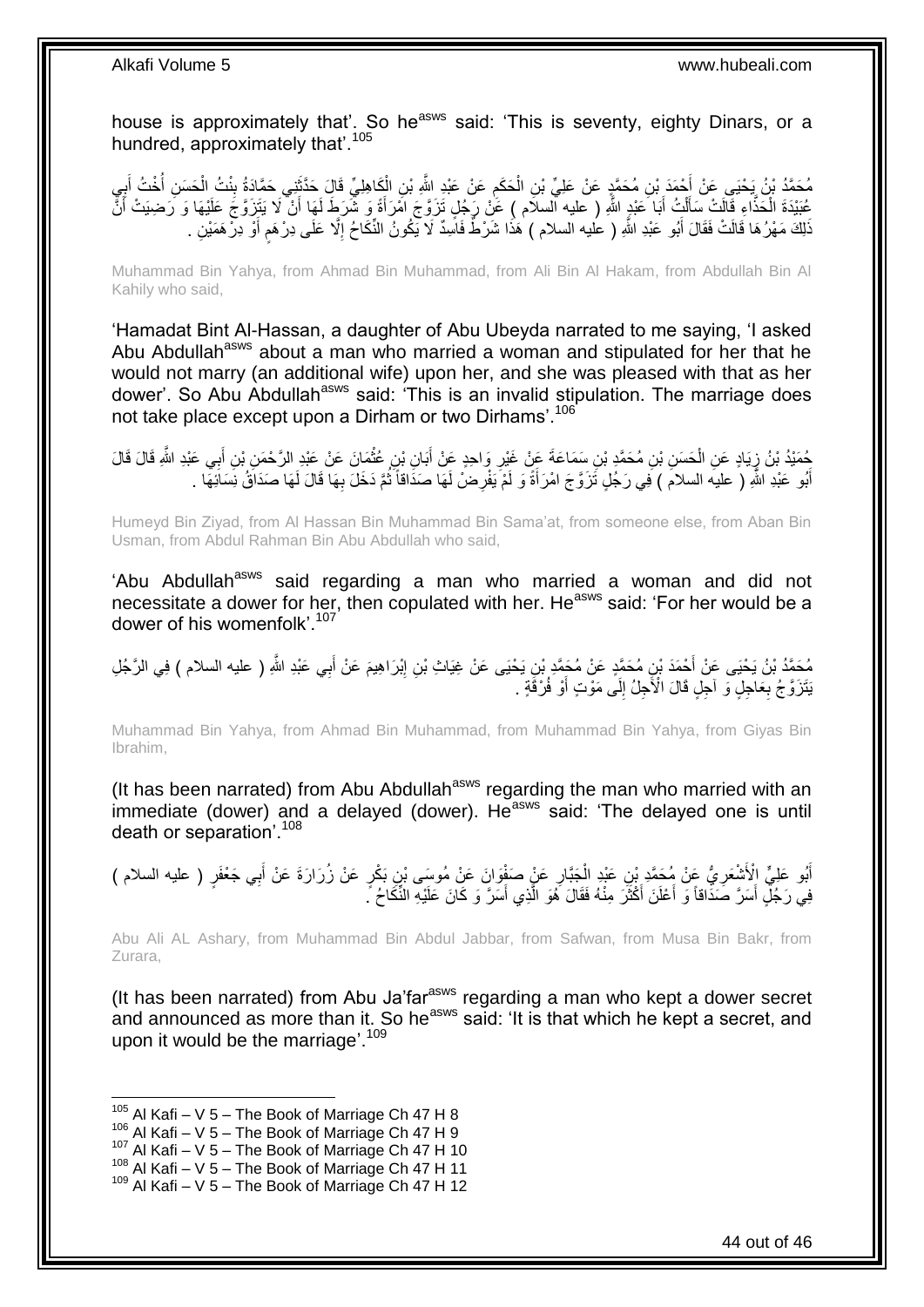عَلِيُّ بْنُ إِبْرَاهِيمَ عَنْ أَبِيهِ عَنْ حَمَّادٍ عَنْ حَرِيزٍ عَنْ مُحَمَّدٍ بْنِ مُسْلِمٍ قَالَ قَالَ أَبُو جَعْفَرٍ ( عليه السلام ) تَدْرِي مِنْ أَيْنَ صَارَ<br>وَفَيْ بِنَّ إِن أَمِن مَنْ يَجْبَهُمْ فَيَحْمَدُ يَجْبَد َ ٍ ِ **!** َ ِ َ مُهُولُ النِّسَاءِ أَرْبَعَةَ آلاَفٍ قُلْتُ لَا قَالَ فَقَالَ إِنِّ أُمَّ جَبِيبٍ بِنْتَ أَبِي سُفُّيَانِ كَانَتْ بِالْحَبَشَةِ فَخَطَبَهَا النَّبِيُّ (صلى الله عليه وآله )<br>- يَسْمَعُونُ النِّسَاءِ أَرْبَعَةَ آلافَ فَقَالَ ِ ِ ُ ِ ْ اً ِ ْ ا<br>با َ وَ سَاقَ إِلَيْهَا عَنْهُ النَّجَاشِيُّ أَرْبَعَةَ آلَافٍ فَمِنْ ثَمَّ يَأْخُذُونَ بِهِ فَأَمَّا ٱلْمَهْرُ فَاتْنَتَا عَشْرَةَ أُوقِيَّةً وَ نَشٌّ . **ٔ** ْ َ ِ ْ ة<br>أ اُ لَ  $\frac{1}{2}$ 

Ali Bin Ibrahim, form his father, from Hammad, from Hareyz, from Muhammad Bin Muslim who said,

'Abu Ja'far<sup>asws</sup> said: 'Do you know from where the dowries of women came to be of four thousand?' I said, 'No'. So he<sup>asws</sup> said: 'Umm Habeeb daughter of Abu Sufyan was in Ethiopia. So the Prophet<sup>saww</sup> proposed to her and Al-Najashy sent four thousand to her on his<sup>saww</sup> behalf. Thus, from then on they are taking by it. But as for the dower, so it is of twelve *Owqiya* and one *Nashha* (five hundred Dirhams)'.<sup>110</sup>

مُحَمَّدُ بْنُ يَحْيَى عَنْ مُحَمَّدِ بْنِ أَحْمَدَ عَنْ مُوسَى بْنِ جَعْفَرٍ عَنْ أَجْمَدَ بْنِ بِشْرٍ عَنْ عَلِيٍّ بْنِ أَسْيَاطٍ عِن الْبِطَّخِيِّ عَنِ ابْنِ بُكَيْرٍ َ ِ َ َ **∶** ْ عَنْ زُرَارَةَ عَنْ أَبِي جَعْفَرٍ ( َعِليه السلام ) فِيَ رَجُلٍ تَزَوَّجَ امْرَأَةً عَلَى سُورَةٍ مِنْ كِثَاب َاللَّهِ ثُمَّ طَلَّقَهَا قَلْلَ أَنْ يَدْخُلَ بِهَا فَبِمَّا َ ِ ِ َ ه ُ َ يَرْحِعُ عَلَيْهَا قَالَ بِنِصْفِ مًا يُعَلَّمُ بِهِ مِثْلُ تِلْكَ الْسُّورَةِ ۚ. ْ ْ ِ ه ِ

Muhammad Bin Yahya, from Muhammad Bin Ahmad, from Musa Bin Ja'far, from Ahmad Bin Bishr, from Ali Bin Asbaat, from Al Battakhiya, from Ibn Bukeyr, from Zurara,

(It has been narrated) from Abu Ja'far $a<sup>asws</sup>$  regarding a man who married a woman upon (a dower of teaching her) a Chapter from the Book of Allah $a$ <sub>zwi</sub>, then divorced her before he copulated with her. So with what would he have recourse upon her?' He<sup>asws</sup> said: 'With half of what he would teach with, similar to that Chapter'.<sup>111</sup>

َ عَلِيُّ بْنُ إِبْرَاهِيمَ عَنْ أَبِيهِ عَنِ النَّوْفَلِيِّ عَنِ السَّكُوِنِيِّ عَنْ أَبِي عَبْدِ اللَّهِ ( عِليه السلام ) قَالَ قَالَ النَّبِيُّ ( صلى الله عليه وآله )<br>. ِ َ ِ **∶** أَيُّمَا ۖ امْرَأَةٍ تَصَدَّقُتْ عَلَى زَوْجِهَا بِمَهّْرٍ هَا َقَبْلَ أَنْ يَّدْخُلَ بِهَا ۗ إِلَّا كَتَبَ اللَّهُ لَهَا بِكُلِّ دِينَٰارٍ عِثْقَ رَقَبَةٍ قِيلَ يَا رَسُولَ اللَّهِ فَكَيْفُ ِ ِ ِ اُ ِ ِ َ َ بِالْهِبَةِ بَعْدَ الدُّخُولِ قَالَ إِنَّمَا ذَٰلِكَ مِنَ الْمَوَدَّةِ وَ الْأَلْفَةِ . ْ ْ **ְוּ** ِ ْ **∶** 

Ali Bin Ibrahim, from his father, from Al Nowfaly, from Al Sakuny,

(It has been narrated) from Abu Abdullah<sup>asws</sup> having said: 'The Prophet<sup>saww</sup> said: 'Whichever woman who donates upon her husband with her dower before he copulates with her, Allah<sup>azwj</sup> would Write for her (the reward of) the emancipation of a neck for each Dinar'. It was said, 'O Rasool-Allah<sup>saww</sup>! So how would it be with her gifting it after the copulation?' He<sup>saww</sup> said: 'But rather, that is from the cordiality and the kindness'.<sup>112</sup>

إِنُو عَلِيٍّ الْأَشْعَرِيُّ عَنْ مُحَمَّدِ بْنِ عَبْدِ الْجَبَّارِ عَنْ صَفْوَانَ عَنِ ابْنِ مُسْكَانَ عَنْ أَبِي أَيُّوبَ الْخَزَّازِ عَنْ مُحَمَّدِ بْنِ مُسْلِمٍ عَنْ َ َ ِ ْ ِ ֧֖֧֦֧֦֧֦֖֚֚֝֝֝֝֓֝֬֟֓֝֓֬֝֬֝֓֬֝֬֝֓**֓** ِ أَبِي عَبْدِ اللَّهِ ( عَليه السلام ) قَالَ َقُلْتُ لَهُ مَا أَذَنَى مَا يُجْزِئُ مِنَ الْمَهْرِ قَالَ تِمْثَالٌ مِنْ سُكَّرٍ . َ ِ ْ ِ َ ْ َ

Abu Ali Al Ashary, from Muhammad Bin Abdul Jabbar, from Safwan, from Ibn Muskan, from Abu Ayoub Al Khazzaz, from Muhammad Bin Muslim,

(It has been narrated) from Abu Abdullah<sup>asws</sup>, said, 'I said to him<sup>asws</sup>, 'What is the lowest of what suffices from the dower?' He<sup>asws</sup> said: 'A lump of sugar'.<sup>113</sup>

 $110$  Al Kafi – V 5 – The Book of Marriage Ch 47 H 13

 $111$  Al Kafi – V 5 – The Book of Marriage Ch 47 H 14

<sup>112</sup> Al Kafi – V  $5$  – The Book of Marriage Ch 47 H 15

<sup>113</sup> Al Kafi – V 5 – The Book of Marriage Ch 47 H 16